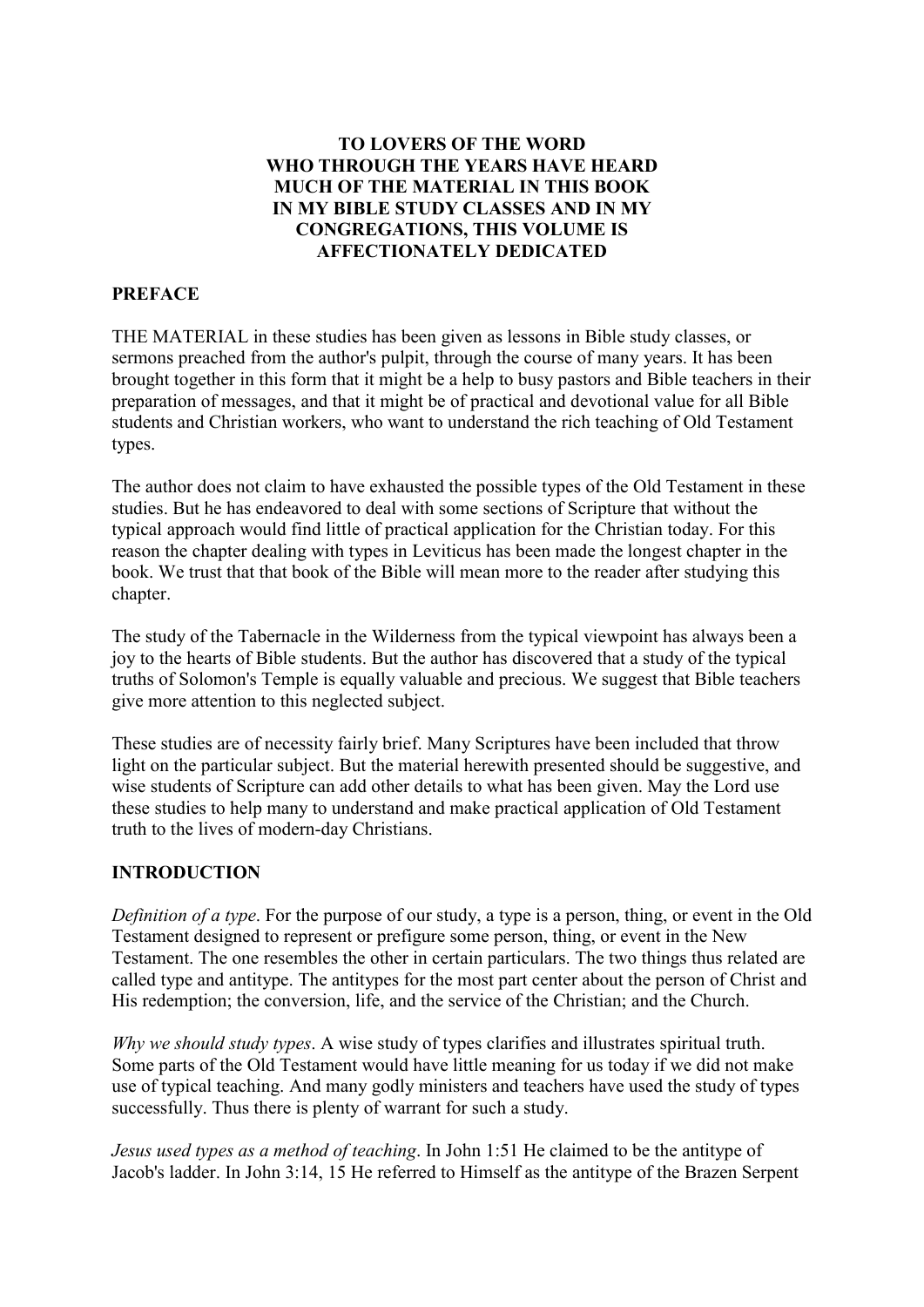in the wilderness. In John 6:35 He taught that He Himself was the antitype of the manna sent down from Heaven to the children of Israel. Then in Matthew 12:42 He spoke of Solomon as a type of Christ.

*Paul used types as a method of teaching*. In Romans 5:14 Paul mentions Adam as a type of Christ. In I Corinthians 5:7 he speaks of the Passover as a type of Christ. In I Corinthians 10:4 he refers to the rock as a type of Christ. And in Colossians 2:16, 17 he talks of "**the shadow of things to come**," of which the body or antitype is Christ.

*How we should study types*. We should avoid two extremes in our study of types. Some have sought for types in every detail of Scripture. This was done by certain of the Church fathers, and resulted in fanciful interpretations. On the other hand, some Bible teachers have limited the study of types to those declared to be types by writers of the New Testament. These writers were teaching us how to gather spiritual lessons from the storehouse of the Old Testament by the examples of typical teaching they used; they were not indicating that they had exhausted the possibility of such a study.

We should study types prayerfully in dependence upon the Holy Spirit for guidance. We should study them scripturally. We should note wherever the New Testament gives us warrant for an Old Testament type. We should study all Old Testament types in the light of New Testament teaching. And we should make our study of types practical and helpful for our everyday living.

# **CONTENTS**

# **01. TYPES IN GENESIS**

The First Adam, a Type of the Last Adam The Offering of Abel, a Type of the Sacrifice of Christ The Translation of Enoch, a Type of the Translation of Believers The Ark of Noah, a Type of God's Salvation Melchizedek, a Type of Christ as King and Priest Events in the Life of Isaac That Point to Christ Jacob's Ladder, a Type of Christ as the Way to Heaven The Character and Experiences of Joseph That Typify the Saviour

# **02. TYPES IN EXODUS**

The Passover, a Type of the Cross Crossing the Red Sea, a Type of Turning the Back on the World The Manna, a Type of God's Provision Through Christ and the Word Water from the Rock, a Type of Christ's Gift of the Holy Spirit The Pillar of Cloud and Fire, a Type of the Protection and Guidance of the Holy Spirit The Tabernacle in the Wilderness, a Manifold Type of Christ and His Church The High Priest and His Garments, a Type p& Christ as Our Priest

# **03. TYPES IN LEVITICUS**

The Classes and Varieties of the Offerings of Israel, a Type of Christ and the Freeness of His Salvation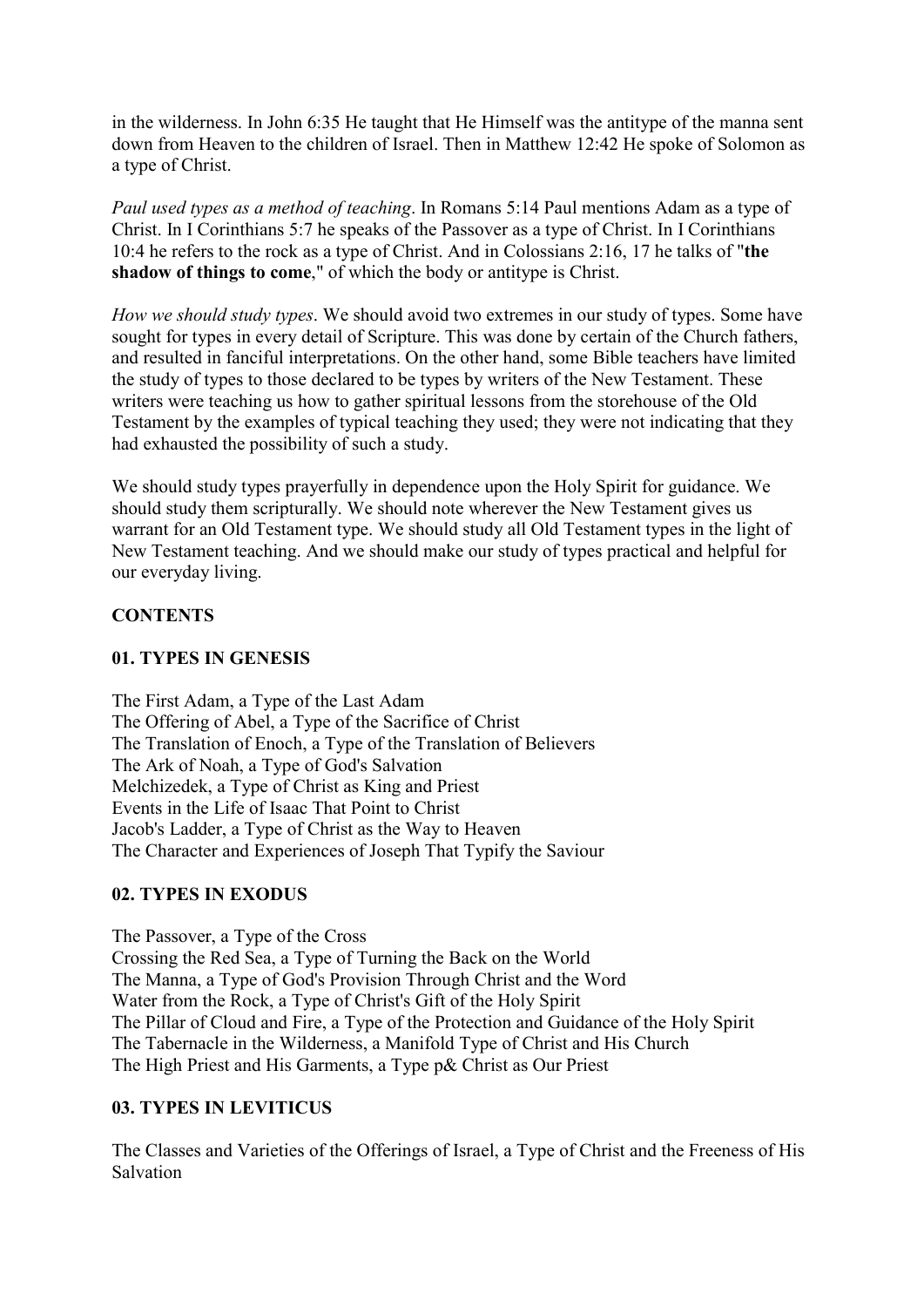The Burnt Offering, a Type of the Consecration of Christ and Ourselves to God The Meal Offering, a Type of the Consecration of Christ's and Our Life Work The Peace Offering, a Type of Friendship Between God and Believers Through Christ The Sin Offering, a Type of Atonement for Sin Resulting in Forgiveness The Trespass Offering, a Type of Compensation for Offenses The Ceremony for the Consecration of the Priests, a Type of the Consecration of Christian Workers The Strange Fire of Nadab and Abihu, and Modern Strange Fire Leprosy, a Type of Sin The Day of Atonement, a Picture of Atonement for, and Removal of, Sins The Feasts of Israel, Types of Special Events and Blessings from the Cross to the Second Advent The Year of Jubilee, a Type of Gospel Deliverances and Millennial Blessings

# **04. TYPES IN NUMBERS**

The Nazarite, a Type of an Extraordinary Christian Worker Aaron's Rod That Budded, a Type of Resurrection Life The Ordinance of the Red Heifer, a Type of Cleansing from Defilement for the Christian The Twice-Smitten Rock, or Spoiling a Type of Christ by Unbelief The Brazen Serpent, a Type of Christ Crucified for Us The Continual Burnt Offering, a Type of Constant Access to God Through Christ

# **05. TYPES IN DEUTERONOMY**

Clean and Unclean Food for Israel, and Its Meaning for Christians Today Christ, the Prophet Like unto Moses Forbidden Diversity for Israel, and for Christians

# **06. TYPES IN JOSHUA**

Joshua, a Type of Christ Rahab's Deliverance, a Type of Salvation by Grace Israel Crossing Jordan, a Type of the Christian Entering into the Victorious Life Conquering Jericho, a Type of Prayer Strategy Against the Enemy of the Church Overcoming Giants in the Promised Land, a Challenge to Christians Today The Old Testament Cities of Refuge, a Type of Christ as a Refuge for Sinners

# **07. TYPES IN JUDGES**

Reasons for Success or Failure in Driving Out the Enemy in Israel, and in Christian Life and Service Ancient Types of Modern Foes of the Church Gideon's Victory, a Type of the Church Overcoming the Enemy

# **08. TYPES IN RUTH**

Naomi, a Type of the Returning Backslider Boaz, a Type of Christ as Our Kinsman-Redeemer

# **09. TYPES IN FIRST AND SECOND SAMUEL**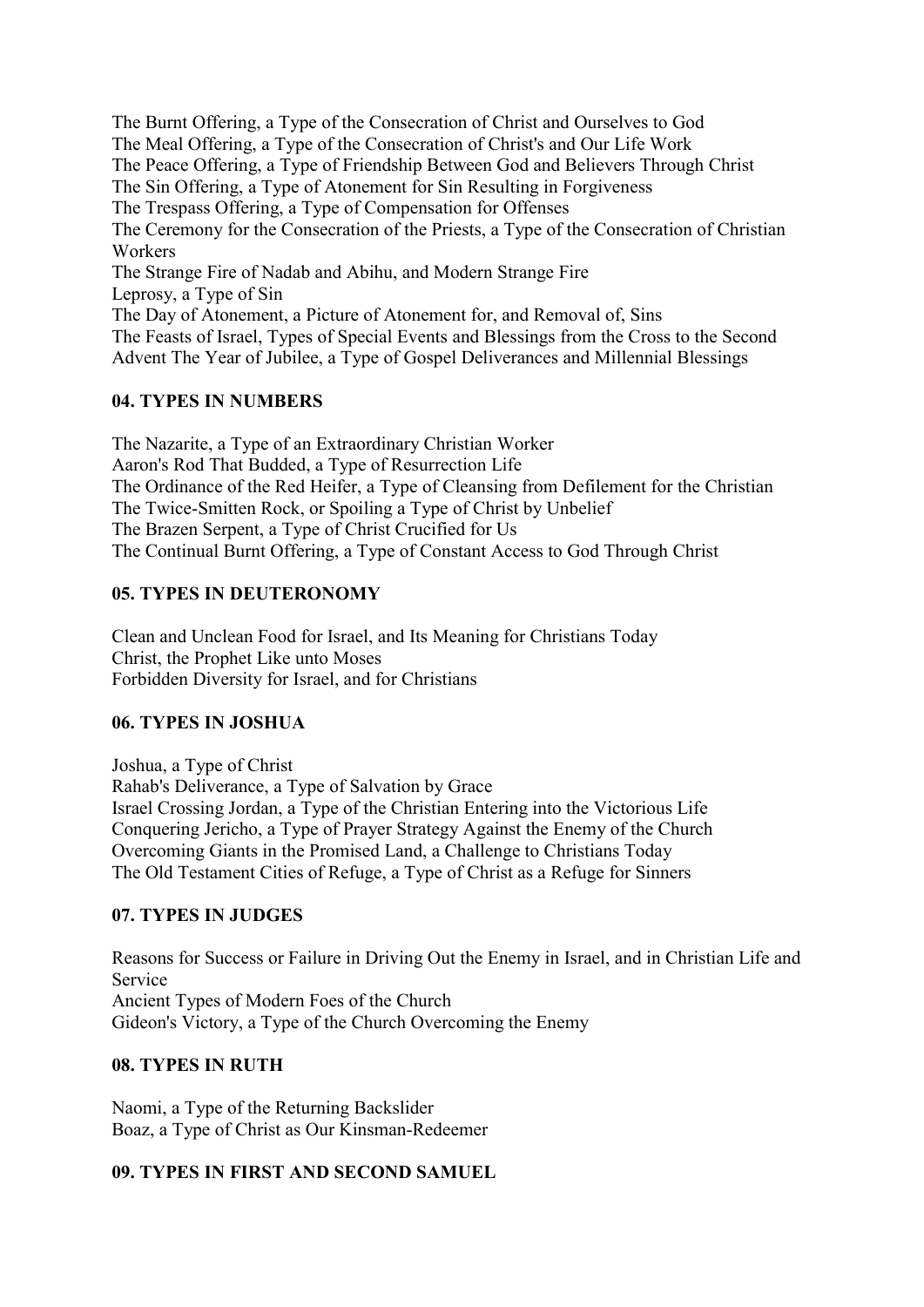The Kingdom of Saul, a Type of the Self-life The Friendship Between Jonathan and David, a Type of the Friendship Between Christ and the Believer David at the Cave of Adullam, a Type of Christ Our Captain Bringing the Ark to Jerusalem, a Type of Revival in the Church Mephibosheth, the Type of a Sinner Saved by Grace Bringing Back King David, a Type of Bringing Back the King of Kings

# **10. TYPES IN KINGS AND CHRONICLES**

The Temple of Solomon, a Type of the Church as God's Spiritual Temple The Visit of the Queen of Sheba to King Solomon, the Type of a Seeking Sinner's Relationship to Christ Elijah Bringing Fire from Heaven, a Type of Getting Revival from God The Double Portion of Elijah's Spirit, a Type of a Christian Young Person's Enduement for His Life-work Filling the Empty Vessels, a Type of Being Filled with the Holy Spirit The Healing of Naaman's Leprosy, a Type of the Cleansing of a Sinner

# **11. TYPES IN THE SONG OF SOLOMON**

The Lover, a Type of the Lord as Israel's Bridegroom The Lover, a Type of Christ as the Church's Bridegroom The Lover, a Type of Christ as the Bridegroom of Individual Believers

# **12. TYPES IN THE PROPHETIC BOOKS**

The Resurrection of Dry Bones, a Type of Spiritual Life Imparted to That Which Is Dead The River of Ezekiel, a Type of Abundant Life in the Golden Age, Now, and in Heaven The Fiery Furnace Experience, a Type of Fiery Trials for Courageous Christians Jonah, a Type of the Jewish Nation in Relation to Its Divine Commission Jonah, a Type of the Church in Relation to Its Missionary Task

Jonah, a Type of the Death, Burial, and Resurrection of Christ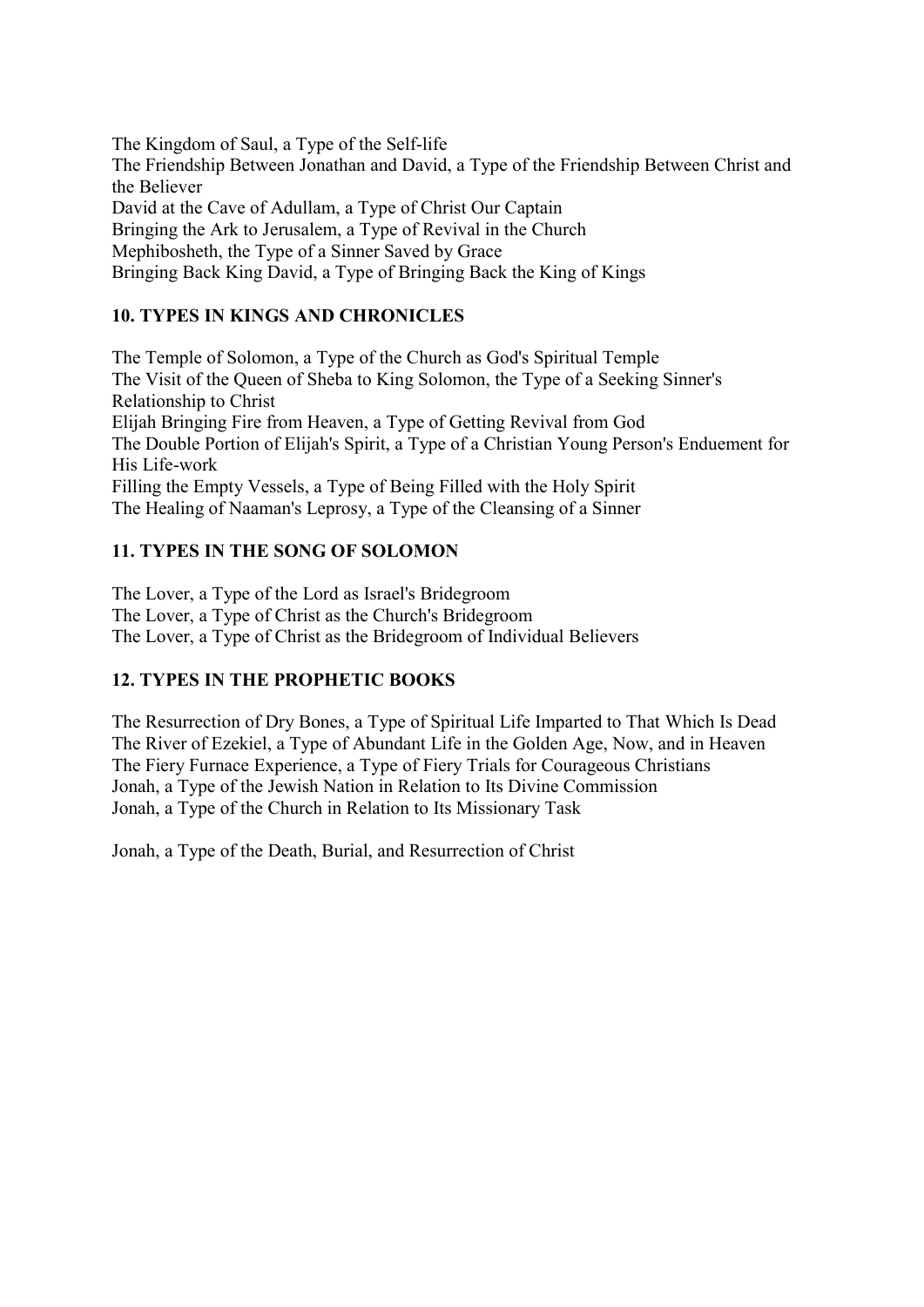# **DEVOTIONAL STUDIES OF OLD TESTAMENT TYPES**

By

Fred Hartley Wight

Copyright @ 1956

#### **CHAPTER ONE**

#### **TYPES IN GENESIS**

## **The First Adam, A Type of the Last Adam**  (Genesis 1-3)

*Scriptural warrant for Adam as a type of Christ*. "**Who is the figure of him that was to come**" (Romans 5:14). In I Corinthians 15:45 Paul refers to Christ as the Last Adam, and thus He is the antitype of the First Adam. In some phases Adam is a type of Christ by contrast rather than by comparison.

*Adam was the Son of God in a unique sense, and as such was a type of the divine Son of God*. ". . . **which was the son of Adam, which was the Son of God**" (Luke 3:38). Because he was created without sin, Adam was son of God in a sense no human being could be. Adam is not a perfect type of Christ, for Jesus was the eternal Son of God, uncreated, whereas Adam was the created son of God. But before his sin he was a fitting type of the sinless Saviour.

*Adam as the husband of Eve is a type of Christ as the Husband of the Church*. "**For this cause shall a man leave his father and mother, and shall be joined unto his wife, and they two shall be one flesh. This is a great mystery; but I speak concerning Christ and the church**" (Ephesians 5:31, 32). Paul is here quoting from Genesis from the statement made about Adam and Eve. Thus he is making them types, and Christ and the Church the antitypes.

*Adam was promised numerous posterity, as was Christ in a spiritual sense*. "**Be fruitful, and multiply, and replenish the earth**" (Genesis 1:28). Isaiah prophesied of Messiah's posterity spiritually in Isaiah 53:10. "**He shall see his seed**." This was to be a result of His suffering on the cross. In Psalm 22:31 it is said that Messiah "**shall declare his righteousness unto a people that shall be born**." His death on Calvary's tree made possible the New Birth of millions of people, who through the years have trusted in His atoning death for the forgiveness of sins.

*Even as Adam was federal head of the human race, so Christ is the Head of the Church*. Paul speaks of Christ's Headship of the Church in Colossians 1:18,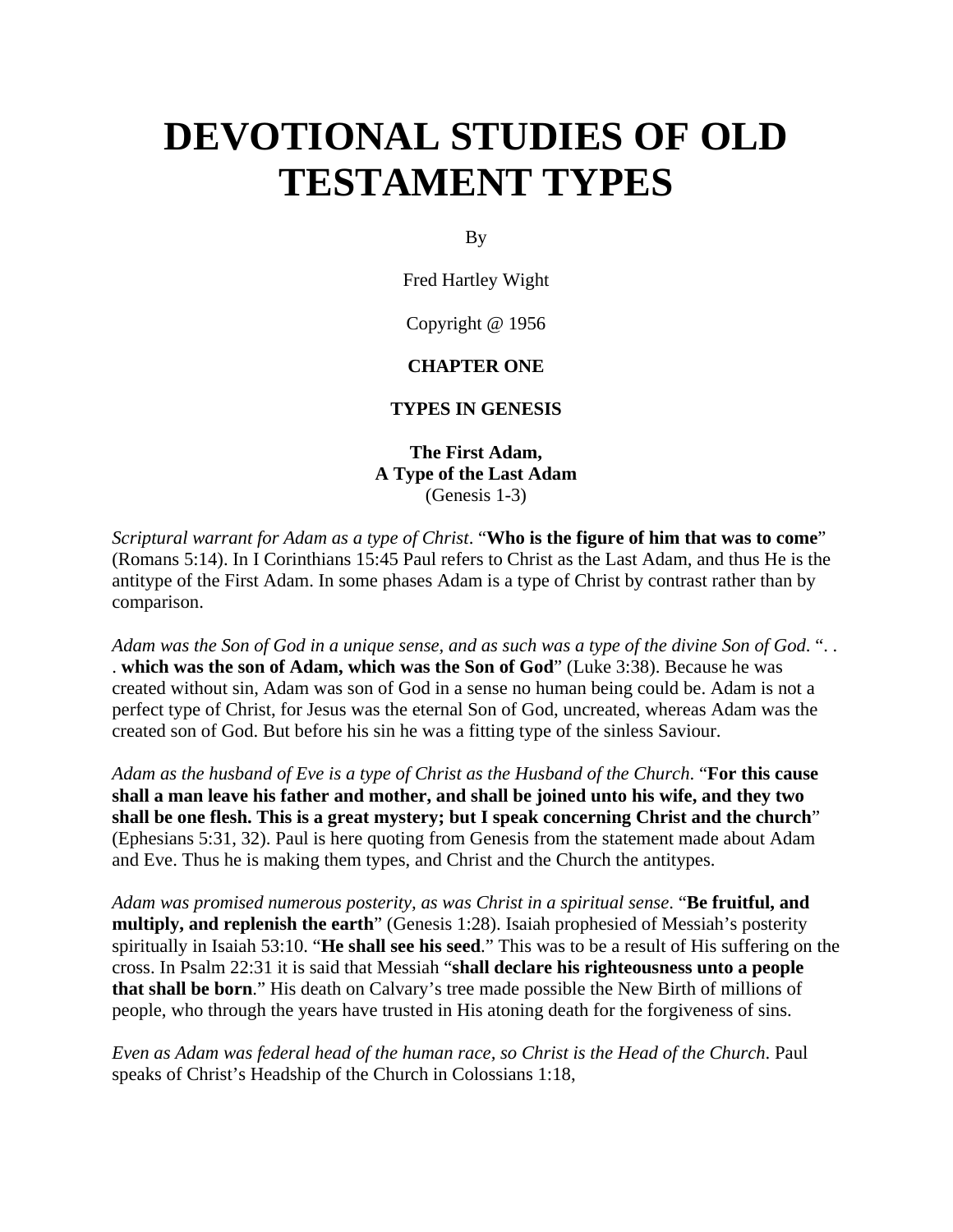"**And he is the head of the body, the church**." As Adam conveyed the guilt and consequences of his sin to his descendants, so Christ conveys His righteousness to those who accept Him: as Saviour. "**Therefore as by the offense of one judgment came upon all men to condemnation; even so by the righteousness of one the free gift came upon all men unto justification of life**" (Romans 5:18).

*The coats of skin God made for Adam and Eve after them sinned are types of the garments of salvation*. "**Unto Adam also and to his wife did the Lord God make coats of skins, and clothed them**" (Genesis 3:21). They had already made aprons of fig leaves. This was the best they could do to cover their nakedness. The Hebrew word atonement means "*to cover up*."

God provided a skin covering after the death of one or more animals. The death of the animal made possible the covering. This is a type of Christ as our Substitute for sin on the cross. Thus the robe of righteousness is provided for us.

"**I will greatly rejoice in the Lord, my soul shall be joyful in my God; for he hath clothed me with the garments of salvation, he hath covered me with the robe of righteousness**" (Isaiah 61:10).

> **The Offering of Abel, A Type of the Sacrifice of Christ**  (Genesis 4)

*Abel's offering was an expression of his faith in God's Word*. "**And Abel, he also brought of the firstlings of his flock and of the fat thereof**" (Genesis 4:4). "**By faith Abel offered unto God a more excellent sacrifice than Cain**" (Hebrews 11:4). Abel's faith must have been based upon a divine instruction given to Adam and Eve and their family; namely, for sinful man to approach a holy God, he must do so by offering an animal sacrifice. A sinner today must approach God by faith in the offering of Jesus on Calvary's cross as atonement for sin.

*Abel's offering was acceptable unto God*. "**The Lord had respect unto Abel and to his offering**" (Genesis 4:4). The Lord regarded with favor Abel's approach to Him through an offering because he came in the divinely appointed way. He came bringing the divinely acceptable offering for sinners. Any sinner coming to God in penitence, and pleading only the merits of Christ and His sacrifice on Calvary, will be accepted by God.

*The offering of Abel was not like that of Cain*. "**And in process of time it came to pass, that Cain brought of the fruit of the ground an offering unto the Lord**" (Genesis 4:3). Cain was self-righteous, not thinking it was necessary to approach God as a sinner needing a sacrifice, but rather offered God the fruit of the ground, the result of his own labors. His actions are typical of many modern men who think God will accept them on the ground of their good works, instead of coming to God as lost sinners needing a Saviour.

"**For by grace are ye saved through faith; and that not of yourselves: it is the gift of God: not of works, lest any man should boast**" (Ephesians 2:8, 9).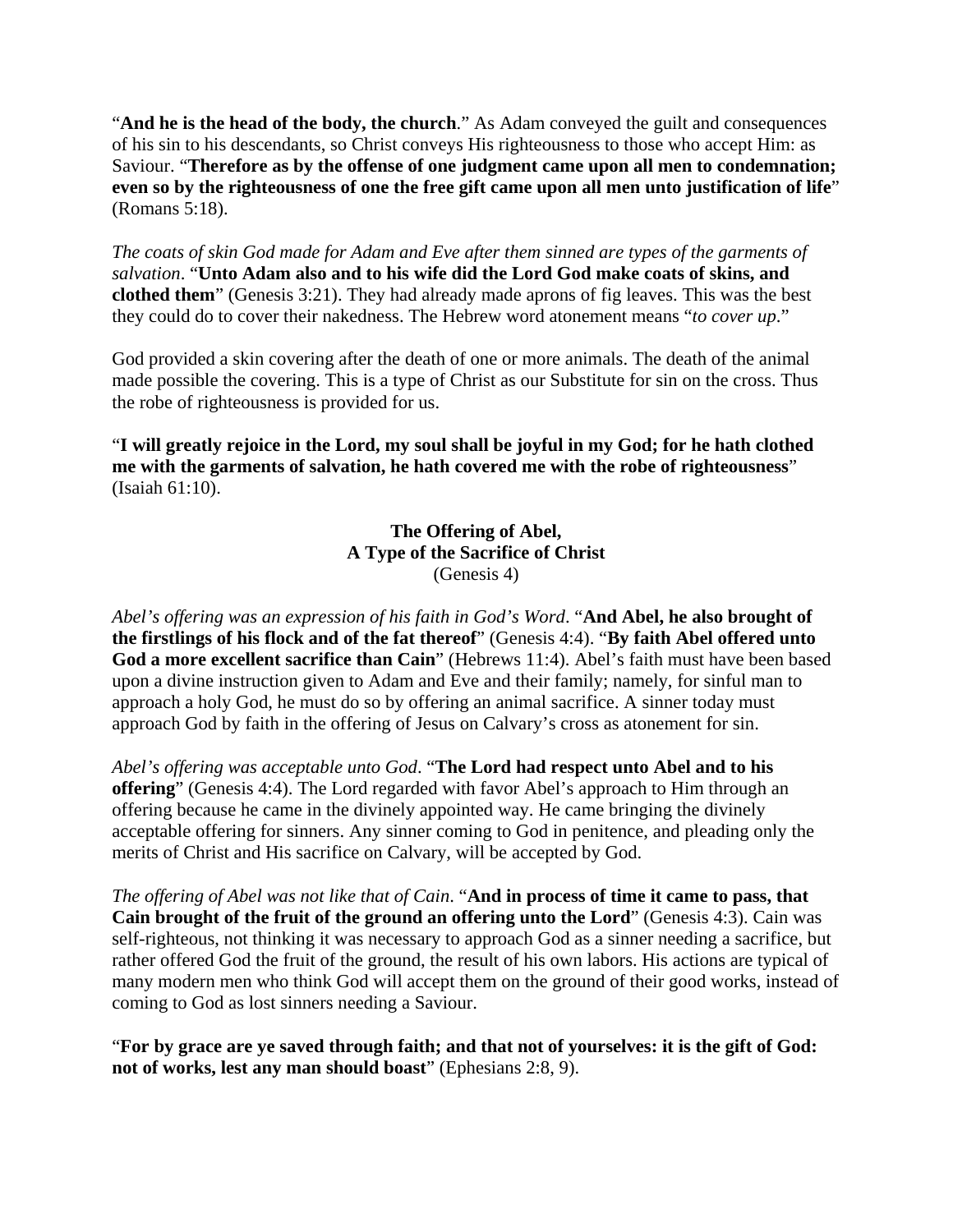*The offering of Abel was a blood sacrifice, and thus prefigured Calvary*. "**And to the blood of sprinkling, that speaketh better things than that of Abel**" (Hebrews 12:24). "**That** [blood **of Abel**" here means the blood of his sacrifice, which was a type of the better blood of Jesus shed on the cross. It was this blood that was lacking in the offering of Cain. "**Without shedding of blood is no remission** [i.e.], of sin]" (Hebrews 9:22).

> In my hand no price I bring; Simply to Thy cross I cling.

#### **The Translation of Enoch, A Type of the Translation of Believers**  (Genesis 5:21-24)

*Enoch's life pleased God because he walked with God in faith*. "**And Enoch walked with God: and he was not; for God took him**" (Genesis 5:24). "**By faith Enoch was translated that he should not see death; and was not found, because God had translated him: for before his translation he had this testimony, that he pleased God**" (Hebrews 11:5). Enoch, the greatgrandfather of Noah, walked with God by faith so that the Lord was pleased.

*Enoch was translated before the judgment of the Flood came upon the world*. The Hebrews' account has the significant words: "**And was not found**." Men of Enoch's day searched for him but found him not. The reason they could not find him was because God had translated him without his having to go through the experience of death. It was not long until the great Flood was to devastate the world, but Enoch was gone to Heaven before this great event took place. What happened to Enoch was a type of the translation of believers at Christ's coming. "**For the Lord himself shall descend from heaven with a shout, with the voice of the archangel, and with the trump of God: and the dead in Christ shall rise first: then we which are alive and remain shall be caught up together with them in the clouds, to meet the Lord in the air: and so shall we ever be with the Lord**" (I Thessalonians 4:16, 17). "**Then shall two be in the field; the one shall be taken, and the other left. Two women shall be grinding at the mill; the one shall be taken, and the other left**" (Matthew 24:40, 41). Believers living when Christ comes will be translated without their seeing death, like Enoch was. Men shall look for them as they did for Enoch but shall not find them. When believers are caught up, then shall the judgments of the Book of Revelation begin to be poured out upon the earth. Thus true believers shall escape these judgments. "**Watch ye therefore, and pray always, that ye may be accounted worthy to escape all these things that shall come to pass, and to stand before the Son of man**" (Luke 21:36).

> **The Ark of Noah, A Type of God's Salvation**  (Genesis 6-8)

*The ark was a refuge from the Flood, even as God's salvation is a refuge from God's wrath against sin*. The Flood was God's visitation of righteous judgment against the awful sinning of mankind.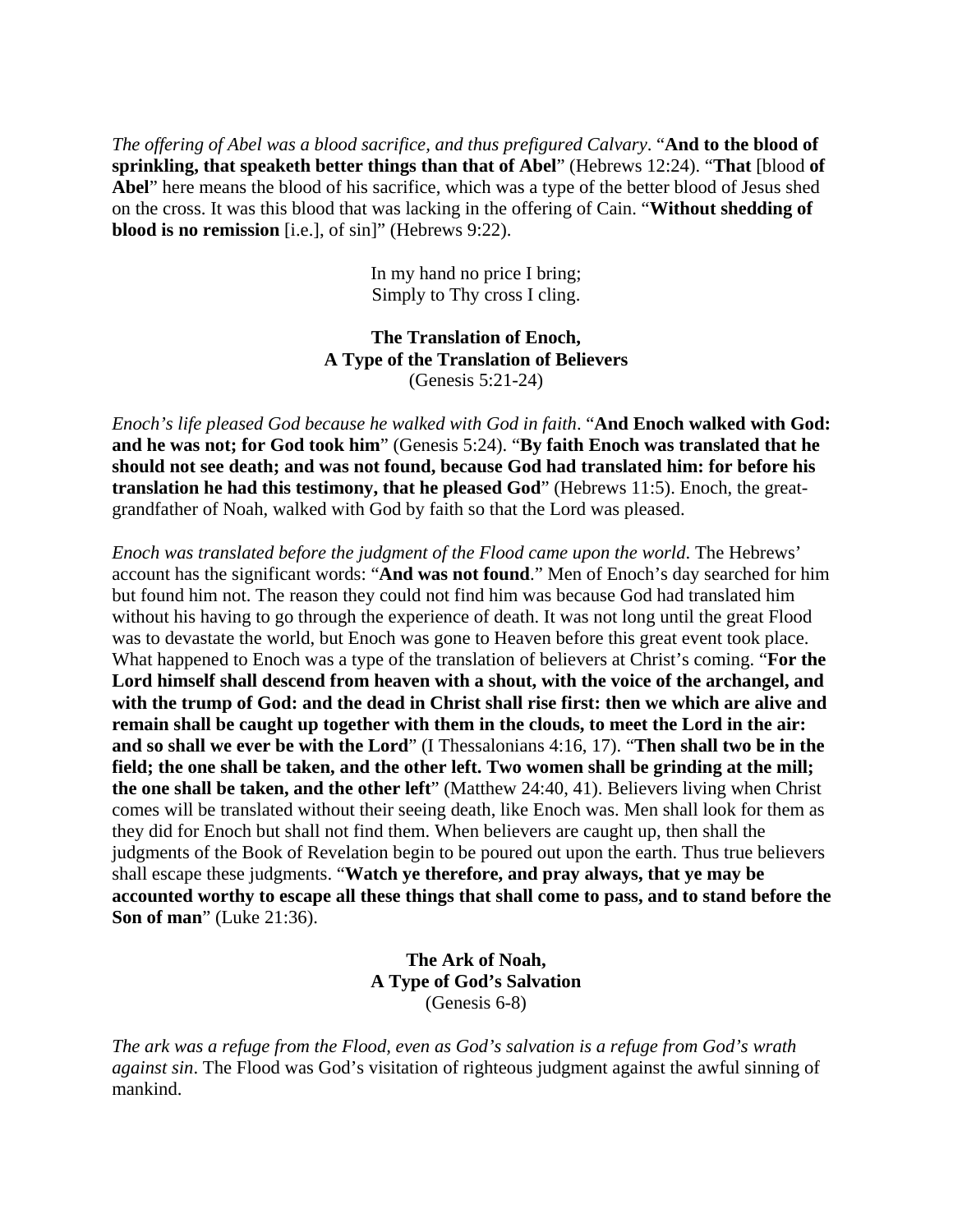"**And God saw that the wickedness of man was great in the earth, and that every imagination of the thoughts of his heart was only evil continually**" (Genesis 6:5). But the family of Noah was provided for within the ark. "**Which sometime were disobedient, when once the long suffering of God waited in the days of Noah, while the ark was a preparing, wherein few, that is, eight souls were saved by** [through **water**" (I Peter 3:20). God's ark of salvation, provided by Jesus through His death on the cross, is a most remarkable refuge today for sinners who look to Christ for salvation. "**Kiss the Son, lest he be angry, and ye perish from the way, when his wrath is kindled but a little. Blessed are all they that put their trust in him**" (Psalm 2:12).

*Even as Noah's family found a place of safety inside the ark, so believers today find security "in Christ*." Once the family of Noah was inside the ark, they were safe from the flood waters. "**And the Lord shut him in**" (Genesis 7:16). The Lord shut the door against the storm waters. And now all those who take refuge in Christ and abide in Him find in Him a place of security and shelter from life's storms. "**Your life is hid with Christ in God**" (Colossians 3:3).

*The ark took the full force of the floods of rain, even as God's punishment for sinners fell upon Jesus on the cross*. "**And the waters prevailed, and were increased greatly upon the earth; and the ark went upon the face of the waters**" (Genesis 7:18). The ark rode upon the storm waters, and they beat upon it with awful fury, but all within were sheltered. And this is a type of what Christ had to endure on our behalf on Calvary's cross. "**For the transgression of my people was he stricken**" (Isaiah 53:8). Instead of the stroke falling upon the sinners who deserved it, it fell upon Jesus, the sinless One. All who seek refuge in Him find shelter from God's righteous wrath against iniquity.

God invited Noah and his family into the ark, even as the Lord invites sinners to enter His ark of salvation today. "**And the Lord said unto Noah, Come thou and all thy house into the ark**" (Genesis 7:1). Noah's family in going into the ark accepted God's gracious invitation. And the Lord invites men today to enter His ark of salvation. Revelation 22:17 is the last invitation in the Bible: "**And the Spirit and the bride say, Come. And let him that heareth say, Come. And let him that is athirst come. And whosoever will, let him take the water of life freely**."

> **Melchizedek, A Type of Christ as King and Priest**  (Genesis 14:18-20)

Who was Melchizedek? When Abraham returned from his victorious battle with the five kings, having rescued Lot, we find Melchizedek going out to meet him.

"**And Melchizedek king of Salem brought forth bread and wine: and he was the priest of the most high God. And he blessed him, and said, Blessed be Abram of the most high God, possessor of heaven and earth**" (Genesis 14:18, 19). This strange character was called king of Salem, meaning King of Peace. Doubtless he was king of the city of Jerusalem of that day. He also had the title of Priest of the Most High God.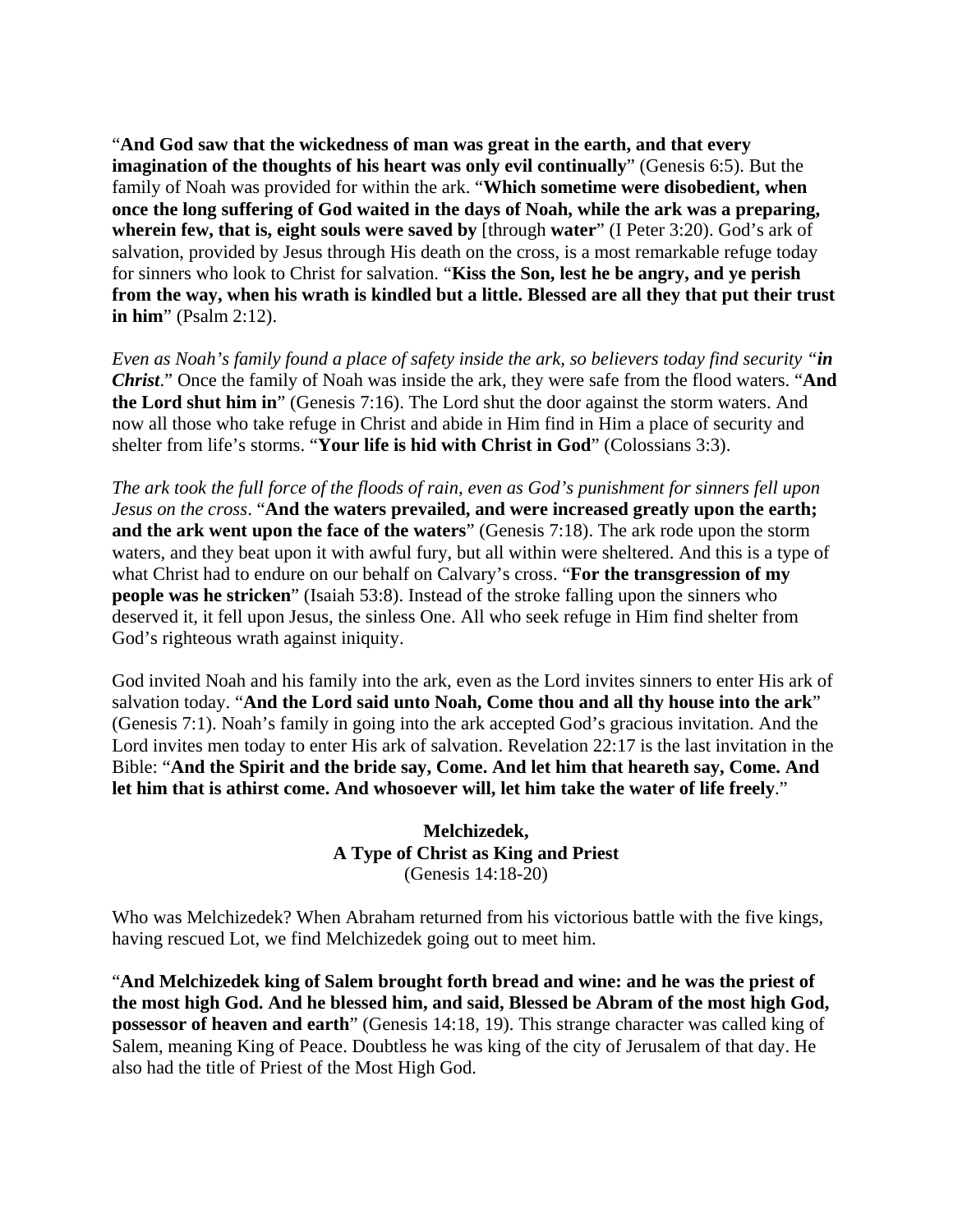*Melchizedek was a type of Christ as King*. The meaning of his name is king of righteousness, and he was called king of Salem which probably refers to the old city of Jerusalem. At his second coming, Christ will be a righteous king. "**But with righteousness shall he judge the poor, and reprove with equity for the meek of the earth: and he shall smite the earth with the rod of his mouth, and with the breath of his lips shall he slay the wicked**" (Isaiah 11:4). Melchizedek's being King of Peace typifies Christ's reign of peace on earth at His return. Isaiah 9:6 calls Him "**Prince of Peace**." Wars shall cease when He becomes earth's King of kings.

*Melchizedek was a type of Christ as Priest*. "**Without father, without mother, without descent** [i.e.], pedigree as a priest]**, having neither beginning of days, nor end of life; but made like unto the Son of God; abideth a priest continually**" (Hebrews 7:3). Melchizedek can typify Christ as Priest because as a priest he had no recorded genealogy; he had no record of the beginning of his life or of the end of his life. Thus he fittingly pictures Christ our Priest, who had no human father, and who was and still is eternal. "**But this man, because he continueth ever, hath an unchangeable priesthood. Wherefore he is able also to save them to the uttermost that come unto God by him, seeing he ever liveth to make intercession for them**" (Hebrews 7:24, 25). Let us go to Christ as our ever-living Priest, and trust Him to save us completely and forever.

> **Events in the Life of Isaac That Point to Christ**  (Genesis 21, 22, 24).

*His birth was supernatural and so is a type of Christ's birth*. "**And the Lord visited Sarah as he had said, and the Lord did unto Sarah as he had spoken. For Sarah conceived, and bare Abraham a son in his old age, at the set time of which God had spoken to him**" (Genesis 21:1, 2). Sarah was ninety, and Abraham about one hundred. Thus the birth of Isaac was indeed supernatural. God performed a miracle to fulfill His promise to Abraham and Sarah that they should have a son. In this respect the birth of Isaac was a type of the birth of Jesus. "**And the angel answered and said unto her. The Holy Ghost shall come upon thee, and the power of the Highest shall overshadow thee: therefore also that holy thing which shall be born of thee shall be called the Son of God**" (Luke 1:35). Actually, Jesus was the Son of God and not the son of Joseph. Jesus was virgin-born, thus His birth was supernatural. Of course, we must be careful to note that the birth of Isaac and that of Jesus were not alike in every respect, but both were supernatural births. The one was a type of the other in this respect only.

*Isaac's being offered up by his father is a type of Christ's death on Calvary*. He was considered to be the only son of Abraham. "**And said, By myself have I sworn, saith the Lord, for because thou hast done this thing, and hast not withheld thy son, thine only son**" (Genesis 22:16). These were the words of the Lord Himself. Isaac gave himself willingly. There is no record of his refusing to be tied on the altar as a sacrifice. In the same way Jesus gave Himself willingly to die. "**Therefore doth my Father love me, because I lay down my life, that I may take it again. No man taketh it from me, but I lay it down of myself. I have power to lay it down, and I have power to take it again**" (John 10:17, 18).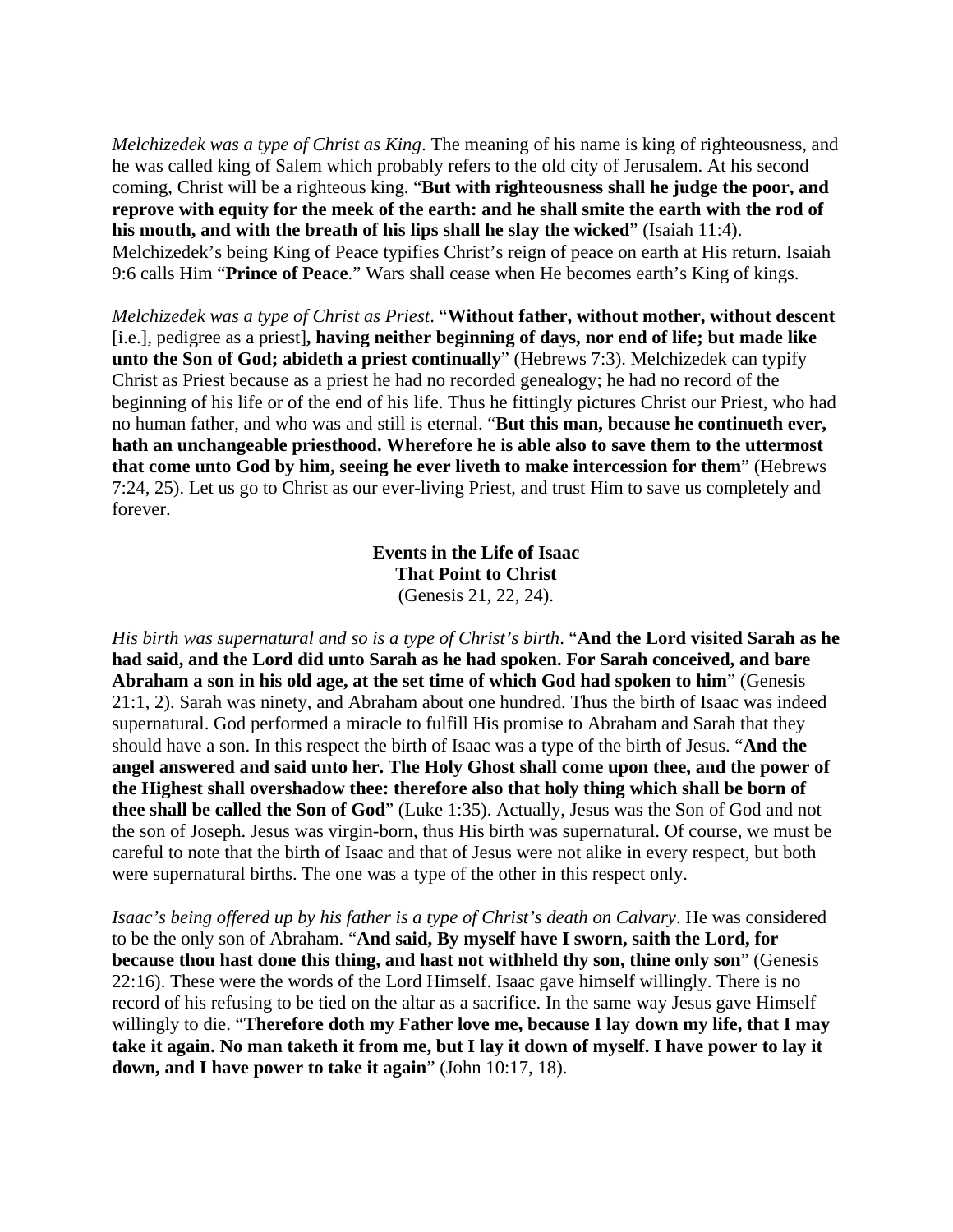*His being received back as it were from the dead is a type of the resurrection of Christ*. "**By faith Abraham, when he was tried, offered up Isaac: and he that had received the promises offered up his only begotten son, of whom it was said, That in Isaac shall thy seed be called: accounting that God was able to raise him up, even from the dead; from whence also he received him in a figure**" (Hebrews 11:17-19). In God's sight Abraham offered up his son Isaac, and then received him back as it were from the dead. And this was a type of Christ rising from the tomb triumphant over death.

*The seeking of a wife for Isaac is a type of the divine seeking for those who will be united to Christ*. Abraham's servant who sought a wife for Isaac is a type of the Holy Spirit who seeks those who are to become the Church, Christ's Bride. "**And Abraham said unto his eldest servant of his house, that ruled over all that he had, Put, I pray thee, thy hand under my thigh: and I will make thee swear by the Lord the God of heaven and the God of the earth, that thou shalt not take a wife unto my son of the daughters of the Canaanites, among whom I dwell: but thou shalt go unto my country, and my kindred, and take a wife unto my son Isaac**" (Genesis 24:2-4).

The servant used the testimony concerning Isaac to win Rebekah for his master, Isaac. "**And he said, I am Abraham's servant. And the Lord hath blessed my master greatly; and he is become great: and he hath given him flocks, and herds, and silver, and gold, and menservants, and maidservants, and camels, and asses. And Sarah my master's wife bare a son to my master when she was old: and unto him hath he given all that he hath**" (Genesis 24:34-36). In order to win Rebekah, the servant talked about how rich Isaac's father was. And all that wealth was to be inherited by Isaac, and this would be shared by her if she married him.

Similarly, the Holy Spirit uses testimony concerning Christ to win those who become a part of the Bride of Christ. "**Howbeit when he, the Spirit of truth, is come, he will guide you into all truth: for he will not speak of himself; but whatsoever he shall hear, that shall he speak: and he will show you things to come. He shall glorify me; for he shall receive of mine, and shall show it unto you. All things that the Father hath are mine**" (John 16:13-15). Christ's Father in Heaven is rich, and all that wealth is His, and will be shared by those who make up the Church, His Bride. Thus the Spirit paints a picture of Christ to the one who is ready to receive Christ as his Saviour.

*From the time Rebekah consented to marry Isaac until the wedding took place is a type of the life of believers until the marriage supper of the Lamb is celebrated in Heaven*. The servant took the things of Isaac and showed them unto Rebekah. "**And the servant brought forth jewels of silver, and jewels of gold, and raiment, and gave them to Rebekah**" (Genesis 24:53). Thus does the Holy Spirit take the things of Christ and show them unto believers. "**Therefore said I, that he** [i.e.], the Holy Spirit shall take of mine, and shall show it unto you" (John 16:15). The things of Christ are to be found in His Word.

*Rebekah did not see Isaac until their marriage, but loved him because of the testimony of the servant*. Thus we have not seen Jesus with our physical sight, but we love Him because of the testimony of the Holy Spirit. "**Whom having not seen, ye love; in whom, though now ye see him not, yet believing, ye rejoice with joy unspeakable and full of glory**" (I Peter 1:8).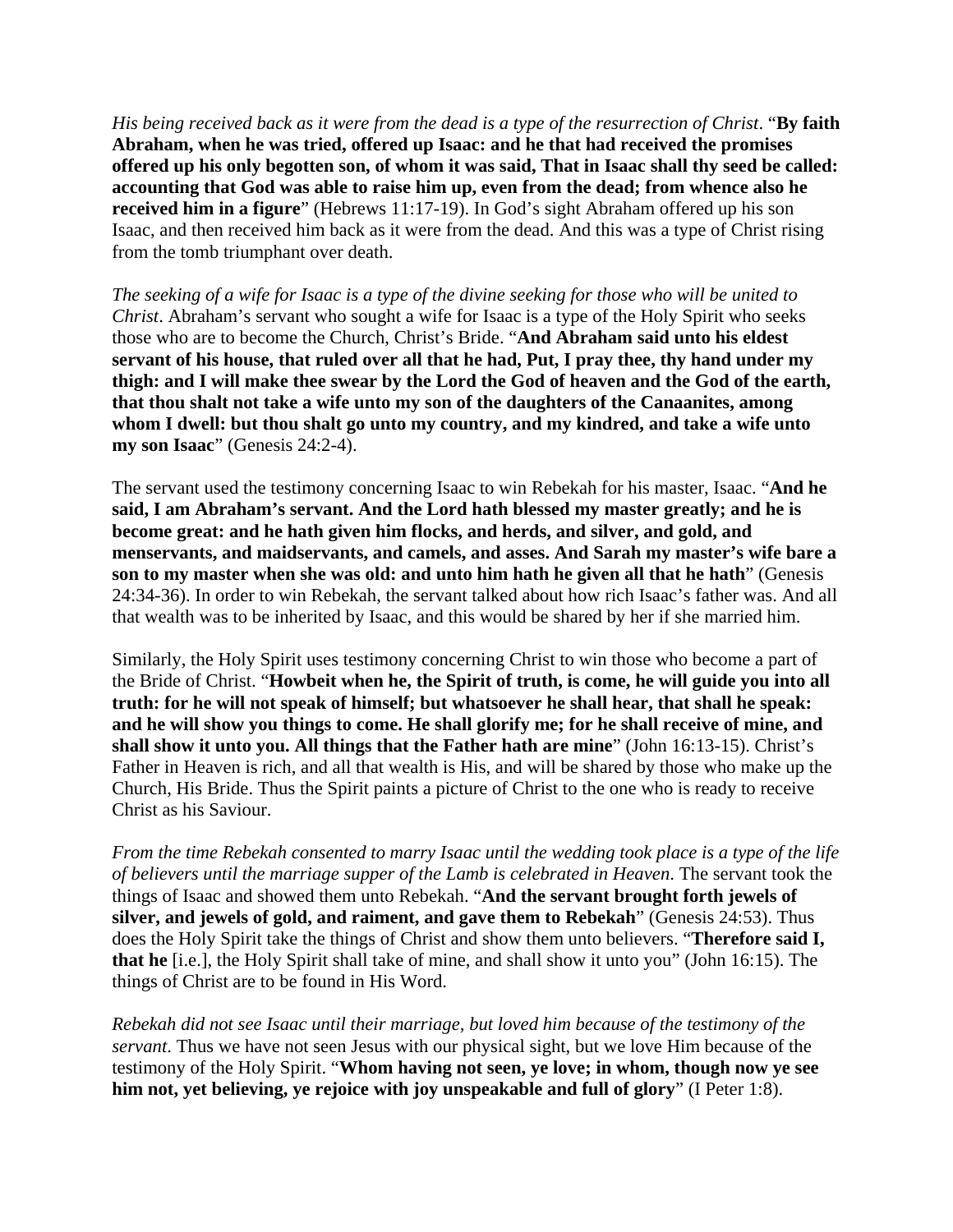*As Isaac came out to meet Rebekah, so Christ will come down from Heaven at the rapture to meet His Bride in the air and escort her to Heaven*. "**And Isaac went out to meditate in the field at the eventide: and he lifted up his eyes, and saw, and, behold, the camels were coming**" (Genesis 24:63). Thus Isaac met the caravan, and escorted his bride to her new home. And Christ will do this for His Church, the Bride, for whom He is coming down from Heaven. "**For the Lord himself shall descend from heaven with a shout, with the voice of the archangel, and with the trump of God: and the dead in Christ shall rise first: then we which are alive and remain shall be caught up together with them in the clouds, to meet the**  Lord in the air: and so shall we ever be with the Lord" (I Thessalonians 4:16, 17). We shall ride on the clouds of Heaven with Christ to our home in Heaven.

*The marriage of Isaac and Rebekah is a type of the future marriage of Christ and His Bride, the Church, at Christ's return*. "**And Isaac brought her into his mother Sarah's tent, and took Rebekah, and she became his wife; and he loved her**" (Genesis 24:67).

And this is a type of that happy event in the happy future of true believers in Christ which John describes for us in Revelation 19:7, 9: "**Let us be glad and rejoice, and give honor to him: for the marriage of the Lamb is come, and his wife hath made herself ready. And to her was granted that she should be arrayed in fine linen, clean and white: for the fine linen is the righteousness of saints. And he saith unto me, Write, Blessed are they which are called unto the marriage supper of the Lamb**."

## **Jacob's Ladder, A Type of Christ as the Way to Heaven**  (Genesis 28:10-22)

*Jesus claimed to be Jacob's ladder*. "**And he dreamed, and behold a ladder set up on the earth, and the top of it reached to heaven: and behold the angels of God ascending and**  descending on it" (Genesis 28:12). Jesus made His claim in relation to this incident in John 1:51: "**And he saith unto him** [i.e., Nathanael]**, Verily, verily, I say unto you, Hereafter ye shall see heaven open, and the angels of God ascending and descending upon the Son of man**." Jesus was saying: "I am Jacob's ladder; I am the link between heaven and earth."

On another occasion He said: "**I am the way, the truth, and the life: no man cometh unto the Father, but by me**" (John 14:6).

*Jacob's ladder was a ladder of grace, and thus is an appropriate type of Christ and His salvation*. Jacob's ladder reached all the way to Heaven from where an unworthy man was lying asleep. He was fleeing from his brother Esau after having received the blessing from Isaac by deception. Jacob might well have said: "I do not deserve such a vision."

In a similar way every truly saved person feels like saying: "I deserve to go to Hell, but I am going to Heaven because Jesus died for me. I am only a sinner saved by grace." "**Being justified freely by his grace through the redemption that is in Christ Jesus**" (Romans 3:24).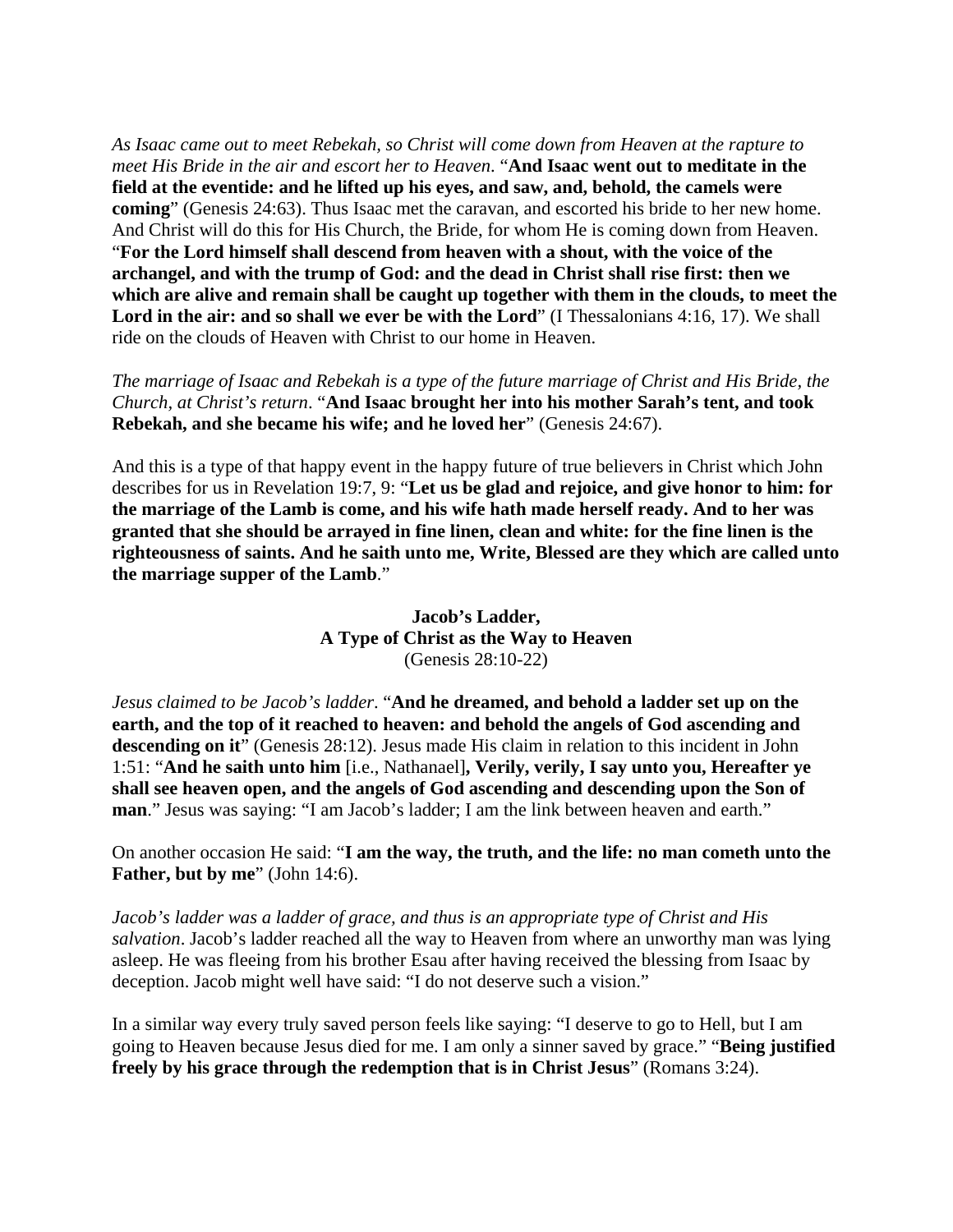*Jacob's ladder reached down to a needy person, even as Christ today has opened the way of help for needy souls*. The angels ascending the ladder represent the taking up to Heaven requests for things needed. The angels descending the ladder represent the bringing down of Heaven's help in time of need to the one praying. Jesus is the ladder upon which the angels ascend and descend. All true prayer is in Jesus' name. "**Let us therefore come boldly unto the throne of grace, that we may obtain mercy, and find grace to help in time of need**" (Hebrews 4:16).

*Jacob's ladder was like Christ because it brought down to earth the promise of Heavens blessings*. A fitting climax to the vision was God's voice speaking to Jacob from the top of the ladder, promising many blessings. This message ended thus: "**Behold, I am with thee, and will keep thee in all places whither thou goest, and will bring thee again into this land; for I will not leave thee, until I have done that which I have spoken to thee of**" (Genesis 28:15). God's promise included just what Jacob needed. And that is like God's promise to Christians in Philippians 4:19: "**My God shall supply all your need according to his riches in glory by Christ Jesus**."

> **The Character and Experiences of Joseph That Typify the Saviour**  (Genesis 37-45)

*Joseph was beloved of his father; and Jesus is God's beloved Son*. "**Now Israel loved Joseph more than all his children, because he was the son of his old age: and he made him a coat of many colors**" (Genesis 37:3). Joseph was his father's favorite son. God has many sons, because every believer is a son of God. But Jesus is Son of God in a unique sense, and therefore He is God's well-beloved Son. God spoke at the baptism of Jesus: "**And lo a voice from heaven, saying, This is my beloved Son, in whom I am well pleased**" (Matthew 3:17).

*Joseph was hated by his brothers; and Jesus was hated by the Jewish leaders of His day*. "**And when his brethren saw that their father loved him more than all his brethren, they hated him, and could not speak peaceably unto him**" (Genesis 37:4). It was jealousy that caused this spirit of hate in Joseph's brothers. In John 15:24, 25 Jesus tells us the attitude of the Jewish leaders toward Him: "**If I had not done among them the works which none other man did, they had not had sin: but now have they both seen and hated both me and my Father. But this cometh to pass, that the word might be fulfilled that is written in their law, They hated me without a cause**." These men were jealous of Jesus, even as Joseph's brothers were jealous of him. And jealousy led to hate.

*God promised Joseph a place of rulership; even as the Lord promised Jesus as Messiah a place of kingship*. This promise to Joseph, of course, came to him in the dreams which he had. "**And his brethren said to him, Shalt thou indeed reign over us? or shalt thou indeed have dominion over us? And they hated him yet the more for his dreams, and for his words**" (Genesis 37:8). The great Messianic promise in Isaiah 9:6 contains these tremendous predictions: "**For unto us a child is born, unto us a son is given: and the government shall be upon his shoulder: and his name shall be called Wonderful, Counsellor, The mighty God, The Everlasting Father, The Prince of Peace**."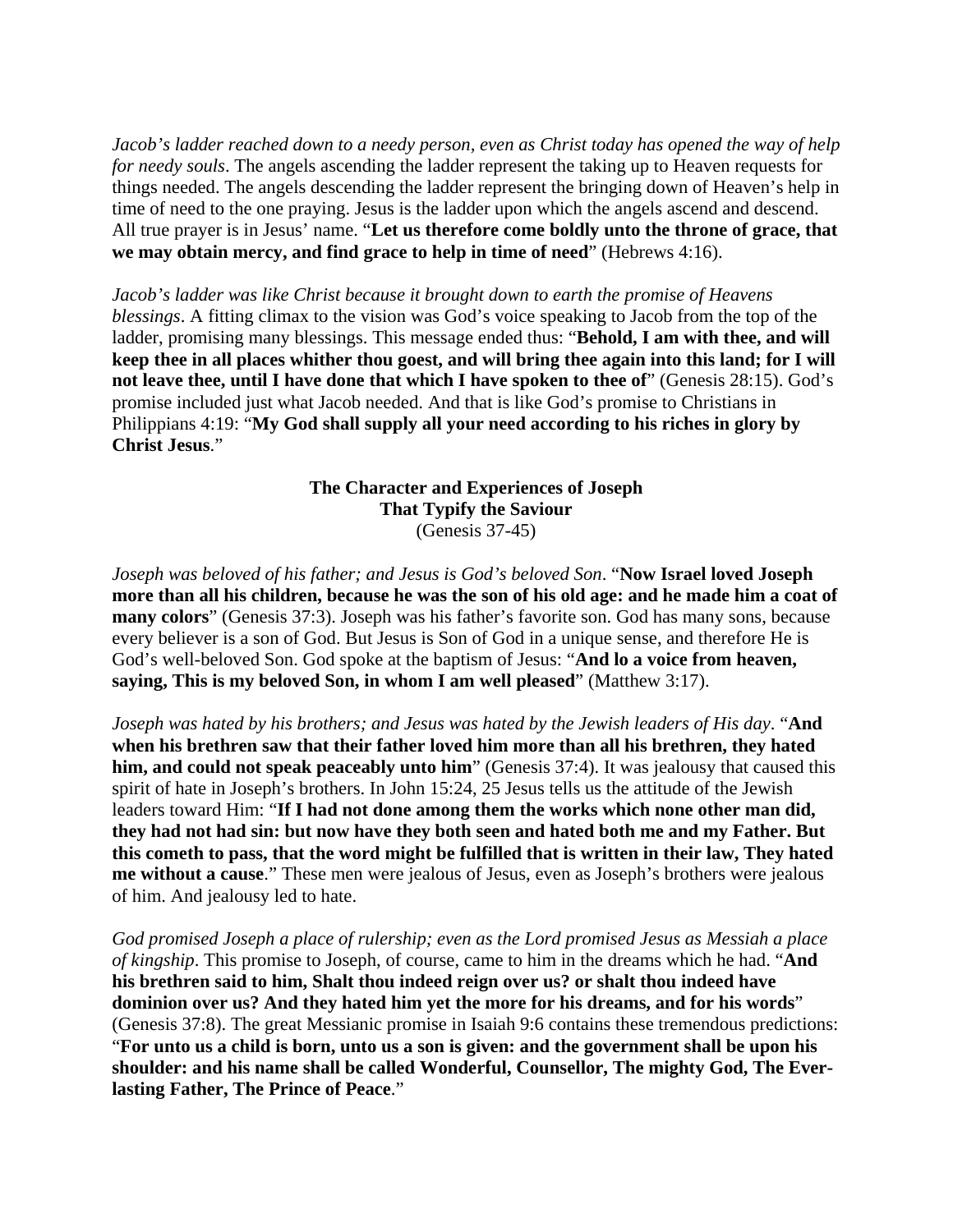The statement, "**The government shall be upon his shoulder**," and the title, "**Prince of Peace**," both speak of rulership or kingship. At His first coming Jesus was a spiritual King; and at His second coming He will be a material Ruler over the nations.

*Joseph was cast into a pit, but he was delivered out of it; and Jesus descended into the pit of Hades, the abode of the dead, but came forth triumphant over death*. "**And I they took him, and cast him into a pit: and the pit was empty, there was no water in it**" (Genesis 37:24). This pit was probably a cistern where all the water had been used up. Then in verse 28 we read: "**And they drew and lifted up Joseph out of the pit**." Joseph spent a time in this pit, but was not left there indefinitely. This stay in the pit pictures Christ's visit to Hades. "**Wherefore he saith, When he ascended up on high, he led captivity captive, and gave I gifts unto men. (Now that he ascended, what is it but that he also descended first into the lower parts of the earth? He that descended is the same also that ascended up far above all heavens, that he might fill all things)**" (Ephesians 4:8-10). When Jesus died, His body lay in the tomb, but His spirit went to Hades. After He left Hades, He took the spirits of the righteous dead from Sheol or Hades up to Heaven. Now Hades is the abode of the unrighteous dead only.

*Joseph was sold for twenty pieces of silver; and Jesus was sold by Judas for thirty pieces of silver*. "**Then there passed by Midianites merchantmen; and they drew and lifted up Joseph out of the pit, and sold Joseph to the Ishmaelites for twenty pieces of silver: and they brought Joseph into Egypt**" (Genesis 37:28). How similar this was to what happened to Jesus! "**And said unto them, What will you give me, and I will deliver him unto you? And they covenanted with him for thirty pieces of silver**" (Matthew 26:15).

*Joseph was falsely accused and imprisoned; and similarly Jesus was arrested and condemned by false testimony*. "**And it came to pass, when his master heard the words of his wife, which she spake unto him, saying, After this manner did thy servant to me; that his wrath was kindled. And Joseph's master took him, and put him into the prison, a place where the king's prisoners were bound: and he was there in the prison**" (Genesis 39:19, 20). Joseph was condemned on a false charge and had to suffer imprisonment. The arrest and condemnation of Jesus was on the same basis. "**For many bare false witness against him, but their witness agreed not together**" (Mark 14:56). False witnesses played a large part in the trial of Jesus.

*In prison Joseph was placed between two prisoners; he foretold the release of the one and the destruction of the other; and this is a type of Jesus dying on the cross between two thieves, promising the one entrance into paradise, while the other one perished in his sins*. Two of Pharaoh's officers were in prison with Joseph. Joseph interpreted the dream which each one of these men had. He foretold as a result of the dreams that the chief butler would be restored to his position with the king, and that the chief baker would be executed. The story of what happened is told in Genesis 40, and is a picture of a similar experience of Jesus, although the two events were not exactly alike.

John 19:18 says: "**Where they crucified him, and two other with him, on either side one, and Jesus in the midst**."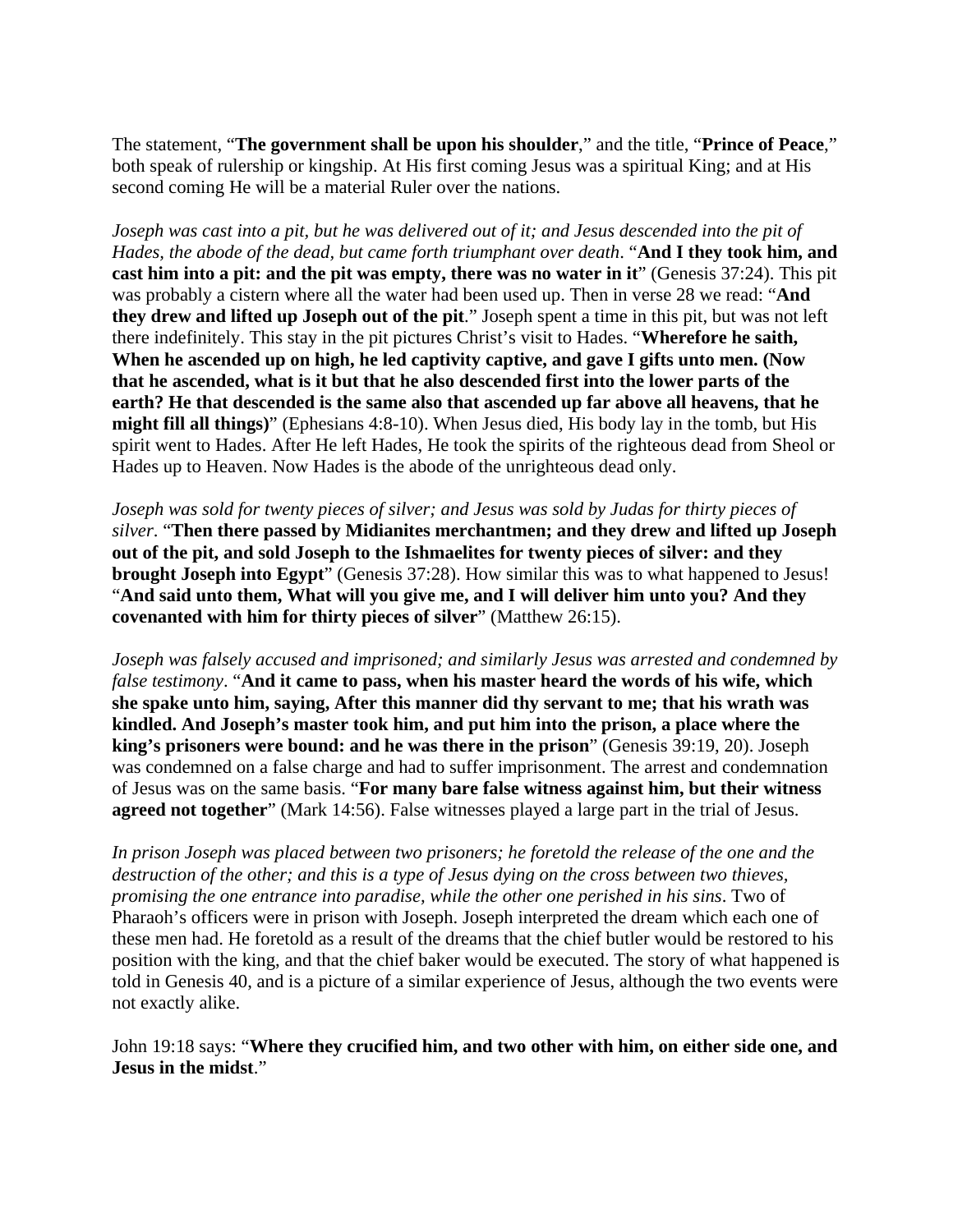In Luke 23:39-43 is the account of these two thieves on either side of the cross of Jesus. One of them railed on Jesus, while the other one acknowledged his own sin and the righteousness of Jesus. Verse 42 tells us what he said to Jesus and Jesus' answer: "**And he said unto Jesus, Lord, remember me when thou comest into thy kingdom. And Jesus said unto him, Verily I say unto thee, Today shalt thou be with me in paradise**." Jesus announced the salvation of one of these thieves, and the other perished without Christ.

*Joseph dealt with his brethren in such a way as to bring them to repentance for their sin against him; and Christ will allow the Jews to go through great trials in order that them may be brought to repentance for their sin against Him*. "**And Joseph saw his brethren and he knew them, but made himself strange unto them, and spake roughly unto them; and he said unto them, Whence come ye? And they said From the land of Canaan to buy food**" (Genesis 42:7).

Since their rejection of Christ, the Jews have been scattered oven all the world. But when they confess their sins and the sin of rejecting Messiah, then the Lord will bring them back to Palestine in blessing. "**If they shall confess their iniquity, and the iniquity of their fathers, with their trespass which they trespassed against me, and that also they have walked contrary unto me** . . . **Then will I remember my covenant with Jacob, and also my covenant with Isaac, and also my covenant with Abraham will I remember; and I will remember the land**" (Leviticus 26:40, 42).

*It was during the years of famine that Joseph revealed himself to his brethren; and it will be during the time of Jacob's trouble that Christ will reveal Himself to the Jewish remnant of that day*. His brothers came to Egypt for food in the time of famine, and it was then that Joseph made known his identity unto them. During the Great Tribulation period preceding the millennial rule of Christ, the Jews will in time of great persecution and deep distress seek the Lord and find Him, and Christ will be revealed unto them as their Messiah and Saviour. "**I will go and return to my place, till they acknowledge their offense, and seek my face: in their affliction they will seek me early**" (Hosea 5:15).

**~ end of chapter 1 ~** 

**http://www.baptistbiblebelievers.com/**

**\*\*\***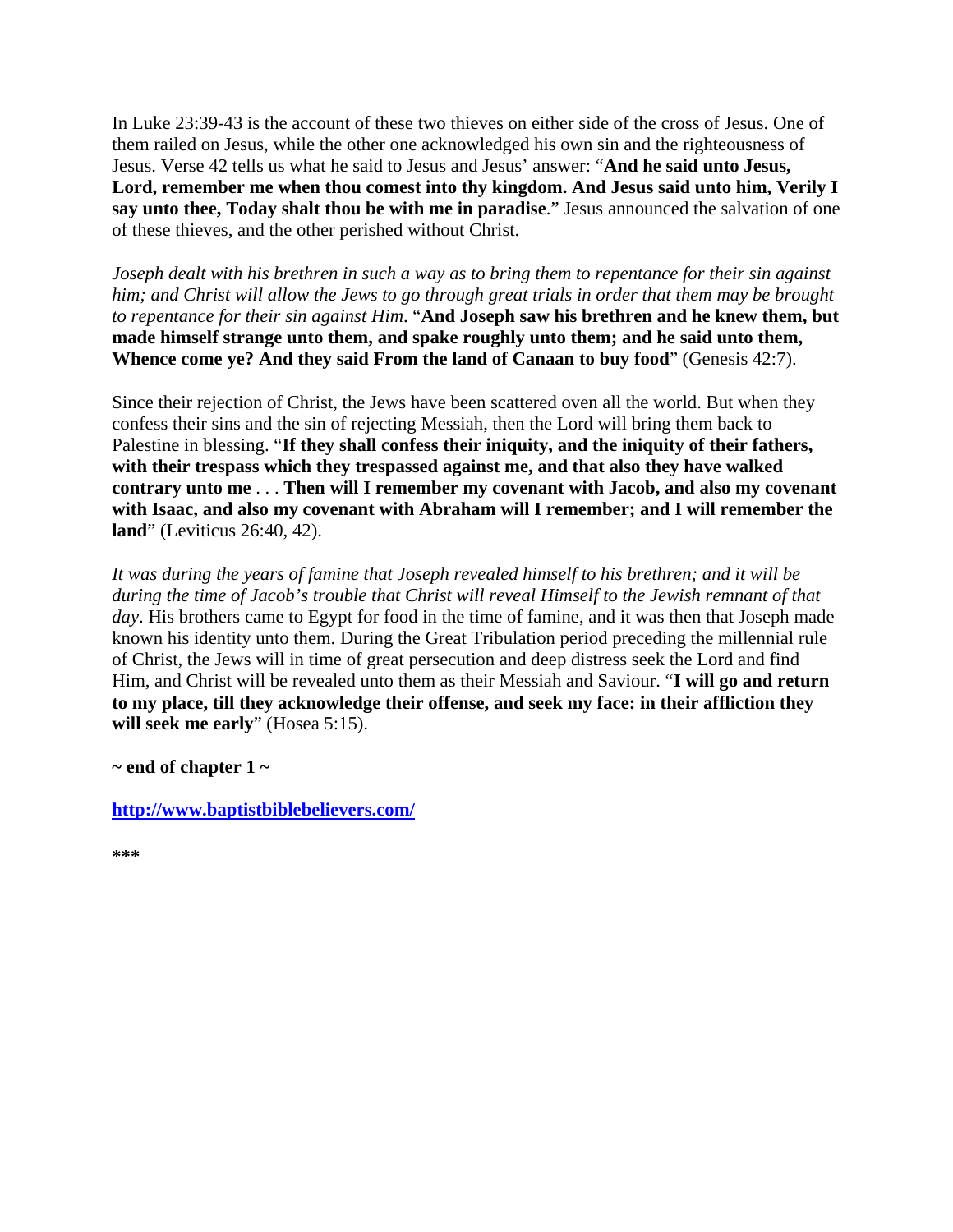# **DEVOTIONAL STUDIES OF OLD TESTAMENT TYPES**

By

Fred Hartley Wight

Copyright @ 1956

#### **CHAPTER TWO**

#### **TYPES IN EXODUS**

**The Passover, A Type of the Cross**  (Exodus 12-13)

*The Passover was to the Jews their day of independence, even as the cross of Christ means to the Christian his freedom from the bondage of sin*. "**And the Lord spake unto Moses and Aaron in the land of Egypt, saying, This month shall be unto you the beginning of months: it shall be the first month of the year to you**" (Exodus 12:1, 2). Passover was like New Year's Day or like the American July Fourth or Independence Day. On this day they celebrated deliverance from Egyptian bondage. And because of the cross, the Christian has deliverance from bondage to sin. "**Whosoever committeth sin is the servant** [slave] **of sin**" (John 8:34). "**If the Son therefore shall make you free, ye shall be free indeed**" (John 8:36). "**But God forbid that I should glory, save in the cross of our Lord Jesus Christ, by whom the world is crucified unto me, and I unto the world**" (Galatians 6:14). Because Jesus died upon it, the cross has been transformed from a thing of shame to a thing of glory.

*The Passover provided salvation for the Jewish household, even as Christ provides salvation for the family of the believer*. "**Speak ye unto all the congregation of Israel, saying, In the tenth day of this month they shall take to them every man a lamb, according to the house of their fathers, a lamb for an house**" (Exodus 12:3). "**Then Moses called for all the elders of Israel, and said unto them, Draw out and take you a lamb according to your families, and kill the passover**" (Exodus 12:21). Killing the Passover lamb was a family matter, providing protection for the family against the loss of its firstborn. Even so, the salvation of Jesus makes salvation possible for all the household of the one who believes in Jesus. "**And they said, Believe on the Lord Jesus Christ, and thou shalt be saved, and thy house**" (Acts 16:31). Is your home covered by the blood of Jesus?

> Beneath the blood-stained lintel I with my children stand; A messenger of judgment is passing through the land; There is no other refuge from the destroyer's face — Beneath the blood-stained lintel shall be our hiding-place.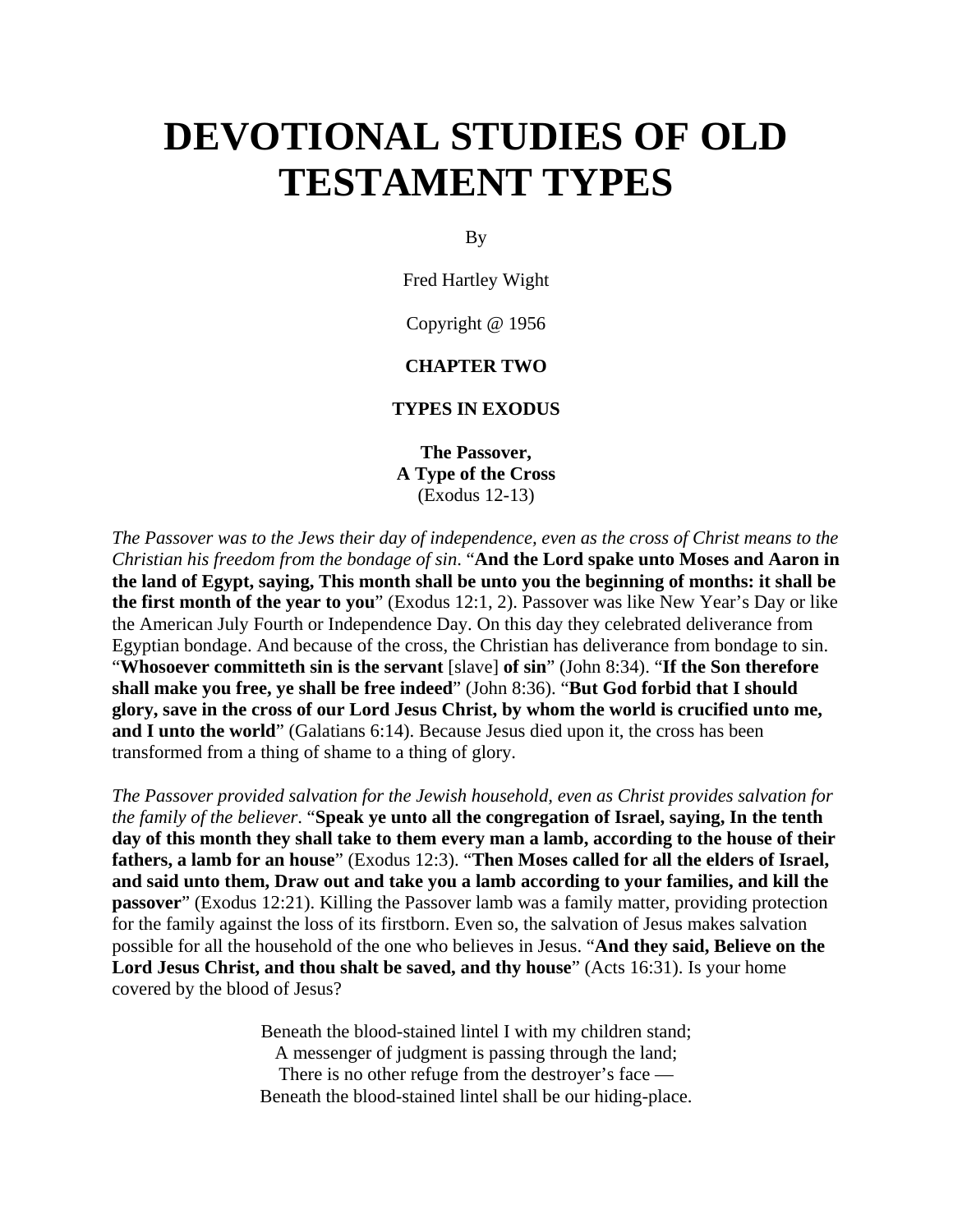*The Passover lamb was to be a male of the first year, without blemish, and was to be kept from the tenth to the fourteenth day before it was slain; and Jesus was the fulfillment of all this*. "**Your lamb shall be without blemish, a male of the first year: ye shall take it out from the sheep, or from the goats: and ye shall keep it up to the fourteenth day of the same month**" (Exodus 12:5, 6).

As the Passover lamb was to be a male of the first year, so Jesus died at the age of thirty-three in the prime of His manhood. Like the lamb, Jesus was without blemish, morally. The lamb was kept until the fourteenth day under scrutiny looking for possible faults. Even so, Jesus was under scrutiny the last few days before His crucifixion, yet Pilate said of Him, "**I find no fault in him**" (Luke 23:4).

*The Passover lamb was killed the same time of day as Jesus was put to death by crucifixion*. "**And the whole assembly of the congregation of Israel shall kill it in the evening**" (Exodus 12:6). "**In the evening**," means literally in the Hebrew, "*between the two evenings*." The first Jewish evening began at noon, and the second at sunset. The lamb was slain midway between noon and sunset or about three o'clock in the afternoon. Jesus hung on the cross from the third hour to the ninth hour, or six hours. He was in three hours of light from nine o'clock till noon, and in three hours of darkness from noon till three o'clock. He died at three o'clock.

*The sprinkling of the blood of the Passover lamb is a type of the application of the blood of Jesus to the heart of the believer*. "**And they shall take of the blood, and strike it on the two side posts and on the upper door post of the houses, wherein they shall eat it**" (Exodus 12:7). "**And ye shall take a bunch of hyssop, and dip it in the blood that is in the basin, and strike the lintel and the two side posts with the blood that is in the basin; and none of you shall go out at the door of his house until the morning**" (Exodus 12:22).

The Israelites showed their faith in God's provision for them by sprinkling the blood as instructed. This is a type of the Christian's appropriation of Christ's blood for his salvation. "**Let us draw near with a true heart in full assurance of faith, having our hearts sprinkled from an evil conscience**" (Hebrews 10:22). Let us see to it that our heart's door is sprinkled with Christ's blood. Only then will we be safe from judgment for sin in the day of reckoning.

*The eating of the Passover meal is a symbol of the Lord's Supper*. "**And they shall eat the flesh in that night, roast with fire, and unleavened bread; and with bitter herbs they shall eat it**" (Exodus 12:8). "**Eat the flesh**" means *appropriation and fellowship*. "**Roast with fire**" means *judgment*. "**Unleavened bread**" means *without sin*. And when the "**bitter herbs**" were eaten, the Israelites were remembering their former bondage and thanking God for deliverance from it.

"**Purge out therefore the old leaven, that ye may be a new lump, as ye are unleavened. For even Christ our passover is sacrificed for us: therefore let us keep the feast, not with old leaven, neither with the leaven of malice and wickedness; but with the unleavened bread of sincerity and truth**" (I Corinthians 5:7, 8). And Paul also wrote in his instructions regarding the Lord's Supper: "**But let a man examine himself, and so let him eat of that bread, and drink of that cup**."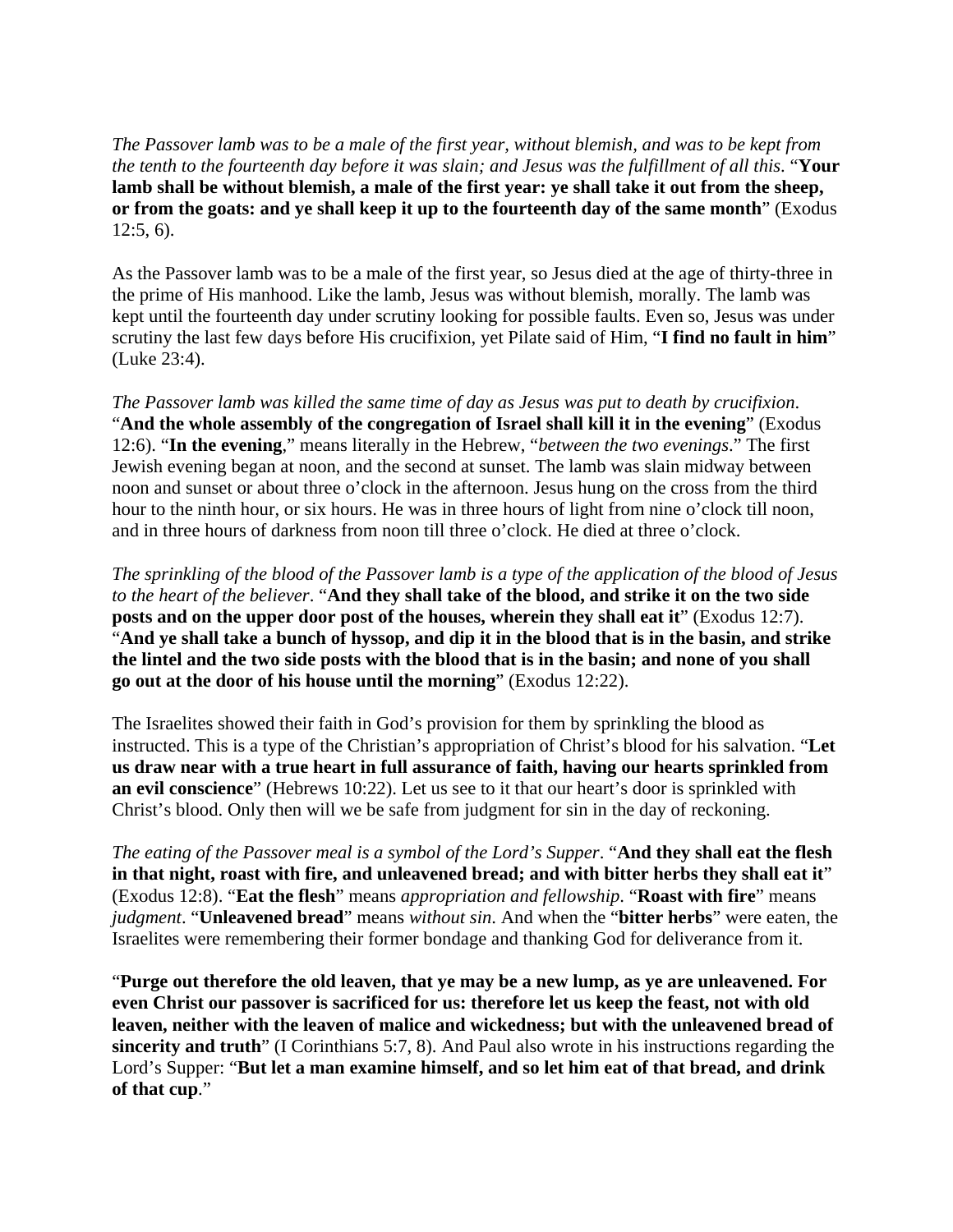*The "passing over" of the judgment angel is a type of deliverance from judgment through Christ*. "**For I will pass through the land of Egypt this night, and will smite all the firstborn in the land of Egypt, both man and beast; and against all the gods of Egypt I will execute judgment: I am the Lord. And the blood shall be to you for a token upon the houses where ye are: and when I see the blood, I will pass over you, and the plague shall not be upon you to destroy you, when I smite the land of Egypt**" (Exodus 12:12, 13). "**For the Lord will pass through to smite the Egyptians; and when he seeth the blood upon the lintel, and on the two side posts, the Lord will pass over the door, and will not suffer the destroyer to come in unto your houses to smite you**" (Exodus 12:23).

Judgment fell upon the Passover lamb, and the firstborn escaped judgment. "**Even Jesus, which delivered us from the wrath to come**" (I Thessalonians 1:10). Jesus on the cross received God's wrath in our place. "**Verily, verily, I say unto you, He that heareth my word, and believeth on him that sent me, hath everlasting life, and shall not come into condemnation; but is passed from death unto life**" (John 5:24). The believer in Jesus escapes the judgment of God for sin's penalty.

*Jewish parents were to answer their children's questions about the meaning of the Passover; and Christian parents should answer their children's questions regarding the meaning of the Lord's Supper*. "**And it shall come to pass, when ye come to the land which the Lord will give you, according as he has promised, that ye shall keep this service. And it shall come to pass, when your children shall say unto you, What mean ye by this service? That ye shall say, It is the sacrifice of the Lord's passover, who passed over the houses of the children of Israel in Egypt, when he smote the Egyptians, and delivered our houses**" (Exodus 12:25-27). The questions of the children gave opportunity to the parents to explain the reason for the Passover celebration. And when our children ask questions about the ordinance of the Lord's Supper, let us take time to explain the reason for it, because it gives us a glorious opportunity to teach an important truth. "**And ye fathers, provoke not your children to wrath: but bring them up in the nurture and admonition of the Lord**" (Ephesians 6:4).

> **Crossing the Red Sea, A Type of Turning the Back on the World**  (Exodus 14-15)

*Egypt, a type of the world*. "**By faith Moses, when he was come to years, refused to be called the son of Pharaoh's daughter; choosing rather to suffer affliction with the people of God, than to enjoy the pleasures of sin for a season**" (Hebrews 11:24, 25). Israel in Egypt is a type of the sinner living in the world before he is converted to God.

*The bondage of Egypt, a type of the bondage of sin*. "**And they made their lives bitter with hard bondage, in mortar, and in brick, and in all manner of service in the field: all their service, wherein they made them serve, was with rigor**" (Exodus 1:14). One day the Jews said to Jesus: "**We be Abraham's seed, and were never in bondage to any man**" (John 8:33). In verse 34 Jesus answered them: "**Whosoever committeth sin is the servant** [slave] **of sin**." In other words, sin is a terrible taskmaster.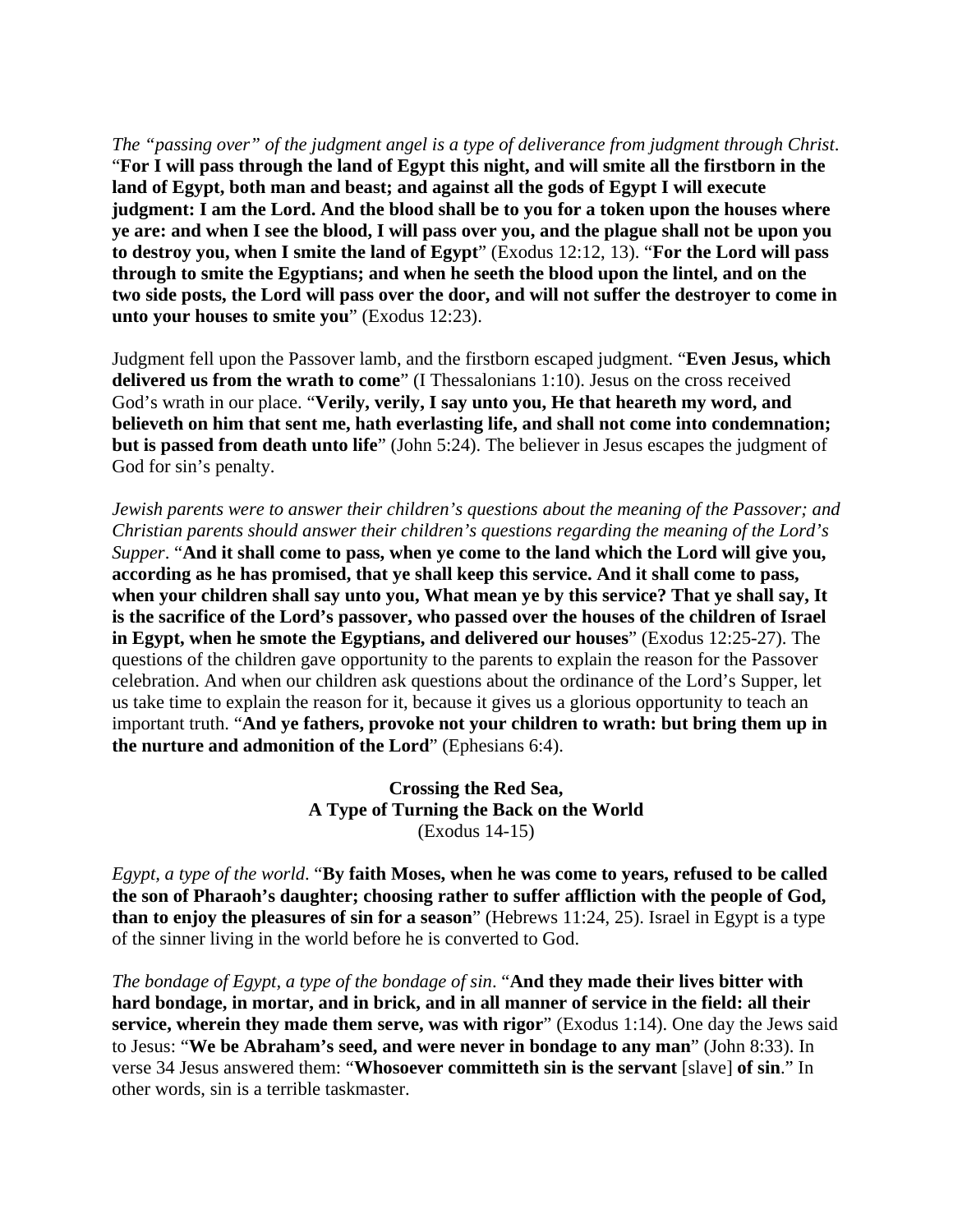*Israel's deliverance from Egypt, a type of the believer's deliverance from the world of sin*. Israel's deliverance under God came through the instrumentality of a deliverer—Moses. "**This Moses** . . . **the same did God send to be** . . . **a deliverer**" (Acts 7:35). Moses is thus a type of Christ our Deliverer. The deliverance is wrought by God's power. "**And brought thee out in his sight with his mighty power out of Egypt**" (Deuteronomy 4:37).

Paul tells about our deliverance from the World: "**Who hath delivered us from the power of darkness, and hath translated us into the kingdom of his dear Son**" (Colossians 1:13). As Moses under God's power delivered Israel from Egypt, so Christ is our Deliverer from the sins of the world.

*The Red Sea crossing, a type of Christian baptism*. "**Moreover, brethren, I would not that ye should be ignorant, how that all our fathers were under the cloud, and all passed through the sea; and were all baptized unto Moses in the cloud and in the sea**" (I Corinthians 10:1, 2). When Israel crossed through the Red Sea, they were saying goodbye to Egypt, they were dying to the bondage of Egypt. This is a symbol of baptism. "**Therefore we are buried with him by baptism into death; that like as Christ was raised up from the dead by the glory of the**  Father, even so we also should walk in newness of life" (Romans 6:4). The convert of Christ is saying when he is baptized, "Goodbye, old world, and your sinful pleasures." He is dying to the old life of sin, and is rising to live a new life in Christ.

# **The Manna, A Type of God's Provision Through Christ and the Word** (Exodus 16)

*The children of Israel needed the manna in the wilderness as Gods children need the Bible every day*. "**I will rain bread from heaven for you; and the people shall go out and gather a certain rate every day**" (Exodus 16:4). In the wilderness this great people needed a supply of bread from Heaven, and they needed it every single day. "**And Moses said, Let no man leave of it till the morning. Notwithstanding they hearkened not unto Moses; but some of them left of it until the morning and it bred worms, and stank: and Moses was wroth with them**" (Exodus 16:19, 20). We need a fresh study of God Word every day. Yesterday's experience becomes stale today The prophet learned to feast on the Word: "**Thy words were found, and I did eat them; and thy word was unto me the joy and rejoicing of mine heart**" (Jeremiah 15:16).

*Israel gathered manna in the early morning; and the best time for Bible reading is early in the day*. "**And they gathered it every morning, every man according to his eating: and when the sun waxed hot, it melted**" (Exodus 16:21). If Israel did not gather the manna early in the morning, by the time the sun became hot, it melted. Similarly, if the Word is not read early in the morning, other things crowding in will be apt to melt away the opportunity. "**The Lord God hath given me the tongue of the learned** [taught ones] **that I should know how to speak a word in season to him that is weary: he wakeneth morning by morning, he wakeneth mine ear to hear as the learned** [taught ones]" (Isaiah 50:4). We are taught from the Word in order that we may help others who are in need of help.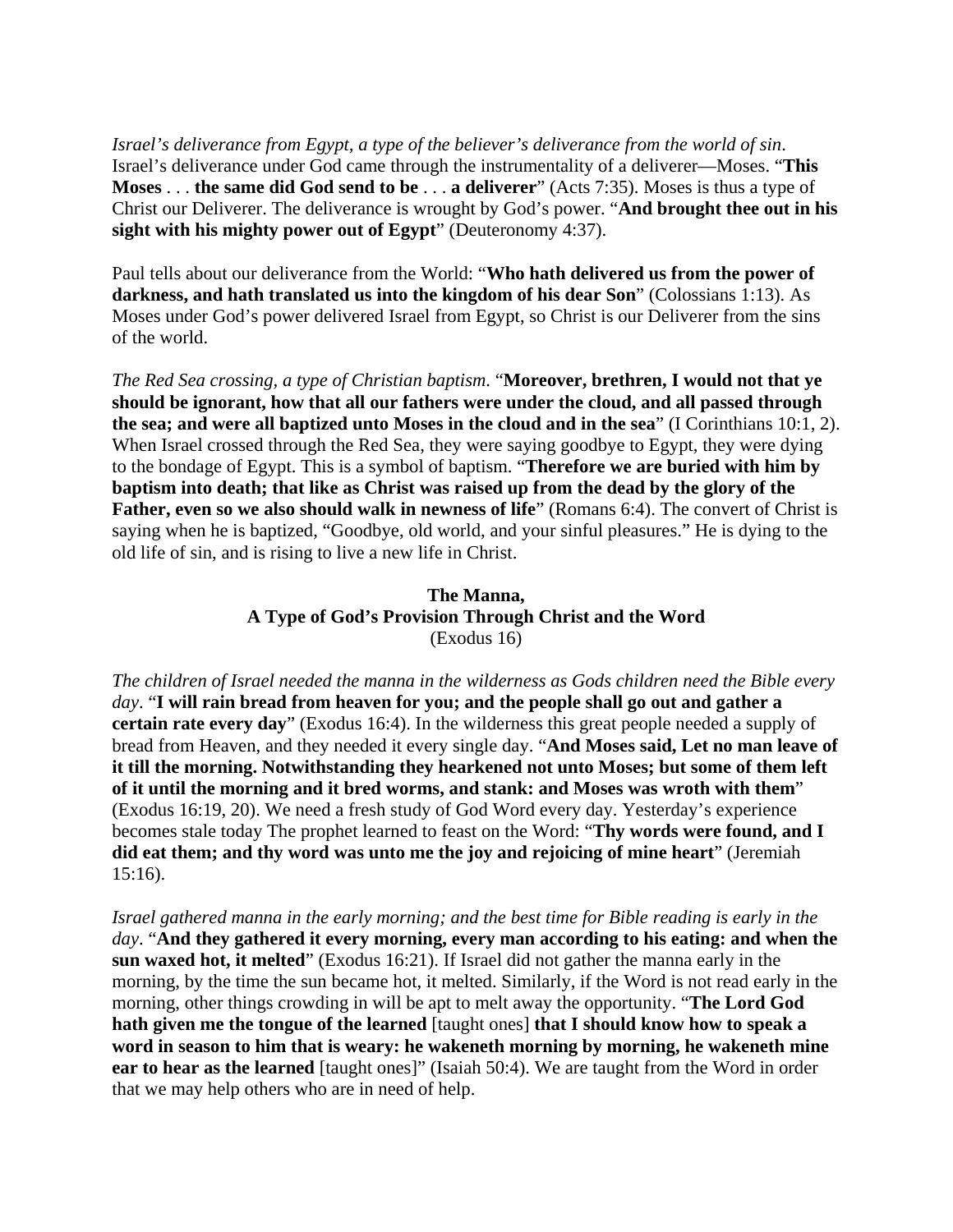*Israel used the manna during their entire wilderness experience; and we must depend upon the Word during all of life's pilgrimage*. "**And the children of Israel did eat manna forty years, until they came to a land inhabited; they did eat manna, until they came unto the borders of the land of Canaan**" (Exodus 16:35). Even so Christians need the Bible through all of the experiences of life up to Heaven's portals. "**Teach me, O Lord, the way of thy statutes; and I shall keep it unto the end**" (Psalm 119:33).

*The Lord Jesus Christ is the antitype of the manna that came down from Heaven*. "**Then said the Lord unto Moses, Behold, I will rain bread from heaven for you**" (Exodus 16:4). Jesus Christ Himself claimed to be the fulfillment of the manna which came down from Heaven. "**Then Jesus said unto them, Verily, verily, I say unto you, Moses gave you not that bread from heaven; but my Father giveth you the true bread from heaven. For the bread of God is he which cometh down from heaven, and giveth life unto the world**" (John 6:32, 33).

*The manna satisfied the hunger of the Israelites; and Christ satisfies the hungry hearts of men who trust Him*. Exodus 16:3 tells of Israel's hunger: "**For ye have brought us forth into this wilderness, to kill this whole assembly with hunger**." Verse 4 tells how the hunger was satisfied: "**I will rain bread from heaven for you**." And Jesus claimed to do the same thing for the hearts of men, "**And Jesus said unto them, I am the bread of life: he that cometh to me shall never hunger; and he that believeth on me shall never thirst**" (John 6:35).

*The manna was mysterious in character; and so is the salvation of Jesus in some respects*. "**And when the children of Israel saw it, they said one to another, It is manna** [i.e., "*What is it?*"], **for they wist not what it was. And Moses said unto them, This is the bread which the Lord hath given you to eat**" (Exodus 16:15). And even as the manna was mysterious in its character and origin, so the Lord Jesus indicated that His salvation was likewise mysterious. "**The wind bloweth where it listeth, and thou hearest the sound thereof, but canst not tell whence it cometh, and whither it goeth: so is every one that is born of the Spirit**" (John 3:8). In some respects the wind is mysterious, and so the work of the Spirit of God in the New Birth is unseen and mysterious, but nonetheless real.

*The manna came down to where the people were; and the salvation of Jesus is available to all who will take it*. "**And when the dew that lay was gone up, behold, upon the face of the wilderness there lay a small round thing, as small as the hoar frost on the ground**" (Exodus 16:14). The manna lay where it was easy to reach and gather. And so the Gospel of our salvation is easy of access. "**But the righteousness which is of faith speaketh on this wise, Say not in thine heart, Who shall ascend into heaven? (that is, to bring Christ down from above:) or, Who shall descend into the deep? (that is, to bring up Christ again from the dead.) But what saith it? The word is nigh thee, even in thy mouth, and in thy heart: that is, the word of faith, which we preach**" (Romans 10:6-8).

*The manna had to be gathered by individuals, and so salvation today must be appropriated by each individual person for himself*. "**This is the thing which the Lord hath commanded, Gather of it every man according to his eating, an omer for every man**" (Exodus 16:16).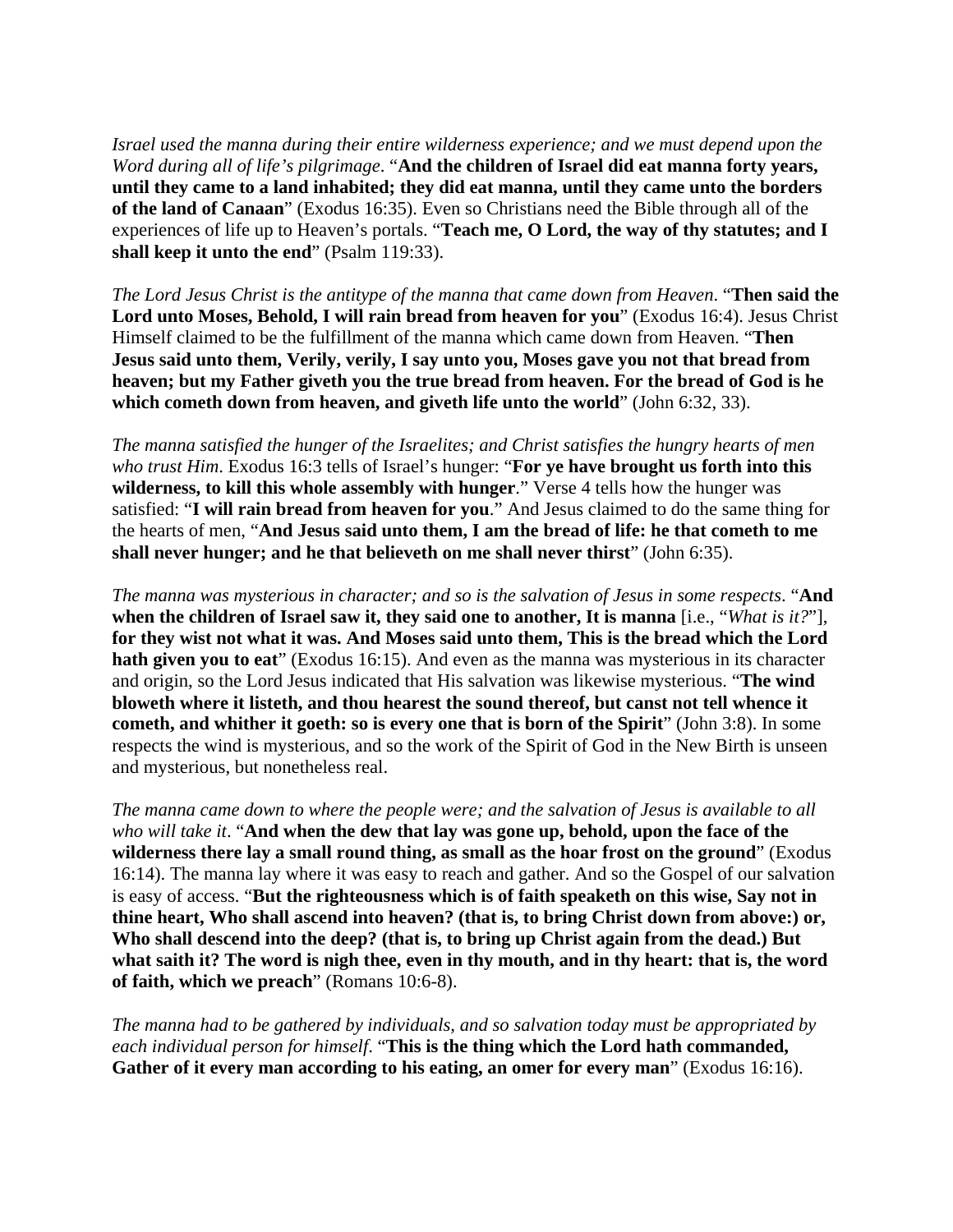Individual faith in Christ is required: "**He that believeth on the Son hath everlasting life: and he that believeth not the Son shall not see life**" (John 3:36).

*The manna was despised by some of the Israelites, as the salvation of Jesus is despised by some men today*. "**And the mixed multitude that was among them fell a lusting: and the children of Israel also wept again, and said, Who shall give us flesh to eat? We remember the fish, which we did eat in Egypt freely; the cucumbers, and the melons, and the leeks, and the onions, and the garlic: but now our soul is dried away: there is nothing at all, besides this manna, before our eyes**" (Numbers 11:4-6). They were making light of that upon which their sustenance depended. How like many in modern times who are doing nothing about the salvation of their immortal souls! "**How shall we escape, if we neglect so great salvation**" (Hebrews 2:3)

### **Water from the Rock, A Type of Christ's Gift of the Holy Spirit**  (Exodus 17)

*Even as Israel was in desperate need of water to quench thirst; so do men need the water of life to satisfy their thirsty souls*. "**And there was no water for the people to drink**" (Exodus 17:1). And water was a necessity. And thirsty souls can go to God and receive satisfaction through faith in Christ resulting in the New Birth. "**Ho, every one that thirsteth, come ye to the waters**" (Isaiah 55:1). Regeneration by the Holy Spirit is the only work that can satisfy men's hearts.

*Instead of blaming God for their predicament, the Israelites should have looked to God for water, as men should today*. "**Wherefore is this that thou hast brought us up out of Egypt, to kill us and our children and our cattle with thirst?**" (Exodus 17:3). Theirs would indeed have been a terrible situation if Moses had not gone to God on their behalf and secured water for them. Many times these days we find men putting the blame for their troubles upon their Creator, instead of going to Him for the solution to their problems. "**And the Spirit and the bride say, Come. And let him that heareth say, Come. And let him that is athirst, come. And whosoever will, let him take the water of life freely**" (Revelation 22:17). With such a gracious invitation as this, there is no need for men to die of thirst.

*Water was supplied from the smitten rock*. The death of Christ makes possible a living well of water through the indwelling Spirit. "**Behold, I will stand before thee there upon the rock in Horeb; and thou shalt smite the rock, and there shall come water out of it, that the people may drink. And Moses did so in the sight of the elders of Israel**" (Exodus 17:6).

The smitten rock brought forth water for the people. Thus the smitten Christ on the cross opened up a well of water through the presence of the Holy Spirit in the regenerated heart of man. "**But whosoever drinketh of the water that I shall give him shall never thirst; but the water that I shall give him shall be in him a well of water springing up into everlasting life**" (John 4:14).

*The rock from which their water came followed the Israelites in the wilderness; and so Christ goes with believers to satisfy their needs*. "**And did all drink the same spiritual drink: for they drank of that spiritual Rock that followed them: and that Rock was Christ**" (I Corinthians 10:4).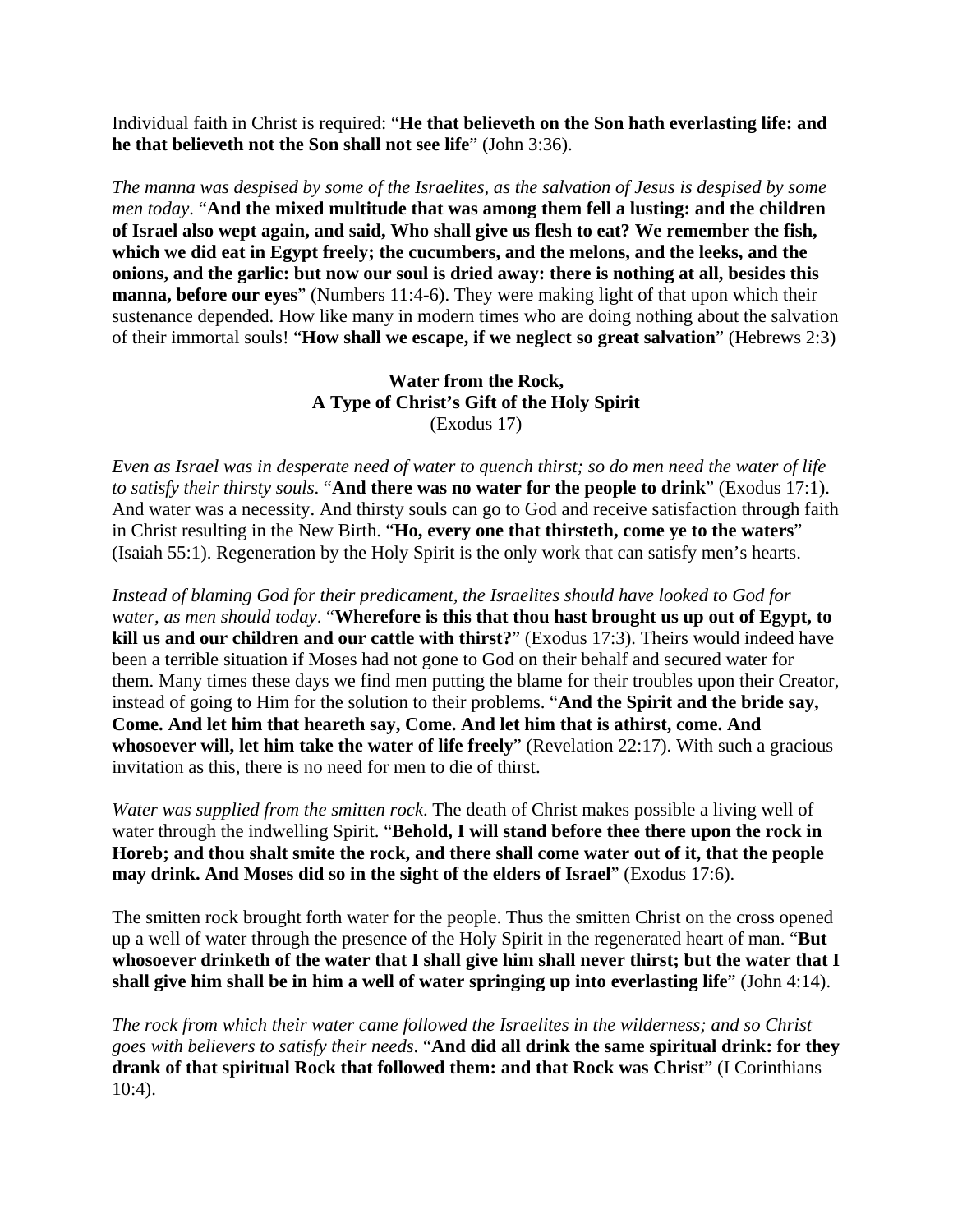Even so, Christ goes with those who trust Him as Saviour. He never forsakes them but is with them to help them. "**For he hath said, I will never leave thee, nor forsake thee. So that we may boldly say, The Lord is my helper**" (Hebrews 13:5, 6).

*Water from the rock was more than a well, it was a river; and the believer who is filled with the Spirit becomes a river of water*. "**He clave the rocks in the wilderness, and gave them drink as out of the great depths. He brought streams also out of the rock, and caused waters to run down like rivers**" (Psalm 78:15, 16). A river of water came forth from that rock in the wilderness to supply the needs of everyone. And Jesus gave us a promise that abundantly matches that in the spiritual realm.

"**Jesus stood and cried, saying, If any man thirst, let him come unto me, and drink. He that believeth on me, as the scripture hath said, out of his belly shall flow rivers of living water. (But this spake he of the Spirit, which they that believe on him should receive**" (John 7:37- 39).

 More than a well, the Spirit-filled Christian becomes an overflowing fountain, which becomes a river of living water. Some Christians do not have enough of the water of life to supply their own need, while others have enough for their own need, but not enough for others. The Spirit-filled Christian has enough for himself and for others.

## **The Pillar of Cloud and of Fire, Type of the Protection and Guidance of the Holy Spirit**  (Exodus 13:20-22; 14:19, 20)

*The pillar of cloud and of fire was an indication of God's presence with Israel in the wilderness; even as the Holy Spirit's activity in believers is proof of God's presence with them*. "**And the Lord went before them by day in a pillar of a cloud, to lead them the way; and by night in a pillar of fire**" (Exodus 13:21).

By day everyone could know that God was present with His people because of the pillar of cloud, and by night this became the pillar of fire. And it is the work of the Holy Spirit in a believer that lets the world around know that God is with him. "**But ye are not in the flesh, but in the Spirit, if so be that the Spirit of God dwell in you. Now if any man have not the Spirit of Christ, he is none of his**" (Romans 8:9).

*The pillar of cloud and of fire was given Israel after redemption from Egypt by blood; as the Holy Spirit is given to those who have been saved by Christ's blood*. Redemption by the blood of the Passover lamb is found in Exodus 12. The pillar of cloud and fire is described in Exodus 13:21f. The order here is important.

The order is similar in the first chapter of Ephesians: "**In whom we have redemption through his blood, the forgiveness of sins** . . . **In whom also after that ye believed, ye were sealed**  with that Holy Spirit of promise" (Ephesians 1:7, 13). We are first redeemed by Christ's blood, and then sealed by His Spirit.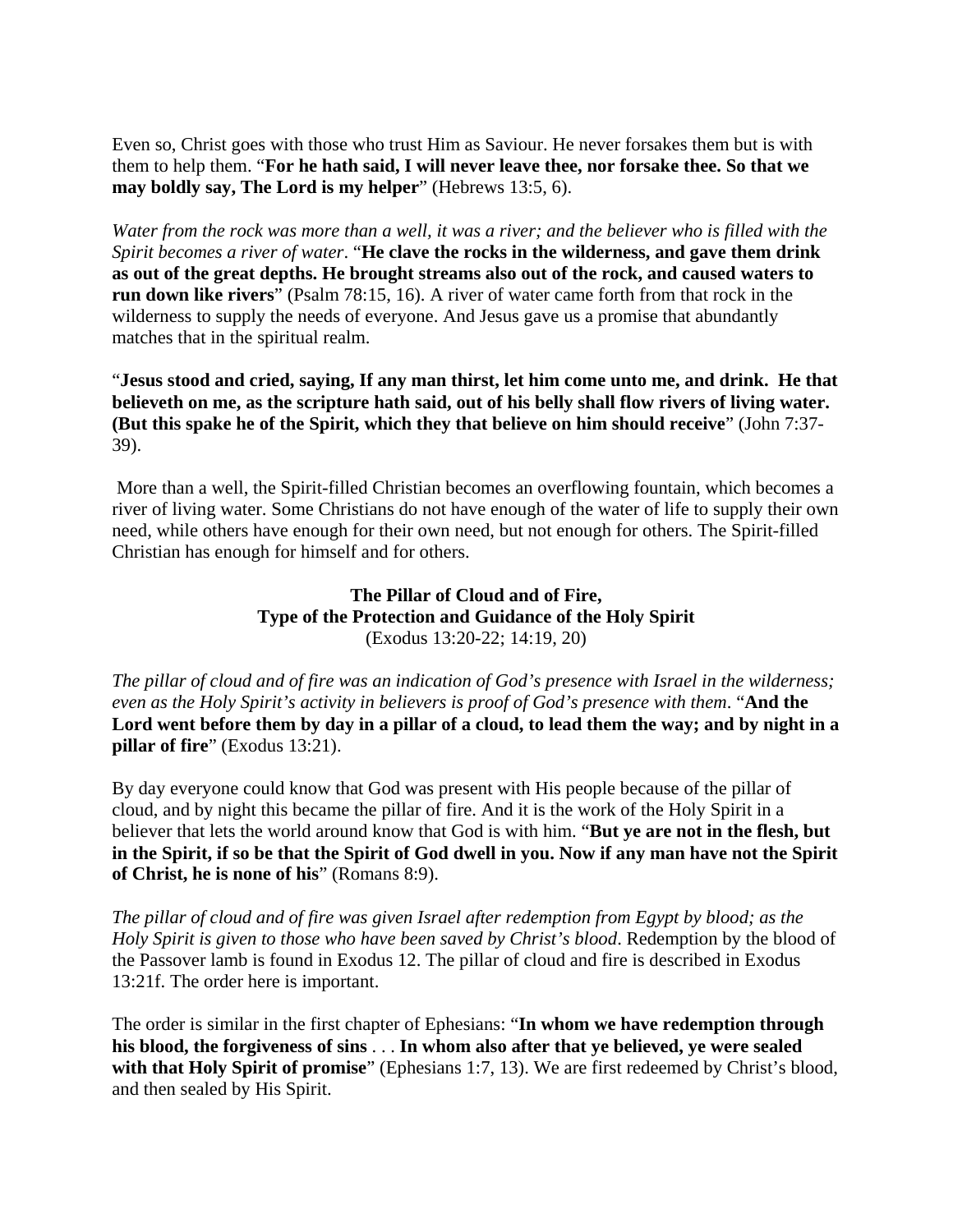The pillar of cloud and of fire served Israel as a protection from her enemies; like the Holy Spirit gives believers victory over their foes. "**And the angel of God which went before the camp of Israel, removed and went behind them; and the pillar of die cloud went from before their face, and stood behind them: and it came between the camp of the Egyptians and the camp of Israel; and it was a cloud and darkness to them, but it gave light by night to these: so that the one came not near the other all the night**" (Exodus 14:19, 20).

The pillar of cloud and fire stood between the Israelites and the pursuing army of the Egyptians as a wonderful protection. And the Holy Spirit does just that for the believer who trusts in His keeping power from the enemy. "**This I say then, Walk in the Spirit, and ye shall not fulfill the lust of the flesh. For the flesh lusteth against the Spirit, and the Spirit against the flesh: and these are contrary the one to the other: so that ye cannot do the things that ye would. But if ye be led of the Spirit, ye are not under the law**" (Galatians 5:16-18). In our warfare against the world, the flesh, and the Devil, the blessed Holy Spirit will, if we trust Him to do so, protect us from these enemies, and give us victory over them.

*The pillar of cloud and of fire was given Israel for the purpose of guidance; as the Holy Spirit is given the Christian to guide him*. "**And when the cloud was taken up from the tabernacle, then after that the children of Israel journeyed: and in the place where the cloud abode, there the children of Israel pitched their tents**" (Numbers 9:17). Israel journeyed or camped according to the movement or abiding of the pillar of cloud and of fire. Today the Holy Spirit guides the believer. "**For as many as are led by the Spirit of God, they are the sons of God**" (Romans 8:14). The Spirit guides through inward impressions, through Scripture passages, and through providential circumstances. In various ways He makes it clear to the child of God the way he should travel, the decision he should render, the choice he should make.

*The pillar of cloud was given Israel to serve as a covering from the heat by day; even as the Holy Spirit is the believers covering in the stress and strain of excessive trials*. "**He spread a cloud for a covering**" (Psalm 105:39). This is no doubt a reference to the pillar of cloud which protected the Israelites from the hot burning sun of the desert. It was a canopy from the desert heat. And when the early church had excessive persecution, the Spirit served them as a covering. "**Then had the churches rest throughout all Judea and Galilee and Samaria, and were edified; and walking in the fear of the Lord, and in the comfort of the Holy Ghost, were multiplied**" (Acts 9:31). The Holy Spirit became a comfort to them following a time of great persecution.

*The pillar of fire served Israel as a light by night; and so the Spirit illuminates the Christian's way*. "**Thou leddest them in the day by a cloudy pillar; and in the night by a pillar of fire, to give them light in the way wherein they should go**" (Nehemiah 9:12). It was like a great searchlight, making the way that lay ahead clear to see.

And concerning the work of the Holy Spirit Jesus said: "**Howbeit when he, the Spirit of truth, is come, he will guide you into all truth**" (John 16:13). The Holy Spirit illuminates the Word as we study its teachings, and He also illuminates our pathway. He makes everything clear.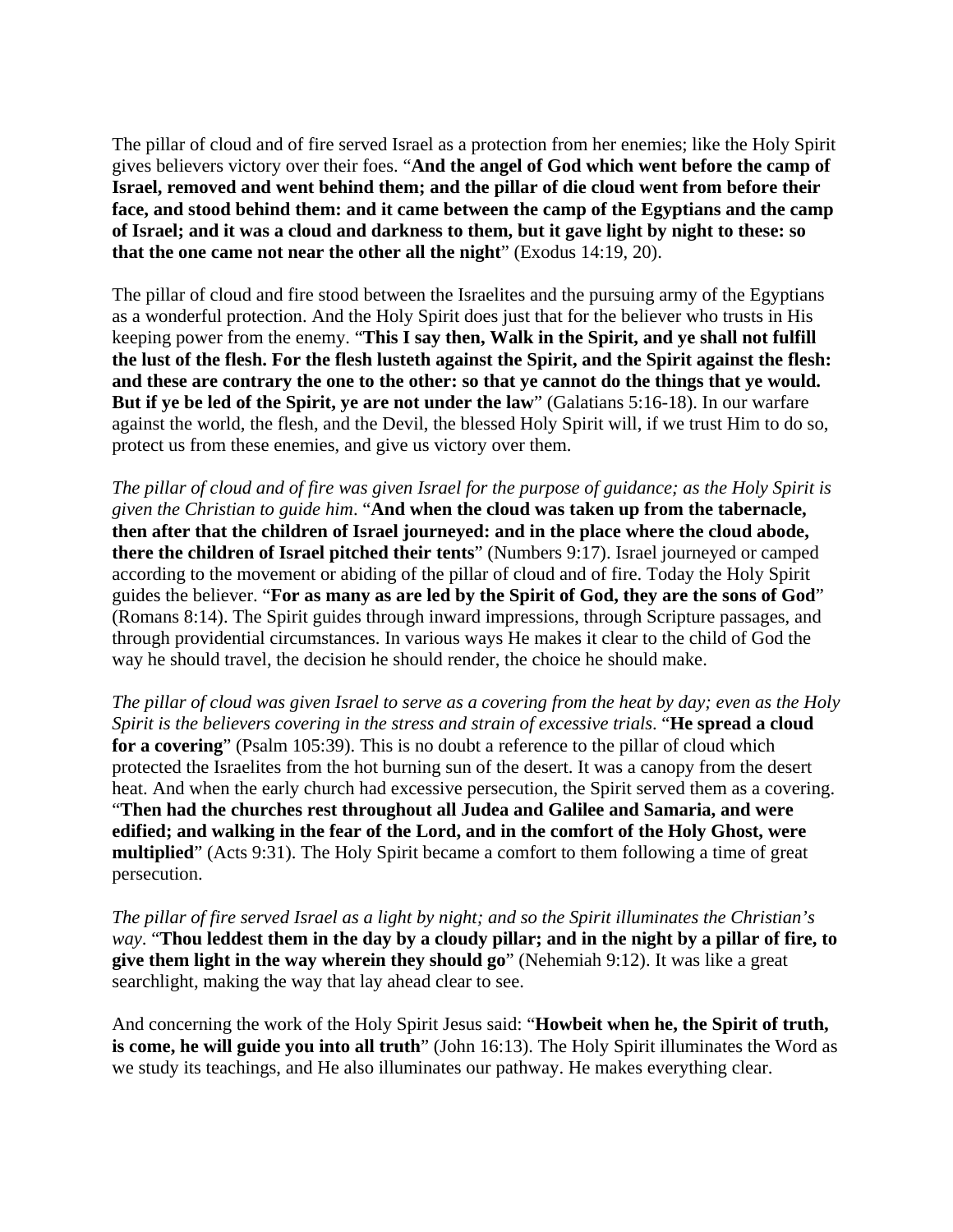Holy Ghost with light divine, Shine upon this heart of mine; Chase the shades of night away, Turn my darkness into day.

*God spoke to Israel from the cloud, as the Spirit speaks to the churches today*. "**He spake unto them in the cloudy pillar**" (Psalm 99:7). The divine messages came to Israel direct from this overhead cloud. And if we have ears to hear, the Spirit of God will often speak to our hearts in these modern days of crisis. "**He that hath an ear, let him hear what the Spirit saith unto the churches**" (Revelation 2:29). May God give to us listening ears to hear what He has to say to us!

*The pillar of cloud and of fire was not taken away from Israel during her wilderness days; and the Holy Spirit will abide with believers forever*. "**Yet thou in thy manifold mercies forsookest them not in the wilderness: the pillar of the cloud departed not from them by day, to lead them in the way; neither the pillar of fire by night, to show them light, and the way wherein they should go**" (Nehemiah 9:19). All through the forty years of wilderness experiences God took not away from Israel the pillar of cloud by day and the pillar of fire by night. Concerning the Holy Spirit, Jesus said: "**And I will pray the Father, and he shall give you another Comforter, that he may abide with you forever**" (John 14:16). As our Comforter or Helper, the Holy Spirit abides with us to protect us and to guide us in the way.

## **The Tabernacle In the Wilderness, A Manifold Type of Christ and His Church**  (Exodus 25-40)

*God had a detailed plan for making the Tabernacle; and He has a plan for the life of every member of His Church*. "**And look that thou make them after their pattern, which was**  showed thee in the mount" (Exodus 25:40). The plans for the construction of the Tabernacle were given to Moses on Mount Sinai, and Moses saw to it that they were carried out in the building and making of it. Concerning God's plan for our lives, Paul has this to say: "**For we are his workmanship, created in Christ Jesus unto good works, which God hath before ordained** [or planned] **that we should walk in them**" (Ephesians 2:10). Since God has a plan for our lives, how important that we find out what His plan is, and then proceed to carry it out!

*The Tabernacle was a type of God's presence with His people of Israel and with Christians today*. "**And let them make me a sanctuary; that I may dwell among them**" (Exodus 25:8). The Tabernacle was always placed in the center of Israel's camp, and there in the heart of His people's dwelling-place, God was present, in His sanctuary. The Church is God's sanctuary now. "**In whom ye also are builded together for an habitation of God through the Spirit**" (Ephesians 2:22). God dwells in the heart of His Church through His Spirit.

*The tabernacle was a picture of Jesus Christ and His salvation*. "**And the Word was made flesh, and dwelt among us**" (John 1:14). The word **dwelt** is rendered "*tabernacled*" in the margin. When He was here on earth, Jesus was tabernacling among us. He was fulfilling many of the types which we find so interesting in the Tabernacle in the wilderness. Thus we see Him and His salvation pictured plainly in many of the details of that Tabernacle.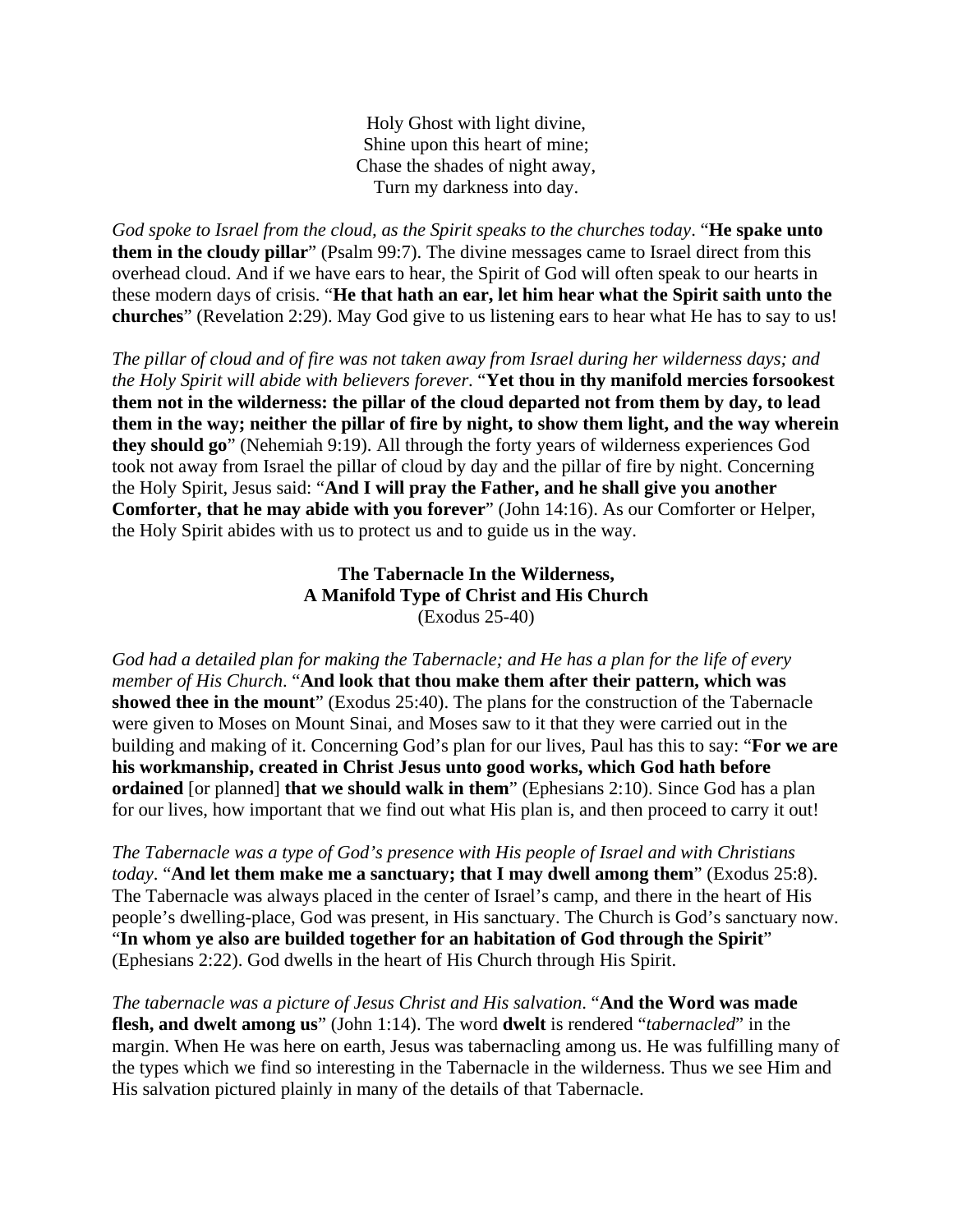*The Israelites gave material for the Tabernacle in the spirit Christians should give to God's work in these modern times*. "**And they came, every one whose heart stirred him up, and everyone whom his spirit made willing, and they brought the Lord's offering to the work of the tabernacle of the congregation, and for all his service, and for the holy garments**" (Exodus 35:21).

"**The children of Israel brought a willing offering unto the Lord, every man and woman, whose heart made them willing to bring for all manner of work, which the Lord had commanded to be made by the hand of Moses**" (Exodus 35:29).

"**And they spake unto Moses, saying, The people bring much more than enough for the service of the work, which the Lord commanded to make**" (Exodus 36:5).

There was no compulsion from without to get the Israelites to give. Their own hearts stirred them up to give. Their own spirits made them willing to give. They brought much more than was needed for the task. It is this kind of giving that is very much needed in all phases of the work of the Lord in these days.

*Spirit-filled workmen built the Tabernacle; and Spirit-filled Christians should carry on every phase of activity in the church*. "**And Moses said unto the children of Israel, See, the Lord hath called by name Bezaleel the son of Uri, the son of Hur, of the tribe of Judah; and he hath filled him with the Spirit of God, in wisdom, in understanding, and in knowledge, and in all manner of workmanship; and to devise curious works, to work in gold, and in silver, and in brass, and in the cutting of stones, to set them, and in carving of wood, to make any manner of cunning work. And he hath put in his heart that he may teach, both he, and Aholiab, the son of Ahisamach, of the tribe of Dan. Them hath he filled with wisdom of heart, to work all manner of work, of the engraver, and of the cunning workman, and of the embroiderer, in blue, and in purple, in scarlet, and in fine linen, and of the weaver, even of them that do any work, and of those that devise cunning work**" (Exodus 35:30-35).

God gave to these men who made the Tabernacle and its furnishings wisdom and skill by His Holy Spirit. And in the early church Spirit-filled men were sought out to perform all the tasks of the Lord. "**Then the twelve called the multitude of the disciples unto them, and said, It is not reason that we should leave the word of God, and serve tables. Wherefore brethren, look ye out among you seven men of honest report, full of the Holy Spirit and wisdom, whom we may appoint over this business**" (Acts 6:2, 3).

*The height of the fence that enclosed the Tabernacle courtyard was five cubits (seven and onehalf feet); and was thus like that of a sheepfold where only a robber would attempt to climb over*. "**And the height in the breadth was five cubits, answerable to the hangings of the court**" (Exodus 38:18).

This fence was seven and a half feet high, and sufficient to keep out intruders. It reminds us of the sheepfold Christ spoke about: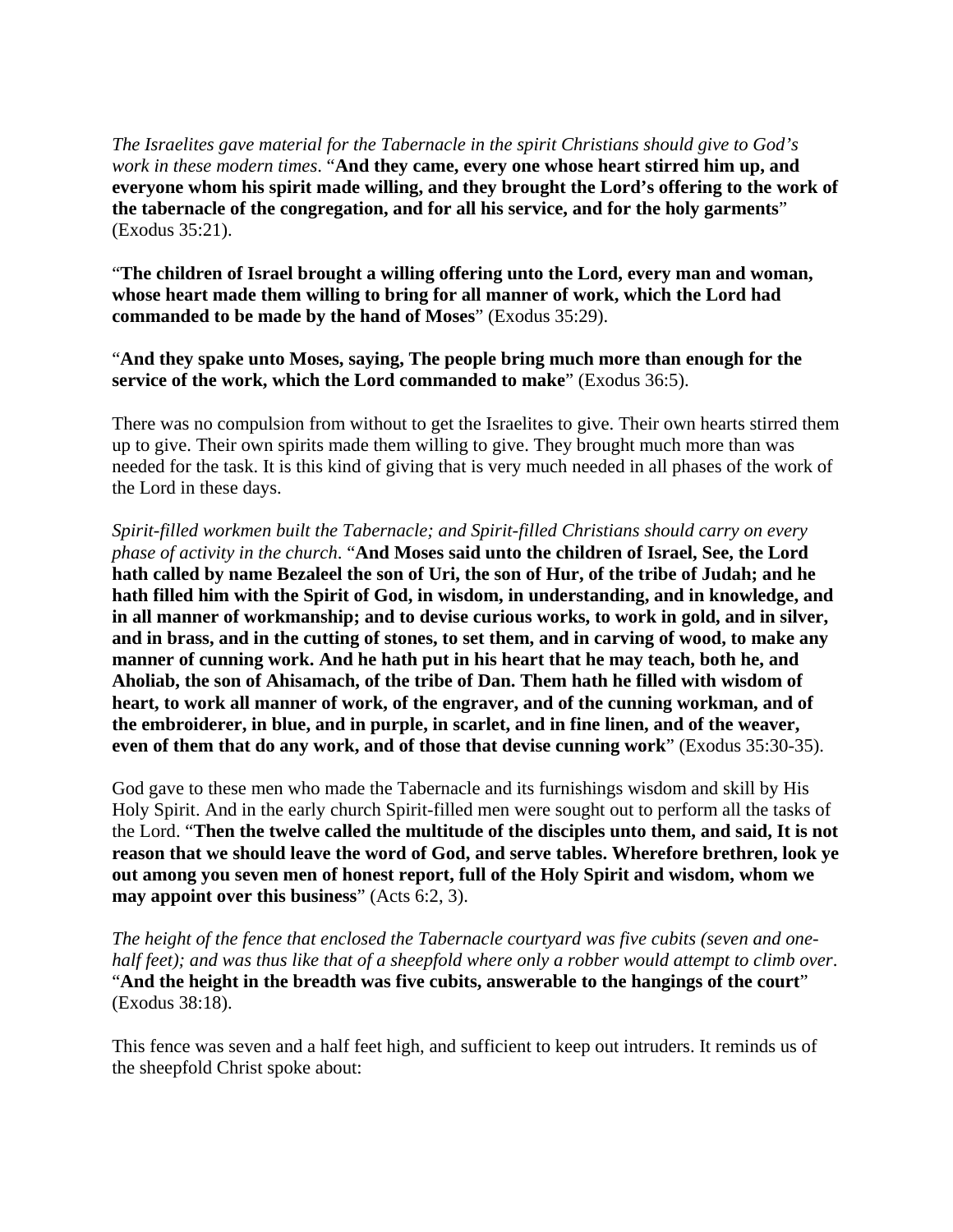**Verily, verily, I say unto you, He that entereth not by the door into the sheepfold, but climbeth up some other way, the same is a thief and a robber. But he that entereth in by the door is the shepherd of the sheep**" (John 10:1, 2). Only by the God-appointed way through the courtyard gate, bringing an offering, could anyone enter into where God's presence was, in the days of the Tabernacle.

*The white linen hangings of the courtyard fence pictured the holiness of God, which bars the sinner except he come in through Christ the door*. "**There shall be hangings for the court of**  fine twined linen" (Exodus 27:9). God is a holy God and cannot countenance sin in His presence. "**Thou art of purer eyes than to behold evil, and canst not look on iniquity**" (Habakkuk 1:13). The sinner must be barred from God's presence except he come in through Christ the Door of his salvation. "**I am the door: by me if any man enter in, he shall be saved, and shall go in and out, and find pasture**" (John 10:9).

*The brass sockets that held the pillars of the courtyard fence were a symbol of judgment on sin, and the silver chapiters, fillets, and hooks, were a type of redemption*. "**And the sockets for the pillars were of brass; and the hooks of the pillars and their fillets of silver; and the overlaying of their chapiters of silver; and all the pillars of the court were filleted with silver**" (Exodus 38:17). The pillars were the posts, the chapiter was the top of the post. The fillet was the rod upon which the curtain was hung, and the hooks were used to hang the curtains. The sockets were the foundation of the posts and were of brass.

Brass was a symbol of judgment: "**And his feet like unto fine brass, as if they burned in a furnace; and his voice as the sound of many waters**" (Revelation 1:15).

This pictures Christ coming in judgment at His return to earth. Silver is a type of redemption: "**If there be yet many years behind, according unto them he shall give again the price of his redemption out of the money that he was bought for**" (Leviticus 25:51). This speaks of the silver redemption money. In I Peter 1:18, 19 we are told that we are "**not redeemed with** . . . **silver and gold** . . . **but with the precious blood of Christ**."

An Israelite, after looking at the brass sockets (type of judgment upon sin), could follow the silver fillets (type of redemption) around the corner of the courtyard and thus be led to the gateway where an entrance could be made if an offering for sin was brought.

*The gateway into the courtyard was wide and beautiful, and those entering had to bring a sacrifice; and all this is typical of Christ as our Door*. "*And for the gate of the court shall be an hanging of twenty cubits*" (Exodus 27:16). The gate was twenty cubits, or thirty feet, wide by seven and one-half feet high. It was wide enough to accommodate all who wished to enter.

Today salvation is for "**whosoever believeth**" (John 3:16). The beautiful hangings of the gate way are described in verse 16: "**And for the gate of the court shall be an hanging of twenty cubits, of blue, and purple, and scarlet, and fine twined linen, wrought with needle work**." The blue pictures the deity of Christ; the purple, His royalty; the scarlet, His humanity and His sacrifice; and the white linen, His holiness.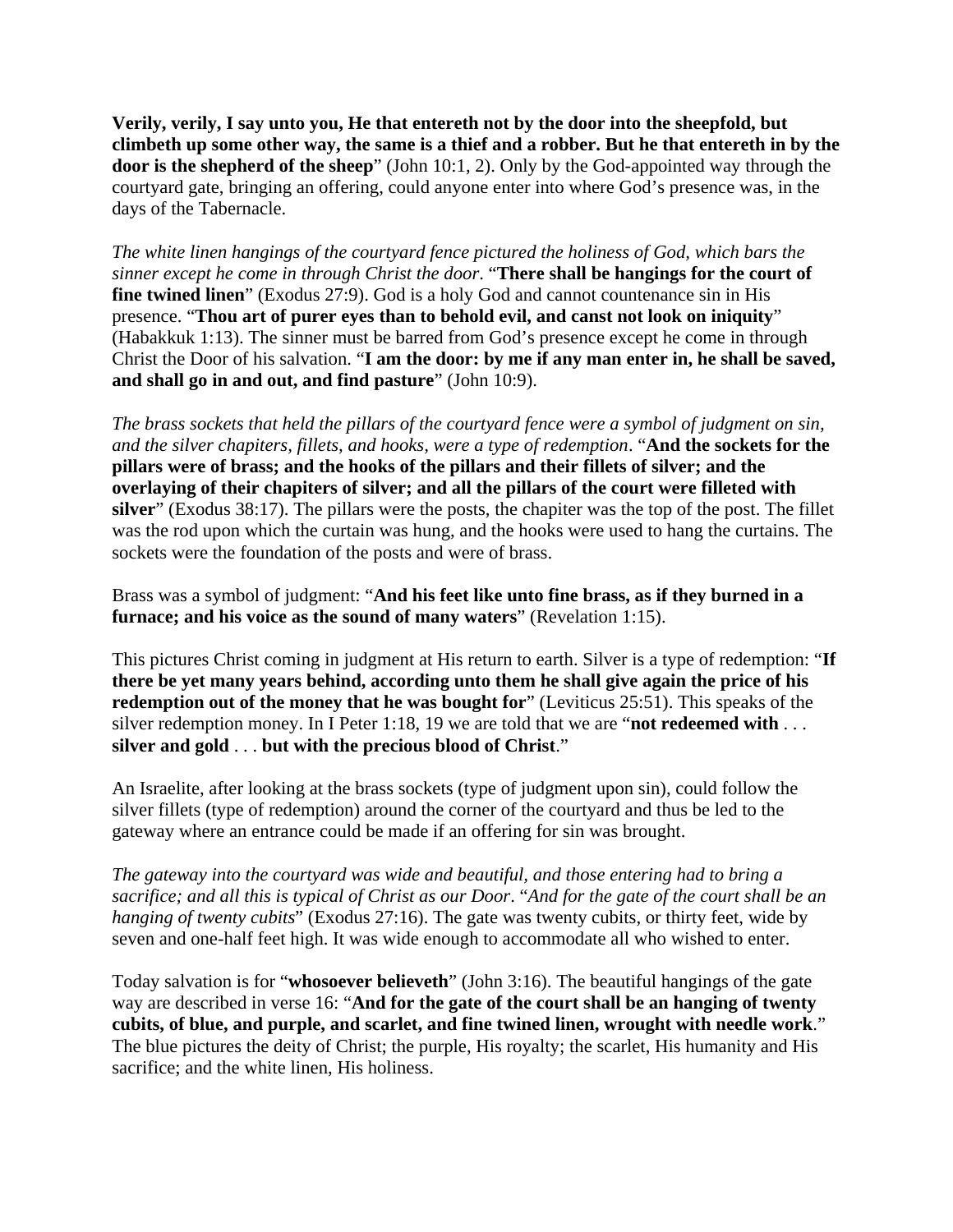Those entering this door must bring a sacrifice. "**If his offering be a burnt sacrifice of the herd, let him offer a male without blemish: he shall offer it of his own voluntary will at the door of the tabernacle of the congregation before the Lord**" (Leviticus 1:3). Let us look at the New Testament application of this, "**But now in Christ Jesus ye who sometimes were far off are made nigh by the blood of Christ**" (Ephesians 2:13). "**For by one offering he hath perfected forever them that are sanctified**" (Hebrews 10:14). Our access to the presence of God is through Christ as our Door, and through the offering He made on our behalf, whose blood gives us nearness to God.

The gateway was the only entrance into the courtyard of the tabernacle; even as Christ is the only way of salvation. "**I am the door: by me if any man enter in, he shall be saved, and shall go in and out and find pasture**" (John 10:9). "**Neither is there salvation in any other: for there is none other name under heaven given among men, whereby we must be saved**" (Acts 4:12). There was only one way to gain the presence of the holy God of Israel in Old Testament times, and there is only one way to God's presence today, and that way is through Christ and His sacrifice for us.

*The brazen altar was a type of Calvary's cross*. This altar was the first article to be seen after entering the courtyard. "**And thou shalt make an altar of shittim** [acacia] **wood, five cubits long, and five cubits broad; the altar shall be foursquare: and the height thereof shall be three cubits. And thou shalt make the horns of it upon the four corners thereof: his horns shall be of the same: and thou shalt overlay it with brass** . . . **And thou shalt make for it a grate of network of brass**" (Exodus 27:1, 2, 4). Brass overlaid the wood, and the grate network was also of brass. Brass is a type of judgment upon sin, as we have already seen. In the offering for sin, God's judgment falls upon the one sacrificed. "**For he hath made him to be sin for us, who knew no sin; that we might be made the righteousness of God in him**" (II Corinthians 5:21).

The shape of the altar was foursquare. The four sides, pointing north, east, south, and west, and thus symbolizing a perfect sacrifice for all people, most certainly point to Christ's sacrifice. The horns of the altar were used to bind the sacrifices (see Psalm 118:27), to sprinkle blood upon them (see Exodus 29:12), and to provide a place of refuge (see I Kings 1:50). In Old Testament times if a man was really guilty, then taking hold of the horns of the altar did not spare him. But in Christ sinners have a real place of refuge if they come in faith and penitence. "**That by two immutable things, in which it was impossible for God to lie, we might have a strong consolation, who have fled for refuge to lay hold upon the hope set before us**" (Hebrews 6:18).

*The offerings made at the brazen altar are a type of the offering of Christ on Calvary's cross*. There were five different offerings (see Leviticus 1-7; also Chapter III "*Types in Leviticus*"). The principle of identification was important in connection with these offerings. "**And he shall lay his hand upon the head of the goat, and kill it in the place where they kill the burnt offering before the Lord: it is a sin offering**" (Leviticus 4:24). The one who has sinned thus accepts the animal as his substitute by laying his hands upon its head.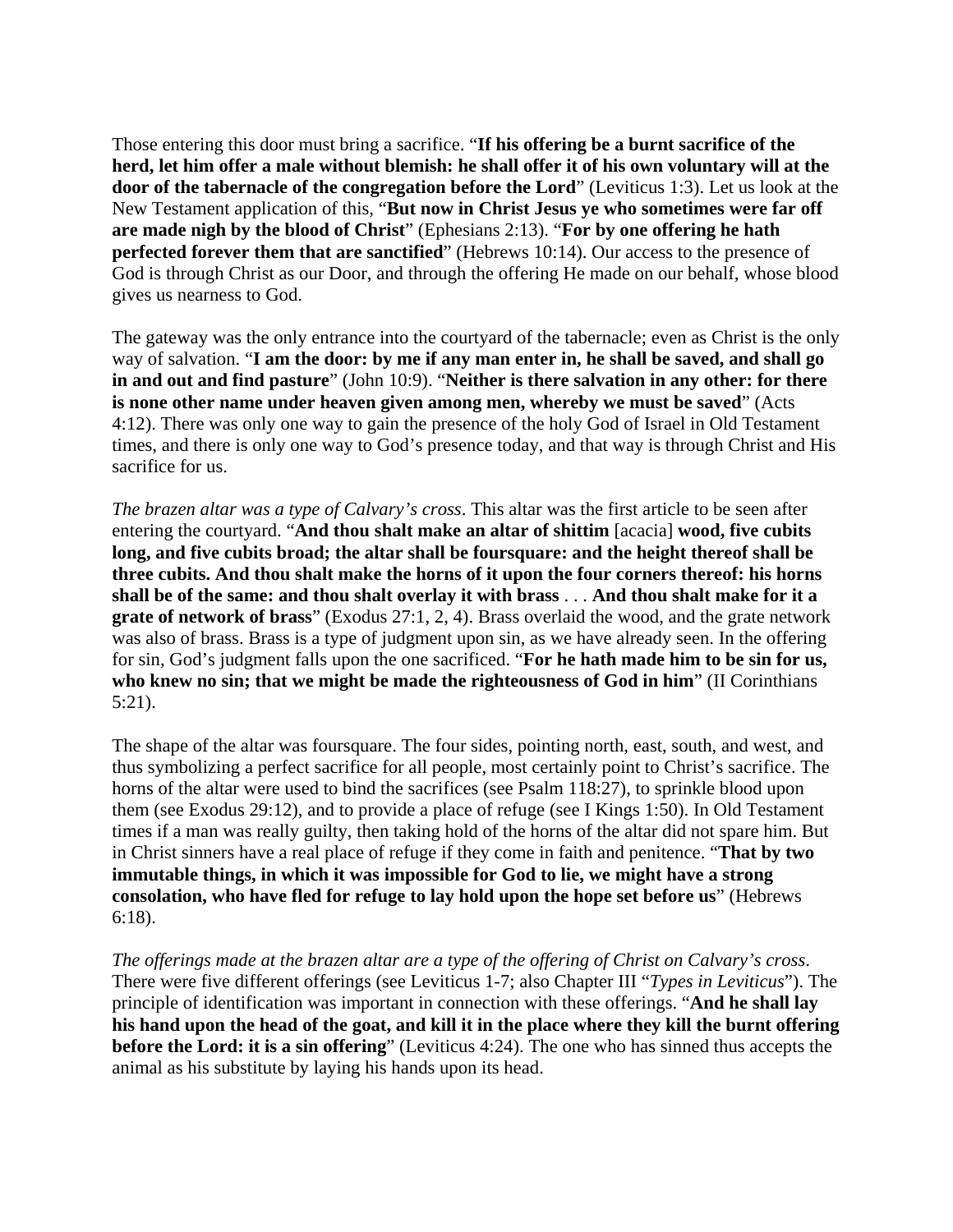Here is what was done with the offerings, with some variation in connection with certain offerings.

- First, the blood was shed and atonement made.

- Then, the blood was sprinkled and the atonement appropriated. The victim was burned, the fire picturing judgment upon sin.

- Then part of the meat was eaten by the priests symbolizing fellowship based on forgiveness.

"**But if we walk in the light, as he is in the light, we have fellowship one with another, and the blood of Jesus Christ his Son cleanseth us from all sin**" (I John 1:7).

*The laver used by the priests for washing is a type of cleansing for the Christian worker*. The laver was located midway between the brazen altar and the main part of the Tabernacle itself. "**Thou shalt also make a laver of brass, and his foot also of brass, to wash withal: and thou shalt put it between the tabernacle of the congregation and the altar, and thou shalt put water therein. For Aaron and his sons shall wash their hands and their feet thereat: when they go into the tabernacle of the congregation, they shall wash with water, that they die not; or when they come near to the altar to minister, to burn offering made by fire unto the**  Lord" (Exodus 30:18-20). The priests were required to wash themselves before going into the Tabernacle, or before ministering at the altar.

The material the laver was made from was the brass looking glasses which had been offered by the women. "**And he made the laver of brass, and the foot of it of brass, of the looking glasses of the women assembling, which assembled at the door of the tabernacle of the congregation**" (Exodus 38:8). This reminds us of James' statement that the law or the Word is like a mirror. "**But whoso looketh into the perfect law of liberty, and continueth therein, he being not a forgetful hearer, but a doer of the work, this man shall be blessed in his deed**" (James 1:25). The New Testament constitutes all believers as priests. "**And hath made us kings and priests**" (Revelation 1:6). But it is important that priests be clean.

The psalmist asked the question how to be cleansed. "**Wherewithal shall a young man cleanse his way? by taking heed thereto according to thy word**" (Psalm 119:9). First John 1:9 promises cleansing after confession: "**If we confess our sins, he is faithful and just to forgive us our sins, and to cleanse us from all unrighteousness**." After he is conscious of any sin, every Christian worker should confess his sin immediately and be forgiven and cleansed. Only thus is he prepared to serve the Lord.

*The Tabernacle itself did not rest upon the sand, but rather upon a mass of silver sockets, with each upright board resting on two sockets; so each one of us must rest himself upon Christ for salvation*. "**And forty sockets of silver he made under the twenty boards; two sockets under one board for his two tenons** [pegs]**, and two sockets under another board for his two tenons**" (Exodus 36:24). Each board was fastened securely to the sockets by means of pegs. The foundation of the Tabernacle was actually the combination of all of these silver sockets, picturing redemption through Christ as our foundation. "**For other foundation can no man lay than that is laid, which is Jesus Christ**" (I Corinthians 3:11). Every individual sinner who hopes to be saved must rest upon Christ for his salvation.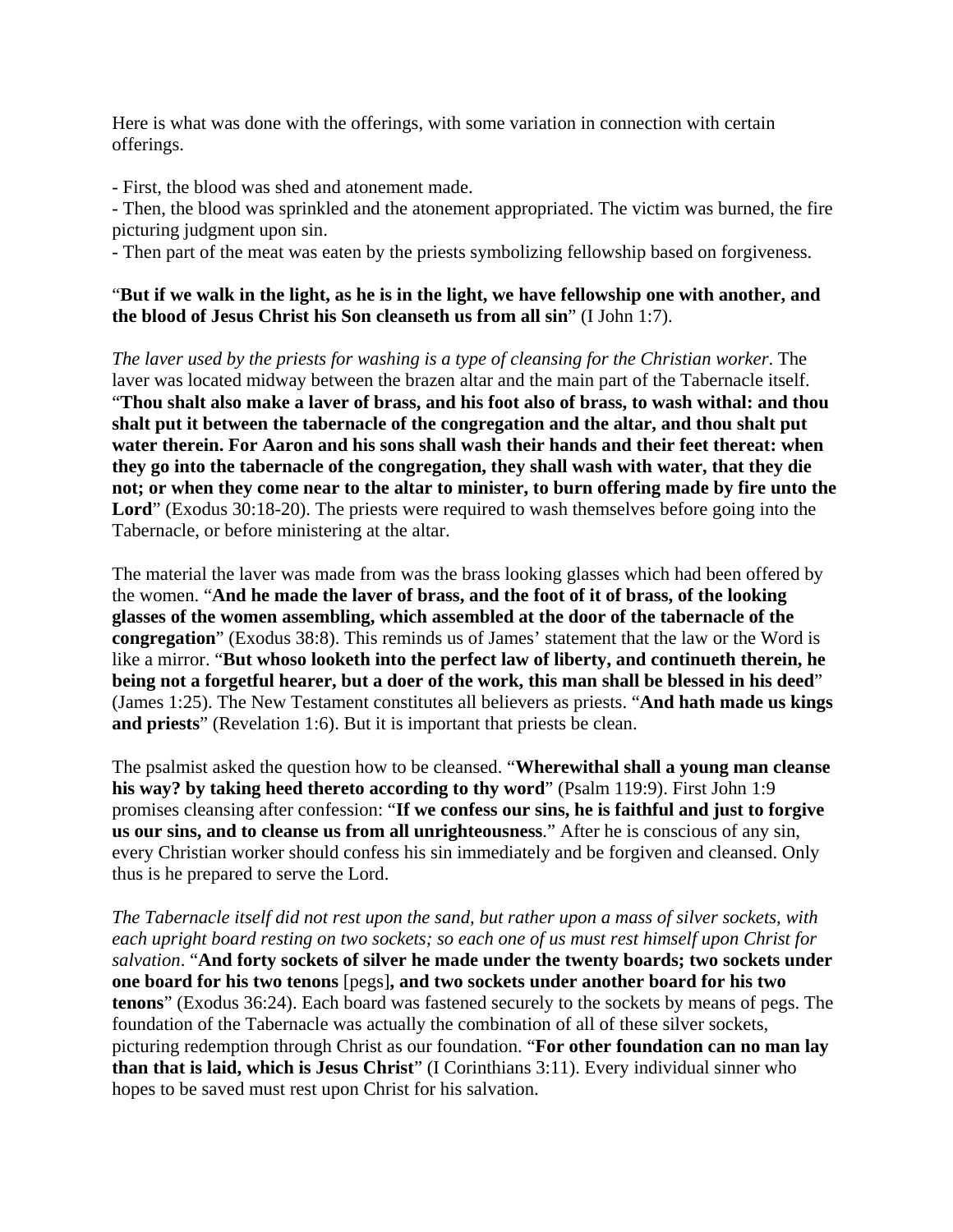The arrangement of the material in the walls of the Tabernacle symbolizes the unity of believers. "And he made boards for the tabernacle of shittim [acacia wood, standing up . . . And he made bars of shittim wood . . . And he made the middle bar to shoot through the boards from the one end to the other. And he overlaid the boards with gold, and made their rings of gold to be places for the bars, and overlaid the bars with gold" (Exodus 36:20, 31, 33, 34). The boards stood upright. The bars were horizontal placed in rings. The middle bar went through from end to end. The purpose was to hold all together. This typifies the unity of believers. "Endeavoring to keep the unity of the Spirit in the bond of peace" (Ephesians 4:3). This unity is based on the presence and work of the Holy Spirit.

*The outside covering of the Tabernacle of badgers' skins is a type of what Christ is to the average unsaved person*. "**And a covering above of badgers' skins** [sealskins, margin: porpoise skins]" (Exodus 26:14). This skin was no doubt a rough, shaggy, and repulsive-looking skin. This pictures Christ in relation to most unsaved people, to whom Christ is not at all attractive. This reminds us of the words of the prophet Isaiah in predicting concerning the Messiah: "**For he shall grow up before him as a tender plant, and as a root out of a dry ground: he hath no form nor comeliness; and when we shall see him, there is no beauty that we should desire him. He is despised and rejected of men, a man of sorrows, and acquainted with grief: and we hid as it were our faces from him; he was despised, and we esteemed him not**" (Isaiah 53:2, 3).

*The next to the outside covering of the Tabernacle of rams' skins dyed red is a type of what Christ is to God*. "**A covering for the tent of rams' skins dyed red**" (Exodus 26:14). Rams were used in the voluntary burnt offering. Thus this covering represents Christ's voluntary consecration to do God's will. "**I delight to do thy will, O my God: yea, thy law is within my heart**" (Psalm 40:8). This consecration led to the cross. It indicates Christ was acceptable to God in His life and ministry, and in His sacrificial death for us.

*The next to the inside covering of the Tabernacle of goats' hair is a type of what Christ has done for us*. "**Thou shalt make curtains of goats' hair to be a covering upon the tabernacle**" (Exodus 26:7).

In Palestine during Bible times the average goat was black, not white. A goat was sacrificed as a sin offering on the great Day of Atonement. Part of this curtain would hang over in front of the Tabernacle (v. 9). This would suggest to the Israelite forgiveness because of the death of a substitute (a goat). Thus it is a type of Christ's death for us. "**Christ died for our sins**" (I Corinthians 15:3).

*The beautiful inside covering of the Tabernacle is a type of what Christ is to believers*. "**Moreover thou shalt make the tabernacle with ten curtains of fine twined linen, and blue, and purple, and scarlet: with cherubim of cunning work shalt thou make them**" (Exodus 26:1). There were ten curtains fastened together to make one covering. The white linen suggests Christ's holiness; the blue, His deity; the purple, His royalty; the scarlet, His humanity and sacrificial death; and the cherubim (see Genesis 3:24) who were guards or watchers, picture the keeping power of Christ. All this and more — Christ is to the believer!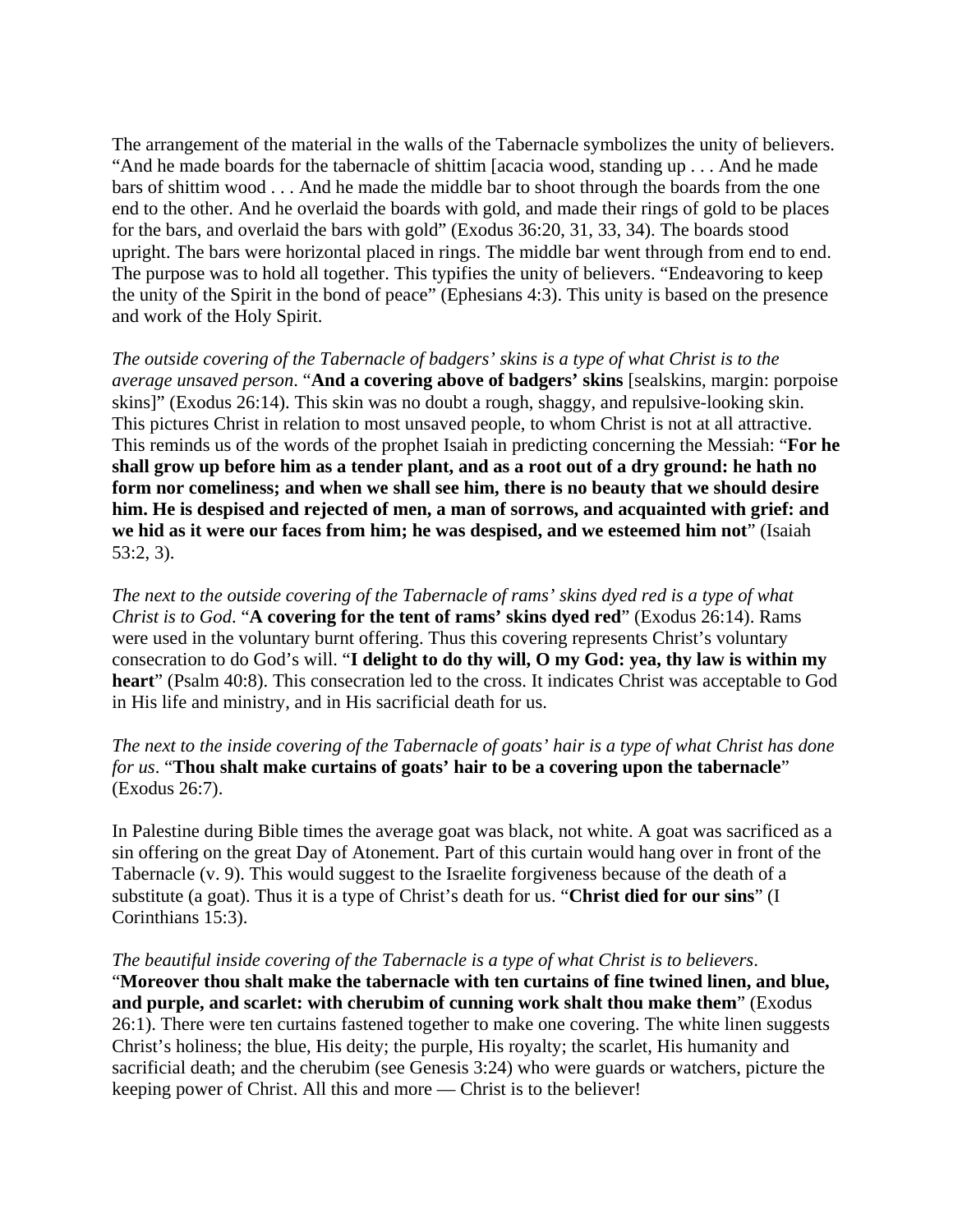We come now to the main part of the Tabernacle on the inside. Here are two rooms, the first a larger room into which only priests might enter for their service, and the second a smaller room where only the high priest could enter. God manifested His presence in this latter room. The first room was called the Holy Place, and the second room was called the Holy of Holies.

The golden candlestick (lampstand) located on the left side of the Holy Place, represents the union between Christ and believers. "**And thou shalt make a candlestick of pure gold: of beaten work shall the candlestick be made: his shaft, and his branches, his bowls, his knops, and his flowers, shall be of the same**" (Exodus 25:31). The central shaft or stem represents Christ, and the branches represent believers. The branches were not stuck on, or soldered on, or glued on. Rather they were one and the same piece with the central shaft or stem. Even so there is vital union between Christ and true believers. This suggests the reference of Christ to the Vine and the branches in John 15.

The first result of the union with Christ thus typified is shining. "**Ye are the light of the world. A city that is set on an hill cannot be hid. Neither do men light a candle** [lamp]**, and put it under a bushel, but on a candlestick** [lampstand]**; and it giveth light unto all that are in the house. Let your light so shine before men, that they may see your good works, and glorify your Father which is in heaven**" (Matthew 5:1416).

> His lamp am I, to shine where He shall say, And lamps are not for sunny rooms, Nor for the light of day; But for dark places of the earth, Where shame and crime and wrong have birth; Or for the murky twilight gray Where wandering sheep have gone astray; Or where the light of faith grows dim, And souls are groping after Him.

— Annie Johnson Flint

The second result of union with Christ as pictured by the lampstand is fruit-bearing. The bowls, knops, and flowers suggest different stages in the process of growing fruit, i.e., almonds. And the Lord expects fruit from us as His followers who are united to Him. "**Herein is my Father glorified, that ye bear much fruit; so shall ye be my disciples**" (John 15:8). The fruits of the Spirit as listed in Galatians 5:22, 23 should all be present in our lives, and if they are, then there will be converts to Christ. Such fruitfulness glorifies Christ.

*The fuel used by the candlestick (lampstand) is a type of the Holy Spirit as the source of the believers power for living and serving*. "**And thou shalt command the children of Israel, that they bring thee pure oil olive beaten for the light, to cause the lamp to burn always**" (Exodus 27:20). Absolutely pure olive oil was used in this lamp. And in the Bible oil is a type of the Holy Spirit.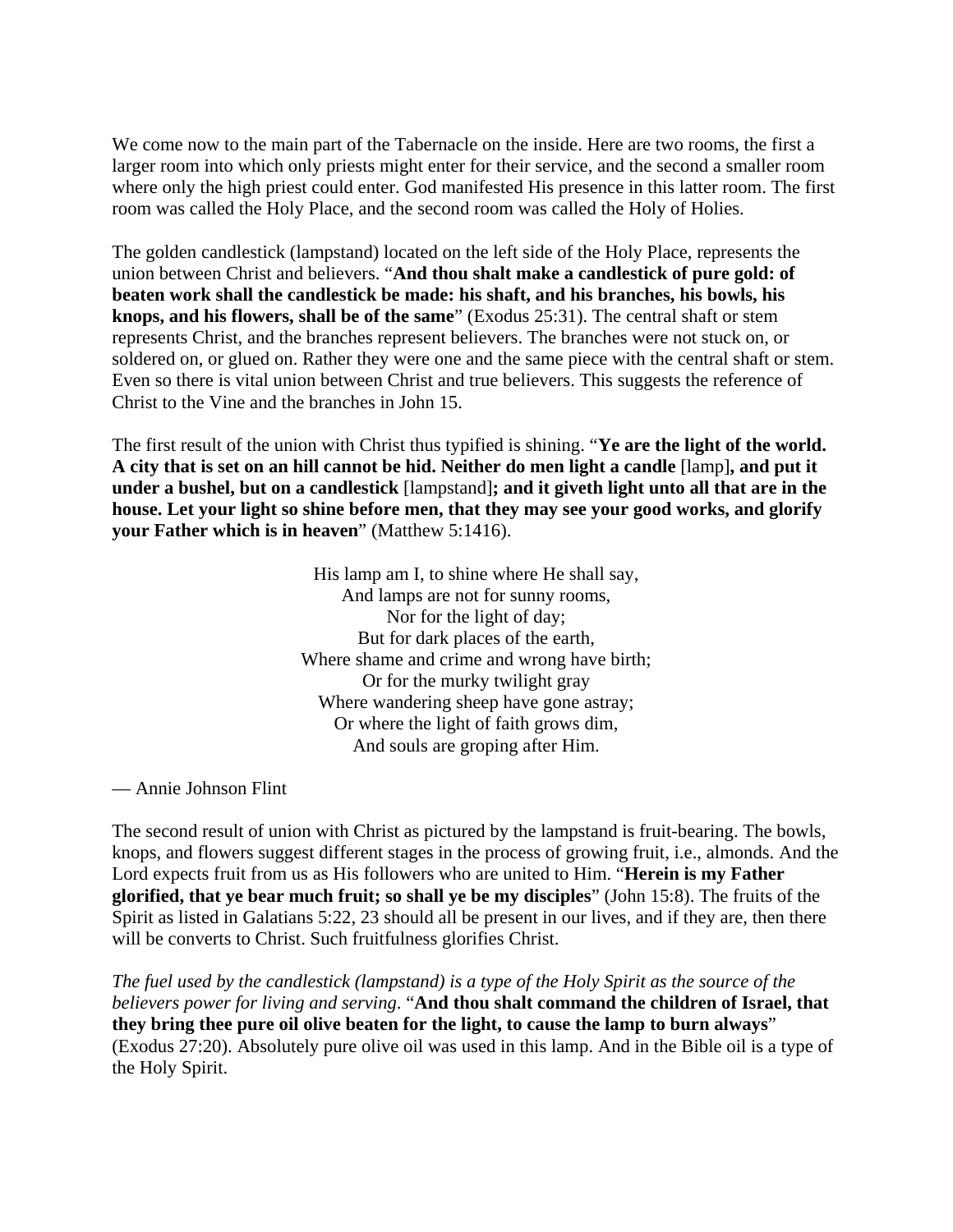"**How God anointed Jesus of Nazareth with the Holy Ghost and with power: who went about doing good, and healing all that were oppressed of the devil; for God was with him**" (Acts 10:38). If Jesus was anointed with the Holy Spirit, how much more do we need to be anointed with Him for effective service.

*The table of shewbread, located on the right side of the Holy Place, is a type of the Lord's Supper, or feeding on Christ*. "**Thou shalt also make a table of shittim** [acacia] **wood: two cubits shall be the length thereof, and a cubit the breadth thereof, and a cubit and a half the height thereof** . . . **And thou shalt set upon the table shewbread before me alway**" (Exodus 25:23, 30).

"**Every sabbath he shall set it in order before the Lord continually, being taken from the children of Israel by an everlasting covenant. And it shall be Aaron's and his sons'; and they shall eat it in the holy place: for it is most holy unto him of the offerings of the Lord made by fire by a perpetual statute**" (Leviticus 24:8, 9).

The word shewbread means "*presence-bread*." It was kept in God's presence. For wheat to become fine flour it must go through the process of sifting, rubbing, pounding, grinding, crushing, bruising. All this is descriptive of what Christ suffered on our behalf. "**But he was wounded for our transgressions, he was bruised for our iniquities: the chastisement of our peace was upon him; and with his stripes we are healed**" (Isaiah 53:5).

Unleavened bread was used for the table of shewbread, suggesting that Christ was without sin. The bread was baked with fire, symbolizing the sufferings of Christ for us. The bread was changed every sabbath day, and thus no stale bread was allowed. So there is need for fresh, upto-date Christian experience. The priests ate the bread that was removed, thus picturing fellowship with God because of sins forgiven. The Lord's Supper means feeding on Christ. "**Except ye eat the flesh of the Son of man, and drink his blood, ye have no life in you**" (John 6:53). This means to appropriate the result of His death in our daily experience.

*The golden altar of incense, located directly in front of them veil, is a type of Christian prayer to God*. "**And thou shalt make an altar to burn incense upon: of shittim wood shalt thou make it . . . And Aaron shall burn thereon sweet incense every morning: when he dresseth the lamps, he shall burn incense upon it. And when Aaron lighteth the lamps at even, he shall burn incense upon it, a perpetual incense, before the Lord throughout your generations**" (Exodus 30:1, 7, 8). The high priest was to burn incense on this altar morning and evening.

Incense in the Bible represents the prayers of God's people. "**Let my prayer be set forth before thee as incense; and the lifting up of my hands as the evening sacrifice**" (Psalm 141:2)

 "**And when he had taken the book, the four beasts and four and twenty elders fell down before the Lamb, having every one of them harps, and golden vials full of odours, which are the prayers of saints**" (Revelation 5:8).

"**And the smoke of the incense, which came with the prayers of the saints, ascended up before God out of the angel's hand**" (Revelation 8:4).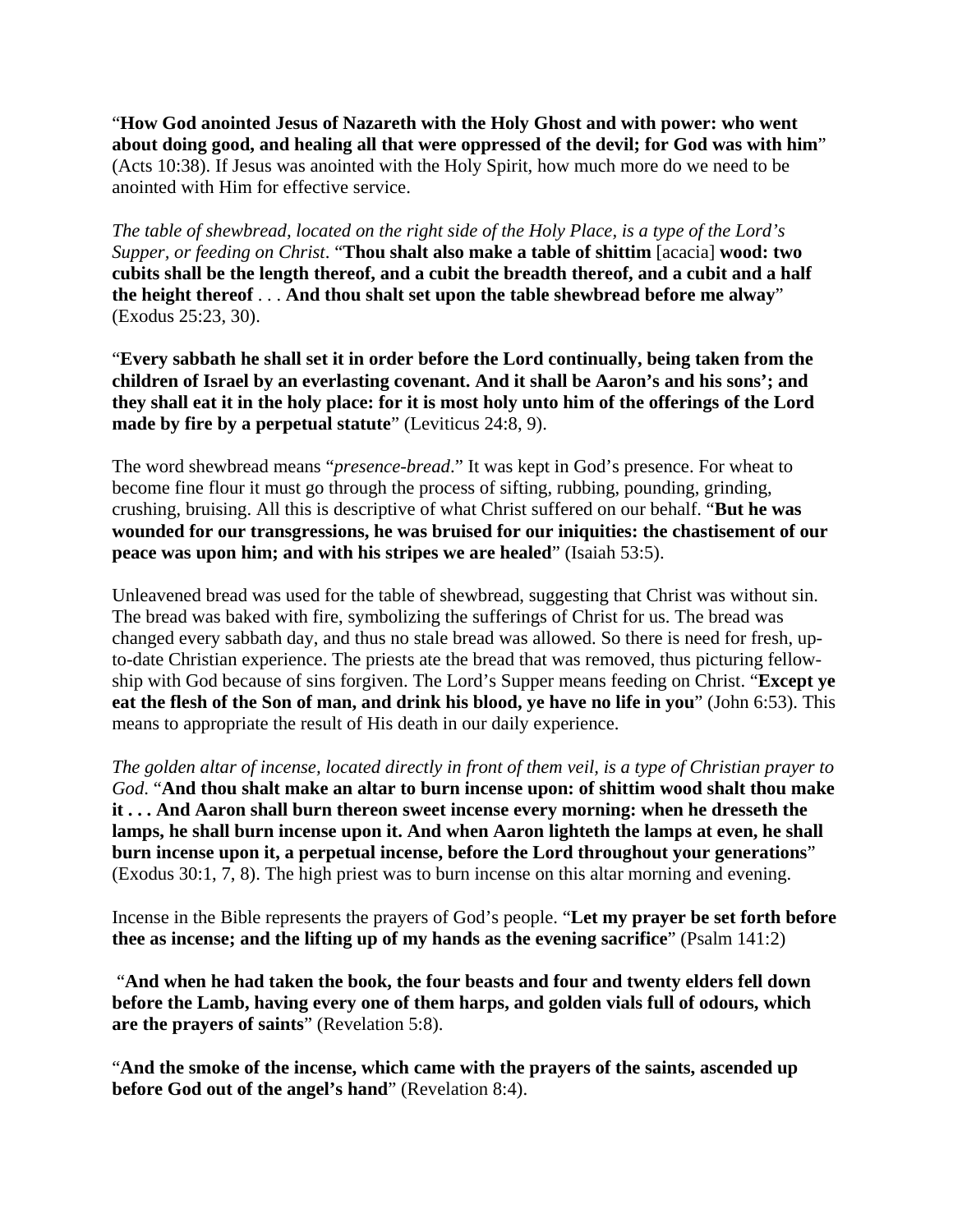The altar of incense was situated just in front of the veil separating the Holy Place from the Holy of Holies. The Ark and God's presence were on the other side of the veil.

*The veil of the Tabernacle is a type of Christ's humanity*. "**And thou shalt make a veil of blue, and purple, and scarlet,; and fine twined linen of cunning work: with cherubim shall it be made**" (Exodus 26:31). The blue is a symbol of Christ's deity, the purple, His royalty; the scarlet, His death; the white linen, His sinlessness; and the cherubim suggest His heavenly origin. The purpose of the veil was to separate the Holy of Holies from the Holy Place. The approach into God's presence was limited in those days. Christ by His incarnation and death has made a way for us into the presence of God. "**By a new and living way, which he hath consecrated for us, through the veil, that is to say, his flesh**" (Hebrews 10:20). Here we are told the veil is a symbol of Christ's flesh, i.e., His humanity. But His humanity without His death could not have opened the way into God's presence.

*The rending of the veil in the Temple when Christ died symbolizes the opening of the way into the Holy of Holies for us*. "**Jesus, when he had cried again with a loud voice, yielded up the ghost. And, behold, the veil of the temple was rent in twain from the top to the bottom; and the earth did quake, and the rocks rent**" (Matthew 27:50, 51). The veil in Herod's Temple was a strong fabric four inches thick and sixty feet high. Hebrews 10:19 gives the spiritual significance of this great event: "**Having therefore, brethren, boldness to enter into the holiest by the blood of Jesus**." Thus the death of Christ has opened the way into God's very presence for every believer in Jesus.

*The Holy of Holies is a type of Heaven*. Hebrews 9:24 teaches us this: "**For Christ is not entered into the holy places made with hands, which are the figures of the true; but into heaven itself, now to appear in the presence of God for us**." The Holy of Holies was a perfect cube, and therefore a type of the New Jerusalem. This room was ten cubits or fifteen feet each way. The Temple of Solomon was twice these dimensions. And John sees the New Jerusalem as a cube. And the city lieth foursquare, and the length is as large as the breadth: and he measured the city with the reed, twelve thousand furlongs [1500 miles]. "**The length and the breadth and the height of it are equal**" (Revelation 21:16).

The Holy of Holies was a room where the color gold predominated, and therefore, is a type of the New Jerusalem. Brass predominated in the Tabernacle courtyard, but in the Holy of Holies the side walls were of gold, the Ark of the Covenant was gold, the cherubim gold. This is true of Heaven. "**And the building of the wall of it was of jasper: and the city was pure gold, like unto clear glass**" (Revelation 21:18).

The Holy of Holies had as its only source of light the Shekinah glory of God's presence, and is therefore a type of the New Jerusalem. "**And the city had no need of the sun, neither of the moon, to shine in it: for the glory of God did lighten it, and the Lamb is the light thereof**" (Revelation 21:23).

God's presence and Christ's presence do away with all need for any other system of lighting.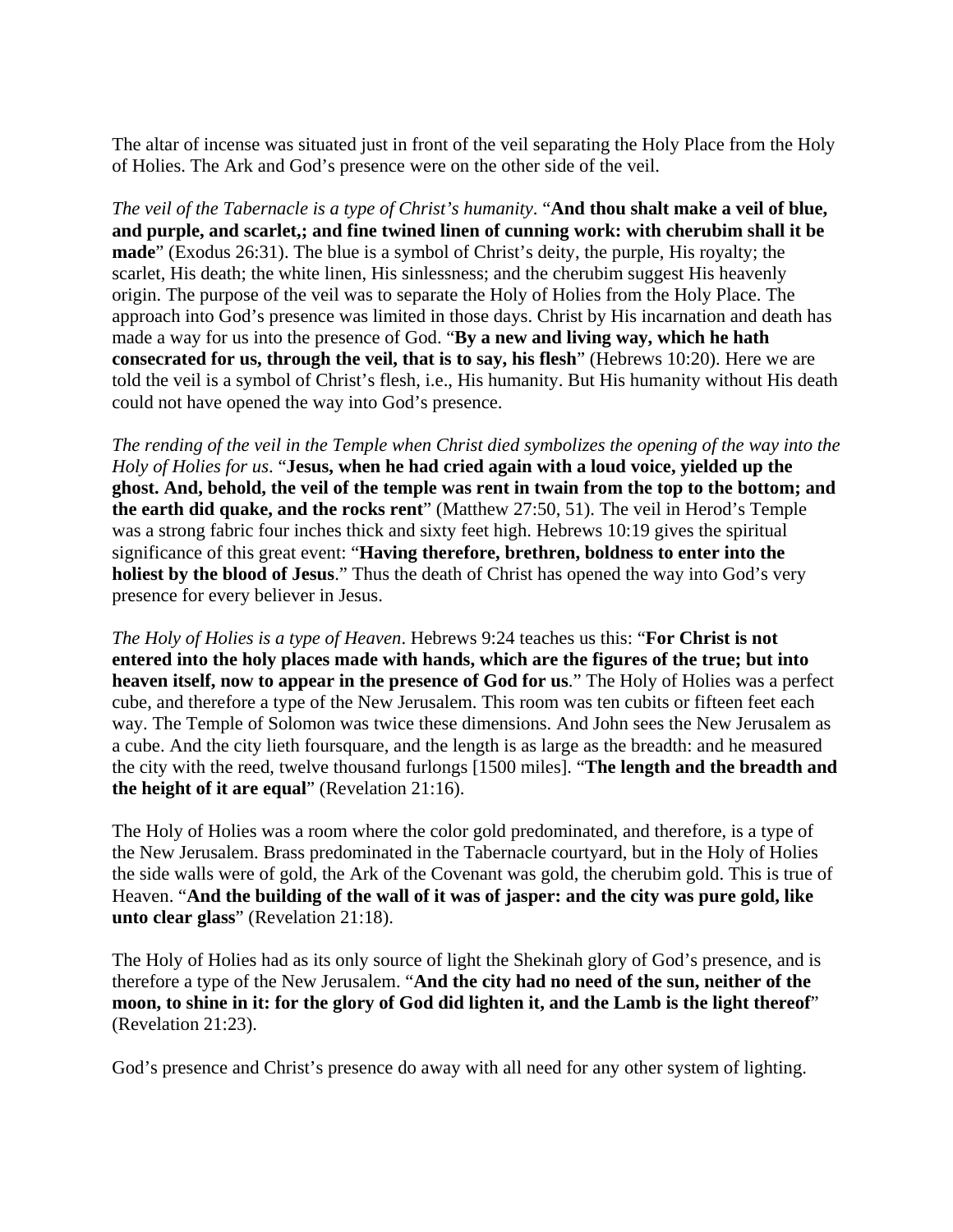*The Ark of the Covenant was the place in the Tabernacle where God's presence was manifested*. "**So the people sent to Shiloh, that they might bring from thence the ark of the covenant of the Lord of hosts, which dwelleth between the cherubim**" (I Sam. 4:4).

"**Give ear, O Shepherd of Israel, thou that leadest Joseph like a flock; thou that dwellest between the cherubim, shine forth**" (Psalm 80:1). It is clear from these Scriptures that the presence of the Lord shone forth from between the two cherubim of the Ark of the Covenant. Here was the place where His presence was manifested.

*The mercy seat, or the lid of the Ark, and the most sacred place in the Tabernacle, was a type of God's throne*. "**The Lord reigneth; let the people tremble: he sitteth between the cherubim; let the earth be moved**" (Psalm 99:1)

 "**And thou shalt make a mercy seat of pure gold: two cubits and a half shall be the length thereof, and a cubit and a half the breadth thereof**" (Exodus 25:17). The mercy seat was not of wood covered over with gold like much of the Tabernacle furniture was, but was rather a slab of pure gold as long and as wide as the Ark. Thus the mercy seat was represented to be God's throne, and the rest of the Ark His footstool. "**And there I will meet with thee, and I will commune with thee from above the mercy seat, from between the two cherubim which are upon the ark**" (Exodus 25:22).

*The mercy seat is a type of Heavens "throne of grace" because blood was sprinkled upon it as atonement for sin*. "**Then shall he kill the goat of the sin offering, that is for the people, and bring his blood within the veil, and do with that blood as he did with the blood of the bullock, and sprinkle it upon the mercy seat, and before the mercy seat**" (Leviticus 16:15).

Once a year, on the Day of Atonement the high priest sprinkled blood on the mercy seat. The cherubim were heavenly beings with outstretched wings, looking toward the mercy seat where the blood was sprinkled.

As guardians of righteousness (cf. Genesis 3:24), they were satisfied since judgment had fallen upon a substitute, and thus the sinner was forgiven. The meaning of the term mercy seat is "*propitiatory*," or "*a place of propitiation*," or "*a place of atonement*" or "*covering over of sins*." Thus it was a place where sin was atoned for or covered over.

In Old Testament times sin was covered over, but on the cross sin was done away. "**Being justified freely by his grace through the redemption that is in Christ Jesus: whom God set forth to be a propitiation through faith in his blood, to declare his righteousness for the remission of sins that are past, through the forbearance of God**" (Romans 3:24, 25).

Atonement through Christ's blood was made known by Christ in Heaven. "**For Christ is not entered into the holy places made with hands, which are the figures of the true; but into heaven itself, now to appear in the presence of God for us**" (Hebrews 9:24). Thus the mercy seat is a type of God's throne of grace. "**Let us therefore come boldly unto the throne of grace, that we may obtain mercy, and find grace to help in time of need**" (Hebrews 4:16).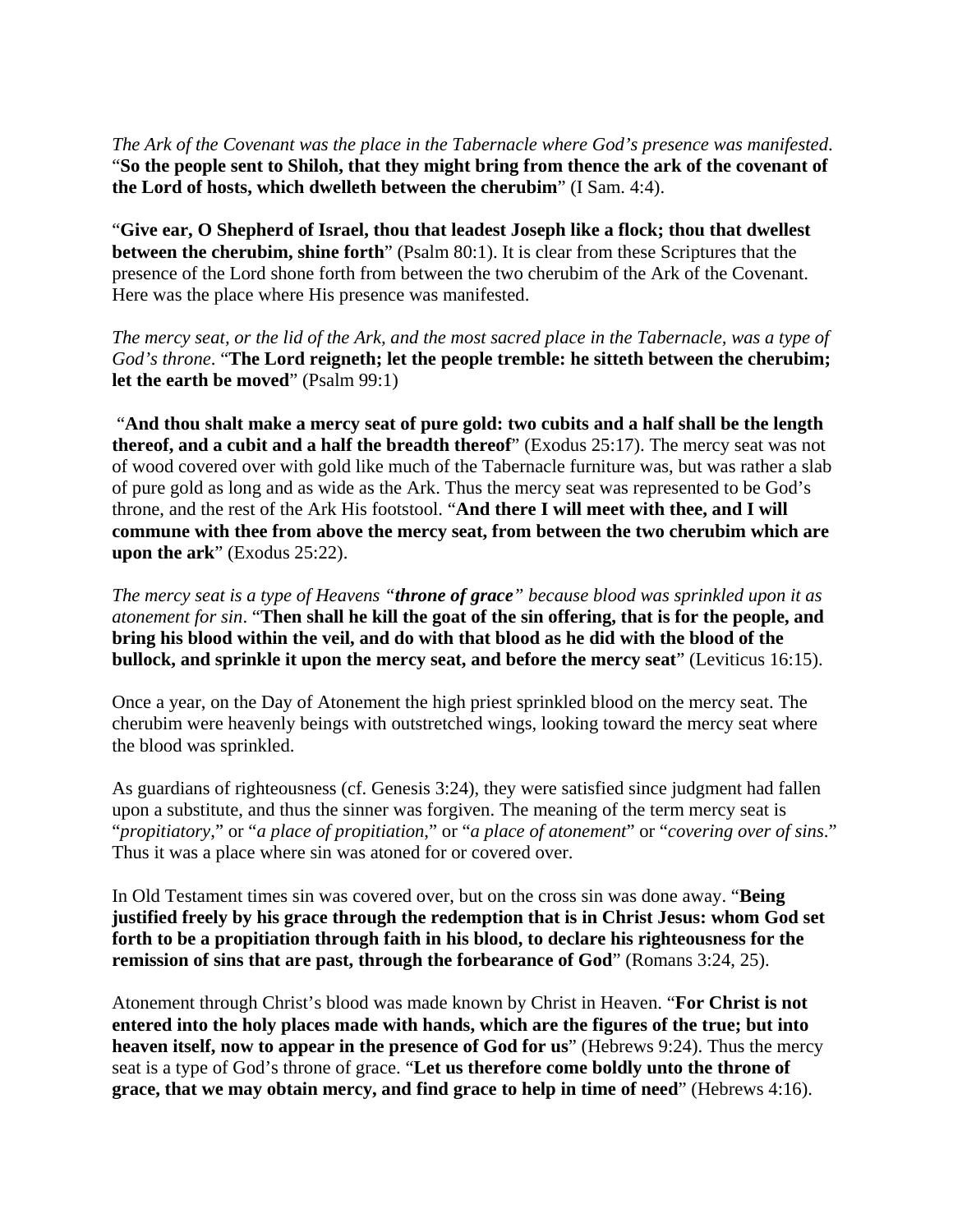*The tables of the law inside the Ark are a type of God's law written on the hearts of believers*. "**And the ark of the covenant overlaid round about with gold, wherein was** . . . **the tables of the covenant**" (Hebrews 9:4). The prophet Jeremiah foretold a day when Israel would have these tables of the law, not just kept inside the Ark, but rather written on the hearts of the people. "**But this shall be the covenant that I will make with the house of Israel; After those days, saith the Lord, I will put my law in their inward parts, and write it in their hearts; and will be their God, and they shall be my people**" (Jeremiah 31:33). The New Testament application of this truth is given in Hebrews 10:16: "**This is the covenant that I will make with them after those days, saith the Lord, I will put my laws into their hearts, and in their minds will I**  write them." Actually, the law was kept underneath the blood-sprinkled mercy seat. When a person trusts Christ and loves Him, he keeps God's laws out of sheer love for him.

*The pot of manna inside the Ark is a type of God's provision for the needs of Christians*. "**Wherein was the golden pot that had manna**" (Hebrews 9:4). This was a reminder that God provided for the Israelites all during their wilderness journeys, and is a type of God's providing for us today. "**Give us this day our daily bread**" (Matthew 6:11). "**But my God shall supply all your need according to his riches glory by Christ Jesus**" (Philippians 4:19).

A special promise of "**hidden manna**" was promised to overcomers in Revelation 2:17: "**To him that overcometh will I give to eat of the hidden manna**."

*Aaron's rod that budded, laid up in the Ark, is a type fruitful service for God's servants*. "**And Aaron's rod the budded**" (Hebrews 9:4). This rod, which overnight blossomed and bore almonds in order to vindicate the priesthood of Aaron, pictures fruitful service for God among Christian workers by the supernatural power of the Holy Spirit. (See section on "Aaron's Rod That Budded" in "Types in Numbers.") "**Herein is my Father glorified, that ye bear mud fruit; so shall ye be my disciples**" (John 15:8).

> **The High Priest and His Garments, A Type of Christ as Our Priest** (Exodus 28, 39)

*Christ is declared to be our High Priest by the New Testament*. "**Wherefore, holy brethren, partakers of the heavenly calling, consider the Apostle and High Priest of our profession, Christ Jesus**" (Hebrews 3:1). Here is New Testament warrant for considering Christ as the antitype and the Jewish high priest as the type.

*The ephod, or outer garment, of the high priest is a type of Christ's qualifications for being our Priest*. "**And he made the ephod of gold, blue, and purple, and scarlet, and fine twined linen. And they did beat the gold into thin plates, and cut it into wires, to work it in the blue, and in the purple, and in the scarlet, and in the fine linen, with cunning work**" (Exodus 39:2, 3). The fine twined linen, picturing Christ's holiness, was the first essential of His Priesthood. The gold pictures His divine glory; the blue, His deity; the purple, His royalty; and scarlet, His humanity and death.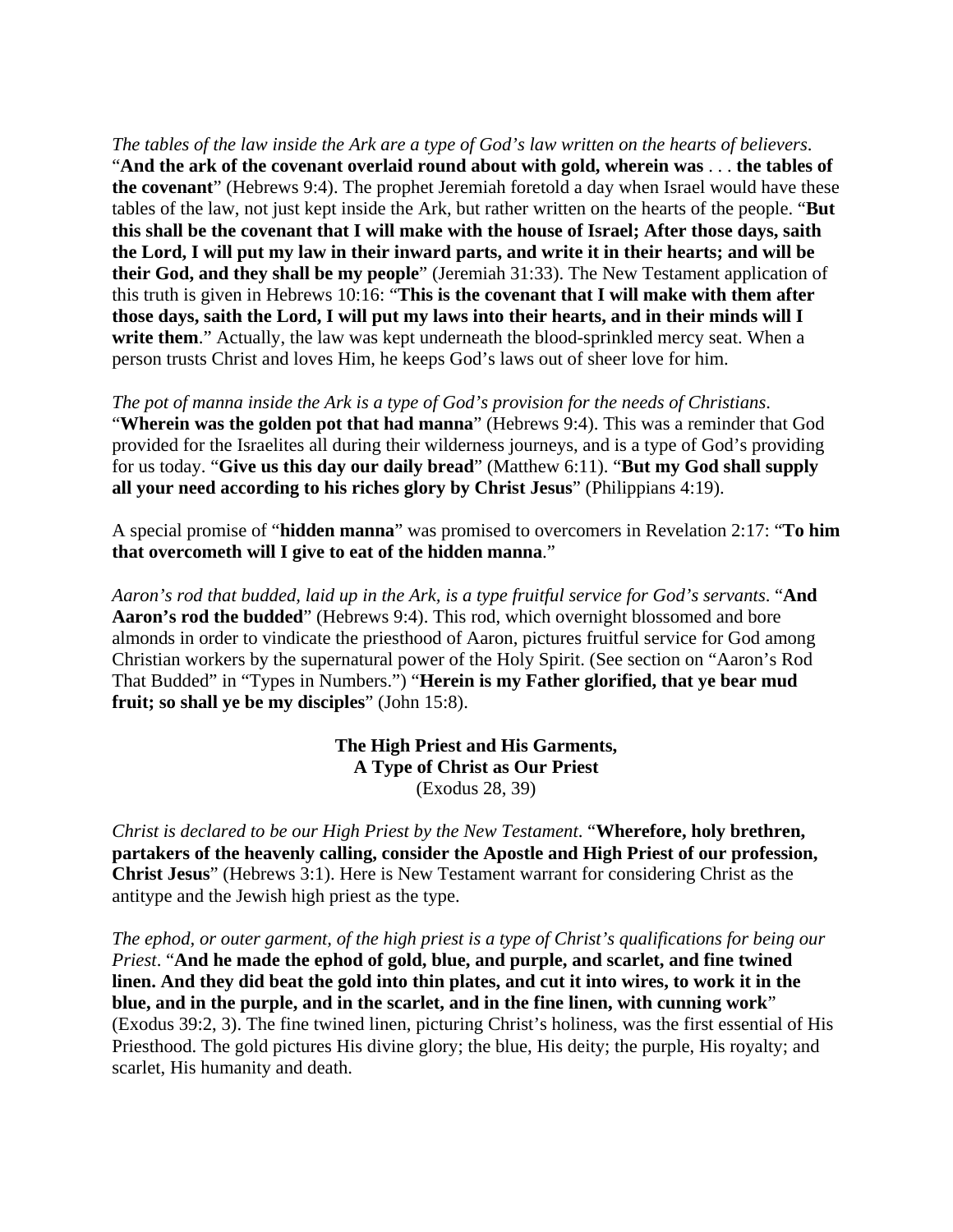The two shoulder pieces are described in Exodus 39:4, 6, 7: "**They made shoulder pieces for it, to couple it together: by the two edges was it coupled together** . . . **And they wrought onyx stones inclosed in ouches of gold, graven, as signets are graven, with the names of the children of Israel. And he put them on the shoulders of the ephod, that they should be stones for a memorial to the children of Israel**." The ephod had two shoulder pieces or straps, thus coupling the front and back parts together. There was an onyx stone on each shoulder piece, and on each stone was engraved the names of six of the tribes of Israel. The names of the tribes were thus carried on the shoulders of the high priest when lie went into the presence of God in the Holy of Holies. This is a type of believers today being carried on the shoulders of Christ our omnipotent Priest who is responsible for our salvation. Shoulders symbolize power and responsibility. (Cf. Isaiah 9:6; Deuteronomy 33:12; Luke 15:4, 5).

*The girdle of the high priest is a type of the readiness of Christ to be our Priest*. "**And the curious girdle of the ephod, which is upon it, shall be of the same, according to the work thereof; even of gold, of blue, and purple, and scarlet, and fine twined linen**" (Exodus 28:8). This girdle was made of the same material and of the same piece as the ephod. To the Oriental, the girdle symbolized readiness for service. "**He riseth from supper, and laid aside his garments; and took a towel and girded himself. After that he poureth water into a basin and began to wash the disciples' feet, and to wipe them with the towel wherewith he was girded**" (John 13:4, 5). Thus when we see Christ girded as our Priest, we know He is ready to serve us.

*The breastplate of the high priest is a type of Christ representing us before God*. The description of the breastplate is given in Exodus 28:15f. It was made of the same material. It was twice as long as wide, and doubled to form a bag that would be foursquare. It contained twelve precious stones, four rows of three in a row. "**And the stones shall be with the names of the children of Israel, twelve, according to their names**" (v. 21). Thus the high priest bore the names of the tribes upon his heart when he went into God's presence , to intercede for them. This typifies Christ as our High Priest bearing our names before the Lord. "**For Christ is not entered into the holy places made with hands, which are the figures of the true; but into heaven itself, now to appear in the presence of God for us**" (Hebrews 9:24).

*The Urim and Thummim of the high priest are a type of the guidance of Christ through His Holy Spirit*. "**And thou shalt put in the breastplate of judgment the Urim and them Thummim; and they shall be upon Aaron's heart when he goeth in before the Lord: and Aaron shall bear the judgment of the children of Israel upon his heart before the Lord continually**" (Exodus 28:30). The word Urim means "*light*," and the word Thummim means "*perfection*." These were a part of the breastplate by which means the high priest obtained judgments or decisions for the people regarding God's will.

The Bible does not make clear the exact method that was used in securing answers from the Lord. It has been suggested by some Bible students that the diamond was used, and that it would flash a light to indicate "Yes," and remain darkened to indicate "No." Joshua sought guidance from the Lord in this way. (Cf. Numbers 27:21.)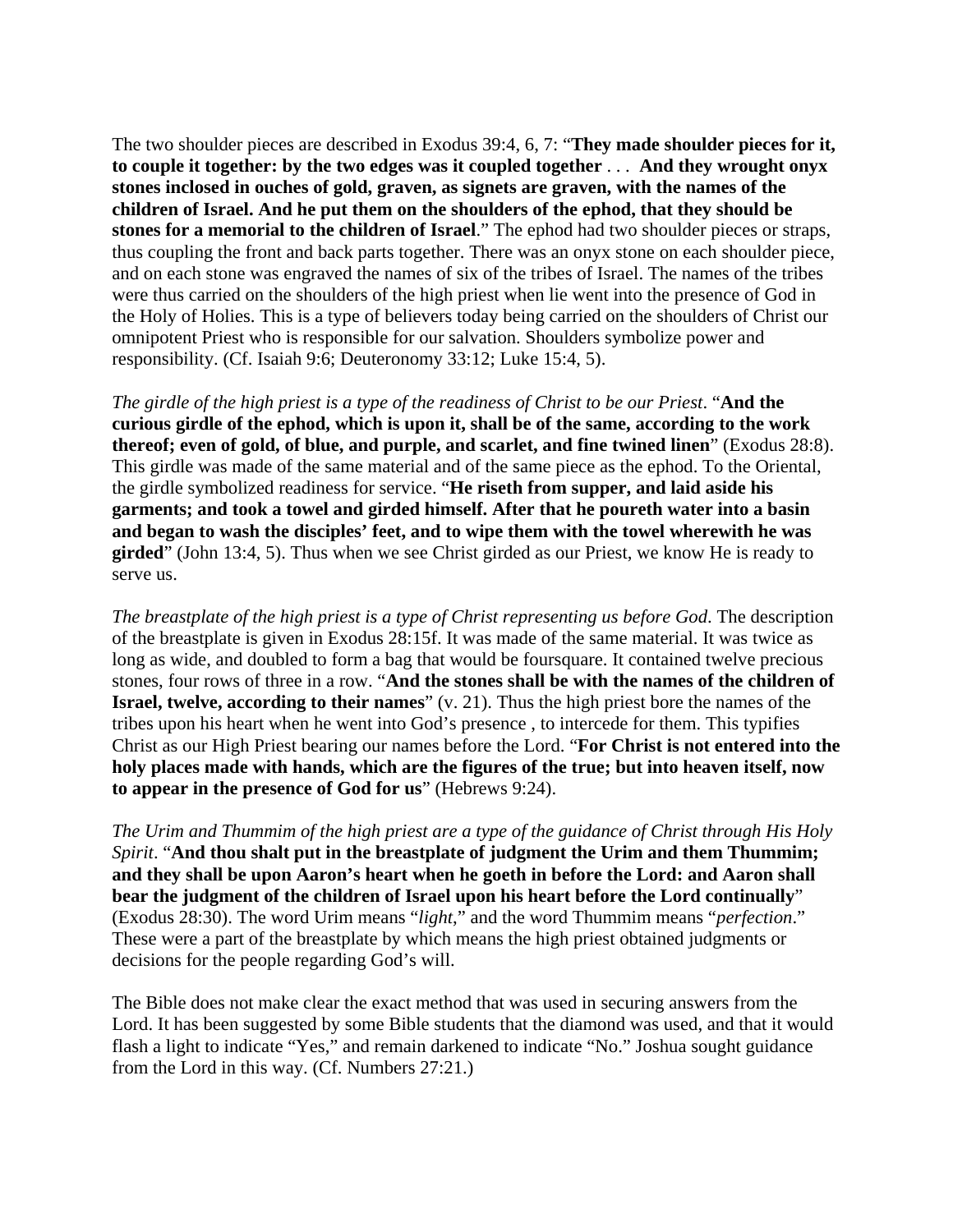Guidance by this means is a type of the guidance our great High Priest, the Lord Jesus Christ, grants to His followers. "**I am the light of the world, he that followeth me shall not walk in darkness, but shall have the light of life**" (John 8:12). This guidance comes through the action of the Holy Spirit: "**When he, the Spirit of truth is come, he will guide you into all truth**" (John 16:13).

*The robe of the ephod of the high priest is a type of Christ interceding for us*. "**And thou shalt make the robe of the ephod all of blue**" (Exodus 28:31). It was worn between the coat and ephod. The material was of blue, with a hole at the top for the head, like a jersey. Around the lower hem were balls of blue, purple, scarlet—shaped like pomegranates —and also there were small golden bells. They alternated, a bell and a pomegranate, etc. The pomegranates typified fruit, and the bells typified testimony. For every bell there was a pomegranate. The purpose of the bells was to let the people know when the high priest entered the Holy of Holies that he was still alive and that his offering was accepted. Though Christ our High Priest once died for us, we know that He rose again and now represents us before the Father. "**He ever liveth to make intercession for us**" (Hebrews 7:25).

*The embroidered coat or inner garment of the high priest is a type of the inner life of Christ which was pleasing unto God*. "**And thou shalt embroider the coat of fine linen**" (Exodus 28:39). This garment was of fine linen woven in checker work, or honeycomb form. This was the first garment to be put on and thus served as a body coat or undershirt. The fine linen is, of course, a type of the righteousness of Christ. The checker work, which was well pleasing to the eye, indicated that the inner as well as the outer life of Christ was well pleasing in God's sight. Jesus once said: "**I do always those things that please him**" (John 8:29).

*The miter or turban of the high priest is a type of the holiness of Christ as our Priest*. "**And thou shalt make a plate of pure gold, and grave upon it, like the engravings of a signet, HOLINESS TO THE LORD. And thou shalt put it on a blue lace, that it may be upon the miter; upon the forefront of the miter it shall be. And it shall be upon Aaron's forehead, that Aaron may bear the iniquity of the holy things, which the children of Israel shall hallow in all their holy gifts; and it shall be always upon his forehead, that they may be accepted before the Lord**" (Exodus 28:36-38).

This was a headband wound around the head. Upon it was a plate of pure gold upon which was engraved the words: "**HOLINESS TO THE LORD**." This symbolized the holiness of Jesus in representing believers. His holiness becomes ours, "**that they may be accepted before the Lord**." Without it we would not have access to God's presence. "**For such an high priest became us, who is holy, harmless, undefiled, separate from sinners, and made higher than the heavens**" (Hebrews 7:26).

**~ end of chapter 2 ~** 

**http://www.baptistbiblebelievers.com/**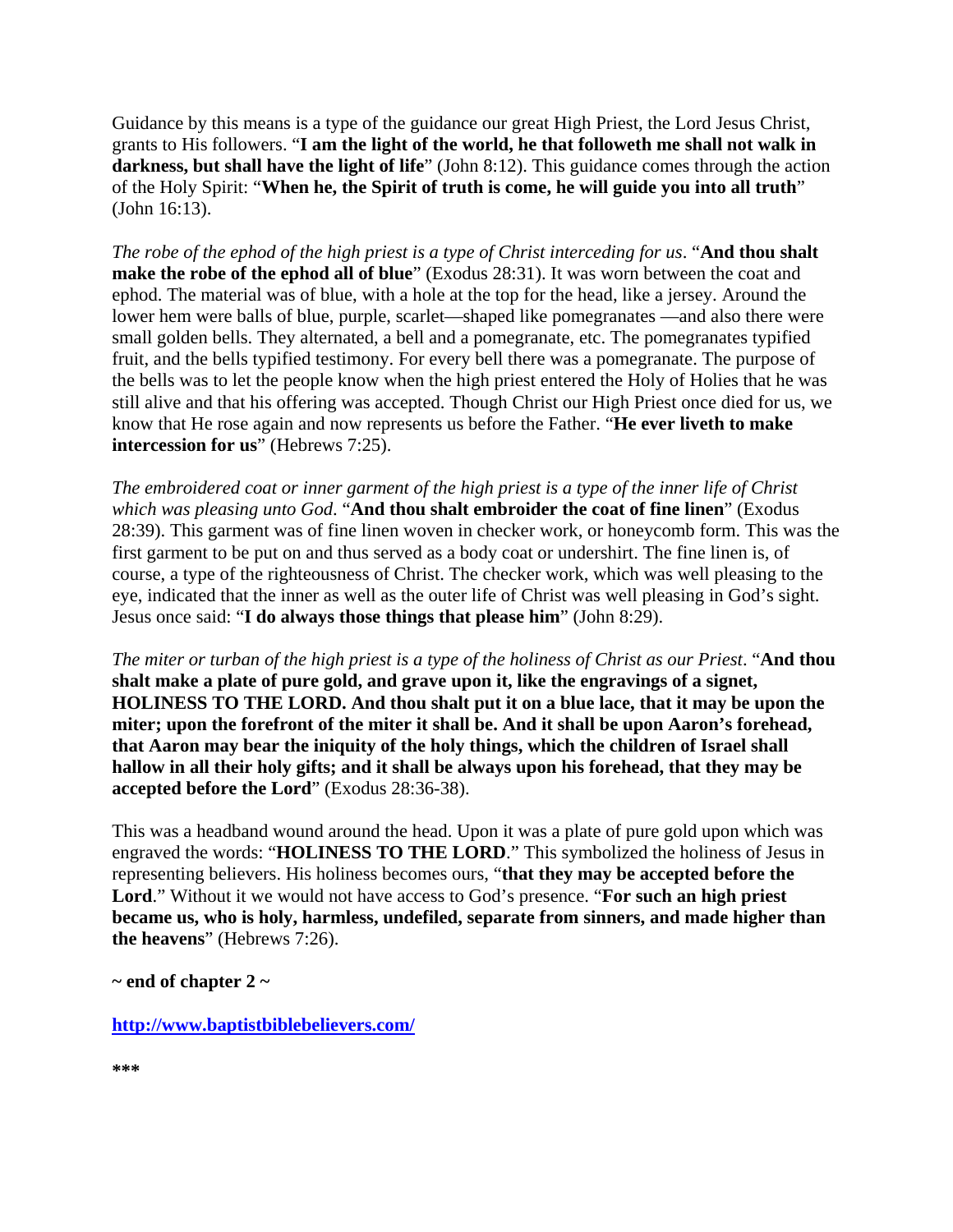# **DEVOTIONAL STUDIES OF OLD TESTAMENT TYPES**

By

Fred Hartley Wight

Copyright @ 1956

#### **CHAPTER THREE**

#### **TYPES IN LEVITICUS**

#### **The Classes and Varieties of the Offerings of Israel, A Type of Christ and the Freeness of His Salvation**  (Leviticus 1-7)

*The class of offerings called "sweet savor" pictures Christ as well pleasing to God*. "**To be a burnt sacrifice, an offering made by fire, of a sweet savor unto the Lord**" (Leviticus 1:9). "**And the priest shall take from the meat** [meal] **offering a memorial thereof** . . . **It is an offering made by fire, of a sweet savor unto the Lord**" (Leviticus 2:9). "**And he shall offer of the sacrifice of the peace offering an offering made by fire unto the Lord** . . . **It is the food of the offering made by fire for a sweet savor**" (Leviticus 3:9, 16). The sweet-savor offerings included the burnt offering, the meal offering, and the peace offering. In these offerings Christ is seen as being well pleasing unto God His Father. "**This is my beloved Son, in whom I am well pleased**" (Matthew 3:17). This was at Christ's baptism. "**This is my beloved Son, in whom I am well pleased**" (Matthew 17:5). This was at the transfiguration of Jesus. God was well pleased with the life and the atoning death of Christ. If we are well pleased with Christ as our Saviour, then God will be well pleased with us.

*The non-sweet savor offerings picture Christ as bearing the sin and failure of man*. "**When the sin, which they have sinned against it, is known, then the congregation shall offer a young bullock for the sin**" (Leviticus 4:14). This was the sin offering. "**And it shall be, when he shall be guilty in one m of these things, that he shall confess that he hath sinned in that thing: and he shall bring his trespass offering unto the Lord for the sin which he hath sinned**" (Leviticus 5:5, 6). This was the trespass offering. In these two offerings Christ is seen as suffering for the sins and trespasses of the people to make atonement and amends for them.

*The variety of the offerings picture the freeness of salvation*. In the burnt offering there was choice of five animals: a bullock, sheep, goat, turtledove, or young pigeon (Leviticus 1:5, 10, 14). In the meal offering there was choice of three: fine flour unbaked, baked cakes, or parched grain (2:1,4, 14). In the peace offering there was choice of three: a bullock, lamb, or goat (3:1, 7, 12). In the sin offering a priest brought a young bullock; the whole congregation, a young bullock; a ruler, a kid of the goats (4:3, 13, 14, 22, 23).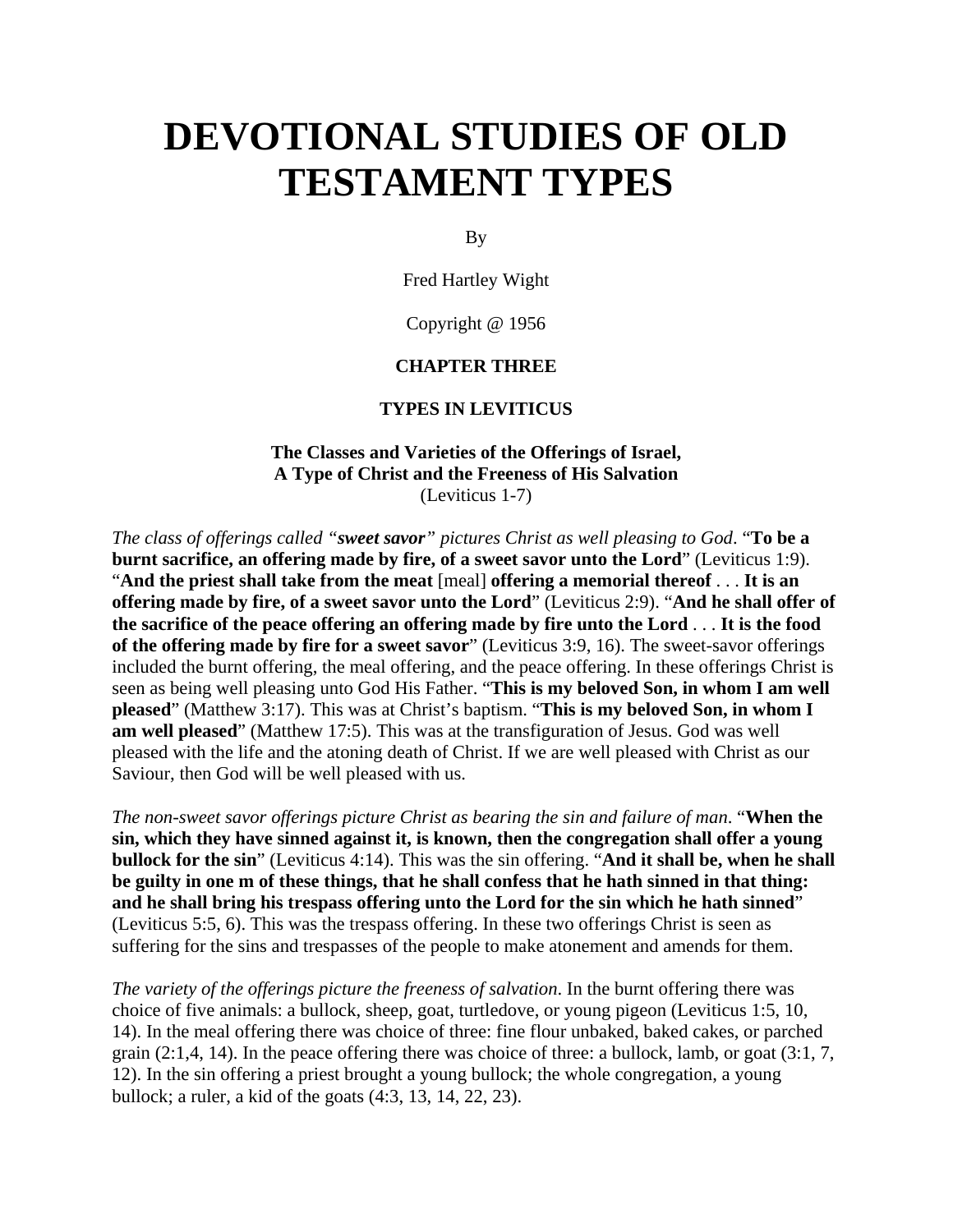The common person had the choice of five for his sin offering: a kid of the goats (4:27, 28); a lamb (4:32); two turtledoves or two young pigeons (5:7); or a handful of flour (5:11). The handful of flour did not have blood connected with it, but at least death was pictured in it. Availability determined the variety of the offering used. No one was barred because of poverty from making an offering. No one would be so poor that he could not secure a handful of flour, this pictures salvation for the poor as well as the rich.

It is interesting to notice the variety of offering made by Joseph and Mary upon the birth of Jesus as required by the law of Moses: "**And when the days of her purification according to the law of Moses were accomplished, they brought him to Jerusalem, to present him to the Lord; (as it is written in the law of the Lord, Every male that openeth the womb shall be called holy to the Lord;) and to offer a sacrifice according to that which is said in the law of the Lord, A pair of turtledoves, or two young pigeons**" (Luke 2:22-24). There was a choice of offering allowed, and Joseph and Mary were evidently too poor to bring the more expensive offering, so they brought the cheaper offering. How appropriate then is what Paul said of Jesus: "**Though he was rich, yet for your sakes he became poor, that ye through his poverty might be rich**" (II Corinthians 8:9)!

# **The Burnt Offering, A Type of the Consecration of Christ and Ourselves to God**  (Leviticus 1; 6:9-13)

*The burnt offering was a voluntary offering, even as consecration to God must be voluntary*. "**He shall offer it of his own voluntary will at the door of the tabernacle**" (Leviticus 1:3). God did not force an Israelite to bring a burnt offering, rather he did so of his own free will. It was as a voluntary offering that Christ gave Himself to God for the redemption of the world. "**Therefore doth my Father love me, because I lay down my life, that I might take it again. No man taketh it from me, but I lay it down of myself. I have power to lay it down, and I have power to take it again**" (John 10:17, 18).

Our consecration to God must be in the same spirit. It must be the voluntary giving of ourselves to God.

*The animal of the burnt offering had to be without blemish as a type of Christ's perfect life*. "**Let him offer a male without blemish**" (Leviticus 1:3). The animal had to be without a flaw. This was because he pictured Christ in consecration to God. "**The precious blood of Christ, as of a lamb without blemish and without spot**" (I Peter 1:19). His was a perfect life, a perfect consecration, a perfect atonement for sin.

*The burnt offering included atonement for sin preceding the consuming of the animal sacrifice, even as salvation through the blood must come before consecration of life*. "**And he shall put his hand upon the head of the burnt offering; and it shall be accepted for him to make atonement for him** . . . **And the priest shall burn all on the altar**" (Leviticus 1:4, 9). In the New Testament we find redemption through the blood in Romans 3:24, 25; and then consecration of the body in Romans 12:1. The order here is significant.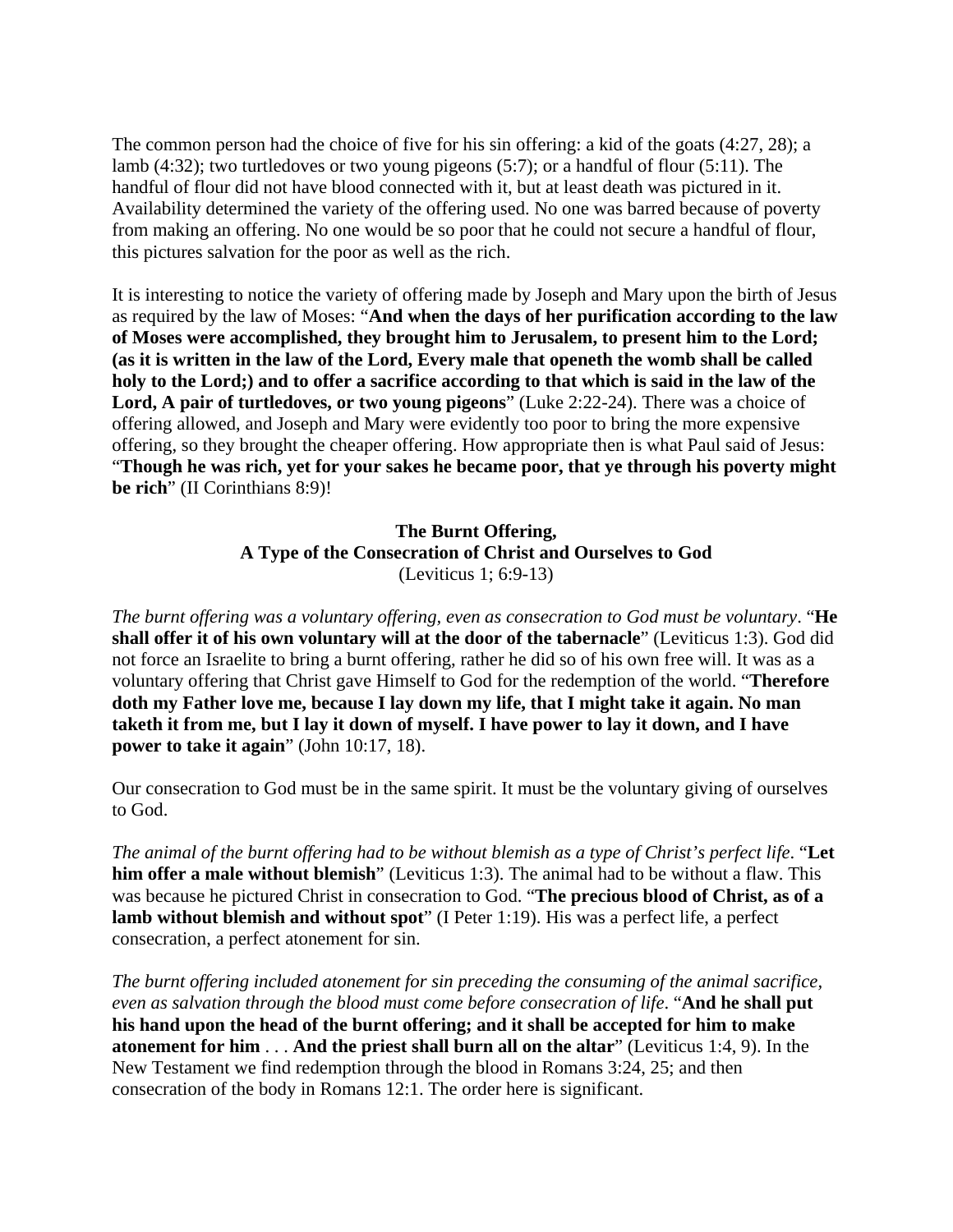*The burnt offering was to be wholly consumed, and is therefore a type of being wholly sanctified*. "**The priest shall burn all on the altar**" (Leviticus 1:9). None of this sacrifice was to be eaten. It was all burnt and thus given to God. This pictures New Testament sanctification. "**And the very God of peace sanctify you wholly; and I pray your whole spirit and soul and body be preserved blameless unto the coming of our Lord Jesus Christ**" (I Thessalonians 5:23). To be sanctified means to be given to God for Him to use as He sees fit.

*From the divine viewpoint Christ is seen in the burnt offering as the Son of God offering Himself without spot to God*. Looking at the burnt offering from Heaven's viewpoint, we see Christ as divine Son of God offering Himself in all His perfection unto God. Hebrews 9:14 gives us this picture of the offering: "**How much more shall the blood of Christ, who through the eternal Spirit offered himself without spot to God, purge your conscience from dead works to serve the living God?**"

*From the human viewpoint the offerer in the burnt offering is seen as offering his body and all that he has wholly unto God, as is true of a Christian in consecration*. In Leviticus 1:5, 8, 9, 13, we have the different parts of the animal's body mentioned as being put on the altar and given unto God. The blood represents the life, the head represents the mind, the fat represents the increase or possessions, the inwards represent the heart-life or affections, the legs represent the activities, and the skin represents the reputation. All these must be surrendered to God if we would be consecrated Christians. Paul's great plea for consecration in Romans 12:1 is appropriate here: "**I beseech you therefore, brethren, by the mercies of God, that ye present your bodies a living sacrifice, holy, acceptable unto God, which is your reasonable service**."

*In the revival under King Hezekiah, the song of the Lord began when the burnt offering began, and this indicates to us that revival blessing comes to the church when everything is laid on the altar of consecration*. "**And Hezekiah commanded to offer the burnt offering upon the altar. And when the burnt offering began, the song of the Lord began also**" (II Chronicles 29:27).

Wicked King Ahaz had introduced all kinds of idolatry. When Hezekiah came to the throne, he cleansed the land of idolatry. Then the priests offered sin offerings. And following this, when the burnt offerings began, then the song of the Lord began also.

> You have longed for sweet peace, And for faith to increase, And have earnestly, fervently prayed; But you cannot have rest; Or be perfectly blest Until all on the altar is laid.

Is your all on the altar of sacrifice laid? Your heart, does the Spirit control? You can only be blest And have peace and sweet rest, As you yield Him your body and soul.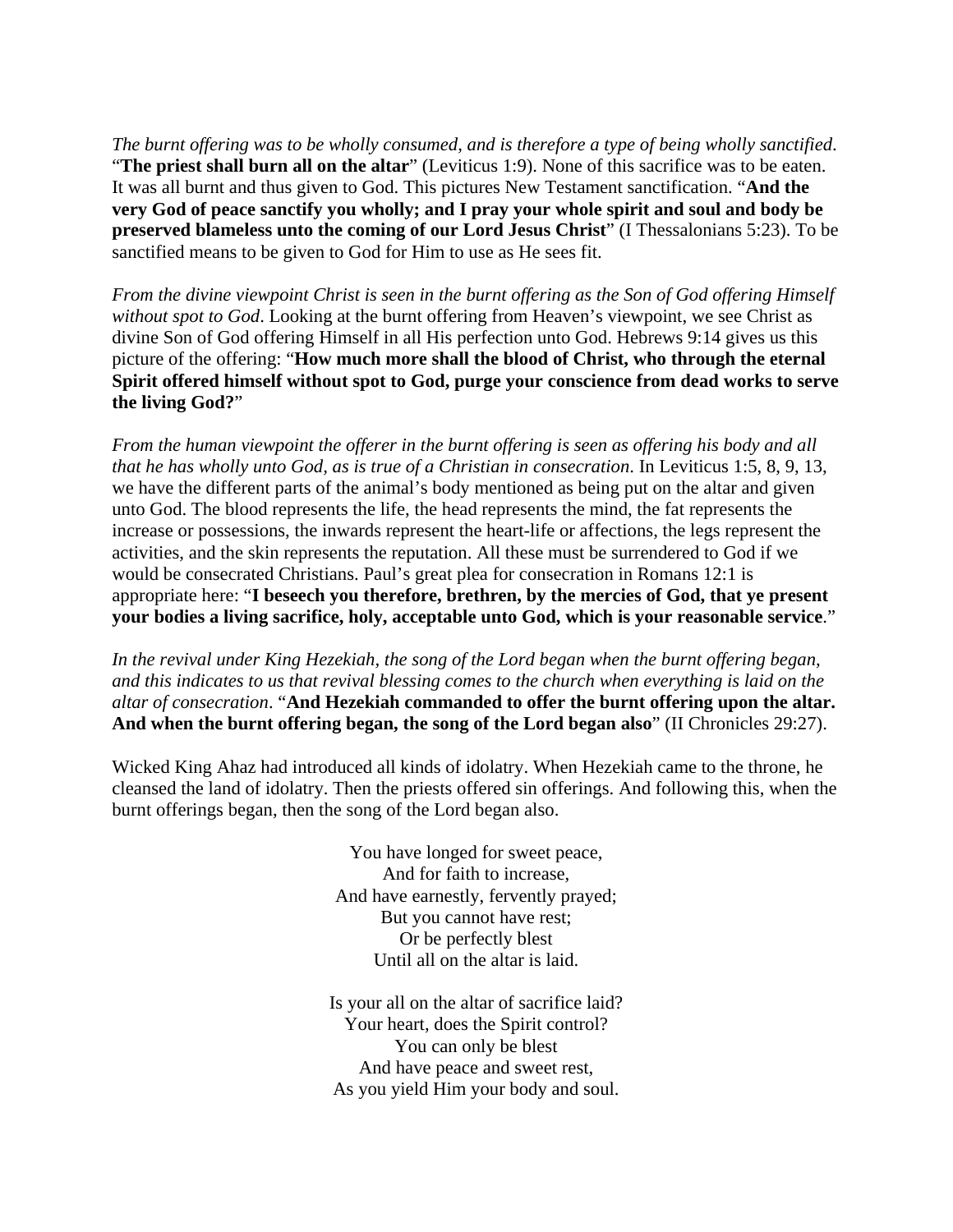## **The Meal Offering, A Type of the Consecration of Christ's and Our Lifework**  (Leviticus 2; 6:14-23)

*The meal offering was a voluntary offering, even as our service for the Lord must be voluntary*. "**And when any will offer a meat** [meal] **offering unto the Lord**" (Leviticus 2:1). Service for God should be rendered out of love for God. We should work for God in the same spirit as Paul urged servants to work for their masters. "**With good will doing service, as to the Lord, and not to men**" (Ephesians 6:7). Only such kind of service is acceptable to God.

*The meal offering was a bloodless offering, picturing therefore the life of Christ rather than His death*. "**His offering shall be of fine flour**, etc." (Leviticus 2:1). In this offering the humanity and life-ministry of Jesus are emphasized, rather than His deity and death. But the meal offering was usually offered along with the burnt offerings which emphasized His deity and death. The two ideas should go together. The usual order was: sin offering, burnt offering, meal offering.

*God and the priest each had a share in the meal offering, and this pictures fellowship with God and others of God's workers*. "**And the priest shall burn the memorial of it upon the altar, to be an offering made by fire, of a sweet savor unto the Lord. And the remnant of the meat** [meal] **offering shall be Aaron's and his sons**" (Leviticus 2:2). The part of the offering burnt on the altar was God's portion. The priest's portion was reserved for him. This pictures fellowship with God and with the priests. For us today it emphasizes the importance of fellowship with other Christian workers. The apostle Paul thanked God for the fellowship of the Philippian Christians in the Gospel in relation to him (Philippians 1:5).

*What was included in the meal offering is a type of the requisites of Christian service*. "**His offering shall be of fine flour; and he shall pour oil upon it, and put frankincense thereon**" (Leviticus 2:1).

Fine flour symbolizes fineness of character, an absolute necessity in Christian service. It also symbolizes the Word of God, since flour comes from seed of grain. Using the Word and living by its teachings are essential in Christian service. Oil is the symbol of the Holy Spirit, the prime requisite for those working for God. "**But ye have an unction from the Holy One, and ye know all things**" (I John 2:20).

Frankincense symbolizes prayer, which is very important in all service for the Lord. "**Let my prayer be set before thee as incense**" (Psalm 141:2). One other item was included in the meal offering. "**And every oblation of thy meat** [meal] **offering shalt thou season with salt; neither shalt thou suffer the salt of the covenant of thy God to be lacking from thy meal offering:**  with all thine offerings thou shalt offer salt" (Leviticus 2:13).

According to Oriental custom, eating salt together meant the making of a covenant with that person. Here the covenant is made with God. And salt is a preservative. We need it in Christian service. "**Ye are the salt of the earth: but if the salt have lost his savor, wherewith shall it be salted?**" (Matthew 5:13).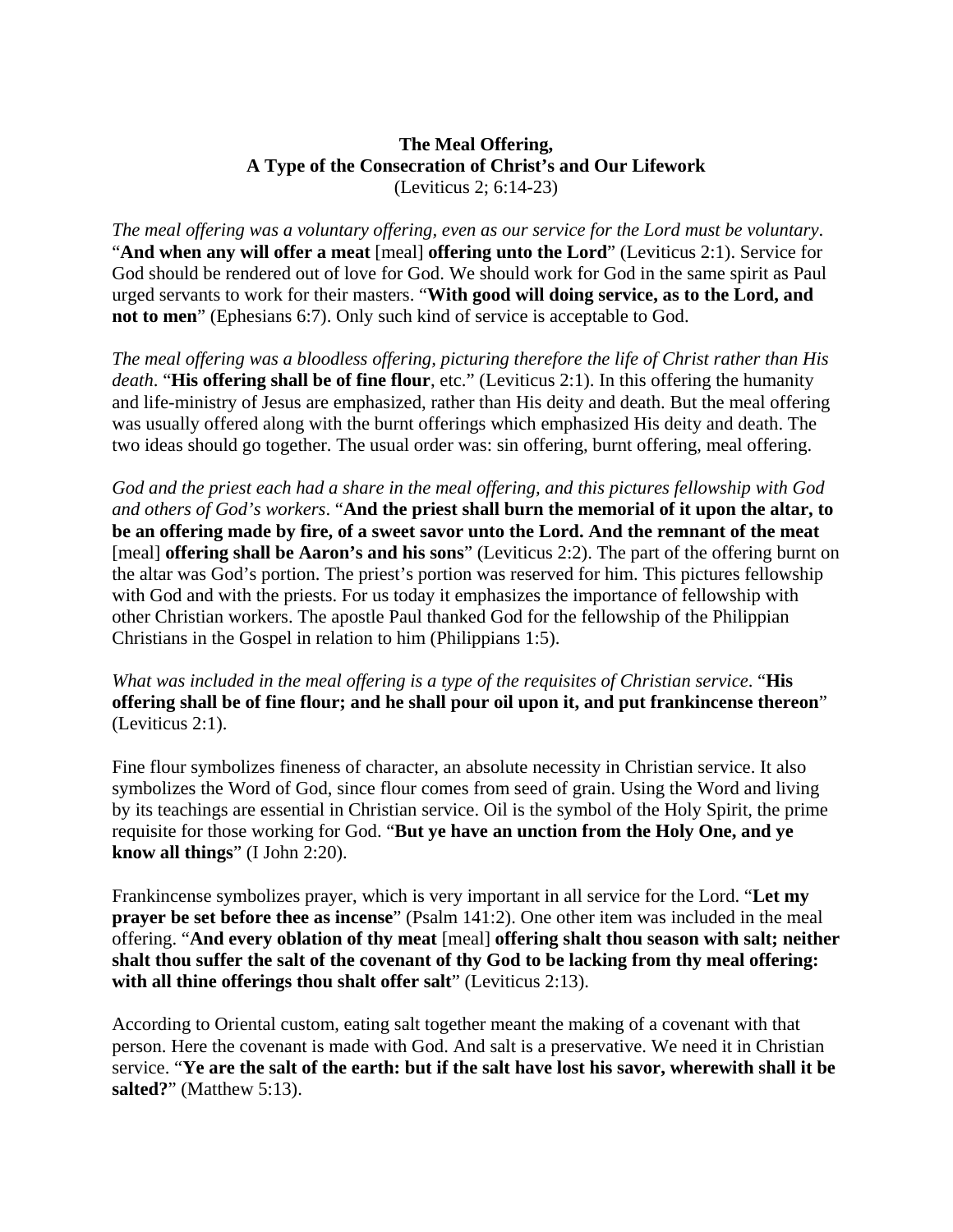*What was excluded from the meal offering is a type of what should be missing in our Christian service*. "**It shall be unleavened cakes** . . . **It shall be of fine flour unleavened**" (Leviticus 2:4, 5). Leaven is a type of evil. "**Purge out therefore the old leaven, that ye may be a new lump, as ye are unleavened**" (I Corinthians 5:7).

Sin in any form in our lives will spoil our testimony for Christ and ruin our service for Him. So leaven must be left out of the meal offering. And honey must also be left out. "**For ye shall burn no leaven, nor any honey, in any offering of the Lord made by fire**" (Leviticus 2:11). Honey is a type of natural sweetness or self-pleasing. We must not depend upon ourselves apart from the Holy Spirit. "**We then that are strong ought to bear the infirmities of the weak, and not to please ourselves** . . . **For even Christ pleased not himself; but as it is written, The reproaches of them that reproached thee fell on me**" (Romans 15:1, 3).

*In the meal offering Christ is seen as perfect Man tested by suffering*. In the burnt offering Christ was seen as Son of God; but in the meal offering He is seen as Son of man. Here He is the perfect specimen of humanity tested by fire. "**Though he were a Son, yet learned he obedience by the things which he suffered; and being made perfect, he became the author of eternal salvation unto all them that obey him**" (Hebrews 5:8, 9).

*In the meal offering the life work of the Christian is seen as being consecrated to God*. Our lifetask and everything connected with it must be put on the altar for God to do with as He pleases. Only then can we have peace regarding our lifework. And only then can we expect to have God's blessing upon our service for Him. "**Jesus saith unto them, My meat** [lit., food**] is to do the will of him that sent me, and to finish his work. Say not ye, There are yet four months, and then cometh harvest? behold, I say unto you, Lift up your eyes, and look on the fields; for they are white already to harvest. And he that reapeth receiveth wages, and gathereth fruit unto life eternal: that both he that soweth and he that reapeth may rejoice together**" (John 4:34-36). Christ's lifework was to do His Father's will, and He expects His followers to look on the harvest fields and then offer themselves to work where God calls, wherever that may be.

# **The Peace Offering, A Type of Friendship Between God and Believers Through Christ**  (Leviticus 3; 7:11-34)

*The oblation through sacrifice of peace offering was an approaching God through blood atonement for the purpose of fellowship with Him*. "**And if his oblation be a sacrifice of peace offering**" (Leviticus 3:1). Oblation means literally "*approach*." Sacrifice means "*killing an animal as an offering unto God*." Peace offering means "*a sacrifice for fellowship or friendship*."

Thus the peace offering was the Israelite approaching unto God by means of an animal sacrifice which had as its purpose the setting forth of friendship or fellowship with God. The blood of Christ's cross makes possible such fellowship between God and the believer in the Age of Grace. "**And having made peace through the blood of his cross, by him to reconcile all things unto himself**" (Colossians 1:20).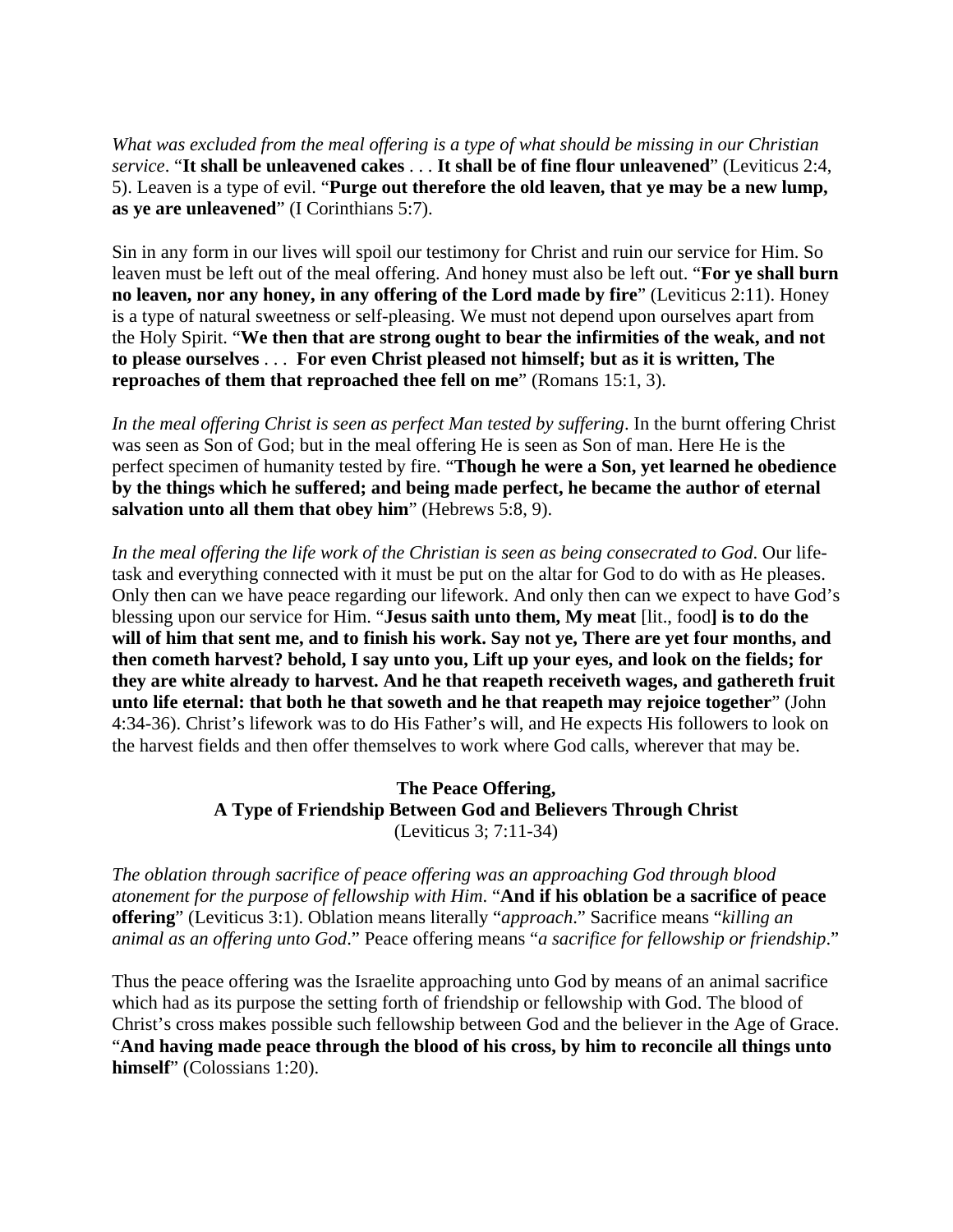In the peace offering Christ is seen as our peace. "**For he is our peace, who hath made both one, and hath broken down the middle wall of partition between us**" (Ephesians 2:14). Christ by His death on Calvary's cross makes possible the peace with God which we have through Him. Without this it would be impossible for guilty sinners to have fellowship and be at peace with a righteous God.

*One form of the peace offering was thanksgiving for crops or special blessings, and this type of offering to God is needed among Christians today*. "**And this is the law of the sacrifice of peace offerings, which he shall offer unto the Lord. If he offer it for a thanksgiving, then he shall**—" (Leviticus 7:11, 12). If an Israelite was thankful for a good crop, or for God's special favor upon him or his family, he could express the gratitude of his heart by making a peace offering unto the Lord. This was a practical way of expressing the thankful spirit. In Ephesians 5:20 the apostle Paul said: "**Giving thanks always for all things unto God and the Father in the name of our Lord Jesus Christ**." The Christian ought to give special thanksgiving offerings unto the Lord, not only at the Thanksgiving season of the year, but at other times. It is a practical way of demonstrating our appreciation for all the Lord has done for us, and if more Christians had this habit the cause of Christ would prosper greatly in the world.

*Another form of peace offering was a vow, which is like Christians seeking blessings from God and promising Him certain things in return*. "**But if the sacrifice of his offering be a vow**" (Leviticus 7:16). In Old Testament times as well as today men often make a vow unto the Lord when in time of trouble. When we make such a vow, we should be very careful to keep it. "**When thou shalt vow a vow unto the Lord thy God, thou shalt not slack to pay it: for the Lord thy God will surely require it of thee; and it would be sin in thee**" (Deuteronomy 23:21). The psalmist tells of his purpose to pay God what he vowed unto Him: "**I will go into thy house with burnt offerings: I will pay thee my vows, which my lips have uttered, and my mouth hath spoken, when I was in trouble**" (Psalm 66:13, 14).

*Still another form of peace offering was the freewill offering, which is a type of the believer seeking fellowship with God*. "**Or a voluntary** [freewill] **offering**" (Leviticus 7:16). In this offering the Israelite was not concerned with doing something for God, or having God do something for him. Rather he was interested in friendship with God for His own sake. "**God is faithful, by whom ye were called unto the fellowship of his Son Jesus Christ our Lord**" (I Corinthians 1:9). Communion with the Lord for His own sake, rather than thanksgiving for blessings (as good as this is), ought to engage the attention of Christians far more than it does. Such an act of spiritual worship pleases the heart of a loving God.

The Lord was given the portion of the peace offering considered to be the most precious, and similarly the believer should give the Lord his best devotion. "**And Aaron's sons the priests shall sprinkle the blood upon the altar round about**" (Leviticus 3:2). The blood which was the most precious part of the animal offered, because it symbolized his life, was thus given to God. "**And he shall offer of the sacrifice of the peace offering an offering made by fire unto the Lord; the fat that covereth the inwards, and all the fat that is upon the inwards**, etc." (Leviticus 3:3).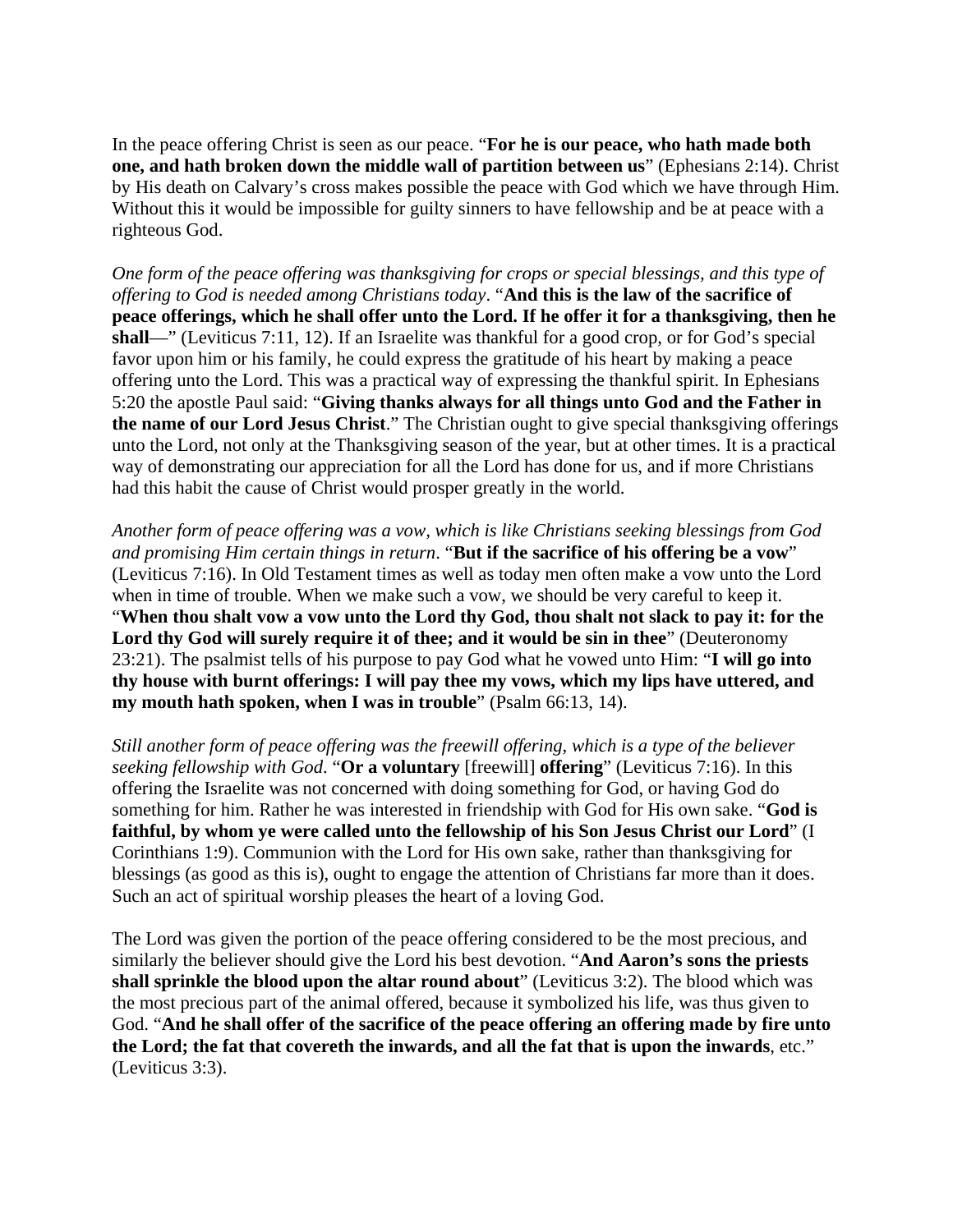The fat was considered to be the most valuable part of the animal. And in the peace offering the fat was given to God, i.e., it was burned on the altar. Christian, is your first love, your best devotion, reserved for Christ your Saviour? Paul said of the Church, "**That in all things he might have the preeminence**" (Colossians 1:18).

*The wave breast and heave shoulder of the peace offering were given the priest officiating as a symbol of fellowship with God's people*. "**For the wave breast and the heave shoulder** [heavethigh, i.e., upper hind leg of animal] **have I taken of the children of Israel from off the sacrifices of their peace offerings, and have given them unto Aaron the priest and unto his sons**" (Leviticus 7:34). The wave breast was placed by the priest on the hands of the offerer, and the priest's hands were placed underneath, and then their hands were moved forward toward the altar, suggesting giving the offering to God, and moved backward, as receiving the offering from God to be given to the priest. The heave thigh was also given the priest. A heave offering meant something lifted off or separated from the rest of the sacrifice to be set aside for the use of the priest. The priest was the representative of the people. Therefore, when he ate the portion that belonged to him from the peace offering, he was symbolizing fellowship with God's people. Great emphasis was placed on this subject by the early church. "**And they continued steadfastly in the apostles' doctrine and fellowship, and in breaking of bread, and in prayers**" (Acts 2:42). Fellowship with God's people is very important in every age.

*The rest of the meat of the peace offering was to be eaten by the offerer, thus symbolizing personal communion with God*. "**And the flesh of the sacrifice of his peace offerings for thanksgiving shall be eaten the same day that it is offered; he shall not leave any of it until the morning. But if the sacrifice of his offering be a vow, or a voluntary offering, it shall be eaten the same day that he offereth his sacrifice: and on the morrow also the remainder of it shall be eaten**" (Leviticus 7:15, 16). The portion for the offerer taken from the peace offering had to be eaten either the same day or the following day. This teaches us that communion with God must not be separated from the work of Christ on the cross. "**The bread which we break, is it not the communion of the body of Christ?**" (I Corinthians 10:16).

#### **The Sin Offering, A Type of Atonement for Sin Resulting in Forgiveness**  (Leviticus 4:1-5:13; 6:25-30)

*Under the Law of Moses the sin offering was only for sins of ignorance, but under grace, the only willful sin that cannot be forgiven is the final rejection of Christ as Saviour*. "**If a soul shall sin through ignorance**, etc." (Leviticus 4:2). There was no escape from punishment for willful sins under the Mosaic Law. Under grace there is forgiveness for all sins except the permanent rejection of Christ as Saviour. "**For if we sin willfully after that we have received the knowledge of the truth, there remaineth no more sacrifice for sins. But a certain fearful looking for judgment and fiery indignation, which shall devour the adversaries. He that despised Moses' law died without mercy under two or three witnesses: of how much sorer punishment, suppose ye, shall he be thought worthy, who hath trodden under foot the Son of God, and hath counted the blood of the covenant, wherewith he was sanctified, an unholy thing, and hath done despite to the Spirit of grace?**" (Hebrews 10:26-29).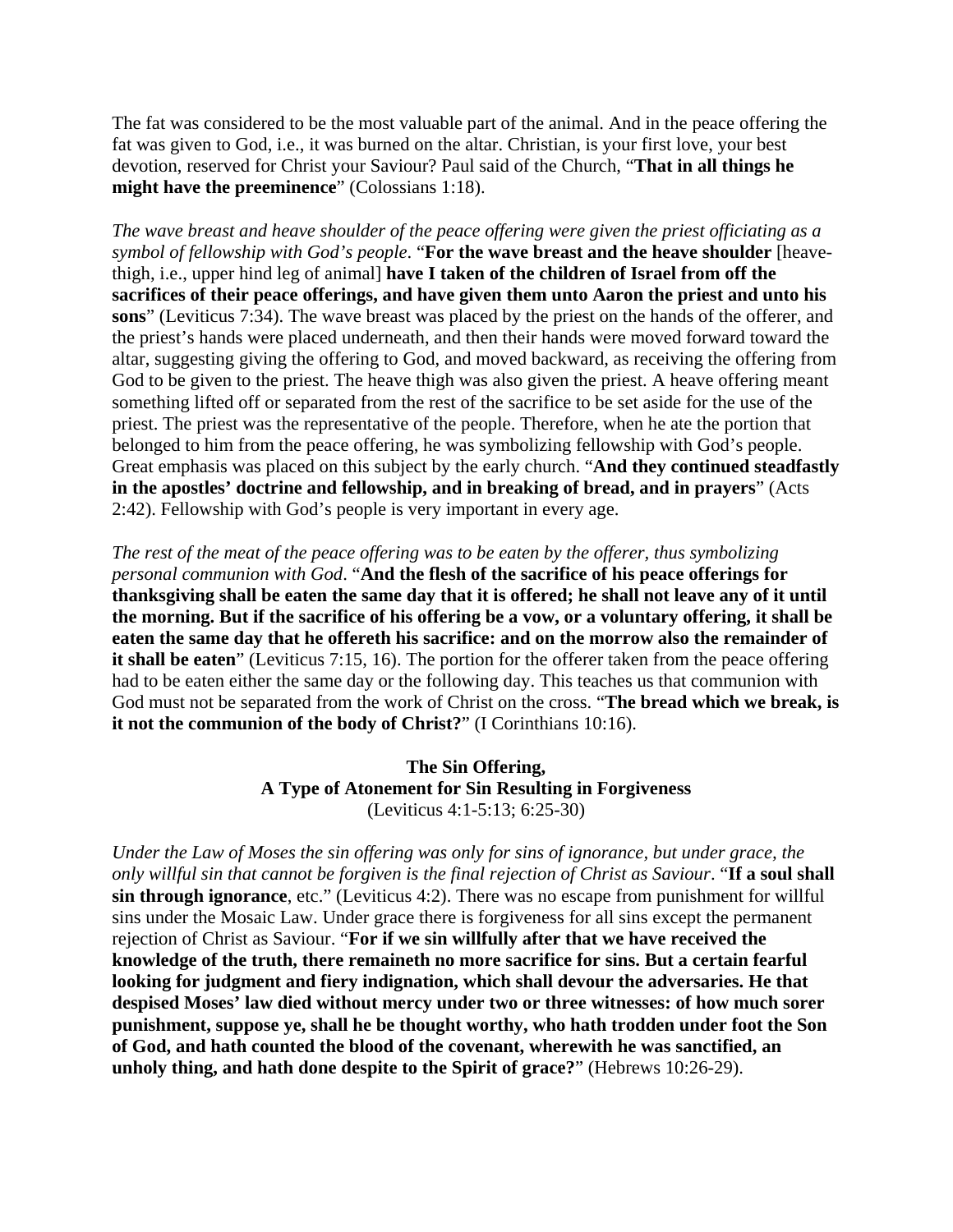To "**sin willfully**" means to "*willfully persist in sin*." This is the attitude of a rejecter of Christ.

*The sin offering was not voluntary, but compulsory if punishment were to be avoided, and so sinners must accept Christ as their Saviour or suffer eternal judgment*. The sin offering was not optional, but obligatory. And acceptance of Christ as the sinner's Substitute is required of all who expect to escape the condemnation of Hell. "**How shall we escape, if we neglect so great salvation?**" (Hebrews 2:3).

*Confession of specific sin was required in connection with the sin offering, and under grace this is true also*. "**And it shall be, when he shall be guilty in one of these things, that he shall confess that he hath sinned in that thing**" (Leviticus 5:5). The same requisite for this Age of Grace is brought out in I John 1:9: "**If we confess our sins, he is faithful and just to forgive us our sins, and to cleanse us from all unrighteousness**."

*The laying of hands upon the substitute animal's head in connection with the sin offering is a type of our identification with Jesus as Saviour*. "**And he shall bring the bullock unto the door of the tabernacle of the congregation before the Lord; and shall lay his hand upon the bullock's head**" (Leviticus 4:4). This action by the Israelite pictures the sinner today accepting Christ as his very own personal Saviour. "**But as many as received him, to them gave he power to become the sons of God, even to them that believe on his name**" (John 1:12).

> Not all the blood of beasts, On Jewish altars slain, Could give the guilty conscience peace, Or wash away one stain.

> > But Christ the heavenly Lamb Took all our sins away — A sacrifice of nobler name And richer blood than they.

By faith we lay our hand On that dear head of Thine; With broken contrite hearts we stand, And there confess our sin.

*What was done with the blood of the sin offering is a type of the satisfaction of all demands upon our salvation*. In the sin offering of a priest or of the whole congregation: blood was sprinkled before the veil to satisfy the Lord. "**And the priest shall dip his finger in the blood, and sprinkle of the blood seven times before the Lord, before the veil of the sanctuary**" (Leviticus 4:6). Then to satisfy the conscience of the priests, blood was sprinkled on the horns of the golden altar of incense. "**And the priest shall put some of the blood upon the horns of the altar of sweet incense**" (Leviticus 4:7). In the sin offering of a ruler or of a common person, blood was sprinkled on the horns of the brazen altar to satisfy the conscience of the people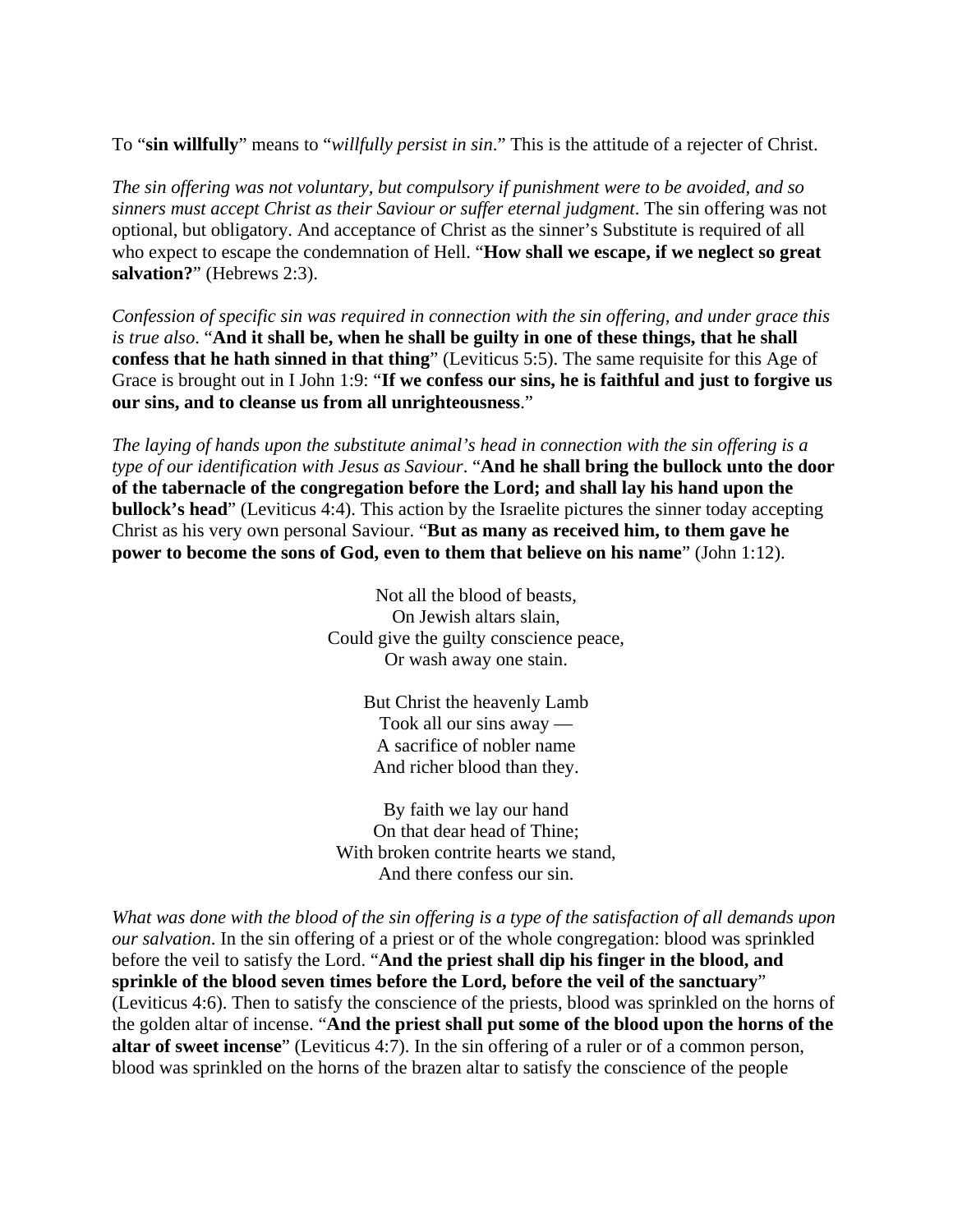"**And the priest shall take of the blood thereof with his finger, and put it upon the horns of the altar of burnt offering**" (Leviticus 4:30). In all of the sin offerings, the balance of the blood was poured out at the bottom of the brazen altar to satisfy the conscience of the offerer. "**And shall pour out all the blood thereof at the bottom of the altar**" (Leviticus 4:30). Christ's death satisfies a guilty conscience. "**How much more shall the blood of Christ** . . . **purge your conscience from dead works to serve the living God**" (Hebrews 9:14).

*What was done with the sin offering sacrifice for a priest or the whole congregation is a type of Christ dying outside the walls of Jerusalem*. The fat was taken off and burnt on the brazen altar. (Cf. 4:8-10, 19.) This typifies the excellency of Christ's character tested by the fires of persecution. Then the flesh of the animal was taken outside the camp to a place of ashes and burnt on wood. "**Even the whole bullock shall he carry forth without the camp unto a clean place, where the ashes are poured out, and burn him on the wood with fire**" (Leviticus 4:12). This pictures Jesus suffering on the cross outside the gate of Jerusalem. "**Wherefore Jesus also, that he might sanctify the people with his own blood, suffered without the gate. Let us go forth therefore unto him without the camp, hearing his reproach**" (Hebrews 13:12, 13).

What was done with the sin offering sacrifice for a ruler or a common person is a type of the restoration to favor with God of the forgiven sinner. "**This is the law of the sin offering: in the place where the burnt offering is killed shall the sin offering be killed before the Lord: it is most holy. The priest that offereth it for sin shall eat it: in the holy place shall it be eaten**" (Leviticus 6:25, 26). Instead of being burnt without the camp, it was eaten by the priest in the Holy Place. This pictures the reconciliation of the sinner to fellowship with God. "**When we were enemies, we were reconciled to God by the death of his Son**" (Romans 5:10).

#### **The Trespass Offering, A Type of Compensation for Offenses**  (Leviticus 5:15-6:7; 7:1-7)

*The trespass offering atoned for an offense of an Israelite, and is therefore especially typical of forgiveness for any sin of a Christian*. "**If a soul commit a trespass**" (Leviticus 5:15). The sin offering and the trespass offering were not identical offerings. Although there were some similarities in them, they were designed for different purposes. The trespass offering more particularly symbolizes the forgiveness of a sin committed by a Christian. "**My little children, these things write I unto you, that ye sin not. And if any man sin, we have an advocate with the Father, Jesus Christ the righteous**" (I John 2:1).

*An animal sacrifice was required in the trespass offering, symbolizing forgiveness through blood atonement of the Christian*. "**He shall bring for his trespass unto the Lord a ram without blemish**" (Leviticus 5:15). When an Israelite committed a trespass, he brought an animal sacrifice for his forgiveness. When a Christian sins, he confesses his sin unto God and trusts the atoning blood for forgiveness. "**But if we walk in the light, as he is in the light, we have fellowship one with another, and the blood of Jesus Christ his Son cleanseth us from all sin** . . . **If we confess our sins, he is faithful and just to forgive us our sins, and to cleanse us from all unrighteousness**" (I John 1:7, 9).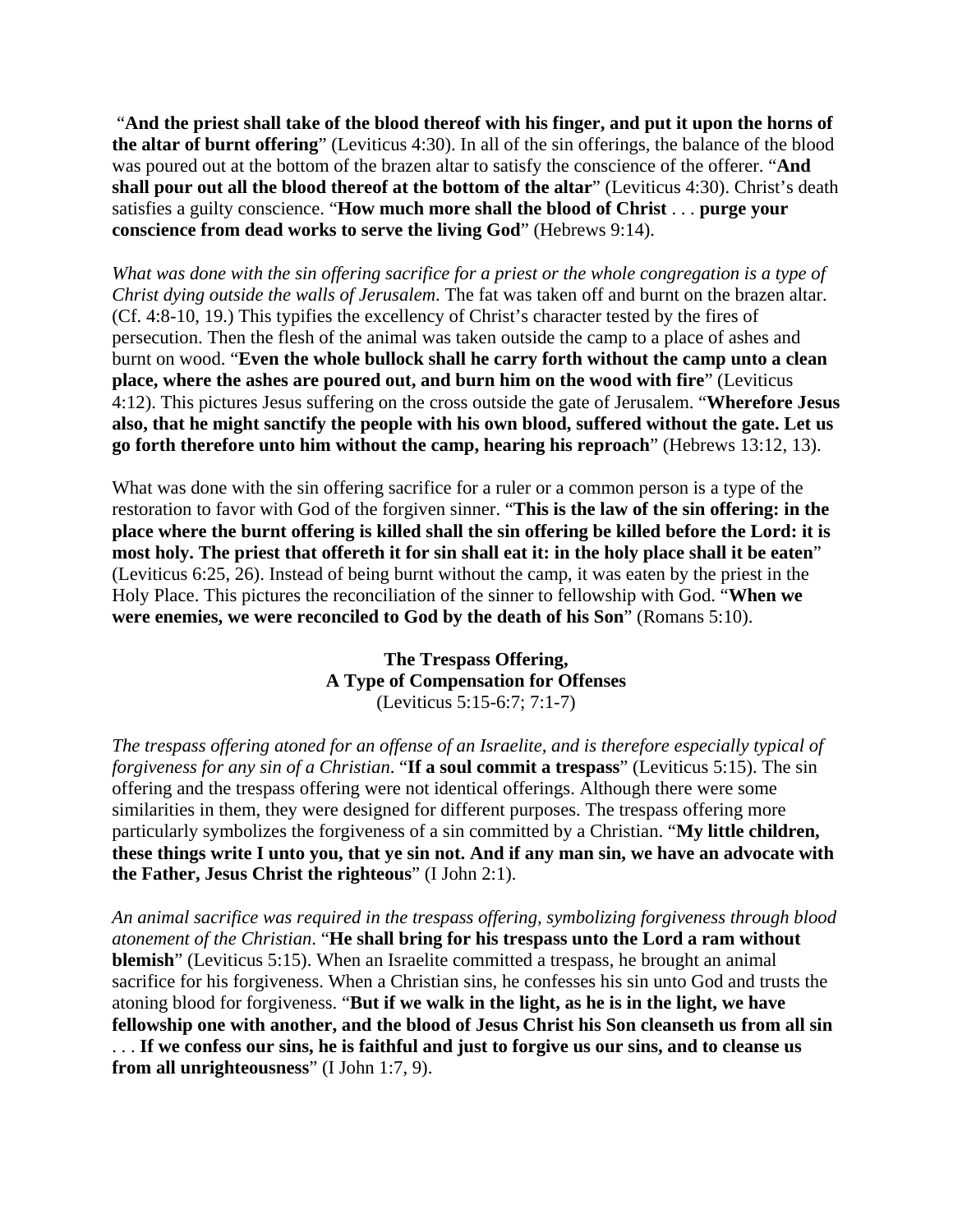*If the trespass was in the holy things of the Lord, the value of the animal sacrificed, representing the value of the sin committed, was estimated by the priest, and that amount plus a fifth part of it was given the priest on behalf of the Lord to make amends for the harm done; and even so should a sinning Christian make things right with God*. "**With thy estimation by shekels of silver, after the shekel of the sanctuary, for a trespass offering: and he shall make amends for the harm that he hath done in the holy thing, and shall add the fifth part thereto, and give it unto the priest**" (Leviticus 5:15, 16). Christians cannot expect God's blessing upon them unless they are willing to turn from all known sin, and make things right that have been wrong. "**If my people, which are called by my name, shall humble themselves, and pray, and seek my face, and turn from their wicked ways; then will I hear from heaven, and will forgive their sin, and will heal their land**" (II Chronicles 7:14).

*If the trespass was against a neighbor, restoration was made in full plus a fifth part of the value to make amends for the harm done, and even so should a sinning Christian make things right with his neighbor*. "**He shall restore that which he took violently away, or the thing which he hath deceitfully gotten** . . . **or the lost thing which he found, or all that about which he hath sworn falsely; he shall even restore it in the principal, and shall add the fifth part more thereto, and give it unto him to whom it appertaineth, in the day of his trespass offering**" (Leviticus 6:4-6). Numbers 5:7 lays down the same principle: "**Then they shall confess their sin which they have done: and he shall recompense his trespass with the principal thereof, and add unto it the fifth part thereof, and give it unto him**." When Holy Ghost revivals break out, you always see professing Christians taking back borrowed articles, paying long-standing debts or bills, and giving back to a neighbor that which belongs to him. When this happens, unsaved people begin to realize the genuineness of Christianity, and many start seeking the Lord.

*If the offense was especially against the Lord, then bringing the sacrifice came first, and reparation for the wrong followed; and this is a type of the sinner getting saved first, and then making things right afterward*. The New Testament example of this is Zacchaeus, who when he made the declaration which follows had already had a change of heart. "**And Zacchaeus stood, and said unto the Lord; Behold, Lord, the half of my goods I give to the poor; and if I have taken anything from any man by false accusation, I restore him fourfold**" (Luke 19:8). He was willing to make things right with others, because first of all he was right with God.

*If the offense was against a neighbor, then reparation came first, and then the sacrifice followed; and this is a type of a Christian making things right with another person before expecting God's forgiveness*. Jesus brings this thought out in Matthew 5:23, 24: "**Therefore if thou bring thy gift to the altar, and there rememberest that thy brother hath ought against thee; leave there thy gift before the altar, and go thy way; first be reconciled to thy brother, and then come and offer thy gift**." The disciples' prayer has the same principle as one of its requests, "**And forgive us our debts, as we forgive our debtors**" (Matthew 6:12).

*What was done with the sacrifice of the trespass offering is a type of the results of Christ's death on our behalf*. "**He shall offer of it all the fat thereof**" (Leviticus 7:3). The fat was burned and thus given to the Lord, and in doing this the trespass was judged.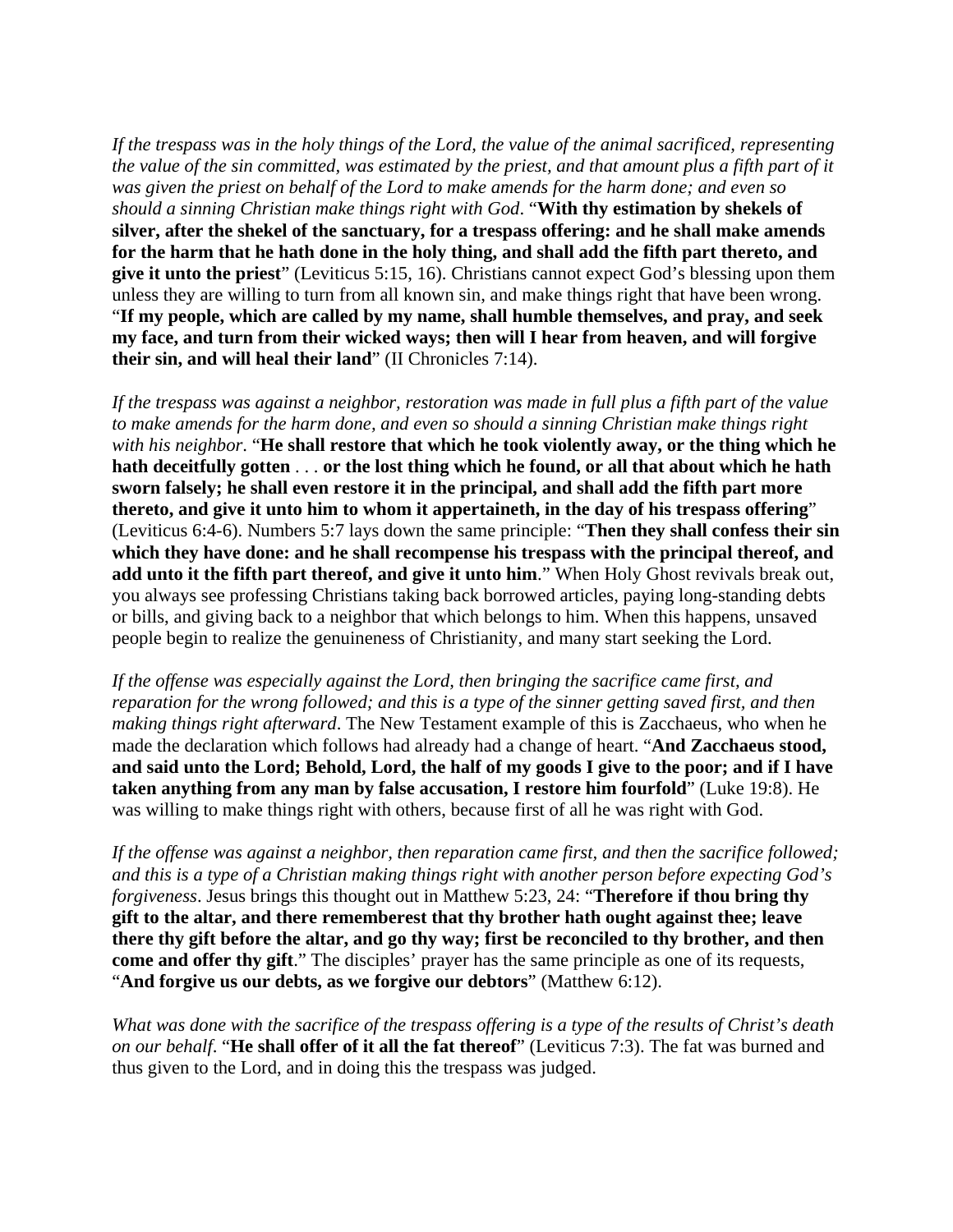"**The priests shall eat thereof**" (Leviticus 7:6). The priests ate meat from this offering. This was a type of appropriating the results of Calvary's cross, for the priests were the representatives of the people.

## **The Ceremony for the Consecration of the Priests, A Type of the Consecration of Christian Workers**  (Leviticus 8-9)

In Leviticus 8 and 9 we have the ceremonies for the consecration of Aaron as the high priest under the Mosaic Law, and of his sons as ordinary priests.

*Aaron, the high priest, is a type of Christ as our great High Priest*. In the inauguration of Aaron as high priest, we must always remember that Aaron was not a perfect type of Christ, because he sinned and needed to offer sacrifices for his own sins before he could offer sacrifices for anyone else. Christ as our High Priest and the antitype of Aaron represents us before the throne of God. "**For we have not an high priest which cannot be touched with the feeling of our infirmities; but was in all points tempted like as we are, yet without sin. Let us therefore come boldly unto the throne of grace, that we may obtain mercy, and find grace to help in time of need**" (Hebrews 4:15, 16).

*The ordinary priests are types of Christians serving as priests*. "**And hath made us kings and priests unto God and his Father**" (Revelation 1:6). Notice that according to the Bible all believers are constituted as priests.

Our duty as priests is to make God known through giving forth the Word, and through intercessory prayer on behalf of the unsaved. From here on, we will limit our study of the consecration of the priests to that of the ordinary priests, which is fulfilled in present-day Christian workers.

*The consecration ceremonies of the priests included washing with water, and this is a type of purity of life required of all Christian workers*. "**And Moses brought Aaron and his sons, and**  washed them with water" (Leviticus 8:6). As representing God, Moses washed them. Paul's great call to consecration in Romans 12:1 has one word in it that is the antitype of this washing: "**I beseech you therefore, brethren, by the mercies of God, that ye present your bodies a living sacrifice, holy** . . ." A consecrated Christian worker must of necessity be one who has previously been washed of his sin and is therefore holy.

*The priests' consecration ceremonies included putting the priestly garments upon them, a type of God's call and equipping of Christian workers*. "**And Moses brought Aaron's sons, and put coats upon them, and girded them with girdles, and put bonnets upon them; as the Lord commanded Moses**" (Leviticus 8:13). God calls individual Christians to specific tasks, and He always provides the equipment necessary to carry out the task. "**If any man speak, let him speak as the oracles of God; if any man minister, let him do it as of the ability which God giveth: that God in all things may be glorified through Jesus Christ, to whom be praise and dominion for ever and ever. Amen**" (I Peter 4:11).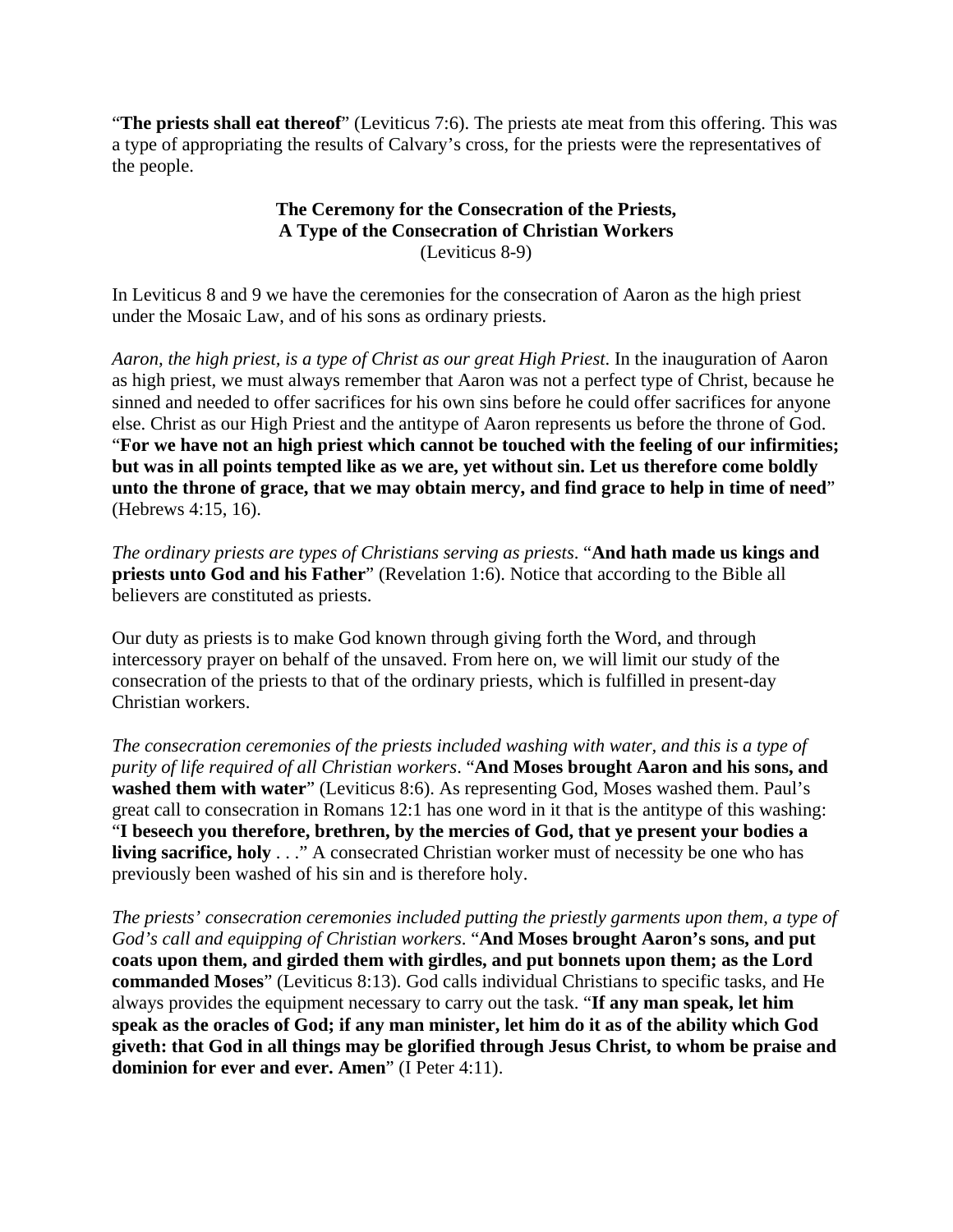*The sin offering was a necessary part of the ceremonies of consecration of the priests, because consecration presupposes redemption*. "**And he brought the bullock for the sin offering: and Aaron and his sons laid their hands upon the head of the bullock for the sin offering**" (Leviticus 8:14). Of course, no person can truly serve the Lord as a Christian worker until first the matter of the salvation of his soul has been settled. The sin question must be settled, and God's righteousness must become his. "**For he hath made him to be sin for us, who knew no sin; that we might be made the righteousness of God in him**" (II Corinthians 5:21).

*The burnt offering was an essential part of the consecration ceremonies, because consecration involves absolute surrender to God*. "**And he brought the ram for the burnt offering**" (Leviticus 8:18). In the burnt offering the priests were giving God their all. And this is what God demands of every Christian worker. "**Neither yield ye your members as instruments of unrighteousness unto sin: but yield yourselves unto God, as those that are alive from the dead, and your members as instruments of righteousness unto God**" (Romans 6:13). Every member of our bodies, and every part of our being, as well as all of our earthly possessions must be put on God's altar as belonging to Him.

*The offering of the ram of consecration included putting blood upon the ear, thumb, and toe of the priests as a type of consecrating all the departments of the life of a Christian servant*. "**And he brought Aaron's sons, and Moses put of the blood upon the tip of their right ear, and upon the thumbs of their right hands, and upon the great toes of their right feet**" (Leviticus 8:24).

- A consecrated ear was needed by God's priests in order to hearken unto God's Word. "**And the ears of them that hear shall hearken**" (Isaiah 32:3).

- A consecrated hand was needed to render service. "**So they strengthened their hands for this good work**" (Nehemiah 2:18).

- A consecrated foot was needed to maintain a daily walk of holiness. "**I have refrained my feet from every evil way, that I might keep thy word**" (Psalm 119:101).

*The offering of the ram of consecration included the ceremony of filling the priests' hands, which gives us the origin of the Old Testament word for "consecration*." "**And he took the fat, and the rump, and all the fat that was upon the inwards, and the caul above the liver, and the two kidneys, and their fat, and the right shoulder: and out of the basket of unleavened bread, that was before the Lord, he took one unleavened cake, and a cake of oiled bread, and one wafer, and put them on the fat, and upon the right shoulder. And he put all upon Aaron's hands, and upon his sons' hands, and waved them for a wave offering before the Lord**" (Leviticus 8:25-27).

The Hebrew word for "consecration" means "*fullness of hand*," and was derived from this ceremony of consecrating the priests. The priests extended their empty hands, and Moses as God's representative, filled their hands with parts of the offering of the ram of consecration. As in the peace offering, all this was waved as a wave offering before the Lord. Our common usage of the word consecration in modern times is not the same as the Old Testament meaning of the word. We speak of "consecrating ourselves." Rather it should be called "dedicating ourselves."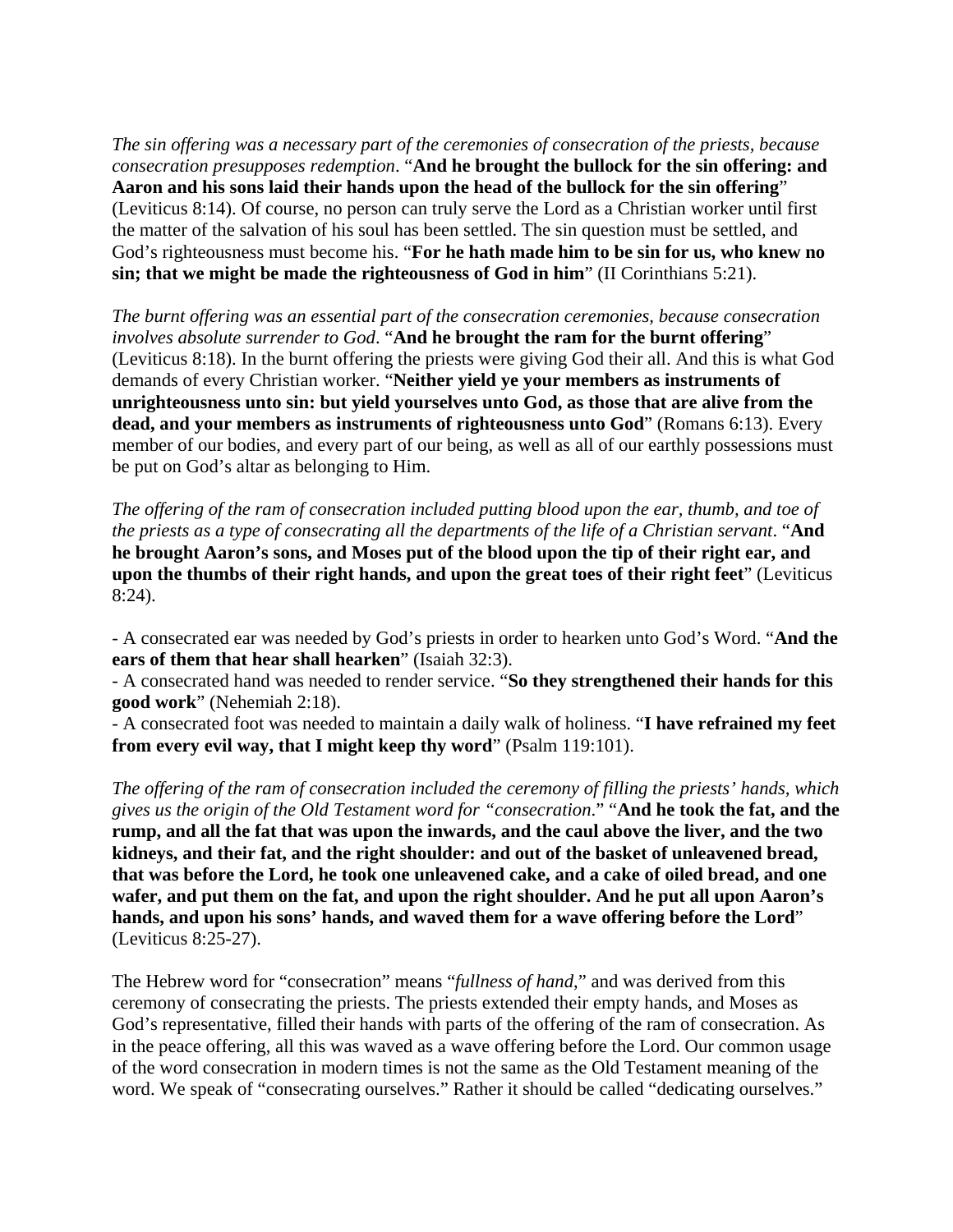Actually, what we dedicate to God, God consecrates. In scriptural consecration there are three distinctions:

- First, separation from sin and the world;
- Second, dedication to the Lord of all we are and have;
- Third, consecration by God, or God filling us with His Holy Spirit.

*The anointing of the priests with oil is a type of the fullness of the Spirit for Christian workers*. "**And Moses took of the anointing oil, and of the blood which was upon the altar, and sprinkled it upon Aaron, and upon his garments, and upon his sons, and upon his sons' garments with him; and sanctified Aaron, and his garments, and his sons, and his sons' garments with him**" (Leviticus 8:30). The antitype of this Old Testament anointing with oil is given in I John 2:27: "**But the anointing which ye have received of him abideth in you, and ye need not that any man teach you: but as the same anointing teacheth you of all things, and is truth, and is no He, and even as it hath taught you, ye shall abide in him**." Humble believers, who depend upon the Holy Spirit in their Christian service, are taught of Him what to say and what to do that will bear fruit in the lives of others.

*At the end of the week of consecration ceremonies, fire from the presence of the Lord consumed the burnt offering; and this typifies revival fire today which is contingent upon consecration of life*. The ceremonies of consecration for the priests were repeated every day for seven days, and on the eighth day Aaron offered a series of offerings. Fire from the Holy of Holies burned the burnt offering. "**And there came a fire out from before the Lord, and consumed upon the altar the burnt offering and the fat: which when all the people saw, they shouted, and fell on their faces**" (Leviticus 9:24). The fire consuming the sacrifice was proof that God had accepted the offering of consecration. "**Remember all thy offerings, and accept thy burnt sacrifice**" (Psalm 20:3). Fire is also a symbol of the Holy Spirit, and when He came to the Church at Pentecost there was a visible representation of fire: "**And there appeared unto them cloven tongues like as of fire, and it sat upon each of them. And they were all filled with the Holy Ghost**" (Acts 2:3, 4). The priests could have kindled a fire of their own and not have waited for God's fire. May we not be satisfied with a "worked-up revival," but rather pray down a Heaven-sent revival!

#### **The Strange Fire of Nadab and Abihu and Modern Strange Fire**  (Leviticus 10)

*The strange fire of Nadab and Abihu was fire that God commanded not, and is a type of religious practices not based on the Word of God*. "**And Nadab and Abihu, the sons of Aaron, took either of them his censer, and put fire therein, and put incense thereon, and offered strange fire before the Lord, which he commanded not. And there went out fire from the Lord, and devoured them, and they died before the Lord**" (Leviticus 10:1, 2). This strange fire was fire that the Lord commanded not. These two priests thought they knew better than the Lord, for they failed to follow the Lord's instructions, which is a very serious matter.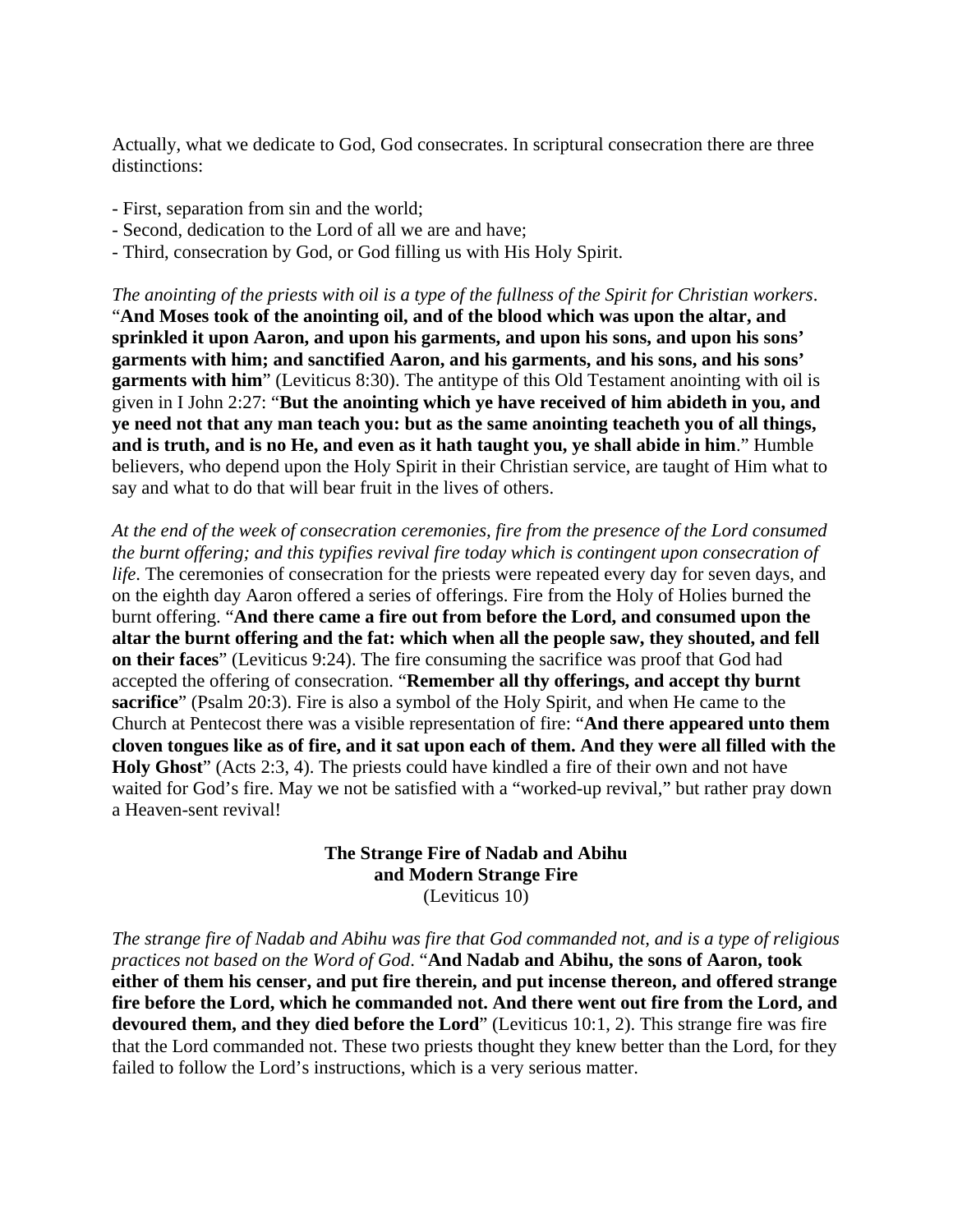Today we see the counterpart of this in many religious cults whose practices and beliefs are based on other writings than the Bible, which contradict the Word. The prophet Isaiah warned concerning all such teachers: "**To the law and to the testimony: if they speak not according to this word, it is because there is no light in them**" (Isaiah 8:20). Most of these cults have some truth in their teachings, but it is all the more dangerous because it is mixed with error, and as far as being a guide to follow, there is no light on their pathway.

*The strange fire of Nadab and Abihu was fire that did not come from the brazen altar; therefore, it is a type of failing to worship God on the ground of the shed blood of Christ*. Specific instruction was given the priests regarding the burning of incense upon the golden altar of incense. In Leviticus 16:12 we read: "**And he shall take a censer full of burning coals of fire from off the altar before the Lord, and his hands full of sweet incense**." The fire used in burning the incense had to come from the brazen altar where atonement was made for sin. This teaches us that blood atonement must be the basis of all true worship.

The New Testament makes this clear. "**But now in Christ Jesus ye who sometimes were far off are made nigh by the blood of Christ**" (Ephesians 2:13). Some modern men have gone so far as to leave "**the blood**" out of hymnbooks. But when this sort of thing is done, the worship of such people is in the sight of the Lord "**strange fire**." It is not true worship at all.

*The strange fire of Nadab and Abihu was fire that was not kindled by God, and is a type of failing to pray to God in the name of Jesus*. The fire of the Lord was given at the inauguration of the priesthood. "**And there came a fire out from before the Lord, and consumed upon the altar the burnt offering**" (Leviticus 9:24). This fire kindled by the Lord was to be kept burning at all times by the priests. "**The fire shall ever be burning upon the altar; it shall never go out**" (Leviticus 6:13).

The altar of incense is a type of Christian prayer. Our prayer fire must come from off the altar of sacrifice where the merits of Christ are to be seen. Our prayers must be based upon the merit of Christ, therefore, they must be prayed in Jesus' name: "**Whatsoever ye shall ask the Father in my name, he will give it you**" (John 16:23).

*The strange fire of Nadab and Abihu was fire that was kindled by themselves, and is a type of attempting to serve the Lord in the energy of the flesh instead of in the power of the Holy Spirit*. These priests kindled their own fire instead of using God's fire. The fire that has its origin in God is symbolical of the Holy Spirit. All other fire is strange fire. "**So then they that are in the flesh cannot please God**" (Romans 8:8). Any service we render to God in the flesh is displeasing to Him. From God's viewpoint, it is strange fire.

## *The strange fire of Nadab and Abihu, being a manmade fire, was a type of a "worked-up revival" as a substitute for a "Heaven-sent revival*."

It may be easier to kindle your own fire than to secure God's fire. The fire of God's revival will cost the giving up of sinful ways. Elijah poured water on his sacrifice on Mount Carmel in order that no one could claim that a manmade fire was palmed off as coming from God.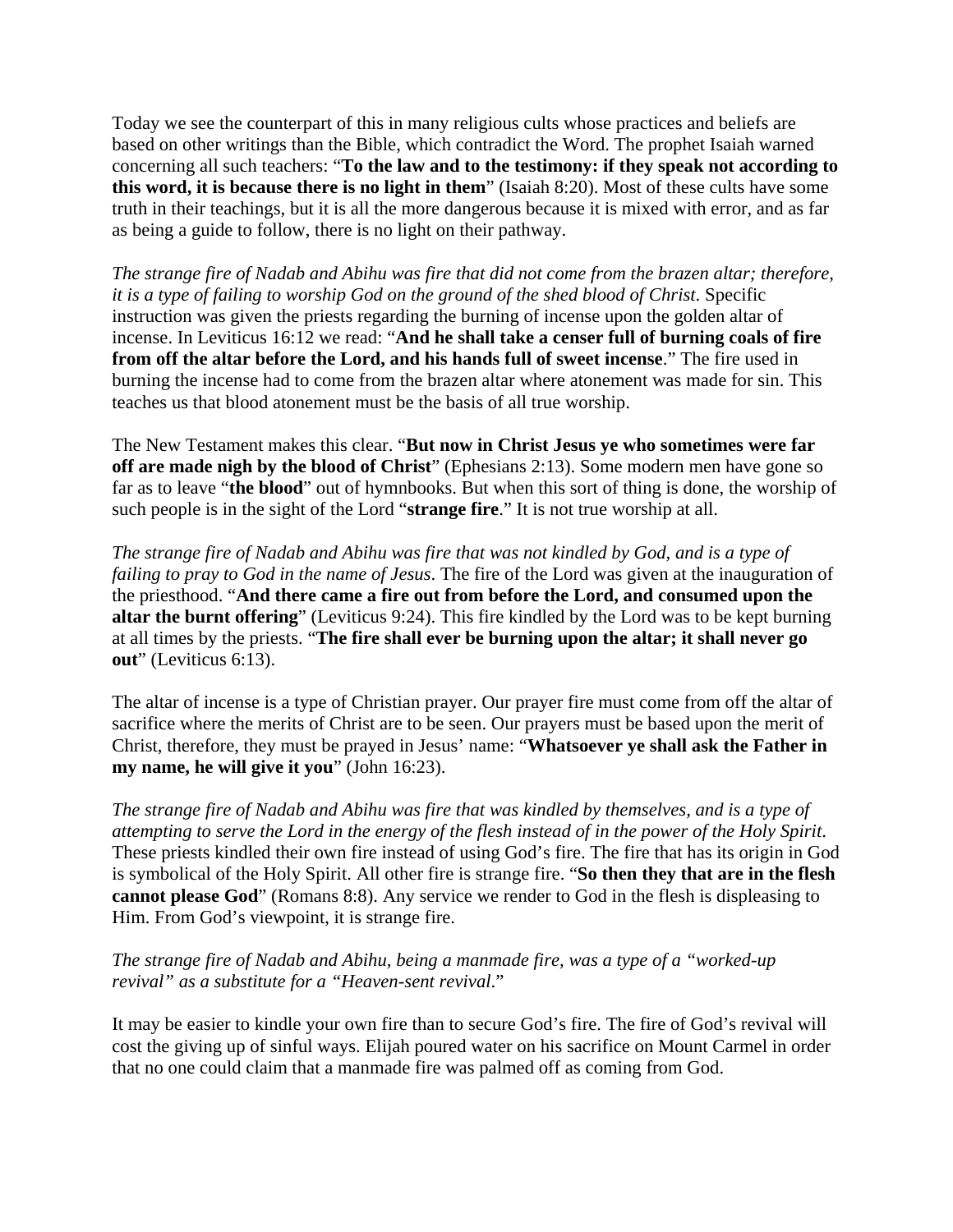Then when Elijah prayed, fire came from God. "**Then the fire of the Lord fell, and consumed the burnt sacrifice, and the wood, and the stones, and the dust, and licked up the water that was in the trench**" (I Kings 18:38). May we not be satisfied to have counterfeit revivals, when it is possible to have a genuine fire from Heaven!

*The strange fire of Nadab and Abihu was fire that violated the sanctity and glory of God, and is therefore a type of magnifying the love of God at the expense of the holiness of God*. "**Then Moses said unto Aaron, This is it that the Lord spake, saying, I will be sanctified in them that come nigh me, and before all the people I will be glorified**" (Leviticus 10:3). God's fire is also a type of His holiness.

Many say, God is too good to damn anyone. It is true that God is love, but it is also true that God is holy, and as such He must punish sin. He loves the sinner, but He hates his sin. A holy God must punish sin. Let us not talk about the love of God and forget at the same time about the holiness of God. Both attributes of the Lord are essential attributes.

> **Leprosy, A Type of Sin**  (Leviticus 13-14)

*Anyone suspected of having leprosy was carefully examined by the priest, and if it was declared to be leprosy, the leper was put outside the camp; and this illustrates the need for the principle of separation from sinners and right companionships for the young, because sin is so terribly contagious*. "**And the leper in whom the plague is, his clothes shall be rent, and his head bare, and he shall put a covering upon his upper lip, and shall cry, Unclean, unclean. All the days wherein the plague shall be in him he shall be defiled; he is unclean: he shall dwell alone; without the camp shall his habitation be**" (Leviticus 13:45, 46). Here the principle of quarantine was invoked. And there needs to be a quarantine against sin, especially for our young people today. The apostle has given us a worthwhile statement when he says: "**Be not deceived: evil communications corrupt good manners**" (I Corinthians 15:33). Of course a complete quarantine is impossible, but the principle should be observed as far as it is possible. Let the children of Christian parents associate as much as possible with other children of Christian parents. Let our young people have as much as possible of their social life in connection with church activities.

*The separation of the leper from society unless he was cleansed illustrates the necessity of banning unrepentant sinners from Heaven*. No one thinks of objecting to modern quarantine laws regarding contagious diseases, but certain people criticize God for using the quarantine principle in barring sinners from Heaven. But if unrepentant sinners were to be allowed in Heaven, then Heaven would cease to be Heaven. "**And there shall in no wise enter into it anything that defileth, neither whatsoever worketh abomination, or maketh a lie: but they which are written in the Lamb's book of life**" (Revelation 21:27).

*The man whose leprosy covered all his skin was pronounced clean; and so the sinner who recognizes his utter sinfulness and unworthiness is ready to be pronounced clean by Jesus his Saviour*.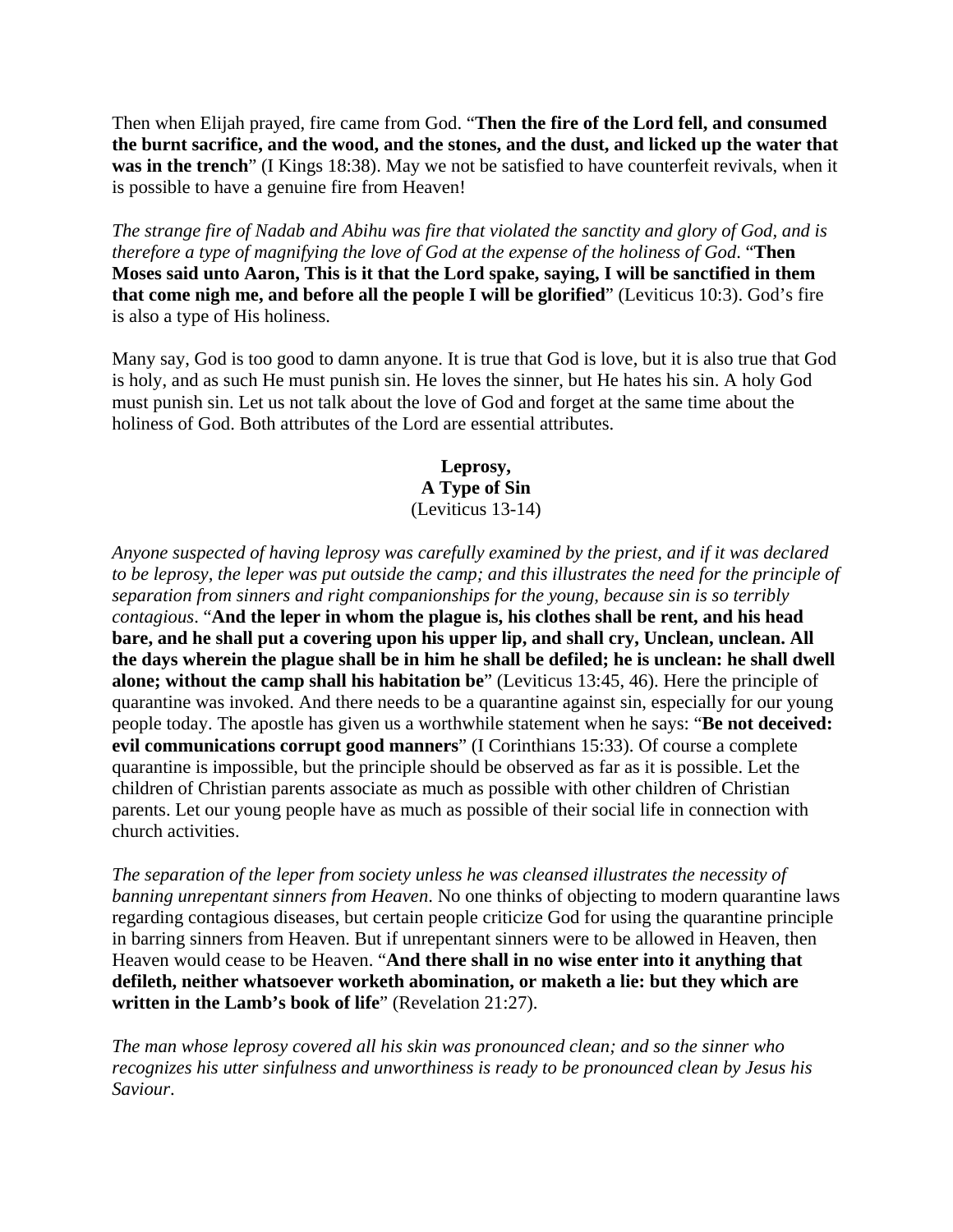"**And if a leprosy break out abroad in the skin, and the leprosy cover all the skin of him that hath the plague from his head even to his foot, wheresoever the priest looketh; then the priest shall consider: and, behold, if the leprosy have covered all his flesh, he shall pronounce him clean that hath the plague: it is all turned white: he is clean**" (Leviticus 13:12, 13). This seemed like a strange provision, but it does illustrate the stage when a sinner is ready to be saved. When a sinner boasts of his own goodness, he is farthest away from being ready for salvation. But when he gets to the place where he feels his own utter unworthiness and exceeding sinfulness, then he is close to being saved. In Luke 18:13: "**The publican, standing afar off, would not lift up so much as his eyes unto heaven, but smote upon his breast, saying, God be merciful to me a** [lit., the] **sinner**."

**When a garment was suspected of having leprosy in it, it was washed and then examined after seven days by the priest; and thus we should be willing for our habits to be examined by the Lord**. "**Then the priest shall command that they wash the thing wherein the plague is, and he shall shut it up seven days more: and the priest shall look on the plague, after that it is washed**" (Leviticus 13:54, 55). The garment was to be thoroughly examined by the priest as God's representative. As Christians we should be as willing for our lives and habits to be examined by God's all-seeing eye as the Jew was for his clothes to be examined by the priest. We need to pray the prayer of the psalmist every day:

"**Search me, O God, and know my heart: try me, and know my thoughts: and see if there be any wicked way in me, and lead me in the way everlasting**" (Psalm 139:23, 24).

When it was determined that leprosy was actually in a garment, that garment was to be burned immediately: and so when a habit is discovered to be sinful, it must be given up right away. "**He shall therefore burn that garment, whether warp or woof, in woolen or in linen, or anything of skin, wherein the plague is: for it is fretting leprosy; it shall be burnt in the fire**" (Leviticus 13:52).

There was to be no hesitation as to what to do with the contagious clothing, it was to be burned. And when a Christian discovers something evil in his life, he should treat that evil as the Israelite treated a leprous garment. "**Abhor that which is evil**" (Romans 12:9). Hate it, and give it up!

*Leprous stones in a house were to be removed before the whole house was infected; and so we should watch carefully the beginnings of sin in our home and deal severely therewith*. "**Then the priest shall command that they take away the stones in which the plague is, and they shall cast them into an unclean place without the city**" (Leviticus 14:40). The owner had to be willing to sacrifice certain stones in order to save his whole house. In our homes sin has a way of growing from very small beginnings to the place where everything is infected with it. "**Then when lust hath conceived, it bringeth forth sin: and sin, when it is finished, bringeth forth death**" (James 1:15).

If we leave the leprosy of sin undealt with, it will certainly grow until it ends in death. Watch therefore the small beginnings of sin in the home, and deal vigorously with them.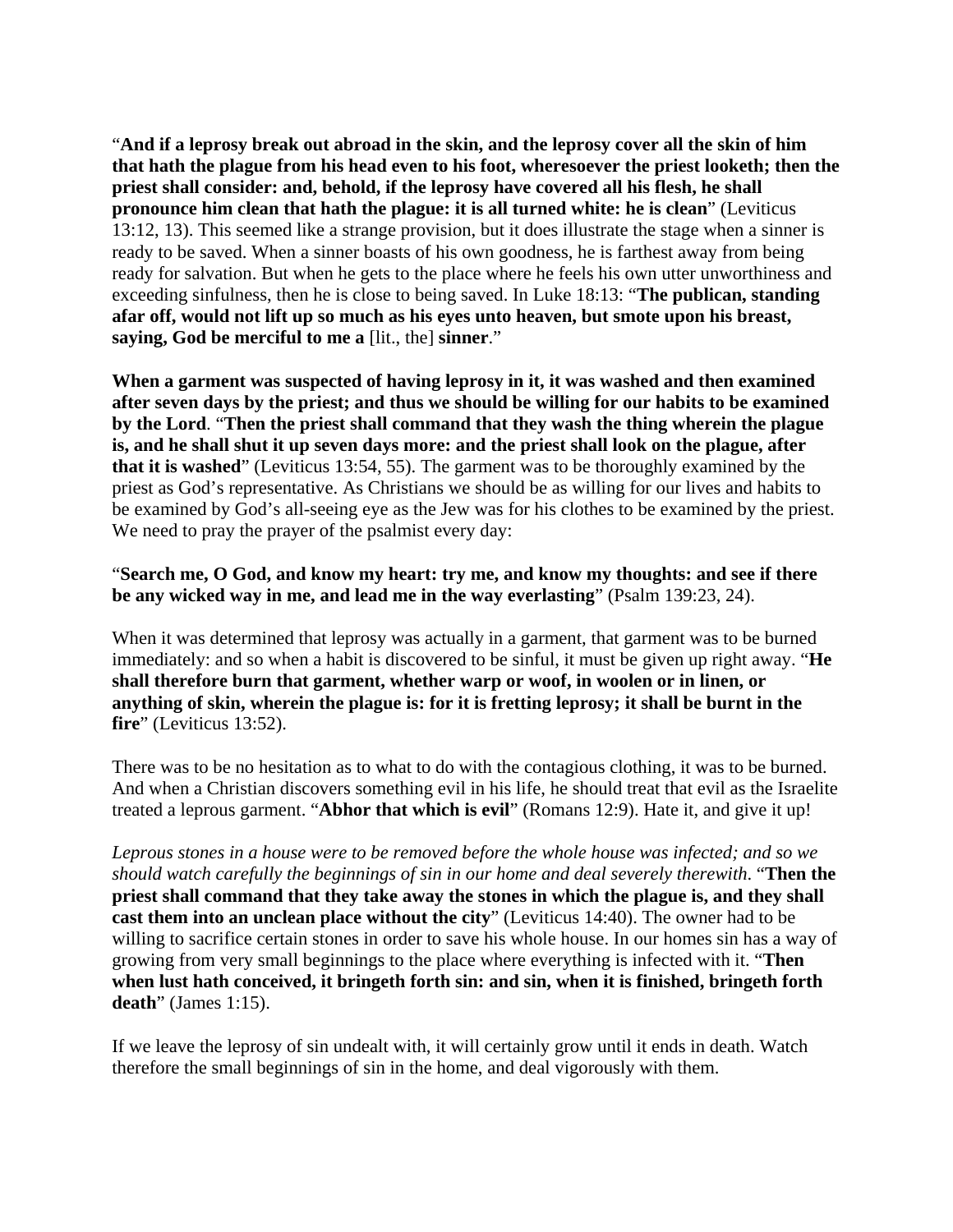*If nothing else succeeded in getting rid of the leprosy in a house, then the building was to be destroyed; and similarly our houses or anything enjoyed by our family must be sacrificed, if necessary, rather than allow sin to go on unchecked*. "**And he shall break down the house, the stones of it, and the timber thereof, and all the mortar of the house; and he shall carry them forth out of the city into an unclean place**" (Leviticus 14:45). If the character or location of our house causes our children to sin, we had better sacrifice our house rather than the welfare of the children. The houses in the city of Sodom were located in a city of terrible sin, and all righteous people were urged to flee from the place because God was to destroy the city. "**And**  Lot went out, and spake unto his sons-in-law, which married his daughters, and said, Up, **get you out of this place; for the Lord will destroy this city**" (Genesis 19:14). Lot's sons-inlaw heeded not Lot's warning, and so perished along with their houses in the wicked city. Oh, that parents would realize the importance of putting the eternal welfare of the family above every other consideration!

*The ceremonies conducted by the priest outside the camp for the leper that had been pronounced clean are a type of assurance of cleansing given the forgiven sinner*. The priest took two birds which were probably sparrows, a stick of cedar wood, some scarlet, and hyssop (Leviticus 14:4). The priest killed one bird in an earthen vessel over running water (v. 5). The death of the bird is a type of the death of Christ. The earthen vessel is a type of the humanity of Christ. Running water is a type of the Holy Spirit. The live bird together with scarlet and hyssop attached to a stick of cedar wood were dipped in the blood of the slain bird (v. 6). The blood of the bird was sprinkled on the cleansed leper seven times, and he was pronounced clean, and the living bird was set free into the open field (v. 7). Thus the cleansed leper had a threefold assurance of being accepted.

First, he had assurance by the sprinkled blood. Second, he had assurance by the word of the priest who pronounced him clean. Third, he had assurance by the live bird let loose.

So the person who accepts Christ has a threefold assurance.

First, he has assurance by the blood of Jesus: "**Let us draw near with a true heart in full assurance of faith, having our hearts sprinkled from an evil conscience**" (Hebrews 10:22).

Second, he has assurance by the Word of God: "**These things have I written unto you that believe on the name of the Son of God, that ye may know that ye have eternal life**" (I John 5:13).

Third, he has assurance by the resurrection of Christ: "**Who was delivered for our offenses, and was raised again for our justification**" (Romans 4:25).

*The ceremonies performed by the cleansed leper are a type of the confession of Christ by the forgiven sinner*. In Leviticus 14:8 the cleansed leper was to wash himself and his clothes outside the camp as a confession to the priest of his cleansing. Then he was to enter the camp but remain outside his own tent for seven days.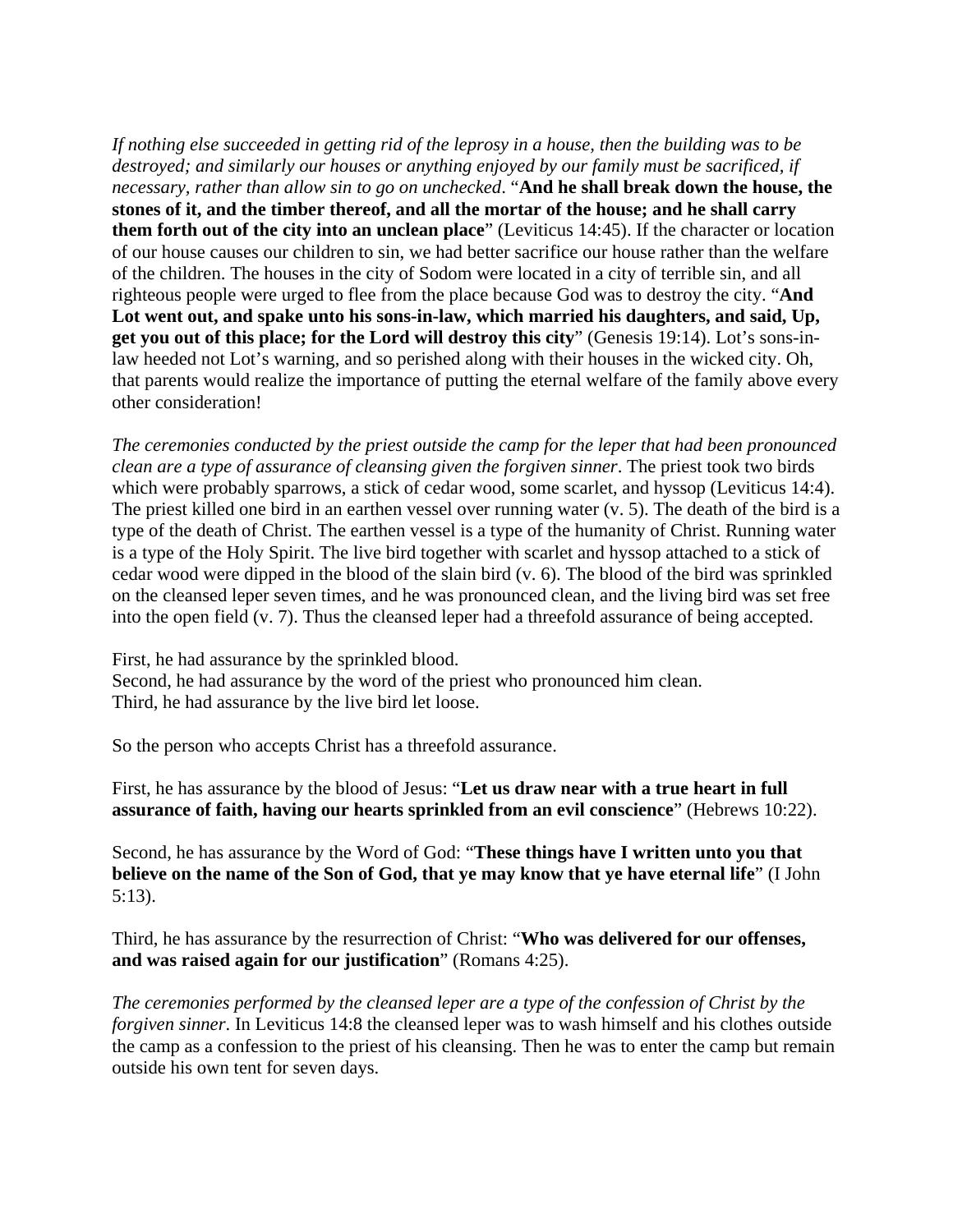There are some duties that are not to be entered into immediately after conversion. Paul said a bishop was not to be a novice (I Timothy 3:6). In Leviticus 14:9, it states that on the seventh day he shall wash himself and his clothes inside the camp as a testimony to the congregation of his cleansing. All this typifies the believer's confession of Christ.

First, he should confess Christ in baptism before the Church.

Then he should confess Christ by lip and by life before the world. "**Whosoever therefore shall confess me before men, him will I confess also before my Father which is in heaven. But whosoever shall deny me before men, him will I also deny before my Father which is in heaven**" (Matthew 10:32, 33).

*The offerings made by the priest on behalf of the cleansed leper at the Tabernacle are a type of the cleansing and consecration of the sinner saved by Christ*. The trespass and sin offerings pictured atonement for sin, and restitution to fellowship with God's people (Leviticus 14:10-20). The burnt and meal offerings pictured consecrating the person and life-work. Following this was an interesting ceremony similar to a ceremony of the priests' consecration. First blood and then oil was applied to the ear, thumb, and toe of the cleansed leper (Leviticus 14:14, 17). This pictured cleansing and consecration of the life, the ear symbolizing the devotional life, the thumb symbolizing the service, and the toe symbolizing the daily walk. All of these departments of life are cleansed by the blood of Christ, and consecrated by the oil of the Holy Spirit.

## **The Day of Atonement, A Picture of Atonement for and Removal of Sins**  (Leviticus 16)

*The Day of Atonement was an annual day for the "covering over" of the sins of Israel, looking forward to the cross where sins were done away*. "**And this shall be an everlasting statute unto you, to make an atonement for the children of Israel for all their sins once a year**" (Leviticus 16:34). The word atonement means "*covering over*." Those sins were "*covered over*," but were not actually done away with except in type until Christ dealt with them on the cross. "**But in those sacrifices there is a remembrance again made of sins every year. For it is not possible that the blood of bulls and of goats should take away sins**" (Hebrews 10:3, 4). "**For by one offering he [i.e.], Christ hath perfected forever them that are sanctified**" (Hebrews 10:14).

*For the main duties of the Day of Atonement, Aaron as high priest put on white linen garments of humiliation instead of the customary and very beautiful high priest's robe; and this typifies Christ's first coming in humiliation to make reconciliation for the sins of the people*. "**He shall put on the holy linen coat, and he shall have the linen breeches upon his flesh, and shall be girded with a linen girdle, and with the linen miter shall he be attired: these are holy garments; therefore shall he wash his flesh in water and so put them on**" (Leviticus 16:4). This simple linen garment was in striking contrast to the regular high priest's robe which is described in Exodus 28 and 39. (See section under "Types in Exodus"). On the Day of Atonement the high priest was dressed in a robe of humility. This was a type of Christ in His first coming to earth which was in humility.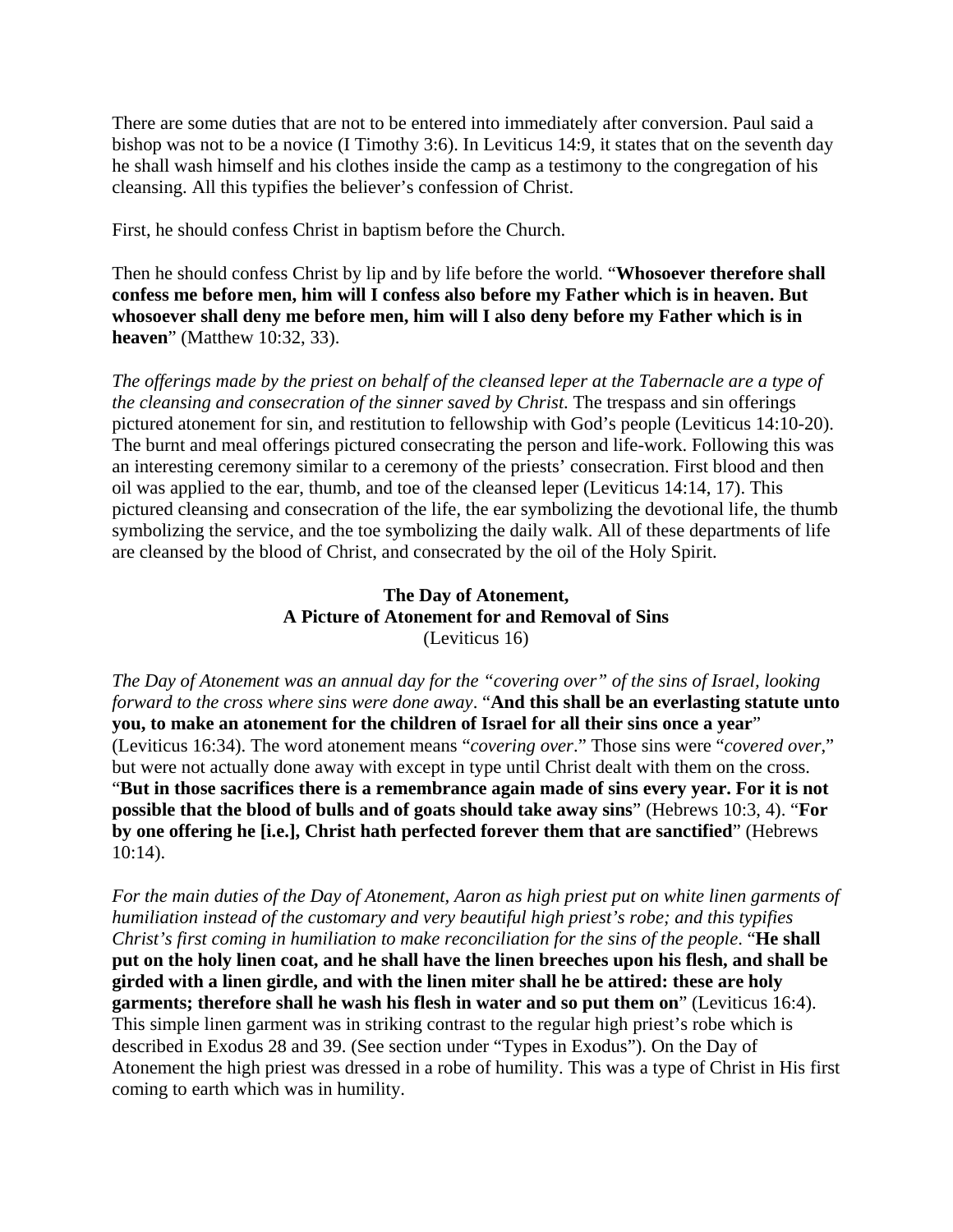"**And being found in fashion as a man, he humbled himself, and became obedient unto death, even the death of the cross**" (Philippians 2:8). His humility at this coming saw its climax in His death on the cross. "**Wherefore in all things it behooved him to be made like unto his brethren, that he might be a merciful and faithful high priest in things pertaining to God, to make reconciliation for the sins of the people**"(Hebrews 2:17).

Aaron as high priest had to make atonement for himself and his family before he could make atonement for Israel; but Jesus is our perfect High Priest and is author of eternal salvation. "**And Aaron shall offer his bullock of the sin offering, which is for himself, and make an atonement for himself, and for his house**" (Leviticus 16:6). Hebrews 5:3 refers to this: "**And by reason hereof he** [i.e.]**, Aaron ought, as for the people, so also for himself, to offer for sins**." But Christ needed no offering for himself. "**And being made perfect, he became the author of eternal salvation unto all them that obey him**" (Hebrews 5:9).

*Lots were cast by Aaron upon two goats, and one of them was slain to make atonement, and the other became the scapegoat, both together serving as one offering, which was fulfilled in Christ*. "**And he shall take of the congregation of the children of Israel two kids of the goats for a sin offering**" (Leviticus 16:5). These two goats comprised but one offering, although each pictured a different phase of truth. "**And Aaron shall bring the goat upon which the Lord's lot fell, and offer him for a sin offering. But the goat, on which the lot fell to be the scapegoat, shall be presented alive before the Lord, to make an atonement with him, and to let him go for a scapegoat into the wilderness**" (Leviticus 16:9, 10). The word scapegoat means "*entire removal*." Hebrews 9:26 gives us Christ's double fulfillment of the two goats: "**But now once in the end of the world hath he appeared to put away sin by the sacrifice of himself**." "**To put away sin**," Christ fulfilled the scapegoat. "**By the sacrifice of himself**," Christ fulfilled the goat that was slain.

*The blood of the sacrificed goat was sprinkled upon and before the mercy seat, and on the horns of the altar of incense and brazen altar to make atonement for the people and the Tabernacle; and Christ fulfilled this by His death and entrance into Heaven on our behalf*. "**Then shall he kill the goat of the sin offering, that is for the people, and bring his blood within the veil, and do with that blood as he did with the blood of the bullock, and sprinkle it upon the mercy seat, and before the mercy seat: and he shall make an atonement for the holy place, because of the uncleanness of the children of Israel, and because of their transgressions in all their sins: and so shall he do for the tabernacle of the congregation, that remaineth among them in the midst of their uncleanness**" (Leviticus 16:15, 16). The blood of this goat was sprinkled on and in front of the mercy seat, on the horns of the altar of incense, and on the horns of the brazen altar. This atoned for the Tabernacle itself and for the sins of Israel herself. Hebrews 9:23, 24 tells of the fulfillment of this under the new covenant: "**It was therefore necessary that the patterns of things in the heavens should be purified with these; but the heavenly things themselves with better sacrifices than these. For Christ is not entered into the holy places made with hands, which are the figures of the true; but into heaven itself, now to appear in the presence of God for us**." Christ's blood was taken to Heaven there to make atonement for us.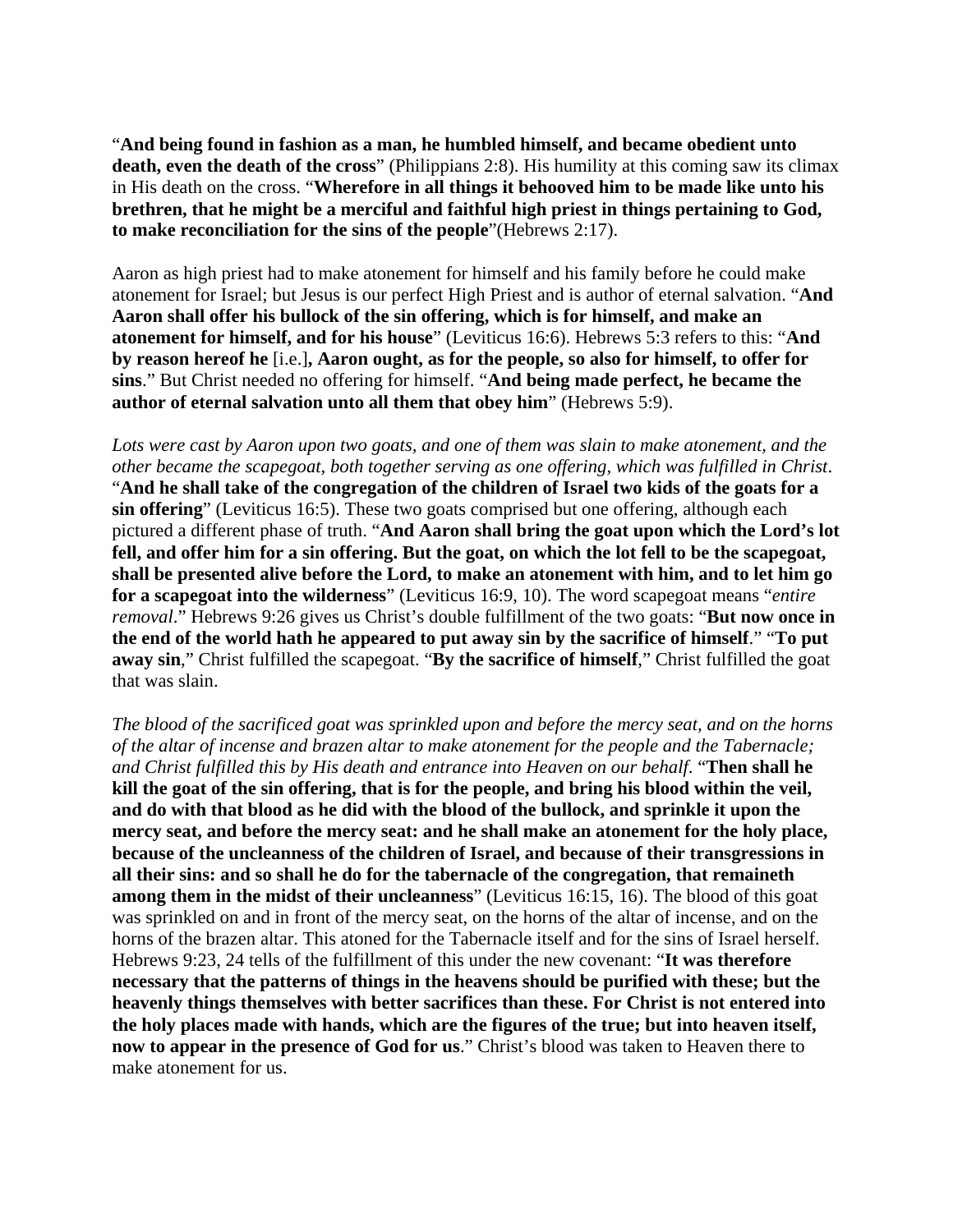*The sins of Israel were confessed over the head of the scapegoat, and he was led away into the wilderness and let go; and this is a picture of the forgiveness of our sins through Christ*. "**And Aaron shall lay both his hands upon the head of the live goat, and confess over him all the iniquities of the children of Israel and all their transgressions in all their sins, putting them upon the head of the goat, and shall send him away by the hand of a fit man into the wilderness**" (Leviticus 16:21).

This was a graphic way of picturing the removal of all their sins. Psalm 103:12 pictures it thus: "**As far as the east is from the west, so far hath he removed our transgressions from us**." And John the Baptist must have thought in terms of the scapegoat when he said of Jesus: "**Behold the Lamb of God, which taketh away** [lit., beareth away] **the sin of the world**" (John 1:29).

*After the high priest sent the scapegoat away, he went into the sanctuary and took off his garments of humiliation, and then clothed himself with his beautiful robes of the priesthood and came out and appeared in his glory to the congregation; and similarly Jesus, after His atoning death on Calvary's cross, ascended to Heaven from whence He will come back to this earth robed in glory*. "**And Aaron shall come into the tabernacle of the congregation, and shall put off the linen garments, which he put on when he went into the holy place, and shall leave them there, and he shall wash his flesh with water in the holy place, and put on his garments, and come forth**" (Leviticus 16:23, 24).

These actions of the high priest on the Day of Atonement are beautifully typical of Christ. After Christ, having come to earth in the humble robes of humanity, had atoned for our sins on Calvary, He entered the sanctuary of Heaven, from whence He will one day come forth and return to earth to appear in His robes of glory. "**And they shall see the Son of man coming in the clouds of heaven with power and great glory**" (Matthew 24:30).

*Only those Israelites, who in true humility and repentance for their sins afflicted their souls, enjoyed the forgiveness which the high priest's ministrations on the Day of Atonement secured for them; and even so, only those who repent of their sins today can secure the forgiveness which Christ's death made possible*. "**And this shall be a statute forever unto you: that in the seventh month, on the tenth day of the month, ye shall afflict your souls, and do no work at all, whether it be one of your own country, or a stranger that sojourneth among you: for on that day shall the priest make an atonement for you to cleanse you, that ye may be clean from all your sins before the Lord**" (Leviticus 16:29, 30).

The priest was to make atonement on this day for Israel, but Israel must needs afflict her soul and be in the spirit of true penitence. Thus Jesus has already made atonement for us, but it will do us no good unless we repent of our sins and trust His death. "**But those things, which God before had showed by the mouth of all his prophets, that Christ should suffer, he hath so fulfilled. Repent ye therefore, and be converted, that your sins may be blotted out**" (Acts 3:18, 19).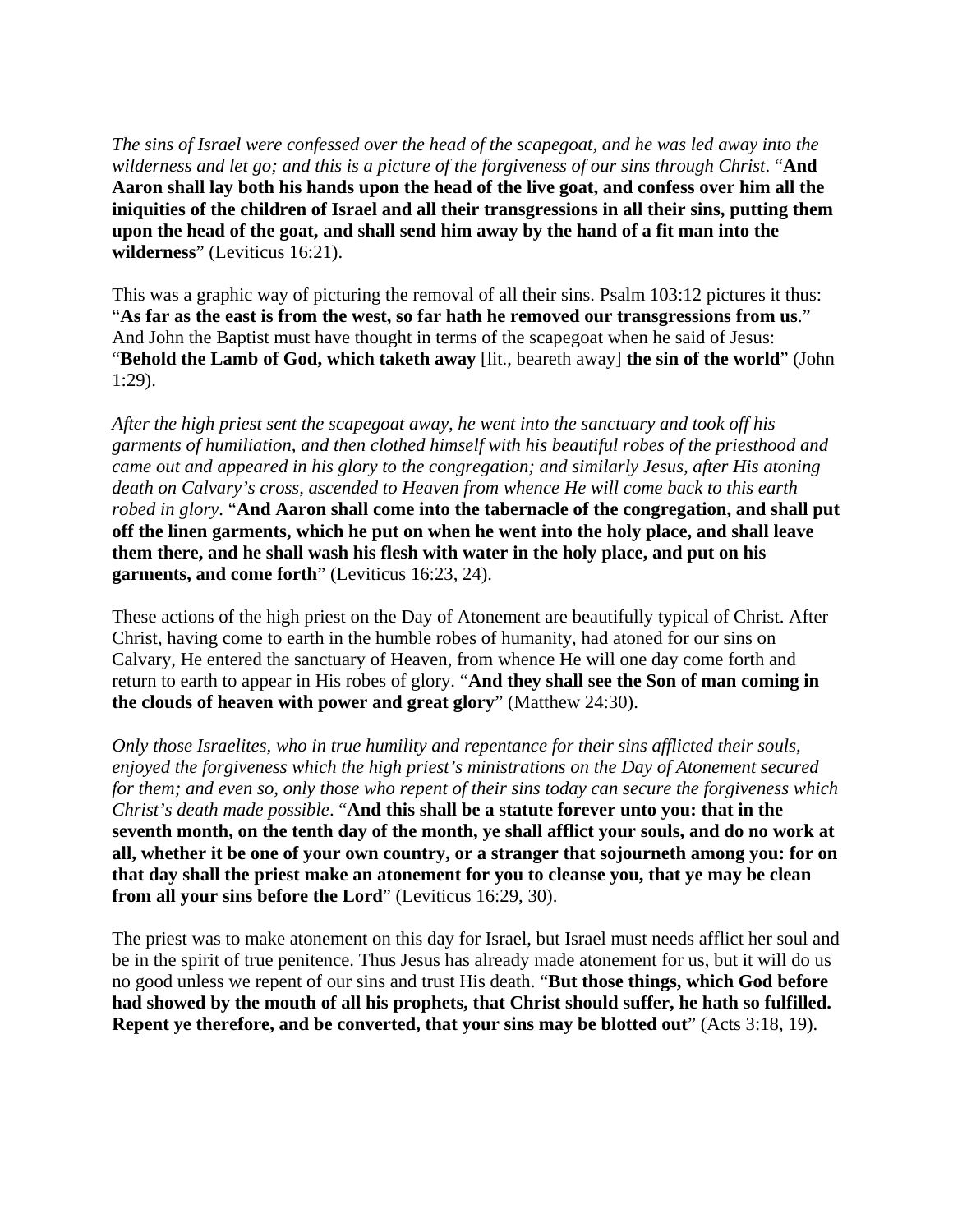## **The Feasts of Israel, Types of Special Events and Blessings From the Cross to the Second Advent** (Leviticus 23)

*All the Jewish men and boys were required to go up to Jerusalem three times in the year for the feasts of the Lord, and a special promise of protection for their homes was given them; and even so, divine provision is promised Christians who put God first in their lives*. "**Thrice in the year shall all your men children appear before the Lord God, the God of Israel. For I will cast out the nations before thee, and enlarge thy borders: neither shall any man desire thy land, when thou shalt go up to appear before the Lord thy God thrice in the year**" (Exodus 34:23, 24). There were seven feasts of Israel: Passover, Unleavened Bread, Firstfruits, Pentecost, Trumpets, Day of Atonement, and Tabernacles.

These seven feasts were sometimes listed as three feasts instead of seven: As thus listed they were Passover, Pentecost, and Tabernacles. The Unleavened Bread, and Firstfruits followed immediately upon the Passover in the first month of the year. Then Pentecost came in the third month. And Trumpets and Day of Atonement came earlier in the same month as Tabernacles which was the seventh month. Thus we see that three trips to Jerusalem would enable them to take in all the feasts. And we have seen that while the men were all away from their homes to celebrate these feasts, God promised to take care of their property, that there would be no invasion or seizure of lands at that time of year. Thus the Lord promises to take care of every child of God who puts God first in his life. "**But seek ye first the kingdom of God, and his righteous ness; and all these things shall be added unto you**" (Matthew 16:33).

*The feasts of Israel were holy gatherings appointed by the Lord, and those who kept these appointments received God's blessing; even as Christians should not forsake the assembling of themselves together*. "**Speak unto the children of Israel, and say unto them, Concerning the feasts of the Lord, which ye shall proclaim to be holy convocations, even these are my feasts**" (Leviticus 23:2). The word feasts means "*appointed seasons*," or "*appointed meetings*." They are sometimes called "festivals."

The expression holy convocation means "*holy assembly*." When Israel went to Jerusalem for this purpose, they were meeting an appointment by the Lord. Today church gatherings should be considered in the same light. They are appointments by the Lord to meet with His people. "**Not forsaking the assembling of ourselves together, as the manner of some is**" (Hebrews 10:25).

*The three sacred gathering times of year, when feasts of the Lord were celebrated, were connected with harvest time in Israel, and emphasized recognition of divine favor and thanksgiving; and this reminds us that American Christians need a Thanksgiving Day more often than once a year*.

At the time of their first pilgrimage to Jerusalem, they took with them "**a sheaf of the firstfruits**" of their harvest. This was barley harvest (cf. Leviticus 23:10).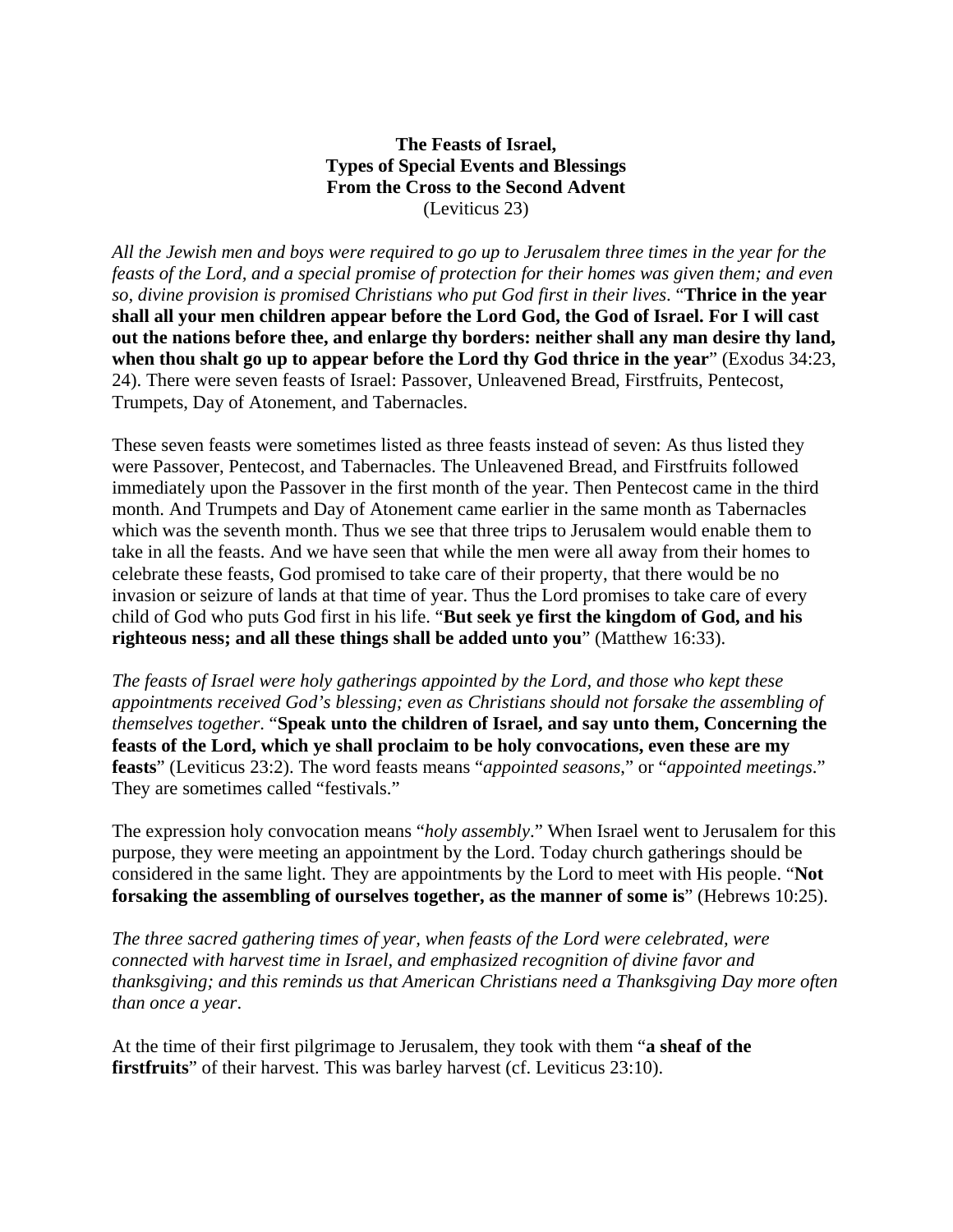At the time of their second pilgrimage they presented "**two wave loaves**" of bread made from "**fine flour**." This was wheat harvest (cf. Leviticus 23:17).

The time of the third pilgrimage was after they had "**gathered in the fruit of the land**." This was grape, fig, and olive harvest (cf. Leviticus 23:39). Barley harvest came in April and May; wheat harvest came in May and June; and fruit harvest came at the end of summer.

Rain in Palestine comes as follows: the "**former rain**" comes at the end of October or first of November. The winter rains come in December, January, and February. The "**latter rain**" comes in March and April. Usually Passover would come at the beginning of the dry season, and Feast of Tabernacles would come toward the end of the dry season. At these feasts at Jerusalem the Israelites would live in tents on the mountains around the city, or else in the open air, or in guest chambers. The spirit of thanksgiving was prominent at these gathering times. And surely we need this spirit in our gatherings today. Paul said: "**In everything give thanks: for this is the will of God in Christ Jesus concerning you**."

*The ecclesiastical calendar for the Jews of the Old Testament began with Passover month as the first month of the year, and had its climax in the seventh month at the Feast of Tabernacles; whereas modern Jews have their New Years Day on the first day of the seventh month with the Feast of Trumpets; but when they go back to the Bible order of procedure and put Passover with its New Testament application first on their calendar, then they can expect God's blessing upon them as a nation*. God's order of events is specified in Leviticus 23:5: "**In the fourteenth day of the first month at even is the Lord's passover**." This is the Old Testament regulation. In Ezekiel's prediction regarding events connected with Christ's second coming and God's future blessing of Israel, we read: "**In the first month, in the fourteenth day of the month, ye shall have the passover, a feast of seven days; unleavened bread shall be eaten**" (Ezekiel 45:21).

Thus in that day the Jews will forsake their present calendar of events and go back to the order of the Old Testament calendar. And in that day they will give the Passover feast its New Testament application. "**Purge out therefore the old leaven, that ye may be a new lump, as ye are unleavened. For even Christ our passover is sacrificed for us**" (I Corinthians 5:7).

*On the second day of the Feast of Unleavened Bread, the Israelites were to bring a sheaf from their barley harvest as firstfruits of the coming harvest, and it was to be waved by the priest before the Lord as a wave offering; and Christ fulfilled this type when He rose from the dead and became the first person to receive a resurrection body*. "**When ye be come into the land which I give unto you, and shall reap the harvest thereof, then ye shall bring a sheaf of the firstfruits of your harvest unto the priest: and he shall wave the sheaf before the Lord, to be accepted for you**" (Leviticus 23:10, 11). The firstfruits were a promise of the coming crop.

The apostle Paul used the idea of the firstfruits as a type of the resurrection of Christ. "**But now is Christ risen from the dead, and become the firstfruits of them that slept**" (I Corinthians 15:20). Christ's resurrection is a guarantee of the resurrection of all who believe in Him. Their resurrection bodies will be like His resurrection body. His resurrection is the firstfruits of all who sleep in Him now.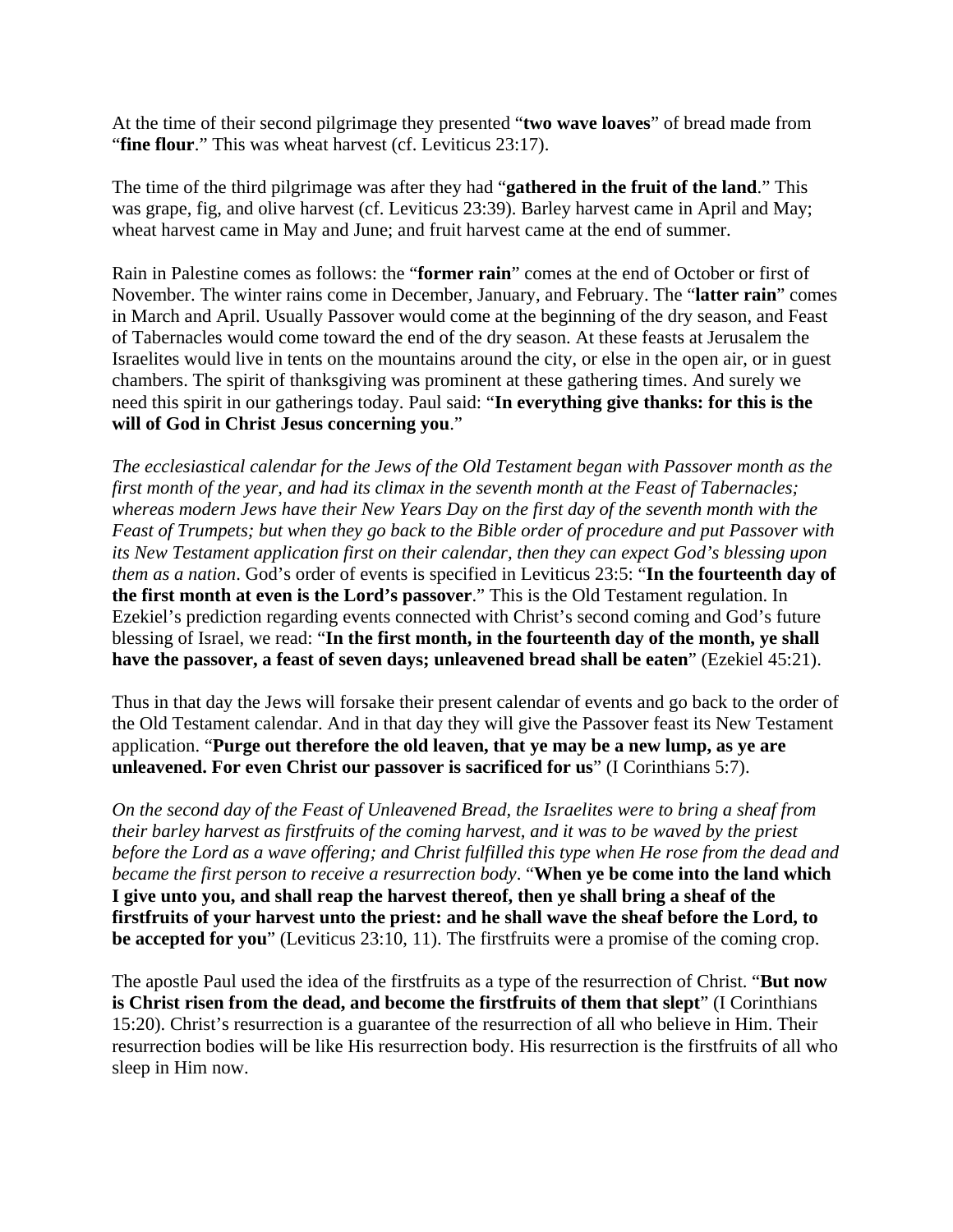*The Feast of Pentecost came fifty days after Passover, and the first two loaves of bread made from the new grain harvest of wheat were offered to the Lord; and this was fulfilled in the first great harvest of souls which resulted from the giving of the Holy Spirit to the Church at Pentecost*. "**And ye shall count unto you from the morrow after the sabbath, from the day that ye brought the sheaf of the wave offering; seven sabbaths shall be complete: even unto the morrow after the seventh sabbath shall ye number fifty days; and ye shall offer a new meat** [meal] **offering unto the Lord**" (Leviticus 23:15, 16). We are familiar with the fulfillment of the type in Acts 2:1, 3: "**And when the day of Pentecost was fully come, they were all with one accord in one place** . . . **And there appeared unto them cloven tongues like as of fire, and it sat upon each of them**."

After Peter's sermon, Acts 2:41 tells the result: "**The same day there were added unto them about three thousands souls**." The New Testament word Pentecost means "*fiftieth*." It is the New Testament word for the feast, which came fifty days after passover. The Pentecost experience of Acts 2 came fifty days after Calvary.

The Old Testament words for the feast are:

(1) Feast of Weeks (Exodus 34:22). It was called thus because it was seven complete weeks or fifty days after Passover.

(2) Feast of Harvest (Exodus 23:16). It was given this title because it came at the end of wheat harvest.

(3) Day of firstfruits (Numbers 28:6; Leviticus 23:17). It was termed thus because the first loaves of bread made from the new crop of wheat were offered to the Lord. The two loaves suggest Jews and Gentiles in the Church. God wants the firstfruits and not the leftovers.

*The blowing of the trumpet (Shofar) at the Feast of Trumpets was to usher in the seventh month which came as the climax of the sacred year; and this is a type of the trumpet sound when Christ shall come to rapture His Church*. "**In the seventh month, in the first day of the month, shall ye have a sabbath, a memorial of blowing of trumpets, an holy convocation. Ye shall do no servile work therein: but ye shall offer an offering made by fire unto the Lord**" (Leviticus 23:24, 25). Trumpets were called by the Jews "Shofar" and were made from "rams' horns." These trumpets announced the coming events of the seventh month which were the climax of the year's sacred activities. The Feast of Trumpets came on the first day of the seventh month. It is now called "Rosh Hashanah," the Jewish New Year. The tenth day of the month was the Day of Atonement. The fifteenth day of the month through the twenty-first day was the feast of the Tabernacles. Paul no doubt had the feast of Trumpets in mind when he predicted the rapture of the Church in I Corinthians 15:52: "**In a moment, in the twinkling of an eye, at the last trump: for the trumpet shall sound, and the dead shall be raised incorruptible, and we shall be changed**." The trumpet that sounds when Christ comes in the air will announce the great events of the end time:

(1) The rapture of the Church.

- (2) The Tribulation period.
- (3) The millennial reign of Christ.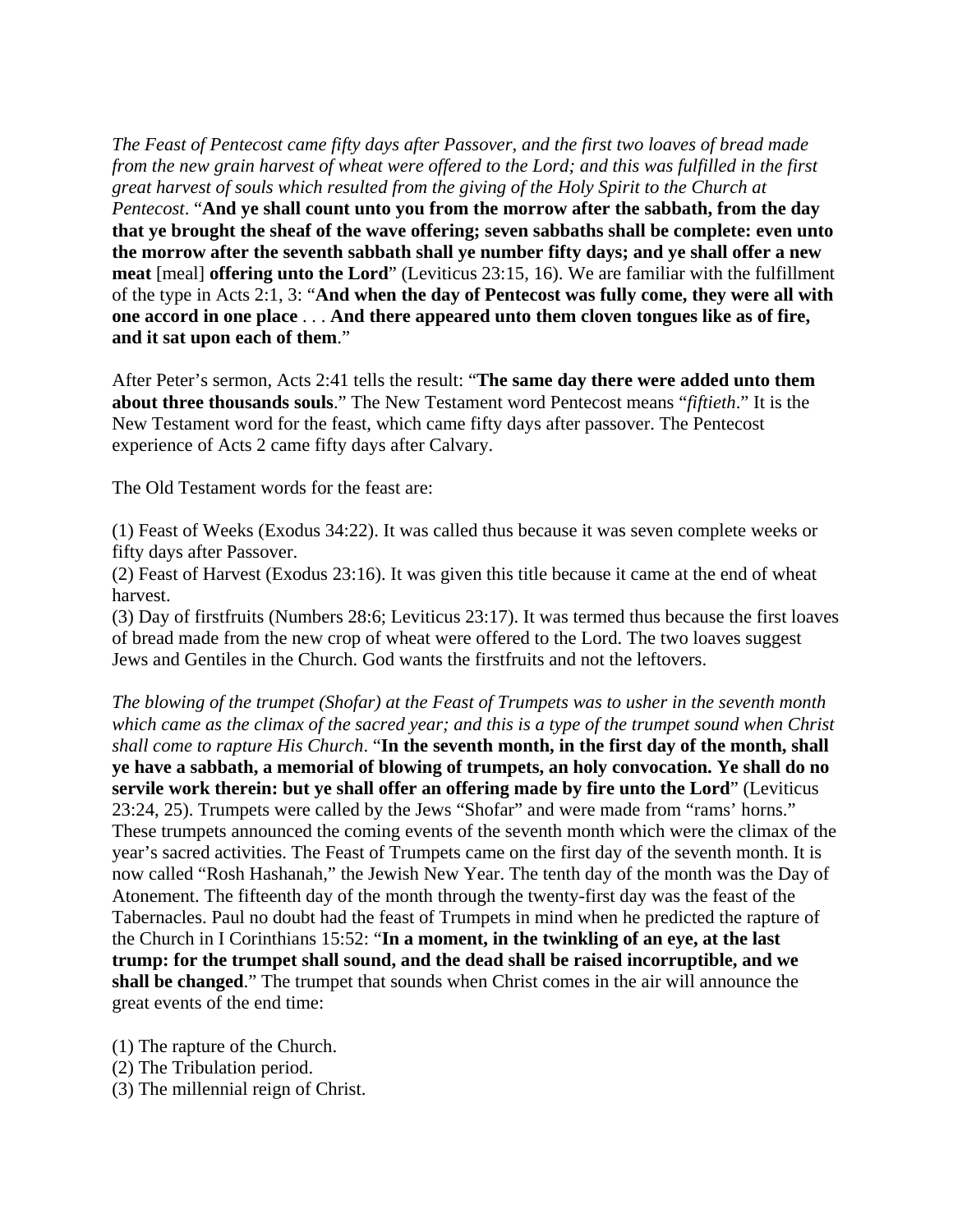*The Day of Atonement was Israel's annual Day of Cleansing from sin; and is a type of her national conversion to Christ at the end of the Tribulation period just preceding the coming of Christ to reign*. "**There shall be a day of atonement: it shall be a holy convocation unto you: and ye shall afflict your souls, and offer an offering made by fire unto the Lord**" (Leviticus 23:27). That the day of Israel's conversion shall be a time of Great Tribulation is indicated in Hosea 5:15-6:1: "**I will go and return to my place, till they acknowledge their offense, and seek my face: in their affliction they will seek me early. Come, and let us return unto the Lord: for he hath torn, and he will heal us; he hath smitten, and he will bind us up**." Paul also tells of that notable day: "**And so all Israel shall be saved: as it is written, There shall come out of Sion the Deliverer, and shall turn away ungodliness from Jacob**" (Romans 11:26).

*The Feast of Tabernacles was to remind Israel of her redemption from Egypt and her wilderness experience, but it was also her great harvest-home celebration of great joy, and is a type of earth's Golden Age of Christ's reign made possible by His redemption on Calvary*. "**And ye shall take you on the first day the boughs of goodly trees, branches of palm trees, and the boughs of thick trees, and willows of the brook; and ye shall rejoice before the Lord your God seven days** . . . **Ye shall dwell in booths seven days**" (Leviticus 23:40, 42). The Feast of Tabernacles was to be a time of great rejoicing, and is thus a type of millennial joys when the glorious prophecies of the ancient prophets of Israel concerning Messiah's reign on earth shall be fulfilled. "**And the ransomed of the Lord shall return, and come to Zion with songs and everlasting joy upon their heads. They shall obtain joy and gladness, and sorrow and sighing shall flee away**" (Isaiah 35:10).

## **The Year of Jubilee, A Type of Gospel Deliverances and Millennial Blessings**  (Leviticus 25)

*The year of jubilee was a fitting climax to the law of the sabbath; and is therefore a type of earth's Golden Age of peace*. Every seventh day was a sabbath day of rest. Every seventh year was a sabbath year of rest for the land. "**Six years thou shalt sow thy field, and six years thou shalt prune thy vineyard, and gather in the fruit thereof; but in the seventh year shall be a sabbath of rest unto the land, a sabbath for the Lord: thou shalt neither sow thy field, nor prune thy vineyard**" (Leviticus 25:3, 4). When seven sabbatic years had been observed, then came the year of jubilee, the fiftieth year. Thus there were two sabbatic years in succession. "**And thou shalt number seven sabbaths of years unto thee, seven times seven years; and the space of the seven sabbaths of years shall be unto thee forty and nine years. Then shalt thou cause the trumpet of the jubilee to sound on the tenth day of the seventh month, in the day of atonement shall ye make the trumpet sound throughout all your land**" (Leviticus 25:8, 9). As far as the country was concerned the purpose of the year of jubilee was to give rest to the land. And this is a type of the Millennium when earth shall be at peace. "**Their Redeemer is strong; the LORD of hosts is his name: he shall throughly plead their cause, that he may give rest to the land, and disquiet the inhabitants of Babylon**" (Jeremiah 50:34). There will be rest from wars in those glorious days to come.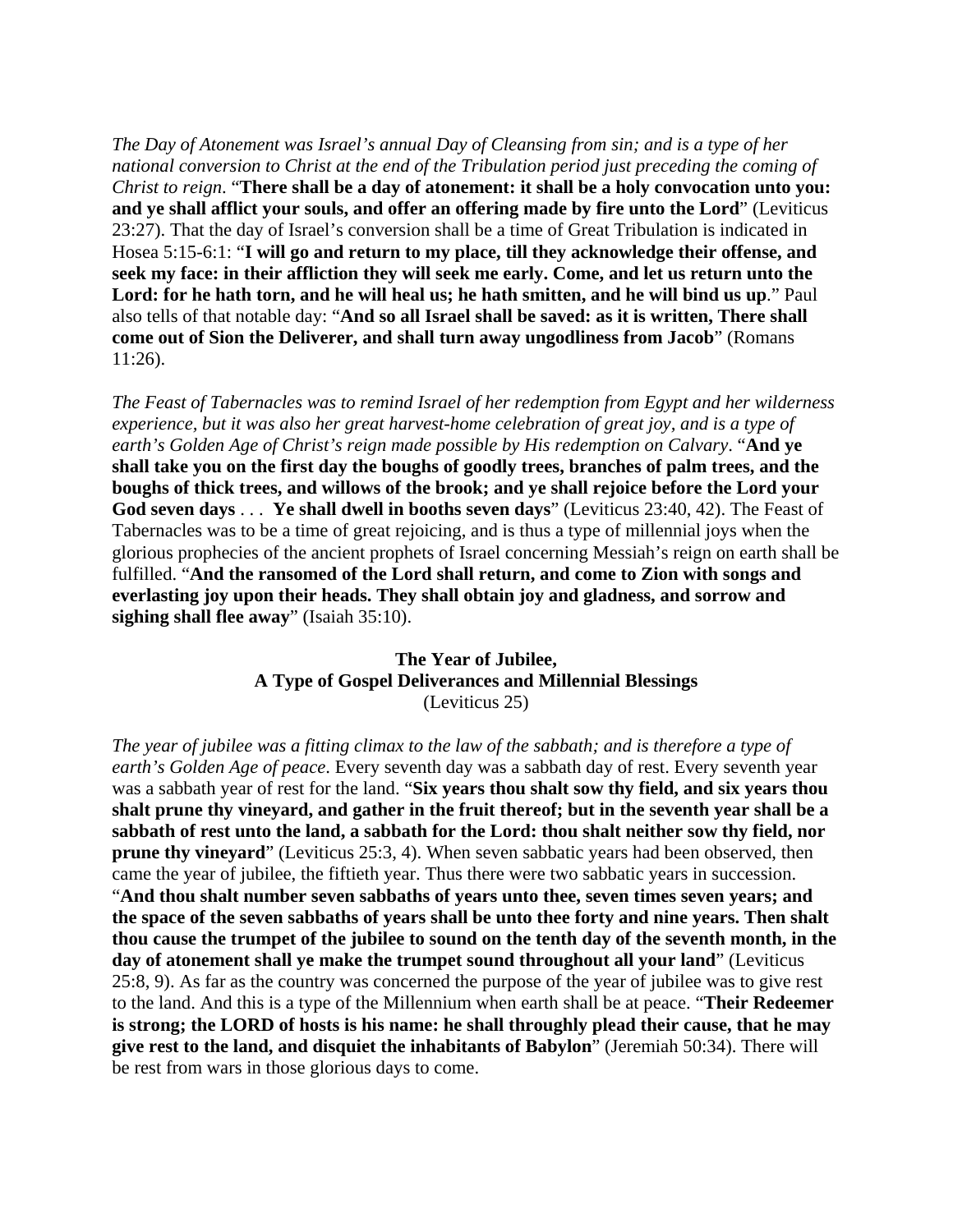*The year of jubilee was a recognition of God's ownership of the land; and is a reminder to Christians that the Lord is owner of all our possessions*. "**The land shall not be sold forever** [in perpetuity]**: for the land is mine; for ye are strangers and sojourners with me**" (Leviticus 25:23). It was God's property, and He could tell the Israelites what they could and what they could not do with it. Every child of God should realize this truth: that God is Owner of all that we have in our possession. "**For all that is in the heaven and in the earth is thine**" (I Chronicles 29:11). May we let Him direct as to how we shall use what He has allowed us to have!

*The year of jubilee was an expression of dependence upon the providence of God; and similarly Christians need to learn to depend upon God for all their needs*. The following Scripture is regarding the sabbatic year, but we must remember that the year of jubilee was another sabbatic year which immediately followed it. "**And if ye shall say, What shall we eat the seventh year? Behold, we shall not sow, nor gather in our increase. Then I will command my blessing upon you in the sixth year, and it shall bring forth fruit for three years. And ye shall sow the eighth year, and eat of old fruit until the ninth year; until her fruits come in ye shall eat of the old store**" (Leviticus 25:20, 22). "**Ye shall eat the increase thereof out of the field**" (Leviticus 25:12). That meant they were to make use of what grew of itself. And all in all, they were to trust God that there would be enough to meet their needs. And God never fails to supply all our needs in any situation. "**And God is able to make all grace abound toward you; that ye, always having all sufficiency in all things, may abound to every good work**" (II Corinthians 9:8).

*The year of jubilee meant release for prisoners and the oppressed, and restoration of lost estates; and Jesus Christ came to accomplish the same results in the spiritual realm.* "**And ye shall hallow the fiftieth year, and proclaim liberty throughout all the land unto all the inhabitants thereof** . . . **But if he be not able to restore it to him, then that which is sold shall remain in the hand of him that hath bought it until the year of jubilee: and in the jubilee it shall go out, and he shall return unto his possession**" (Leviticus 25:10, 28).

At the year of jubilee all mortgaged homes were redeemed, and all manslayers and all slaves set free. Jesus Christ came to do the same thing spiritually as the year of jubilee did materially. "**And he came to Nazareth, where he had been brought up: and, as his custom was, he went into the synagogue on the sabbath day, and stood up for to read. And there was delivered unto him the book of the prophet Esaias. And when he had opened the book, he found the place where it is written, The Spirit of the Lord is upon me, because he hath anointed me to preach the gospel to the poor; he hath sent me to heal the broken hearted, to preach deliverance to the captives, and recovering of sight to the blind, to set at liberty them that are bruised. To preach the acceptable year of the Lord. And he closed the book, and he gave it again to the minister, and sat down. And the eyes of all them that were in the synagogue were fastened on him. And he began to say unto them, This day is this scripture fulfilled in your ears**" (Luke 4:16-21). What he was saying was, "Spiritually speaking, I am the fulfillment of the year of jubilee." Jesus came to proclaim deliverance to the captives of sin; He came to proclaim a spiritual year of jubilee to those in the prison house of sin.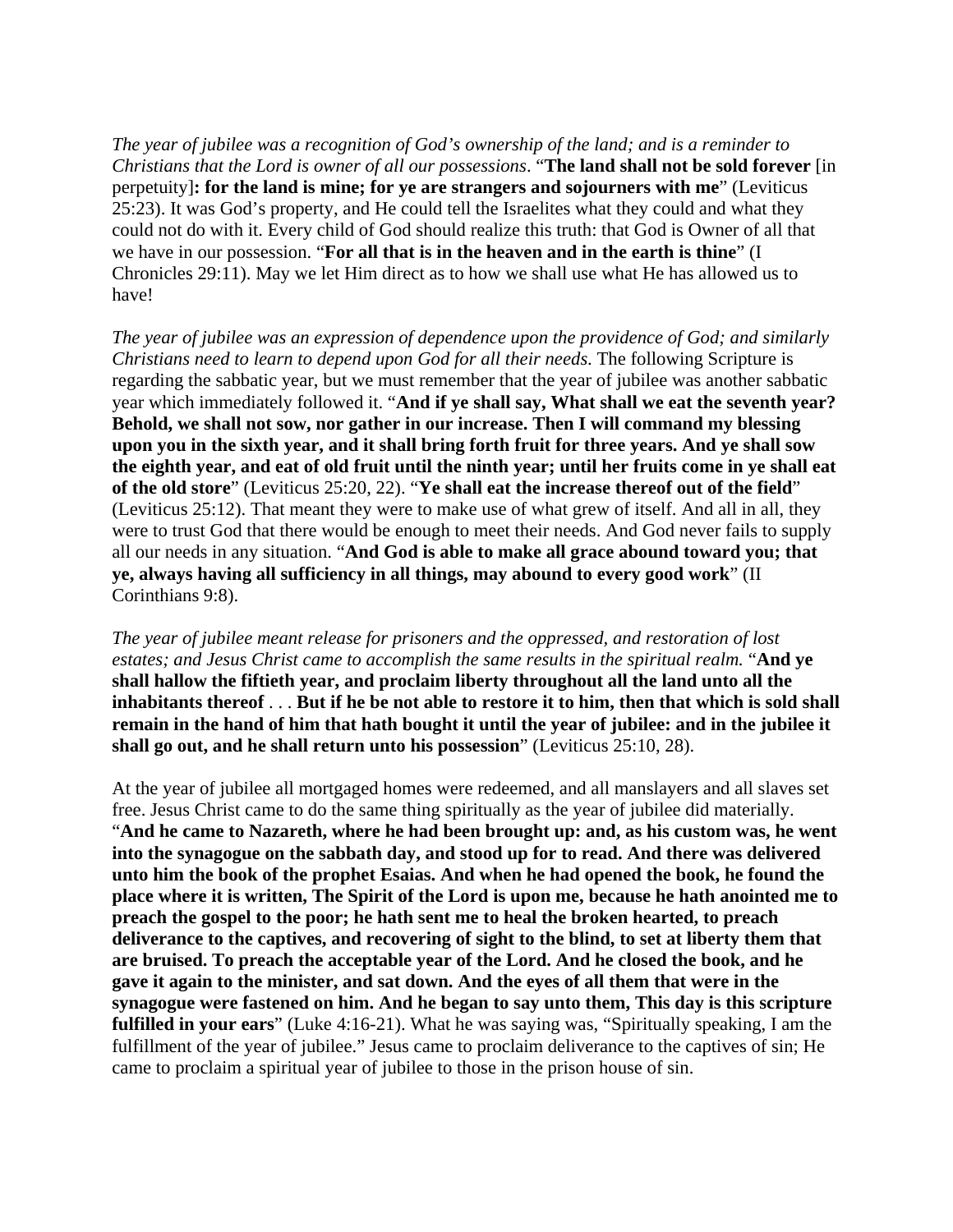*The year of jubilee typifies the Millennium in banishing evils from the land*. "**And ye shall hallow the fiftieth year, and proclaim liberty throughout all the land unto all the inhabitants thereof: it shall be a jubilee unto you; and ye shall return every man unto his possession, and ye shall return every man unto his family**" (Leviticus 25:10). As in the year of jubilee so in the Millennium shall these evils be done away with: oppression, injustice, poverty, slavery, unemployment, indebtedness, crime, etc. "**But with righteousness shall he judge the poor, and reprove with equity for the meek of the earth: and he shall smite the earth with the rod of his mouth, and with the breath of his lips shall he slay the wicked. And righteousness shall be the girdle of his loins, and faithfulness the girdle of his reins**" (Isaiah 11:4, 5).

*The year of jubilee typifies the Millennium because it will be a time of great rejoicing and blessing*. "**Blessed is the people that know the joyful** [lit, trumpet] **sound**" (Psalm 89:15). The word jubilee means "*the blast of a trumpet*." The year of jubilee was to be a time of great joy and happiness, and everything was done to bring this about. And the same thing will be true of the Millennium when Christ reigns on earth. Joy, praise, and blessing will be manifest everywhere. "**Instead of the thorn shall come up the fir tree, and instead of the brier shall come up the myrtle tree: and it shall be to the Lord for a name, for an everlasting sign that shall not be cut off**" (Isaiah 55:13). "**And they shall build houses, and inhabit them; and they shall plant vineyards, and eat the fruit of them. They shall not build, and another inhabit; they shall not plant and another eat: for as the days of a tree are the days of my people, and mine elect shall long enjoy the work of their hands**" (Isaiah 65:21, 22).

*The practical bearing of the year of jubilee upon the daily conduct of the Jews illustrates the influence of Christ's near return on our conduct*. "**According to the number of years after the jubilee thou shalt buy of thy neighbor, and according unto the number of years of the fruits he shall sell unto thee**" (Leviticus 25:15). If the next jubilee year was near, then the price would be low. If the next jubilee year was far off, then the price would be high. The nearness of the year of jubilee influenced conduct. Similarly, the nearness of the second coming of Christ ought to influence all our dealings with one another. "**Watch therefore, for ye know neither the day nor the hour wherein the Son of man cometh**" (Matthew 25:13).

**~ end of chapter 3 ~** 

**http://www.baptistbiblebelievers.com/**

**\*\*\***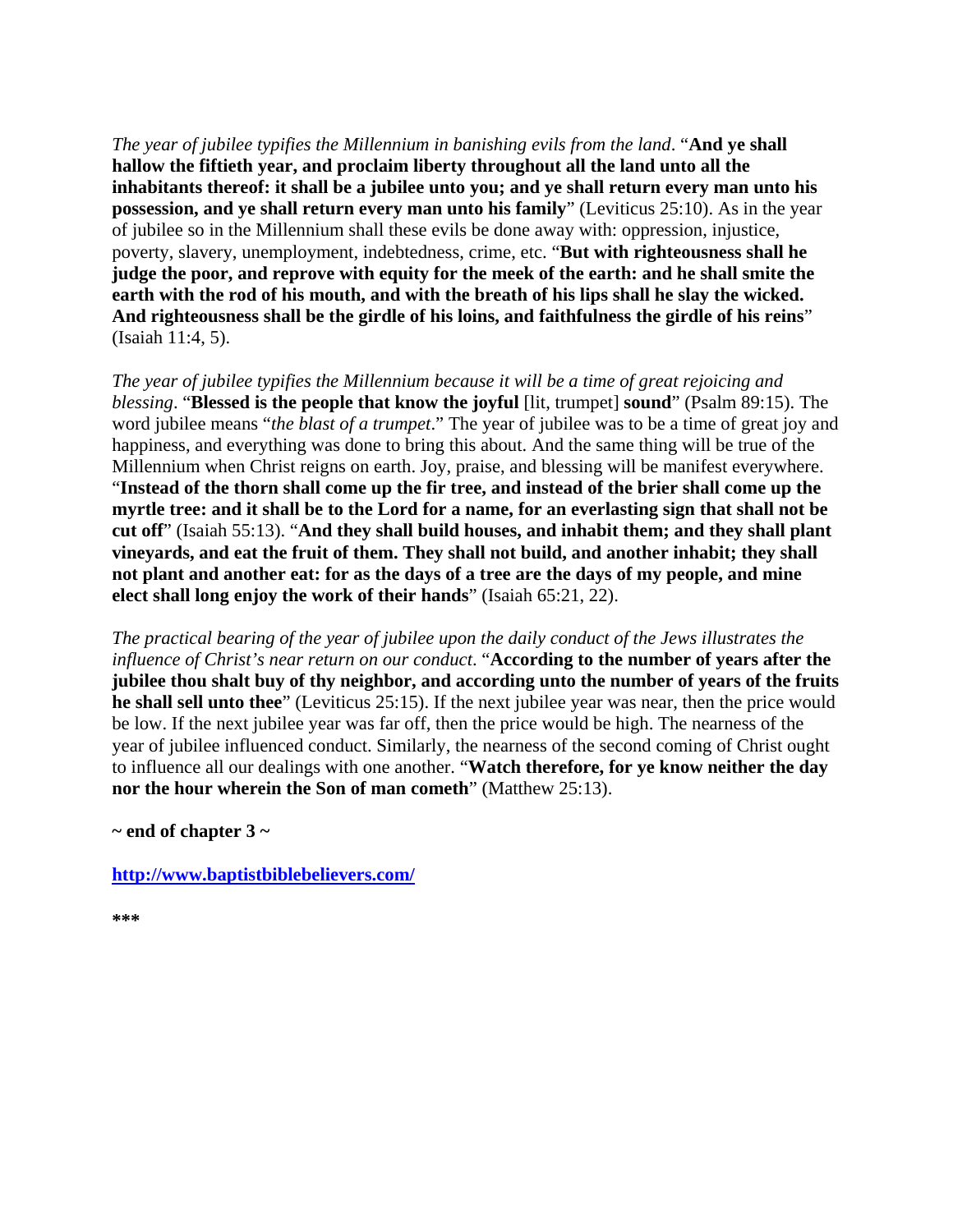# **DEVOTIONAL STUDIES OF OLD TESTAMENT TYPES**

By

Fred Hartley Wight

Copyright @ 1956

#### **CHAPTER FOUR**

#### **The Nazarite, A Type of an Extraordinary Christian Worker**  (Numbers 6)

*A Nazarite was a Jew who was set apart to do something out of the ordinary in the way of service for God; and God is looking for such men among Christians today*. "**When either man or woman shall separate themselves to vow a vow of a Nazarite, to separate themselves unto the Lord**" (Numbers 6:2). The word translated "**shall separate themselves**" has in it the idea of *doing something extraordinary*. A Nazarite may, therefore, be defined as being one who was set apart to do something out of the ordinary in the way of service for God. Contrast this with Paul's complaint against the Corinthian Christians: "**For ye are yet carnal: for whereas there is among you envying, and strife, and divisions, are ye not carnal, and walk as men?**" (I Corinthians 3:3). God expects Christians to be extraordinary men. He is looking for Christians who will render extraordinary service for Him.

There were two kinds of Nazarites: those who took the vow for a limited time, and those who were lifetime Nazarites; and today a Christian who fulfills the Nazarite type may undertake an extraordinary task for God, or his whole life may be a life of extraordinary service.

For the most part, in the case of the lifetime Nazarites of Old Testament times, the vow was made by one or more of the parents on behalf of the son. An example of the first type of Nazarite is found in Numbers 6:5, where it speaks of "**all the days of the vow**." Here the time is limited. An example of the second type of Nazarite refers to Samuel in I Samuel 1:11 where it speaks of "all the days of his life." Samuel was a lifetime Nazarite.

Various examples of New Testament Nazarites in spirit might be given. One example might be Epaphroditus in Philippians 2:29, 30: "**Receive him therefore in the Lord with all gladness; and hold such in reputation: because for the work of Christ he was nigh unto death, not regarding his life, to supply your lack of service toward me**." Here was a Christian worker who hazarded his life for Christ's sake. And the apostle Paul would certainly be a notable example of a lifetime Nazarite for God. His entire ministry from his conversion to his martyrdom was out of the ordinary.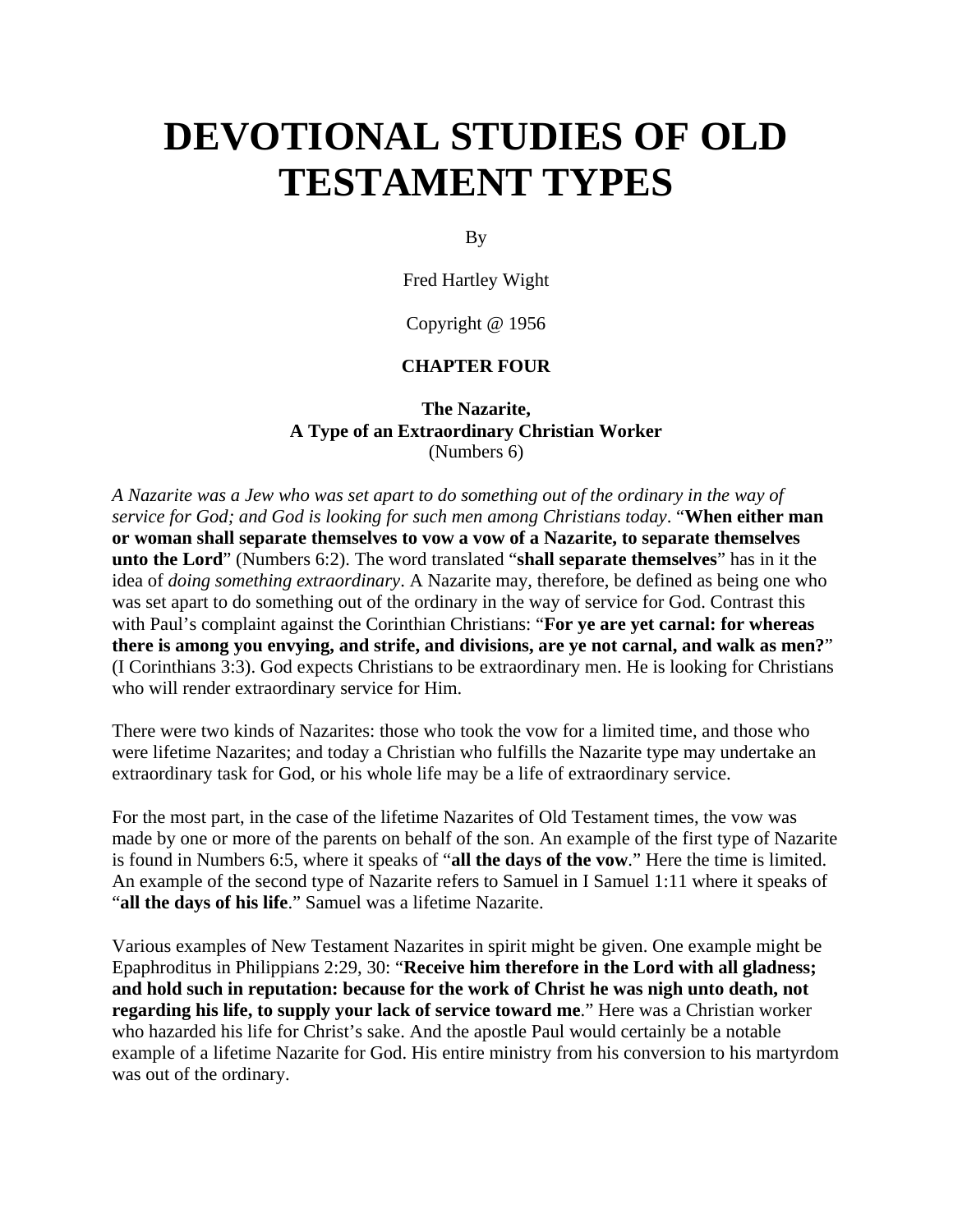*A Nazarite was prohibited from eating anything coming from the grapevine; and a consecrated Christian must refrain from doing some things which ordinary Christians consider to be all right*. "**He shall separate himself from wine and strong drink, and shall drink no vinegar of wine, or vinegar of strong drink, neither shall he drink any liquor of grapes, nor eat moist grapes, or dried**" (Numbers 6:3). These were considered legitimate things for ordinary Israelites to eat or drink, but they were forbidden for the Nazarite. And so a Christian who wants to do something really worthwhile for God must be willing to give up some things that ordinary Christians would refuse to do without. Even modern athletes must do without certain food and refrain from certain practices in order to win an athletic contest. And the same thing was true in Paul's day, for he wrote the Corinthians: "**And every man that striveth for the mastery is temperate**[practices rigid self-control in training] **in all things**" (I Corinthians 9:25).

*A Nazarite was prohibited from cutting his hair, and thus he bore reproach; and a consecrated Christian must be willing to bear reproach for Christ*. "**All the days of the vow of his separation there shall no razor come upon his head: until the days be fulfilled, in the which he separateth himself unto the Lord, he shall be holy, and shall let the locks of the hair of his head grow**" (Numbers 6:5). Paul tells us in I Corinthians 11:14: "**Doth not even nature itself teach you, that, if a man have long hair, it is a shame unto him?**" Willingness to bear reproach for Christ's sake is essential in the consecration of anyone who expects to do big things for God. "**If ye be reproached for the name of Christ, happy are ye; for the spirit of glory and of God resteth upon you: on their part he is evil spoken of, but on your part he is glorified**" (I Peter 4:14).

*A Nazarite was prohibited from touching a dead body; and consecrated Christians must not touch anything that defiles*. "**All the days that he separateth himself unto the Lord he shall come at no dead body**" (Numbers 6:6). No dead body could be touched by a person whose vow was upon him. And a person who would be a Nazarite for God today must refrain from touching or having anything to do with many defiling things that are all around us in this modern world of ours. "**Wherefore come out from among them, and be ye separate, saith the Lord, and touch not the unclean thing; and I will receive you**" (II Corinthians 6:17).

*If a Nazarite defiled himself in keeping his vow, he was required to start over again after bringing a trespass offering; and when a Christian fails to fulfill his obligation to God, it is required that after forgiveness he return to the place of his departure from God's will, and go on from there*. "**And if any man die very suddenly by him, and he hath defiled the head of his consecration** . . . **And he shall consecrate unto the Lord the days of his separation, and shall bring a lamb of the first year for a trespass offering: but the days that were before shall be**  lost, because his separation was defiled" (Numbers 6:9, 12). If the vow was broken by defilement, the Nazarite had to start all over again. Any Christian who fails God should first confess his sin to God, then he should go back to where he got off the way of God's will and go forward from there. "**If we confess our sins, he is faithful and just to forgive us our sins**" (I John 1:9). The example of Abraham in Genesis 12 and 13 illustrates this. First, he set up an altar at Bethel. Then he went down into Egypt and failed God there. Therefore, it was necessary for him to return to Bethel and its altar, and go on from there.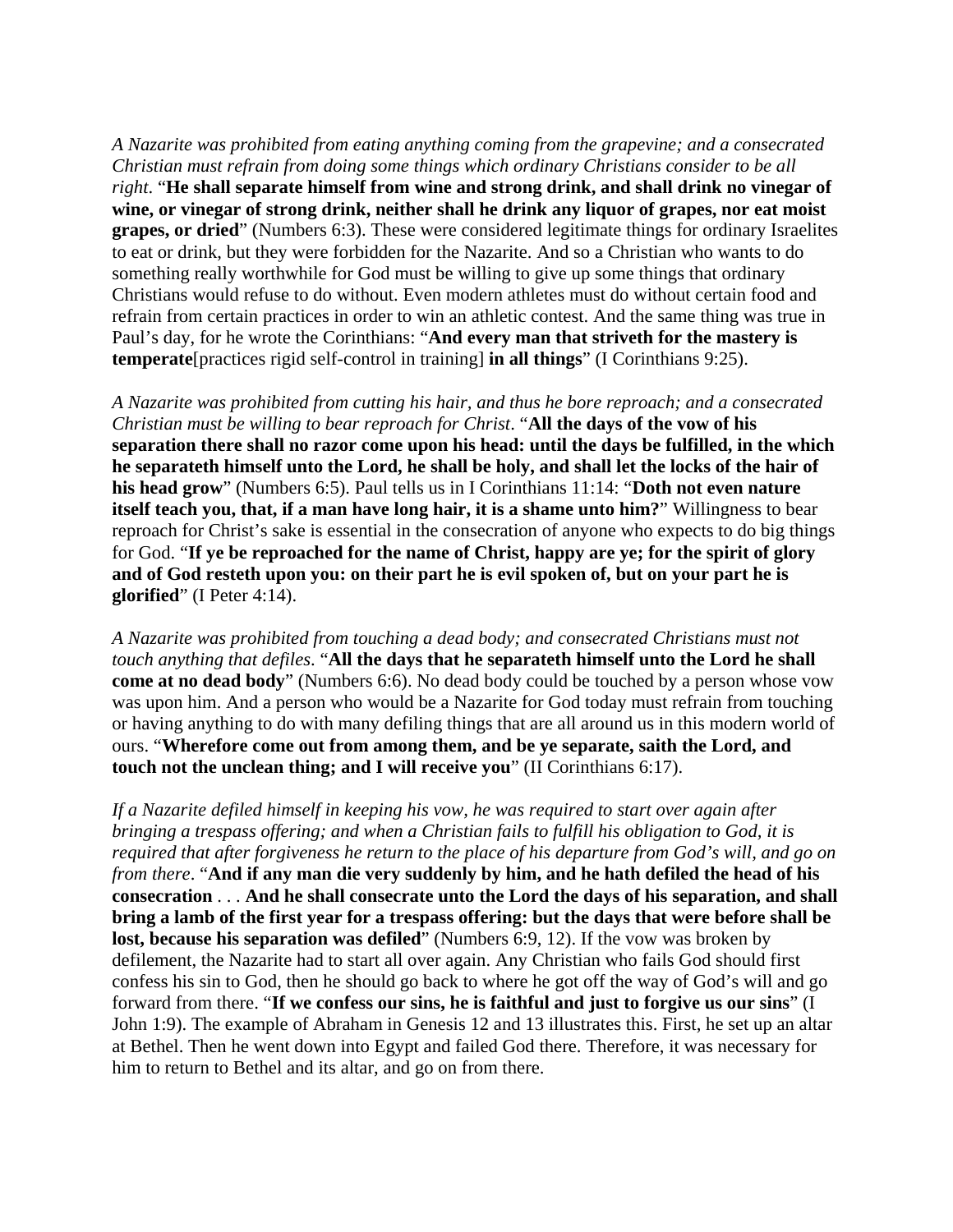*If a Nazarite vow was fulfilled, certain offerings and ceremonies were performed as an indication the task was finished; and thus consecrated Christians are able to finish their Godgiven tasks*. The offerings to be made upon the completion of the vow are given in Numbers 6:13-20. There was a sin offering to cover possible failure anywhere, burnt and meal offerings to indicate consecration to God, a peace offering as thanksgiving to God for completion of the task, a wave offering to acknowledge that everything belongs unto God, a drink offering of wine, allowed now because the vow was completed. Then the head was shaved publicly and the hair burned as a token of the fulfilled vow. Paul completed his life task. "**I have fought a good fight, I have finished my course**" (II Timothy 4:7). Jesus finished His task. "**I have finished the work which thou gavest me to do**" (John 17:4). "**He said, It is finished**" (John 19:30).

*Samson was God's one-man army to fight the Philistines, but he lost his power when he broke his Nazarite vow by allowing his hair to be cut; and servants of God today lose their power when they go back on their vows to God*. "**And the Spirit of the Lord came upon him, and he went down to Ashkelon, and slew thirty of them**" (Judges 14:19). But the secret of Samson's losing his power to be a one-man army is indicated in Judges 16:17: "**He told her all his heart, and said unto her, There hath not come a razor upon mine head; for I have been a Nazarite unto God from my mother's womb: if I be shaven, then my strength will go from me, and I shall become weak, and be like any other man**." Divine power was given Samson to do a big task for God as long as he continued as a Nazarite. But he became weak and like any ordinary person when he repudiated his Nazarite vow by allowing his hair to be cut. And many a Christian has lost his power as a consecrated person by going back on some vow to God.

*Samuel is an example of a person dedicated to God by his mother to be a Nazarite, who became an outstanding prophet of God; and surely there is need for more mothers like Hannah and more sons like Samuel among Christians today*. "**And she vowed a vow, and said, O Lord of hosts, if thou wilt indeed look on the affliction of thine handmaid, and remember me, and not forget thine handmaid, but wilt give unto thine handmaid a man child, then I will give him unto the Lord all the days of his life, and there shall no razor come upon his head**" (I Sam. 1:11). If Samson failed God as a Nazarite, Samuel most certainly did not. His was an extraordinary life of service given unto God from early boyhood to old age. He was true to the Lord all through his life as far as the record goes of his activities. And may God give us more men like him, and more mothers like his mother!

The New Testament application of the Nazarite vow is wrapped up in the meaning of the word "**sanctification**." "**But in a great house there are not only vessels of gold and of silver, but also of wood and of earth; and some to honor, and some to dishonor. If a man therefore purge himself from these, he shall be a vessel unto honor, sanctified, and meet for the master's use, and prepared unto every good work**" (II Timothy 2:20,21). Sanctification means to be separated from sin and the world, and to be put at God's disposal for Him to use in His service as He sees fit. There are two kinds of Christians, ordinary Christians, and extraordinary Christians. The extraordinary Christians are sanctified. They are Nazarites for God. It does not require much to be an ordinary Christian, but it requires absolute and full surrender to God to be an extraordinary Christian, or a Nazarite.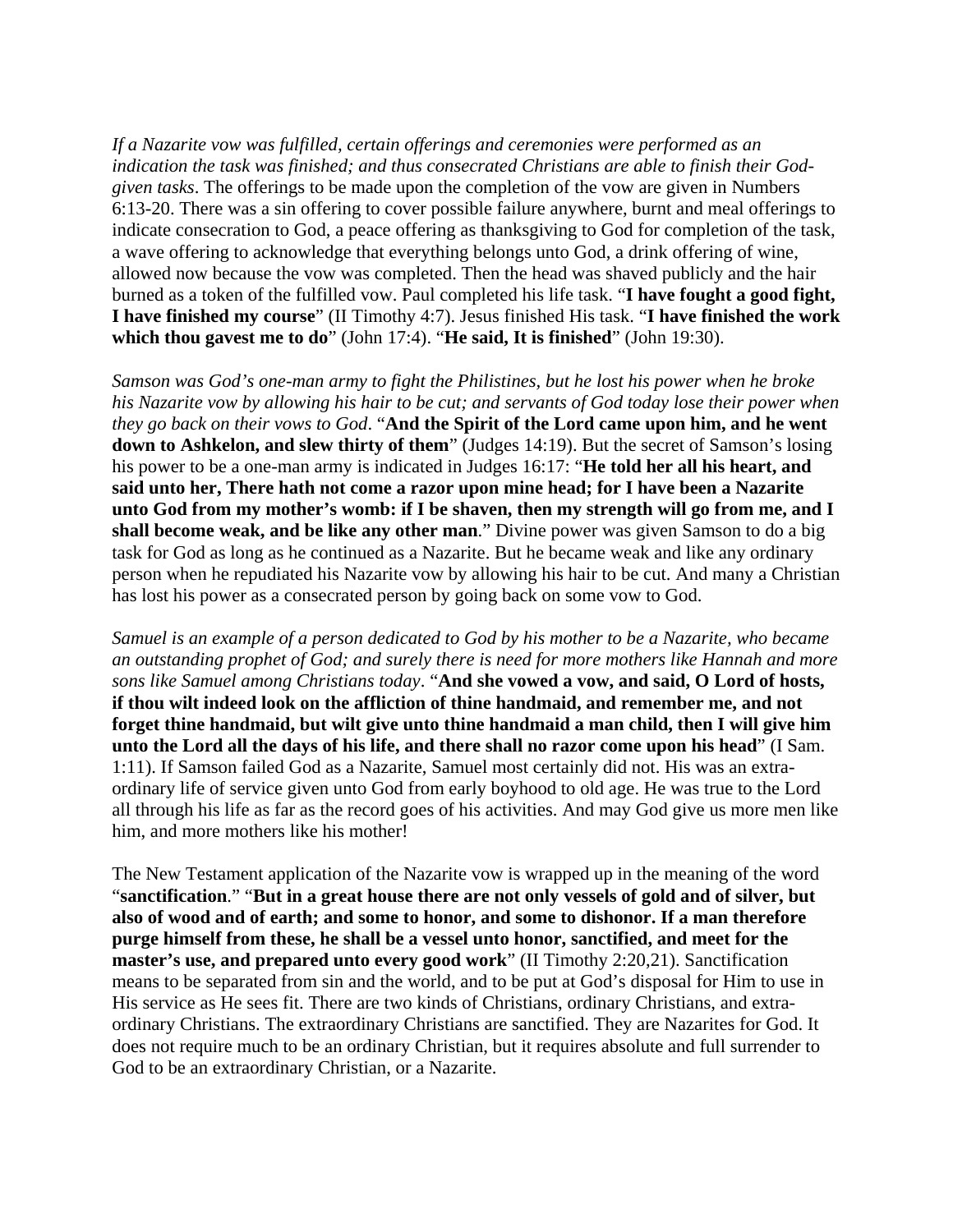#### **Aaron's Rod that Budded, A Type of Resurrection Life**  (Numbers 17)

*The budding of Aaron's rod stopped the murmuring of the children of Israel against the priesthood of Aaron; and it is a type of the resurrection of Christ that settled the question of the priesthood of Christ and God's acceptance of His offering for our sins*. In Numbers 16 the rebellion of Korah against the priestly functions of Aaron was answered by fire sent by God to destroy him. The rebellion of Dathan and Abiram against the authority of Moses' leadership was answered by the earth's swallowing them up. Then the murmuring of the Israelites against the judgments of God was answered by a plague destroying many of them, the full force of which was prevented by the priestly activity of Moses and Aaron. The miracle of Aaron's rod budding was designed to settle once for all the question of the priesthood of Aaron as administered under the leadership of Moses. "**Speak unto the children of Israel, and take of every one of them a rod according to the house of their fathers, of all their princes according to the house of their fathers twelve rods: write thou every man's name upon his rod. And thou shalt write Aaron's name upon the rod of Levi: for one rod shall be for the head of the house of their fathers. And thou shalt lay them up in the tabernacle of the congregation before the testimony, where I will meet with you. And it shall come to pass, that the man's rod, whom I shall choose, shall blossom: and I will make to cease from me the murmurings of the children of Israel, whereby they murmur against you**" (Numbers 17:2-5).

The New Testament application of the rod that budded centers in the priesthood of Christ. Jesus became man's Priest and offered Himself as a sin offering to God on his behalf. "**How much more shall the blood of Christ, who through the eternal Spirit offered himself without spot to God, purge your conscience from dead works to serve the living God?**" (Hebrews 9:14). After this offering of Christ had been made, the question would naturally arise: Did God accept the offering on man's behalf? The resurrection of Christ was God's answer to that question. "**Who was delivered for our offenses, and was raised again for our justification**" (Romans 4:25). Even as Aaron's rod that budded answered all questions about the priesthood of Aaron, so the resurrection of Christ answered all questions regarding Christ's priesthood and offering.

*The budding of Aaron's rod settled the question of the supremacy of the Aaronic priesthood over ancient manmade religions; and is thus a type of the resurrection of Christ that forever settled the question of the supremacy of Christianity over all other religions*. "**And it came to pass, that on the morrow Moses went into the tabernacle of witness; and, behold, the rod of Aaron for the house of Levi was budded, and brought forth buds, and bloomed blossoms, and yielded almonds**" (Numbers 17:8).

This was God's stamp of approval upon the religion of Judaism and its supremacy over all other religions of human origin. And this is a type of the resurrection of Christ in relation to the truths of Christianity. "**Him, being delivered by the determinate counsel and foreknowledge of God, ye have taken, and by wicked hands have crucified and slain: whom God hath raised up, having loosed the pains of death: because it was not possible that he should be holden of it**" (Acts 2:23, 24). By raising Jesus from the dead, God endorsed all the claims which Jesus made for Himself and for Christianity which He founded.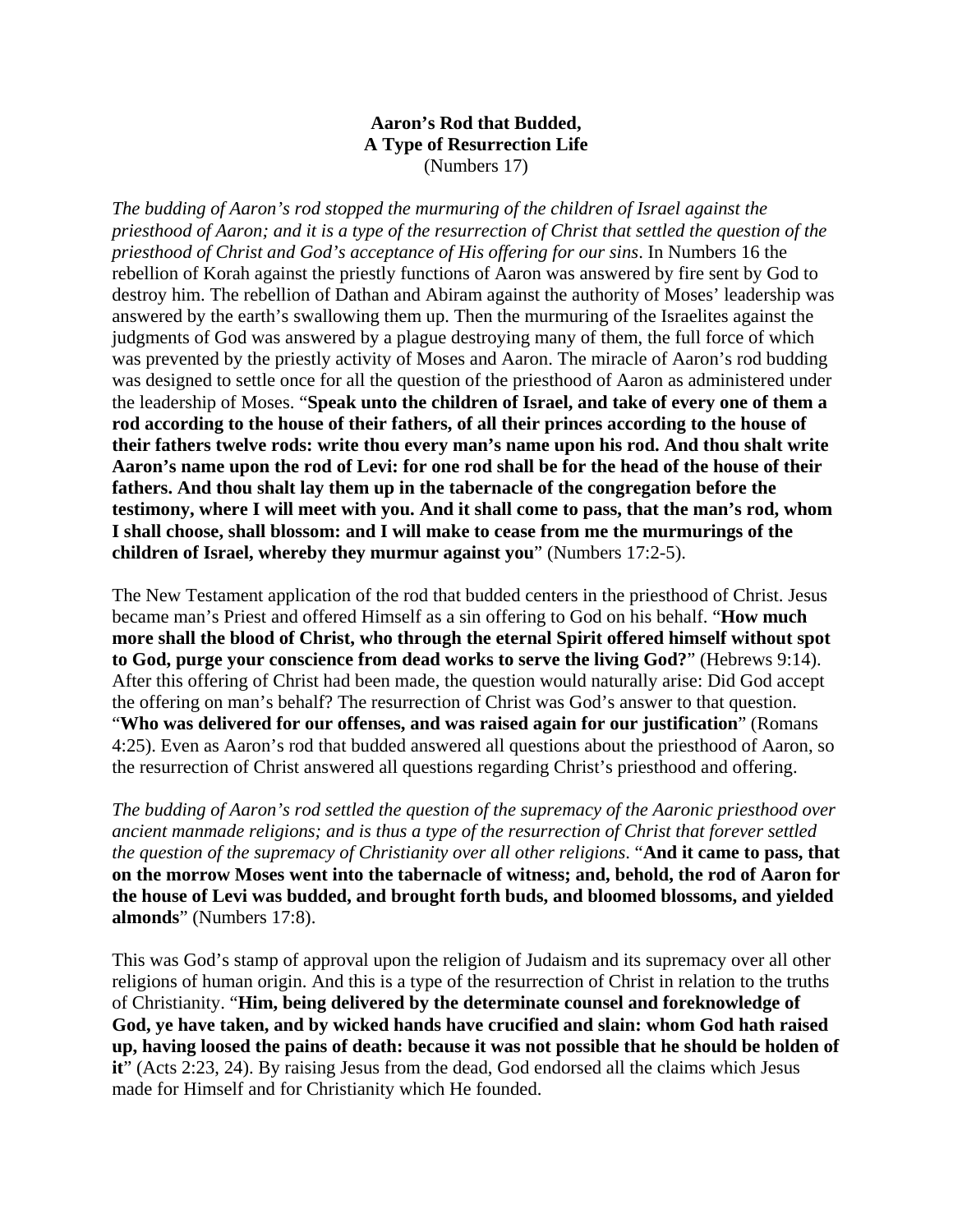"**And declared to be the Son of God with power, according to the Spirit of holiness, by the resurrection from the dead**" (Romans 1:4). As the budding of Aaron's rod endorsed ancient Judaism, so the resurrection of Christ endorsed Christianity.

*The budding of Aaron's rod was God's answer to the objections of men to the leadership of Moses and Aaron; and the power of Christ's resurrection life is God's answer to men's objections to the leadership of a God-called pastor in a local church*. "**And the Lord said unto Moses, Bring Aaron's rod again before the testimony, to be kept for a token against the rebels; and thou shalt quite take away their murmurings from me, that they die not**" (Numbers 17:10). Korah, Dathan, Abiram, and the Israelites objected to the leadership of Moses and Aaron. The budding of Aaron's rod was God's answer to these objections. Sometimes pastors who are called of God to the leadership of a local church are opposed by carnal Christians, and their leadership is challenged by them. The best vindication of that leadership is the resurrection life of Christ in the life and service of that pastor. "**This Jesus hath God raised up, whereof we all are witnesses. Therefore being by the right hand of God exalted, and having received of the Father the promise of the Holy Ghost, he hath shed forth this, which ye now see and hear**" (Acts 2:32, 33). Psalm 105:15 is a good verse for all who oppose Godcalled men in church leadership: "**Touch not mine anointed, and do my prophets no harm**."

## **The Ordinance of the Red Heifer, A Type of Cleansing from Defilement for the Christian**  (Numbers 19)

*The requirements concerning the red heifer prefigure the character and mission of Jesus*. "**This is the ordinance of the law which the Lord hath commanded, saying, Speak unto the children of Israel, that they bring thee a red heifer without spot, wherein is no blemish, and upon which never came yoke**" (Numbers 19:2). This ordinance was to provide cleansing for unavoidable defilement from contact with the dead body of a relative, the defilement of slaying a man in battle, and the defilement of open vessels by contact with death. The red heifer was to be of unmixed color. So Christ's one mission in life was to sacrifice Himself for our sins. "**Even as the Son of man came not to be ministered unto, but to minister, and to give his life a ransom for many**" (Matthew 20:28). The animal being "**without spot**" symbolized the sinlessness of Jesus, "**who knew no sin**" (II Corinthians 5:21). "**Upon which never came yoke**." Cattle were often used by Israel yoked up to a plow. But Jesus never wore the yoke of sin. "**Which of you convinceth me of sin?**" (John 8:46).

*The death of the heifer pictures the death of Christ on our behalf*. "**And ye shall give her unto Eleazar the priest, that he may bring her forth without the camp, and one shall slay her before his face: and Eleazar the priest shall take of her blood with his finger, and sprinkle of her blood directly before the tabernacle of the congregation seven times**" (Numbers 19:3, 4). All of this points to Christ. "**For the bodies of those beasts, whose blood is brought into the sanctuary by the high priest for sin, are burned without the camp. Wherefore Jesus also, that he might sanctify the people with his own blood, suffered without the gate**" (Hebrews 13:11, 12). Christ's death was outside the walls of Jerusalem. His blood was sprinkled on our behalf.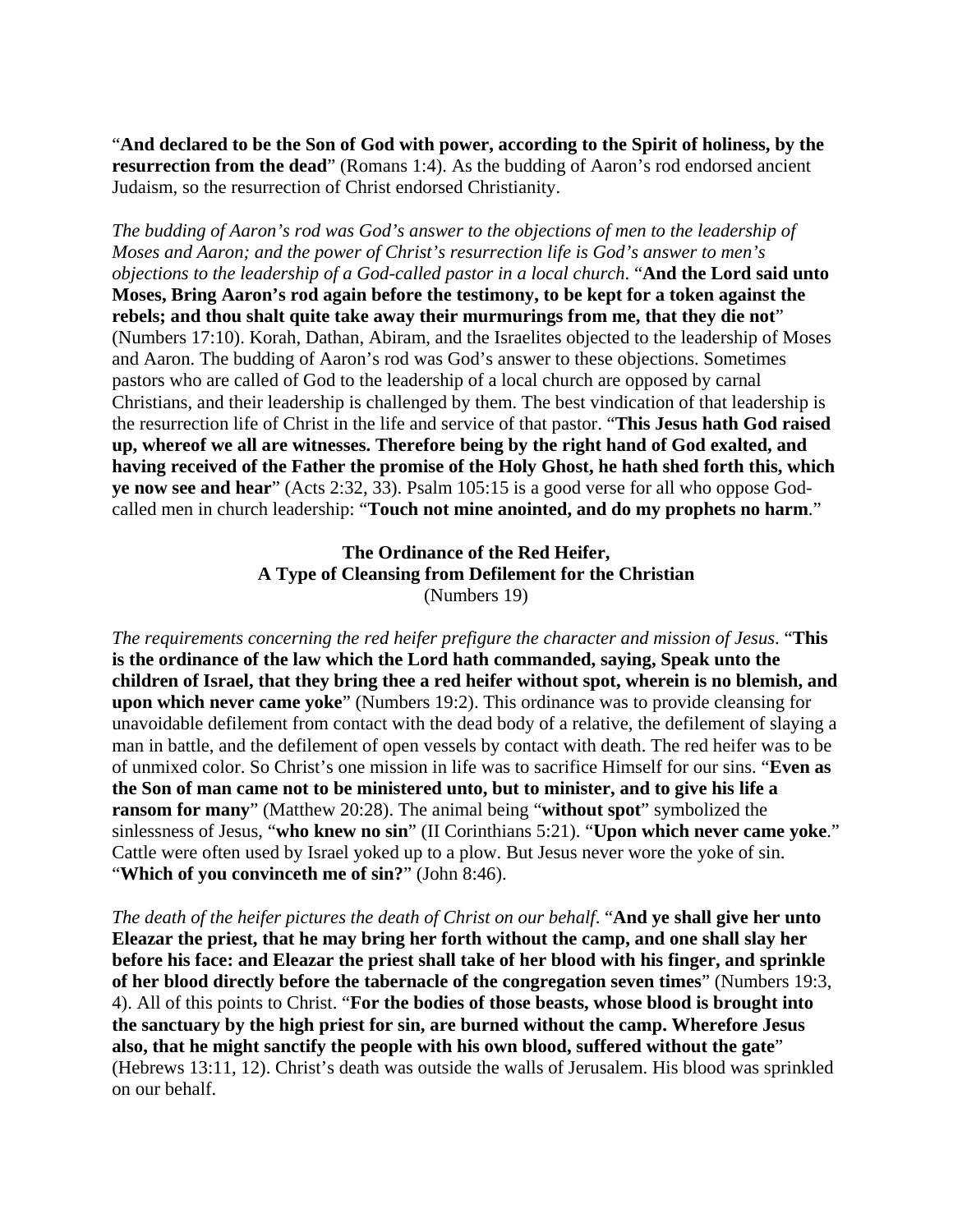*The burning of the heifer along with cedar wood, hyssop, and scarlet is a type of self-crucifixion which is an important part of the consecration of a Christian*. "**And one shall burn the heifer in his sight; her skin, and her flesh, and her blood, with her dung, shall he burn: and the priest shall take cedar wood, and hyssop, and scarlet, and cast it into the midst of the burning of the heifer**" (Numbers 19:5, 6). The whole body of the heifer was burned as in the burnt offering. Scarlet wool was cast into the fire, being a type of our sinful nature or "**old man**." "**Knowing this, that our old man is crucified with him**" (Romans 6:6). Cedar wood and hyssop were also cast into the fire, and they were a type of our natural life, not gross sins. Cedar wood suggests *a strong will*; and hyssop, the *affections that must be surrendered to God*. "**But yield ye yourselves unto God**" (Romans 6:13).

*The ashes of the red heifer were to be used as lye for the purification of defilements of Israel; and is a type of cleansing from defilement of Christians*. "**And a man that is clean shall gather up the ashes of the heifer, and lay them up without the camp in a clean place, and it shall be kept for the congregation of the children of Israel for a water of separation: it is a purification for sin**" (Numbers 19:9). The ashes of the red heifer were used to make a purification for defilement. And believers today need cleansing from unavoidable contact with a very sinful world. Cleansing from what the eye sees and what the ear hears of defiling scenes is very much needed. "**But if we walk in the light as he is in the light, we have fellowship one with another, and the blood of Jesus Christ his Son cleanseth us from all sin** . . . **If we confess our sins, he is faithful and just to forgive us our sins, and to cleanse us from all unrighteousness**" (I John 1:7, 9).

*The mingling of water with the ashes of the red heifer is a type of the application of cleansing for the Christian by the Holy Spirit*. "**And for an unclean person they shall take of the ashes of the burnt heifer of purification for sin, and running water shall be put thereto in a vessel**" (Numbers 19:17). Verse 18 indicates the use of water and ashes to sprinkle upon the unclean person. It was to be "**running water**," i.e., "**living water**." This living water is a type of the Holy Spirit who applies the blood of Jesus to the defiled person. The Spirit brings to mind the need for cleansing and the provision for it. "**Seeing ye have purified your souls in obeying the truth through the Spirit unto unfeigned love of the brethren**" (I Peter 1:22).

> **The Twice-smitten Rock, or Spoiling a Type of Christ by Unbelief**  (Numbers 20)

*The rock from which the Israelites' water supply came was to have been smitten but once; and is thus a type of Christ dying on Calvary's cross once for all to atone for sins*. "**Thou shalt smite the rock, and there shall come water out of it**" (Exodus 17:6). This happened early in the wilderness experience of Israel, years before the events of Numbers 20. "**So Christ was once offered to bear the sins of many**" (Hebrews 9:28).

The smiting of the rock by Moses was to have been once for all, thereafter he was to speak to the rock. And the death of Christ was once for all on our behalf, never to be repeated.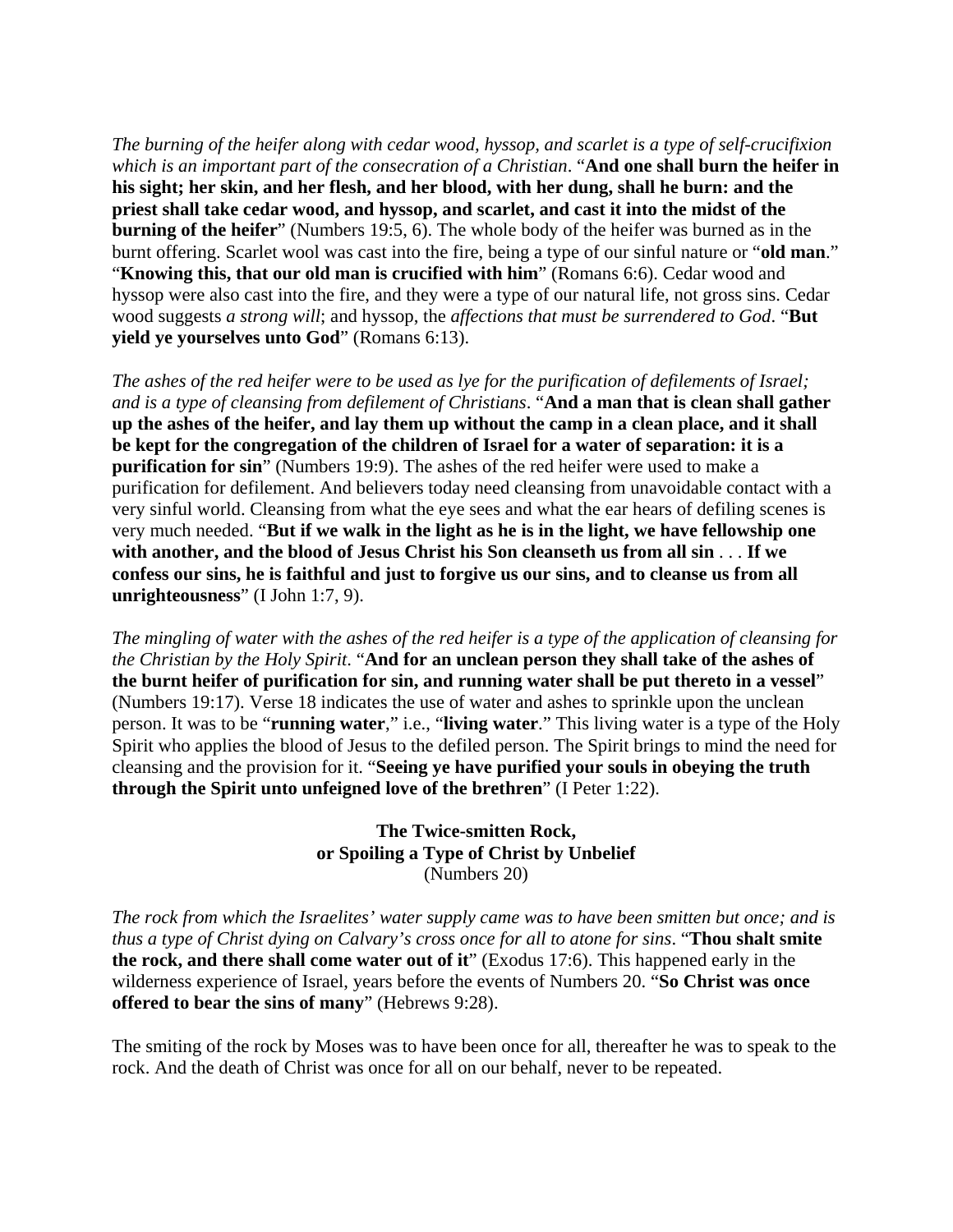In Numbers 20 when Moses smote the rock twice he spoiled this type of Christ. God's command: "**Take the rod, and gather thou the assembly together, thou, and Aaron thy brother, and speak ye unto the rock before their eyes; and it shall give forth his water**" (Numbers 20:8). Moses was to speak to the rock and not to smite it. Numbers 20:11 tells what Moses did: "**And Moses lifted up his hand, and with his rod he smote the rock twice: and the water came out abundantly**." God was displeased with what he did, but allowed the water to come for Israel's sake. What Moses did is a type of rejecters of Christ who spurn the death of Christ for their salvation. What he did spoiled the perfect type of Calvary's cross. "**Of how much sorer punishment, suppose ye, shall he be thought worthy, who hath trodden under foot the Son of God, and hath counted the blood of the covenant, wherewith he was sanctified, an unholy thing**" (Hebrews 10:29).

*It was unbelief that caused Moses to strike the rock more than once; and many today are crucifying Christ afresh by their unbelief*. "**And the Lord spake unto Moses and Aaron, Because ye believed me not** —" (Numbers 20:12). In their attitude of mind, Moses and Aaron were saying concerning the Israelites: "If this is to be the spirit of the new generation of Israel, then we may as well give up the hope of ever getting into the land of Canaan." The minds of these leaders were full of unbelief. Thus they are types of men whose hearts are filled with unbelief in Christ in modern times. "**Seeing they crucify to themselves the Son of God afresh, and put him to an open shame**" (Hebrews 6:6). You see, those who reject Christ after having him presented to them are guilty of crucifying Him a second time.

*Striking the rock more than once caused Moses to be barred from the Promised Land; and unbelief in Christ will cause many to be barred from Heaven*. "**Because ye believed me not, to sanctify me in the eyes of the children of Israel, therefore ye shall not bring this congregation into the land which I have given them**" (Numbers 20:12). Unbelief in God barred Moses from the land of Canaan, and unbelief in Christ will bar any person from the glories of Heaven. "**But the fearful, and unbelieving, and the abominable, and murderers, and whoremongers, and sorcerers, and idolaters, and all liars, shall have their part in the lake which burneth with fire and brimstone: which is the second death**" (Revelation 21:8) Unbelief in Christ is not a small sin, but the worst sin of all. It is a sin so great as to bar continuously anyone guilty of it from the New Jerusalem.

#### **The Brazen Serpent, A Type of Christ Crucified for Us**  (Numbers 21)

*Discouragement led to the sin that brought the judgment of fiery serpents; and discouragement is the Devil's tool to get God's people to sin against Him today*. "**And they journeyed from Mount Hor by the way of the Red Sea, to compass the land of Edom: and the soul of the people was much discouraged because of the way**" (Numbers 21:4). This discouragement of spirit led to evil speaking. A similar case was when the ten spies discouraged Israel: "**Whither shall we go up? our brethren have discouraged our heart, saying, The people is greater and taller than we**" (Deuteronomy 1:28). Here discouragement led to unbelief.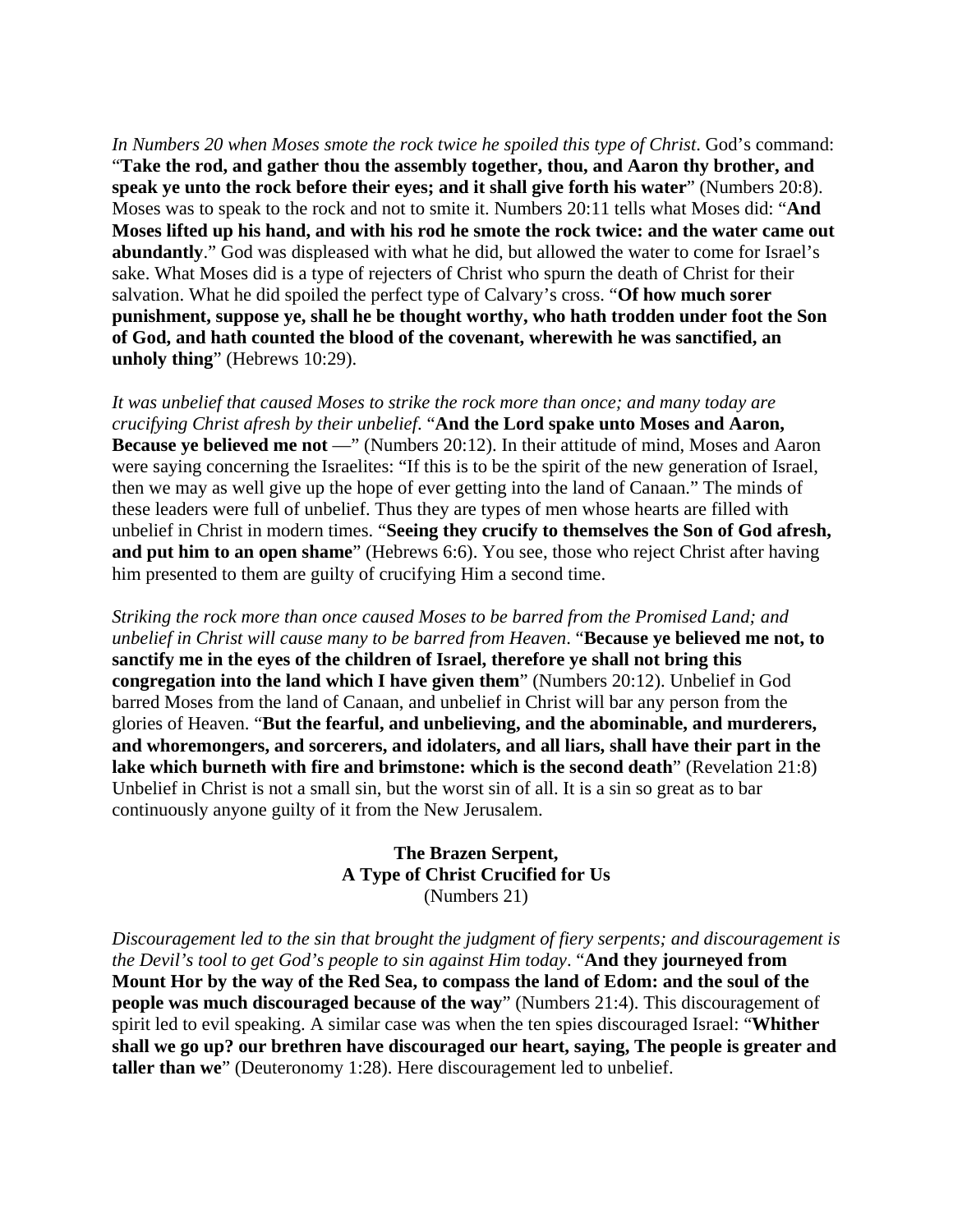Child of God, watch out for the sin of discouragement, remembering always that it has a way of leading to a worse sin!

*Israel's sin that brought divine punishment was speaking against God; and Christians should be on guard against such a sin*. "**And the people spake against God, and against Moses, Wherefore have ye brought us up out of Egypt to die in the wilderness?**" (Numbers 21:5) Verse 6 tells of God's punishment for this sin: "**And the Lord sent fiery serpents among the people** . . . **and much people of Israel died**." The sin of evil speaking against the Lord is indeed a terrible sin in His sight. It is a sin of which the Beast of Revelation 13:6 will be guilty, "**And he opened his mouth in blasphemy against God**." May we as God's children never be guilty of such a sin!

*Gods chastisement caused Israel to confess her sin; and God often uses chastisement to get His children today to confess and forsake their sins*. "**Therefore the people came to Moses, and said, We have sinned, for we have spoken against the Lord, and against thee; pray unto the**  Lord, that he take away the serpents from us. And Moses prayed for the people<sup>"</sup> (Numbers 21:7).

When Israel confessed her sin, then the Lord brought deliverance to her from her chastisement. And God still uses this method of dealing with His children. "**Furthermore we have had fathers of our flesh which corrected us, and we gave them reverence: shall we not much rather be in subjection unto the Father of spirits, and live? For they verily for a few days chastened us after their own pleasure: but he for our profit, that we might be partakers of his holiness**" (Hebrews 12:9, 10). When we confess and forsake our sin, then our Father withdraws our chastisement.

*The brazen serpent on the pole was a type of Christ crucified*. "**And Moses made a serpent of brass, and put it upon a pole; and it came to pass, that if a serpent had bitten any man, when he beheld the serpent of brass, he lived**" (Numbers 21:9). The serpent on the pole that brought deliverance was made in the likeness of those serpents that bit the Israelites. Even so: "**God sending his own Son in the likeness of sinful flesh, and for sin, condemned sin in the**  flesh" (Romans 8:3). John 3:14, 15 gives us Christ's warrant for the type referring to the cross: "**And as Moses lifted up the serpent in the wilderness, even so must the Son of man be lifted up: that whosoever believeth in him should not perish, but have eternal life**."

*To have deliverance from snake bites the Israelites had to have individual faith; and so every sinner must accept Christ for himself*. "**If a serpent had bitten any man, when he beheld the serpent of brass, he lived**" (Numbers 21:9). And there is no such thing as salvation by proxy. "**Verily, verily, I say unto you, He that believeth on me hath everlasting life**" (John 6:47). Let every man make Christ his own personal Saviour.

Faith that brought healing to the Israelites is described as "**beholding the serpent of brass**"; and faith that brings salvation is looking unto Christ crucified. "**When he beheld the serpent of brass**" (Numbers 21:9). Compare with this the injunction of Isaiah 45:22: "**Look unto me, and be ye saved, all the ends of the earth: for I am God, and there is none else**." If you look to Jesus He will save you!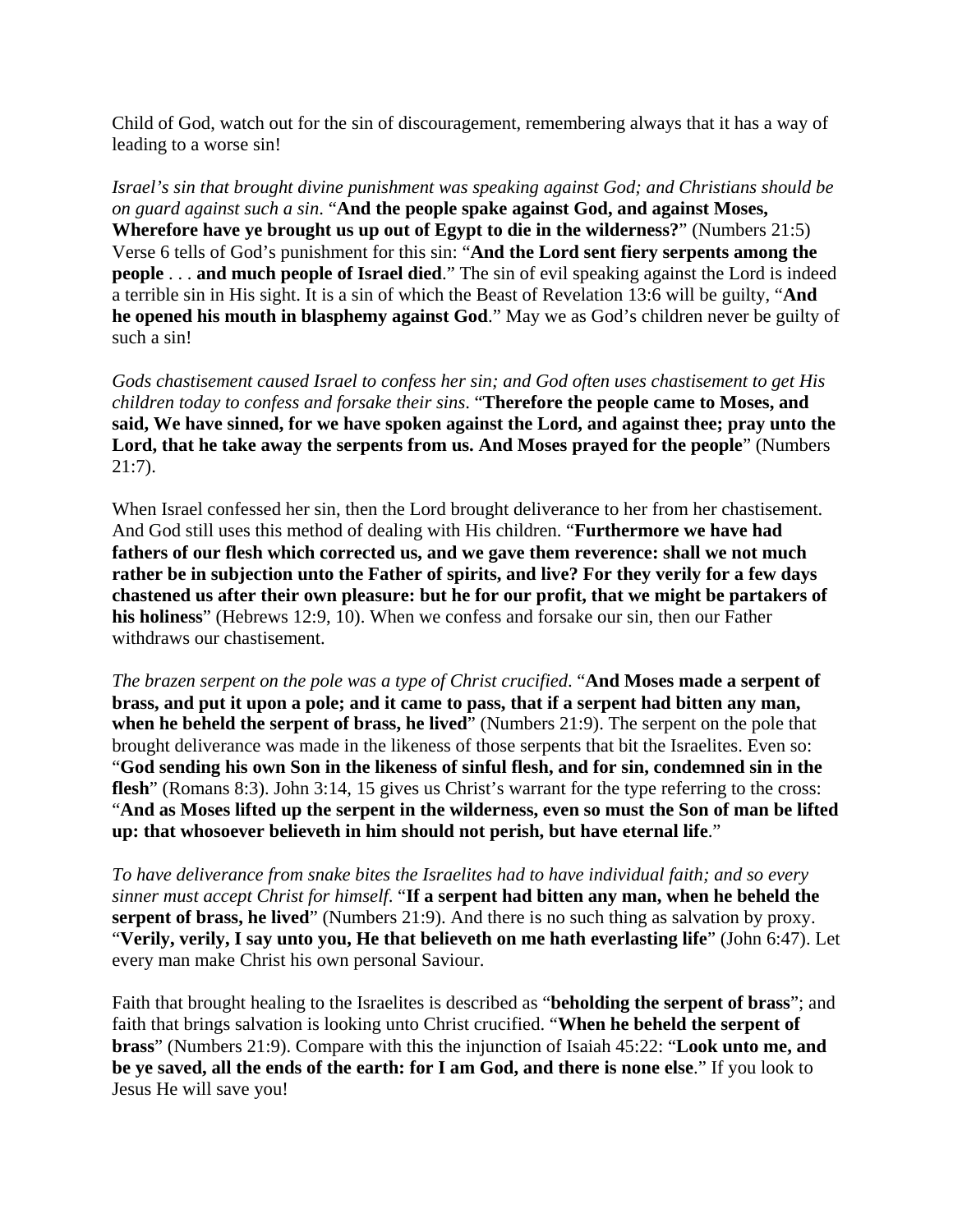## **The Continual Burnt Offering, A Type of Constant Access to God through Christ**  (Numbers 28-29)

*The character of the continual burnt offering points to Christ and His sacrifice as acceptable unto God, and forms the basis for fellowship between God and His people*. "**This is the offering made by fire which ye shall offer unto the Lord; two lambs of the first year without spot day by day, for a continual burnt offering. The one lamb shalt thou offer in the morning, and the other lamb shalt thou offer at even**" (Numbers 28:3, 4). This offering was sacrificed every day in the Tabernacle and later in the Temple, one lamb being offered in the morning, and the other in the evening (three o'clock).

It was called "**a continual offering**" because it provided a basis for continual fellowship of God's people with the Lord. And being a burnt offering it pictured Jesus as acceptable unto God in His person and in His sacrifice for us. Thus Jesus by His sacrifice of Himself has given believers a basis for continual fellowship with God. "**And hath given himself for us an offering and a sacrifice to God for a sweet-smelling savor**" (Ephesians 5:2).

*In the meal and drink offerings which accompanied the continual burnt offerings, we see God seeking satisfaction in His people*. In Numbers 28:2 God says of this offering, "**my bread**," and in verse 7 He says, "**unto the Lord for a drink offering**."

This would suggest that God is hungry and thirsty for the fellowship of His people. He longs for the worship of those who love Him because He has redeemed them. "**But the hour cometh, and now is, when the true worshipers shall worship the Father in spirit and in truth: for the Father seeketh such to worship him**" (John 4:23). "**By him therefore let us offer the sacrifices of praise to God continually, that is, the fruit of our lips giving thanks to his name. But to do good and to communicate forget not: for with such sacrifices God is well pleased**" (Hebrews 13:15, 16).

*It was customary among Jews to have a season of prayer at the time of the evening sacrifice; and this was the time of Christ's crucifixion, and so for us links up the cross with our prayer life*. "**And the other lamb shalt thou offer at even** [lit., between the two evenings]" (Numbers 28:4). This was about three o'clock which was the time of the slaying of the Passover lamb, and this was the time Christ died on the cross.

- Ezra prayed at the time of the evening sacrifice (Ezra 9:5).

- Daniel was praying at the time of the evening oblation (Daniel 9:20, 21).

- Peter and John went up to the Temple to pray at the hour of prayer, which was doubtless at the time of the evening sacrifice (Acts 3:1).

This is very significant for believers, for our access to God is based on the blood of Jesus. "**Having therefore, brethren, boldness to enter into the holiest by the blood of Jesus**" (Hebrews 10:19).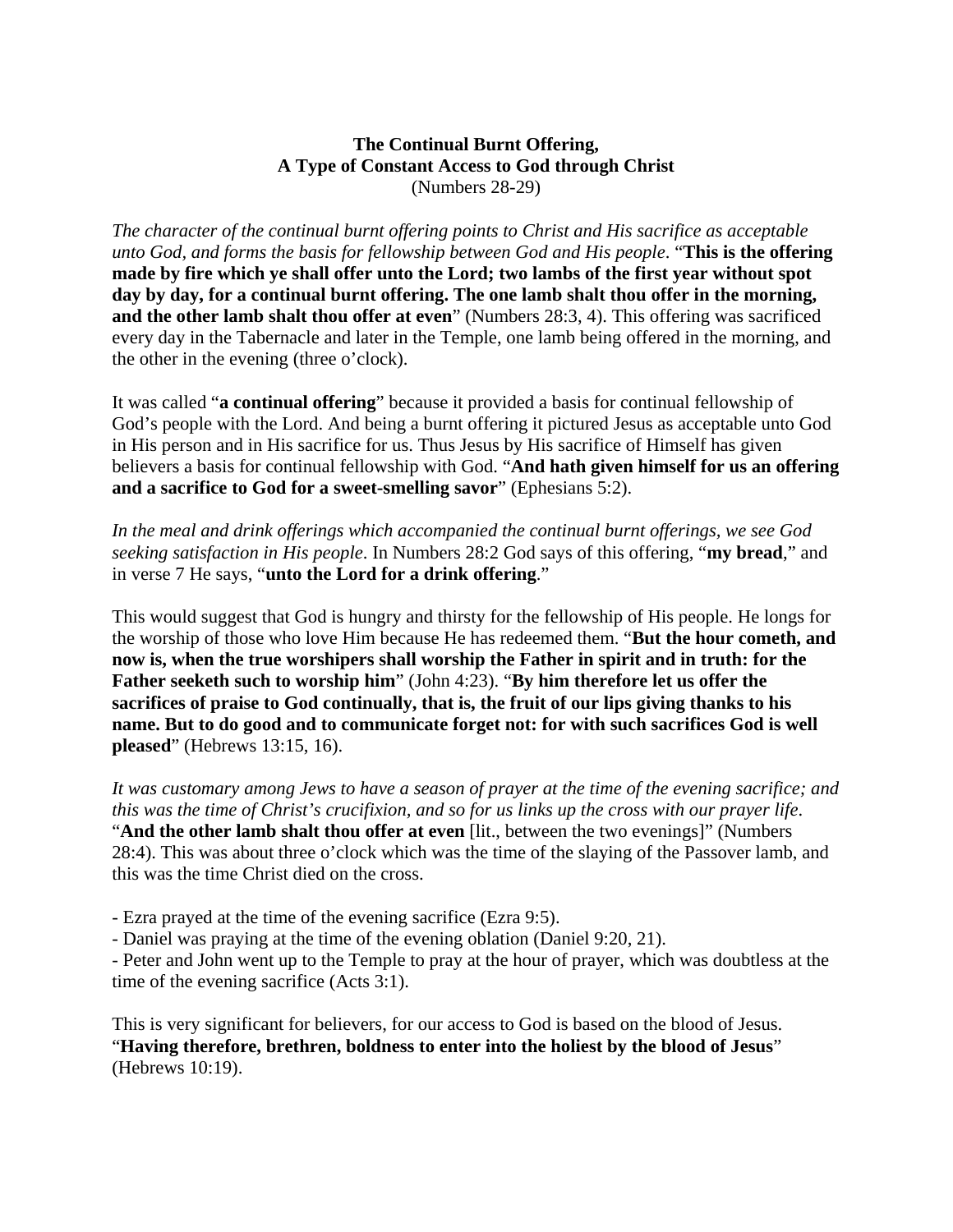Our very privilege of prayer with God is based on what Jesus accomplished for us on the cross.

*The continual burnt offering is a type of prayer for the Christian in fellowship with God*. "**Let my prayer be set forth before thee as incense; and the lifting up of my hands as the evening**  sacrifice" (Psalm 141:2). The psalmist was saying: "Let my prayer be like the evening sacrifice." That which the evening sacrifice typified made possible the access of God's people to fellowship with a holy God. Believers now have access to God through Christ. "**In whom we have boldness and access with confidence by the faith of him**" (Ephesians 3:12).

## **~ end of chapter 4 ~**

**http://www.baptistbiblebelievers.com/**

**\*\*\***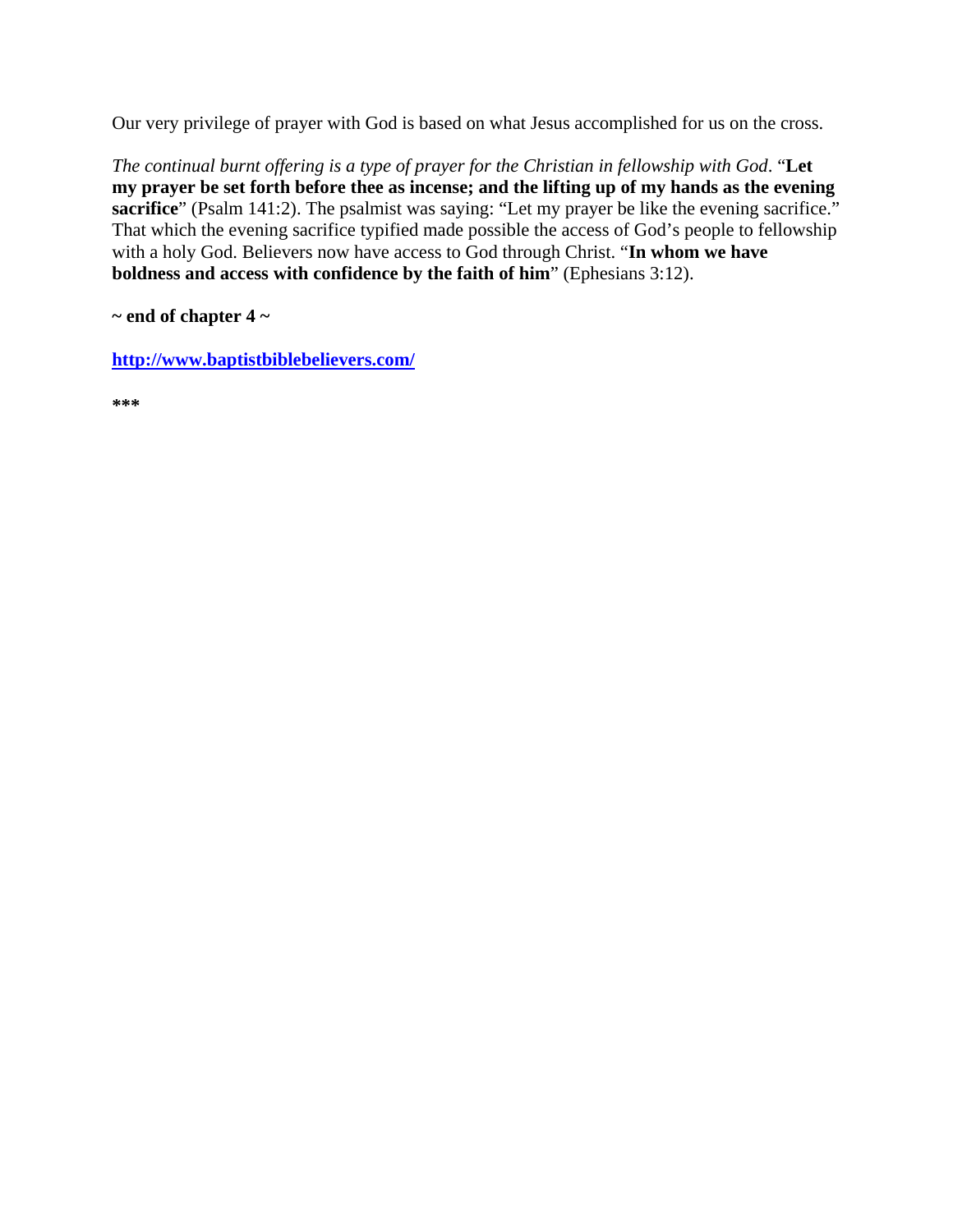# **DEVOTIONAL STUDIES OF OLD TESTAMENT TYPES**

By

Fred Hartley Wight

Copyright @ 1956

#### **CHAPTER FIVE**

#### **Clean and Unclean Food for Israel and Its Meaning for Christians Today**  (Deuteronomy 14)

*The law for clean and unclean animals used for food typifies the Christians attitude toward the Word and the world*. "**And every beast that parteth the hoof, and cleaveth the cleft into two claws, and cheweth the cud among the beasts, that ye shall eat**" (Deuteronomy 14:6). To be clean and therefore fit for Israel to eat, an animal had to part the hoof and also chew the cud. Clean animals were ox, sheep, goat, hart, roebuck, fallowdeer, wild goat, pygart, wild ox, chamois (vv. 4, 5). Unclean animals were camel, hare coney, swine (w. 7, 8).

*For the Christian, chewing the cud symbolizes inwardly digesting the Word*. "**Thy words were found, and I did eat them; and thy word was unto me the joy and rejoicing of mine heart**" (Jeremiah 15:16). And parting the hoof symbolizes the Christian's walk of separation from the world. "**Wherefore come out from among them, and be ye separate, saith the Lord, and touch not the unclean thing; and I will receive you**" (II Corinthians 6:17).

*The law for clean and unclean fish symbolizes spiritual progress in, and protection from, the world for the Christian*. "**These ye shall eat of all that are in the waters: all that have fins and scales shall ye eat: and whatsoever hath not fins and scales ye may not eat; it is unclean unto you**" (Deuteronomy 14:9, 10). To be clean for Israel's use as food fish had to have fins and scales. Fins are for moving through the water, and are a type of the spiritual power necessary torn make progress in living and serving as a Christian in the midst of the hindrances of the world around us. "**And the Lord said unto Moses, Speak unto the children of Israel that they go forward**" (Exodus 14:15). Scales are for resisting the elements, and are a type of the protection we need from the sins of the world lest they overwhelm us. "**And be not conformed to this world**" (Romans 12:2).

*The law for clean and unclean birds is a type of the Christians relationship to the flesh and the Spirit*. Deuteronomy 14:11-18 lists the unclean birds which Israel could not eat. The unclean birds were carnivorous birds, those that feed on flesh. Even so the Christian must not feed on the flesh, or the things of this world.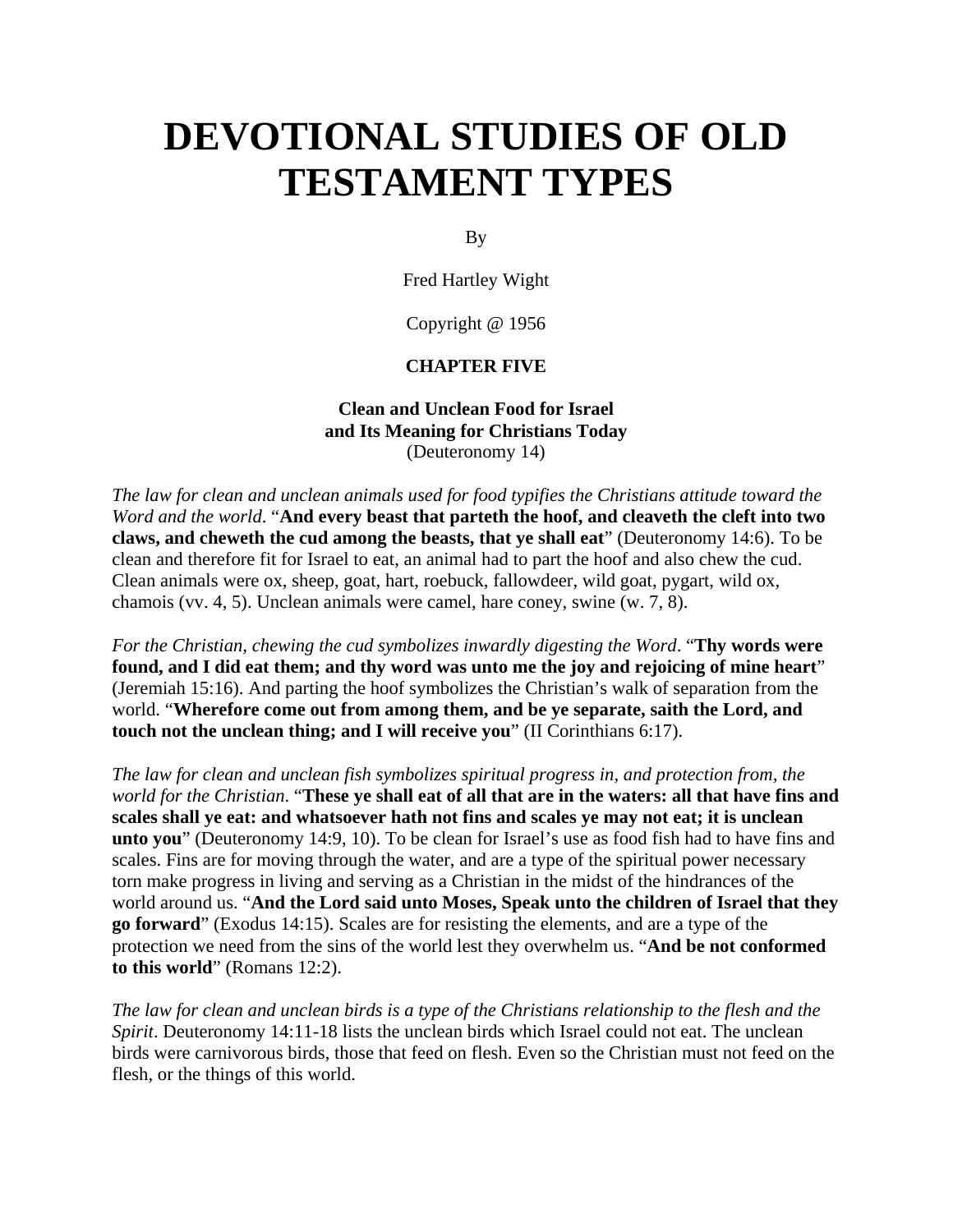"**But put ye on the Lord Jesus Christ, and make not provision for the flesh, to fulfill the lusts thereof**" (Romans 13:14). We must not provide food for the flesh.

*Winged creeping things were unclean*. "**And every creeping thing that flieth is unclean unto you: they shall not be eaten**" (Deuteronomy 14:19). These were creatures made with wings for flying, but which chose to grovel upon the ground. Christians are made with "wings to fly," but alas! many of us are satisfied to grovel in the things of this world.

"**But they that wait upon the Lord shall renew their strength; they shall mount up with wings as eagles; they shall run, and . not be weary; and they shall walk, and not fain**t" (Isaiah 40:31). "**And hath raised us up together, and made us sit together in heavenly places in Christ Jesus**" (Ephesians 2:6).

> **Christ, the Prophet Like unto Moses**  (Deuteronomy 18:15-19)

*God told Moses that Messiah would be a Prophet like unto Moses; and Peter identified Jesus as that Prophet. Spoken by God to Moses*: "**I will raise them up a Prophet from among their brethren, like unto thee, and will put my words in his mouth; and he shall speak unto them all that I shall command him**" (Deuteronomy 18:18). In Acts 3:20, 22 Peter identifies Jesus as the Prophet: "**And he shall send Jesus Christ, which was before preached unto you** . . . **For Moses truly said unto your fathers, A prophet shall the Lord your God raise up unto you of your brethren, like unto me; him shall ye hear in all things whatsoever he shall say unto you**."

*The lives of Moses and of Christ are much alike in their main periods of time*. First, the life of Moses may be divided into three periods of forty years each. The first period was the time he spent in the royal palace of Egypt. At the end of this period Moses wanted to deliver Israel, but Israel was not willing to let him do so. "**And he said, Who made thee a prince and a judge over us?**" (Exodus 2:14). The second period of forty years was spent in Midian tending sheep and awaiting the time when Israel would accept him as their national leader. The third period of forty years was the time he spent as Israel's leader or virtual king. "**And he** [i.e., Moses] . . . **was king in Jeshurun, when the heads of the people and the tribes of Israel were gathered together**" (Deuteronomy 33:5).

*The larger life of Christ may be divided into three similar periods of time*. The first was the time spent in the royal palace in Heaven before He came to earth. "**The glory which I had with thee before the world was**" (John 17:5). At the end of this period He came to His own people of Israel, but as a nation they rejected Him as their King. "**He came unto his own, and his own received him not**" (John 1:11). The second period of His greater life is the time now being spent in Heaven in absence from His people Israel. He is awaiting the time when they shall welcome Him as their King. "**The Lord said unto my Lord, Sit thou at my right hand, until I make thine enemies thy footstool**" (Psalm 110:1). The third period of His greater life will begin when He returns to earth to deliver His people of Israel and to be their King and also King of the world. "**Behold a king shall reign in righteousness**" (Isaiah 32:1).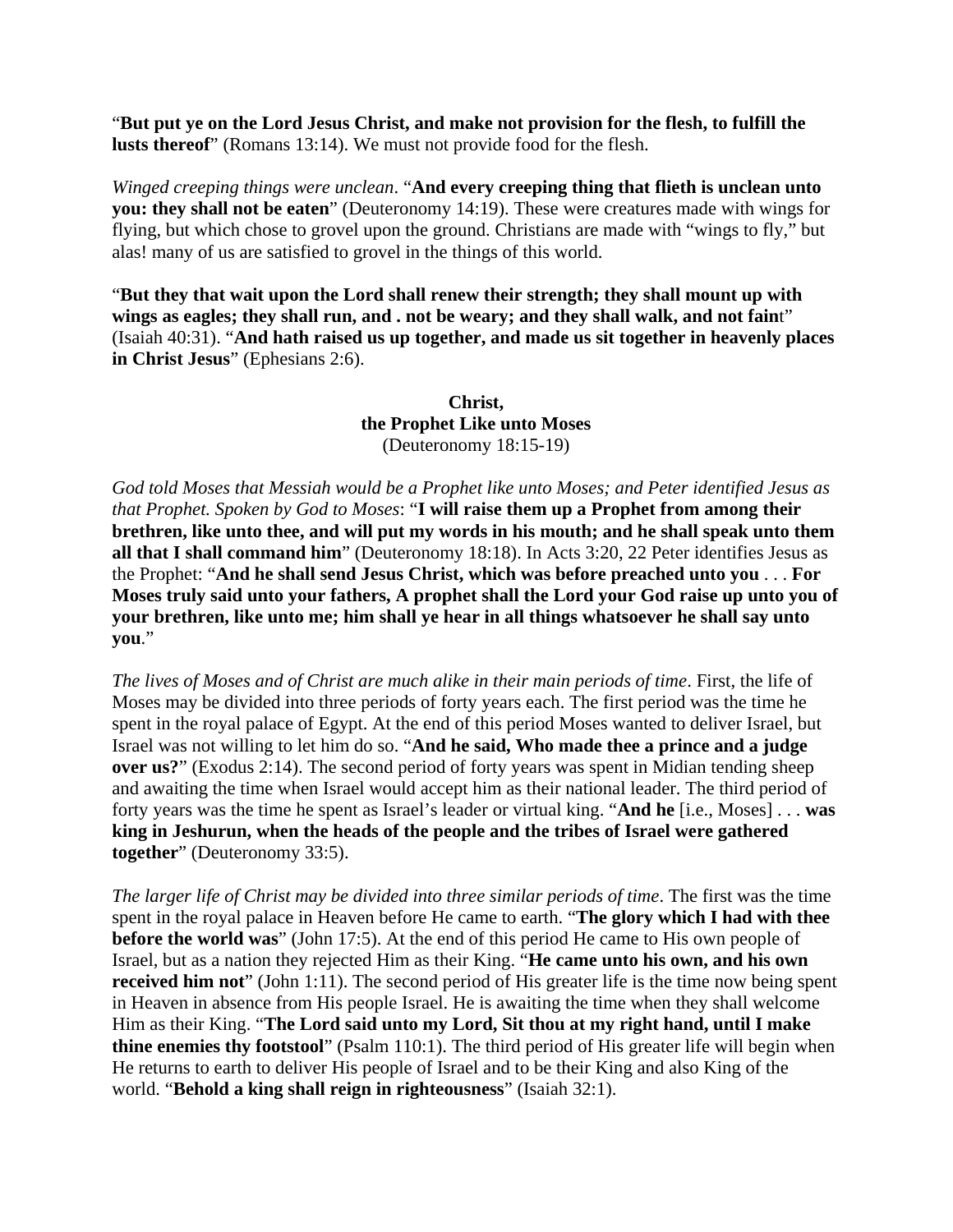*Events connected with the birth and babyhood of Moses and of Jesus are similar*. Both Moses and Jesus were born when a Gentile king was ruler over Israel. Moses: "**Now there arose up a new king over Egypt, which knew not Joseph**" (Exodus 1:8). Jesus: "**And it came to pass in those days, that there went out a decree from Caesar Augustus, that all the world should be taxed**" (Luke 2:1). Then, both Moses and Jesus were put into very unusual baby beds. Moses: "**And when she could no longer hide him, she took for him an ark of bulrushes, and daubed it with slime and with pitch, and put the child therein; and she laid it in the flags by the river's brink**" (Exodus 2:3). Jesus: "**And she brought forth her firstborn son, and wrapped him in swaddling clothes, and laid him in a manger, because there was no room for them in the inn**" (Luke 2:7). Also, both Moses and Jesus were saved from death as infants. Death of infants in Egypt from which Moses escaped: "**Pharaoh charged all his people, saying, Every son that is born** [i.e.]**, among the Hebrews ye shall cast into the river**" (Exodus 1:22). Death of infants at town of Bethlehem from which Jesus escaped: "**Then Herod** . . . **sent forth and slew all the children that were in Bethlehem, and in all the coasts thereof, from two years old and under**" (Matthew 2:16). Moses was saved by the daughter of Pharaoh; Jesus was delivered by the going of Joseph and Mary down into Egypt when warned to do so by God in a dream.

*The boyhood homes of Moses and of Jesus were in some respects similar*. Both boys were raised by women of a kingly line. Moses was raised by the daughter of Pharaoh. "**And the daughter of Pharaoh came down to wash herself at the river**" (Exodus 2:5). Jesus was reared by Mary, who was of the Davidic line. (See genealogy in Luke 3.) Both Moses and Jesus were brought up in homes of men who were not their real fathers. "**Pharaoh's daughter said unto her, Take this child away, and nurse it for me, and I will give thee wages**" (Exodus 2:9). Following this, Moses was taken to Pharaoh's palace. Pharaoh was not the father of Moses. "**Now the birth of Jesus Christ was on this wise: When as his mother Mary was espoused to Joseph, before they came together, she was found with child of the Holy Ghost**" (Matthew 1:18). Joseph was not the father of Jesus.

*The ministry of Moses and of Jesus witnessed mighty miracles*. The ministry of Moses is summed up in Deuteronomy 29:2, 3: "**And Moses called unto all Israel, and said unto them, Ye have seen all that the Lord did before your eyes in the land of Egypt unto Pharaoh, and unto all his servants, and unto all his land; the great temptations which thine eyes have seen, the signs, and those great miracles**." Matthew 4:23, 24 tells about some of the miracles of Jesus: "**And Jesus went about all Galilee, teaching in their synagogues and preaching the gospel of the kingdom, and healing all manner of sickness and all manner of disease among the people. And his fame went throughout all Syria: and they brought unto him all sick people that were taken with divers diseases and torments, and those which were possessed with devils, and those which were lunatick, and those that had palsy; and he healed them**." In addition to these miracles, he raised the dead, calmed the sea, and fed the hungry multitude.

*Both Moses and Jesus were spoken against by certain of their own relatives*. Moses was spoken against: "**And Miriam and Aaron spake against Moses because of the Ethiopian woman whom he had married** . . . **And they said, Hath the Lord indeed spoken only by Moses? Hath he not spoken also by us?**" (Numbers 12:1, 2).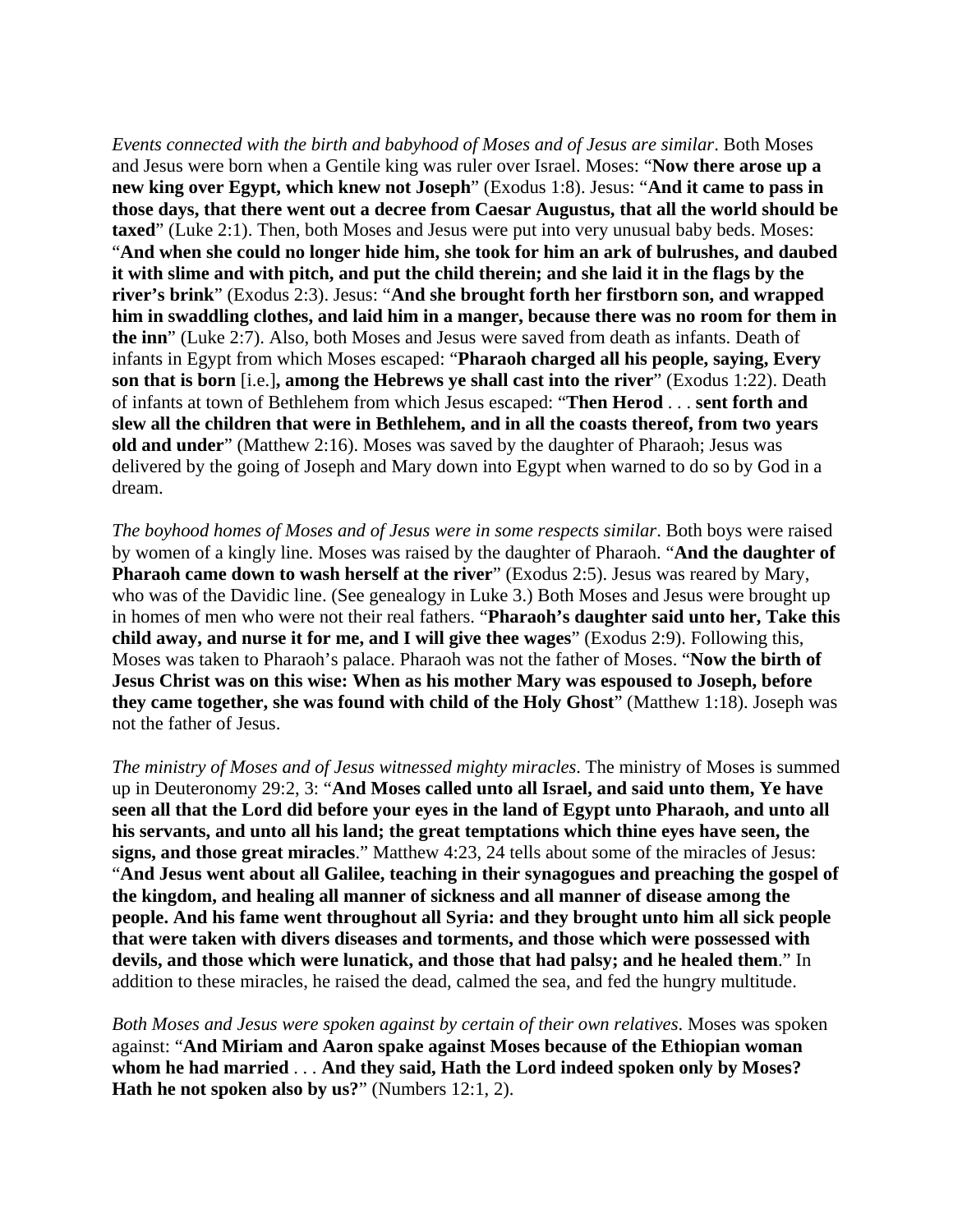Jesus was spoken against: "**His brethren therefore said unto him, Depart hence, and go into Judea, that thy disciples also may see the works that thou doest. For there is no man that doeth anything in secret and he himself seeketh to be known openly. If thou do these things, show thyself to the world. For neither did his brethren believe in him**" (John 7:3-5).

*Moses and Jesus were both noted for their meekness, although they were great*. Moses: "**Now the man Moses was very meek above all the men which were upon the face of the earth**" (Numbers 12:3). Christ: "**Take my yoke upon you, and learn of me; for I am meek and lowly in heart**" (Matthew 11:29.)

*Moses volunteered to die for Israel, but Jesus actually did die for Israel and for the world*. Moses: "**Yet now, if thou wilt forgive their sin; and if not, blot me, I pray thee out of thy book which thou hast written**" (Exodus 32:32). Moses was willing to die for his people. Jesus: "**I lay down my life that I may take it again. No man taketh it from me, but I lay it down of myself**" (John 10:17, 18). Jesus willingly lay down His life for His people and for all men.

*Even as God expected Israel to hearken to Moses, so does He expect men today to hearken unto the Lord Jesus Christ*. "**The Lord thy God will raise up unto thee a Prophet from the midst of thee, of thy brethren, like unto me; unto him ye shall hearken**" (Deuteronomy 18:15). Almighty God requires obedience to His Son, the Lord Jesus Christ.

> **Forbidden Diversity, for Israel and for Christians**  (Deuteronomy 22:9-11)

*The sowing of mixed seed was forbidden to Israel; and the Church is forbidden to give forth mixed teaching*. "**Thou shalt not sow thy vineyard with divers seeds, lest the fruit of thy seed which thou hast sown, and the fruit of thy vineyard, be defiled**" (Deuteronomy 22:9). Mixed seed symbolizes mixed teaching. The truth must not be mixed with error. "**The kingdom of heaven is likened unto a man which sowed good seed in his field: but while men slept, his enemy came and sowed tares among the wheat**" (Matthew 13:24, 25). The sowing of mixed teaching is the basis for all of the false cults which claim to be Christian but are not true to the Word. They all have some truth, but it is mixed with error. The error nullifies the truth. Let us beware of all such.

*The flowing with mixed teams was forbidden to Israel; and Christians are forbidden mixed partnerships*. "**Thou shalt not plow with an ox and an ass together**" (Deuteronomy 22:10). The ox was a clean animal, whereas the ass was an unclean animal. The two were not to be yoked together. The New Testament application of this law is given in II Corinthians 6:14: "**Be ye not unequally yoked together with unbelievers: for what fellowship hath righteousness with unrighteousness? And what communion hath light with darkness?**"

Believers are forbidden to marry unbelievers, and Christians are warned against going into business partnership with unbelievers. All such partnerships are apt to prove disastrous.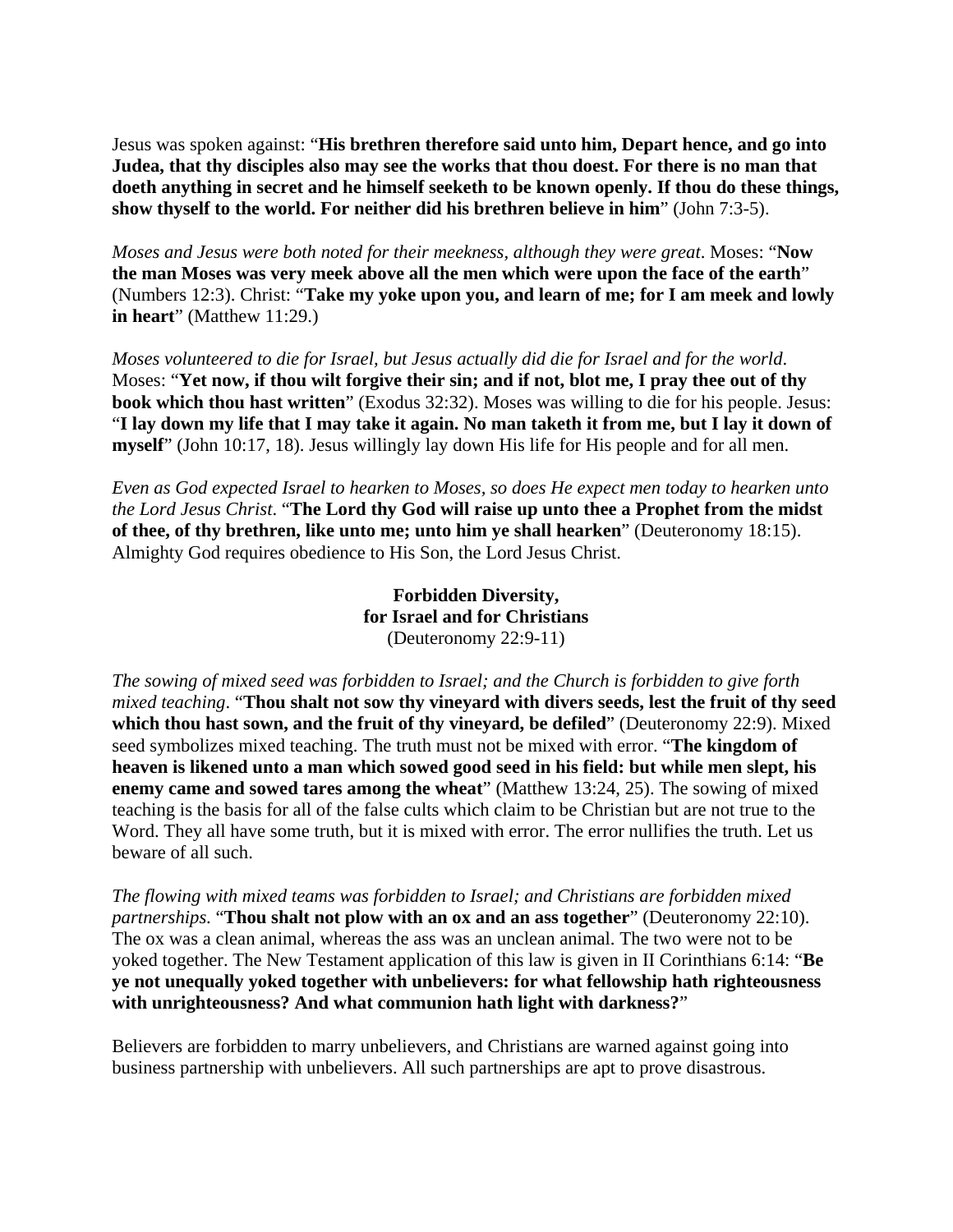*Jews were forbidden to wear mixed clothing; and Christians are warned against the evils of mixed conduct*. "**Thou shalt not wear a garment of divers sorts, as of woolen and linen together**" (Deuteronomy 22:11). Mixed clothing suggests mixed conduct, like being a Christian in some respects, but not in other respects; trying to serve God and at the same time serving the Devil; being a Christian on Sunday and a man of the world the rest of the week. Mixed conduct means a complete failure. Jesus warned us in Matthew 6:24: "**No man can serve two masters: for either he will hate the one, and love the other; or else he will hold to the one, and despise the other. Ye cannot serve God and mammon** [money]."

**~ end of chapter 5 ~** 

**http://www.baptistbiblebelievers.com/**

**\*\*\***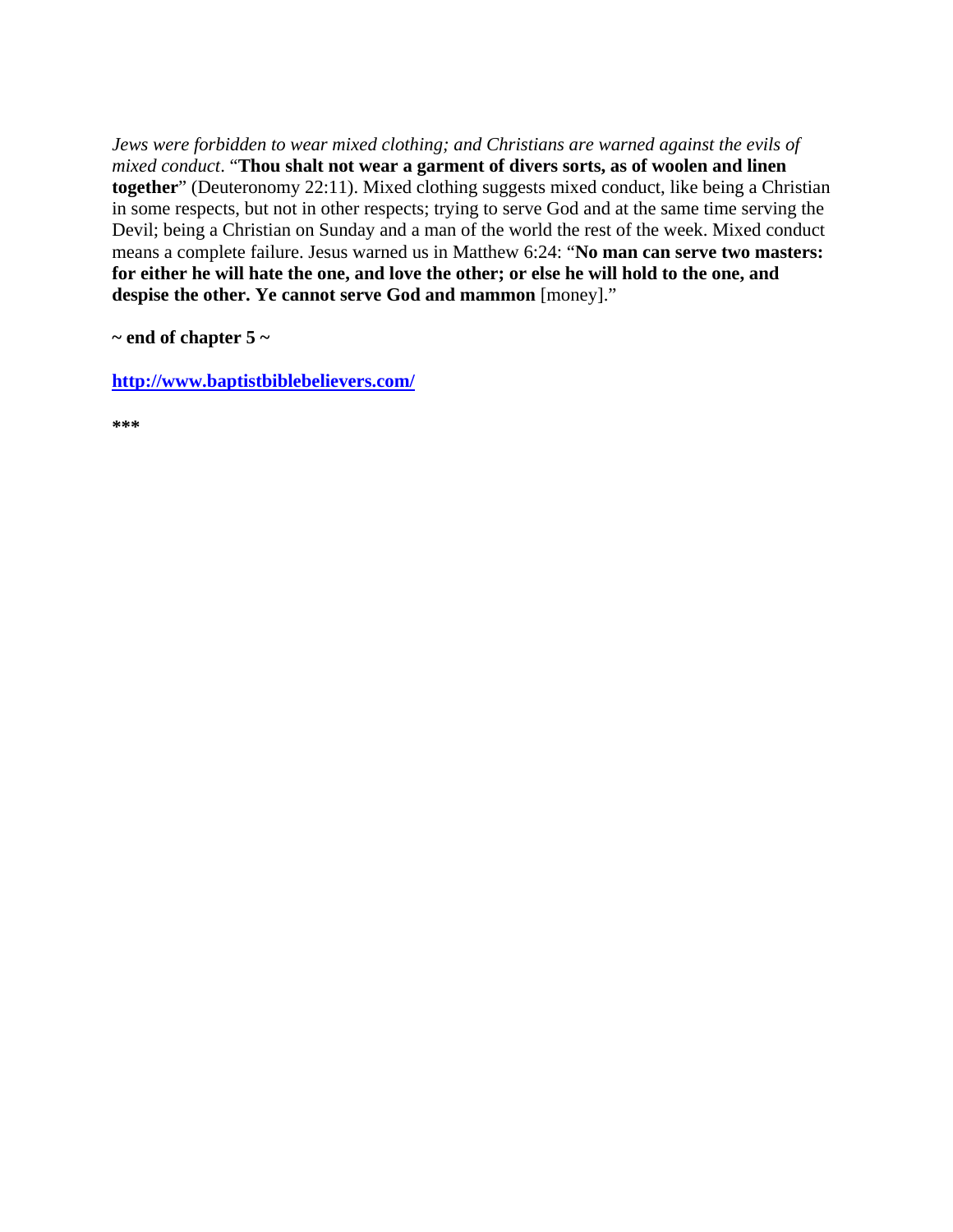# **DEVOTIONAL STUDIES OF OLD TESTAMENT TYPES**

By

Fred Hartley Wight

Copyright @ 1956

### **CHAPTER SIX**

#### **TYPES IN JOSHUA**

**Joshua a Type of Christ**  (Joshua 1-11)

*The name "Joshua" means the same as the name "Jesus*." "**And Moses called Oshea** [Hoshea] **the son of Nun Jehoshua**" (Numbers 13:16). The syllable "*Je*" prefixed to the word *Hoshea* is the first syllable of the word *Jehovah*. Hoshea signifies "*to save*"; Jehoshua or Joshua signifies "*The Lord will save*." "**And she shall bring forth a son, and thou shalt call his name JESUS: for he shall save his people from their sins**" (Matthew 1:21). Joshua saved his people from their enemies, whereas Jesus saved His people from their sins. In the Greek the word for Jesus is also the word for Joshua. It means salvation or Saviour.

*Both Joshua and Jesus were captains of an army*. Joshua was captain: "**Then Joshua commanded the officers of the people, saying, Pass through the host, and command the people**" (Joshua 1:10, 11). In battle Joshua was always commander-in-chief. Jesus was Captain. Near Jericho one day Joshua saw a Soldier with a drawn sword in His hand. He asked Him, "**Art thou for us, or for our adversaries?**" (Joshua 5:13). The Soldier answered: "**Nay; but as captain of the host of the Lord am I now come**" (Joshua 5:14).

Here was a Soldier who claimed to be Captain of the Lord's army of angels. Who was this strange Commander? The ground in His presence was said to be holy, and so He must have been divine. And because the second Person in the Trinity is the only One ever to appear in human form, therefore, we conclude that this General was none other than Jesus Christ, or Messiah in His preincarnate state.

The ultimate victory of Israel in Canaan was won by the army of Jesus, although the army of Joshua had a part to play in the campaign. This army of angels was still available in New Testament times, for Jesus said: "**Thinkest thou that I cannot now pray to my Father, and he shall presently give me more than twelve legions** [100,000] **of angels?**" (Matthew 26:53). In Hebrews 2:10 Jesus is called "**The captain of their salvation**." Here He is Captain of a spiritual army.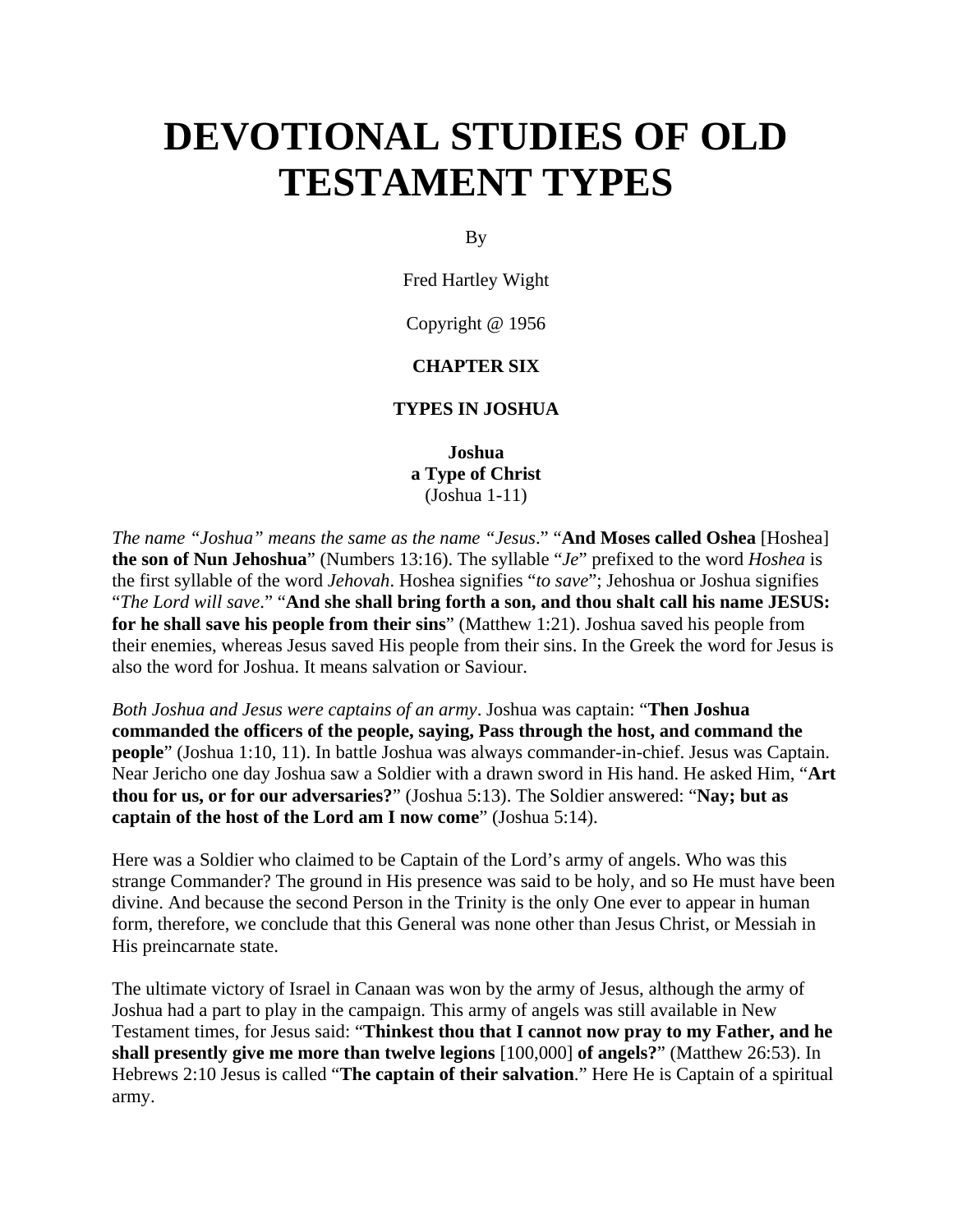*Both Joshua and Jesus performed miracles over the forces of Nature*. "**Then spake Joshua to the Lord in the day when the Lord delivered up the Amorites before the children of Israel, and he said in the sight of Israel, Sun, stand thou still upon Gibeon; and thou, Moon, in the valley of Ajalon. And the sun stood still, and the moon stayed, until the people had avenged themselves upon their enemies**" (Joshua 10:12, 13). The day was lengthened in response to Joshua's command of faith. "**And he arose, and rebuked the wind, and said unto the sea, Peace, be still. And the wind ceased, and there was a great calm**" (Mark 4:39). As Joshua commanded the sun and the moon, even so did Christ command the wind and the sea, and they obeyed Him.

*Both Joshua and the Lord Jesus as captains are described as putting their feet upon the enemies of God's people*. "**Joshua called for the men of Israel, and said unto the captains of the men of war which went with him, Come near, put your feet upon the necks of these kings. And they came near, and put their feet upon the necks of them. And Joshua said unto them, Fear not, nor be dismayed, be strong and of good courage: for thus shall the Lord do to all your enemies**" (Joshua 10:24). A similar statement about Christ is prophetic, and pictures His defeat of His enemies. "**But this man after he had offered one sacrifice for sins forever, sat down on the right hand of God; from henceforth expecting till his enemies be made his footstool**" (Hebrews 10:12, 13).

*Both Joshua and Jesus are said to have finished the work God gave them to do*. God's tribute to Joshua's finished life-work is found in Joshua 11:15: "**As the Lord commanded Moses his servant, so did Moses command Joshua, and so did Joshua; he left nothing undone of all that the Lord commanded Moses**." And a statement in the prayer of Jesus in John 17 tells of His completed lifework, "**I have finished the work which thou gavest me to do**" (John 17:4).

### **Rahab's Deliverance, A Type of Salvation by Grace**  (Joshua 2)

*Apart from God, Rahab's plight was hopeless, being a sinner living in a condemned city; and sinners today are living in a world under God's condemnation*. "**Go, view the land, even Jericho. And they went, and came into an harlot's house, named Rahab**" (Joshua 2:1). She was a harlot who lived in a wicked city that was under the condemnation of God. What hope did she have of escape? None whatever outside of the mercy of the God of Israel whom she came to trust. This sinful world is under God's condemnation. "**That every mouth may be stopped, and all the world may become guilty before God**" (Romans 3:19). No one who lives in this sinful world has any hope apart from the salvation of the Lord Jesus Christ.

Rahab was delivered from Jericho, not because she deserved to be, but because she put her faith in the mercy of Israel's God; and sinners are now saved by grace as in any age. "**For the Lord your God, he is God in heaven above, and in earth beneath**" (Joshua 2:11). Deliverance comes only through trusting God's mercy. "**Not by works of righteousness which we have done, but according to his mercy he saved us**" (Titus 3:5). Salvation is by grace.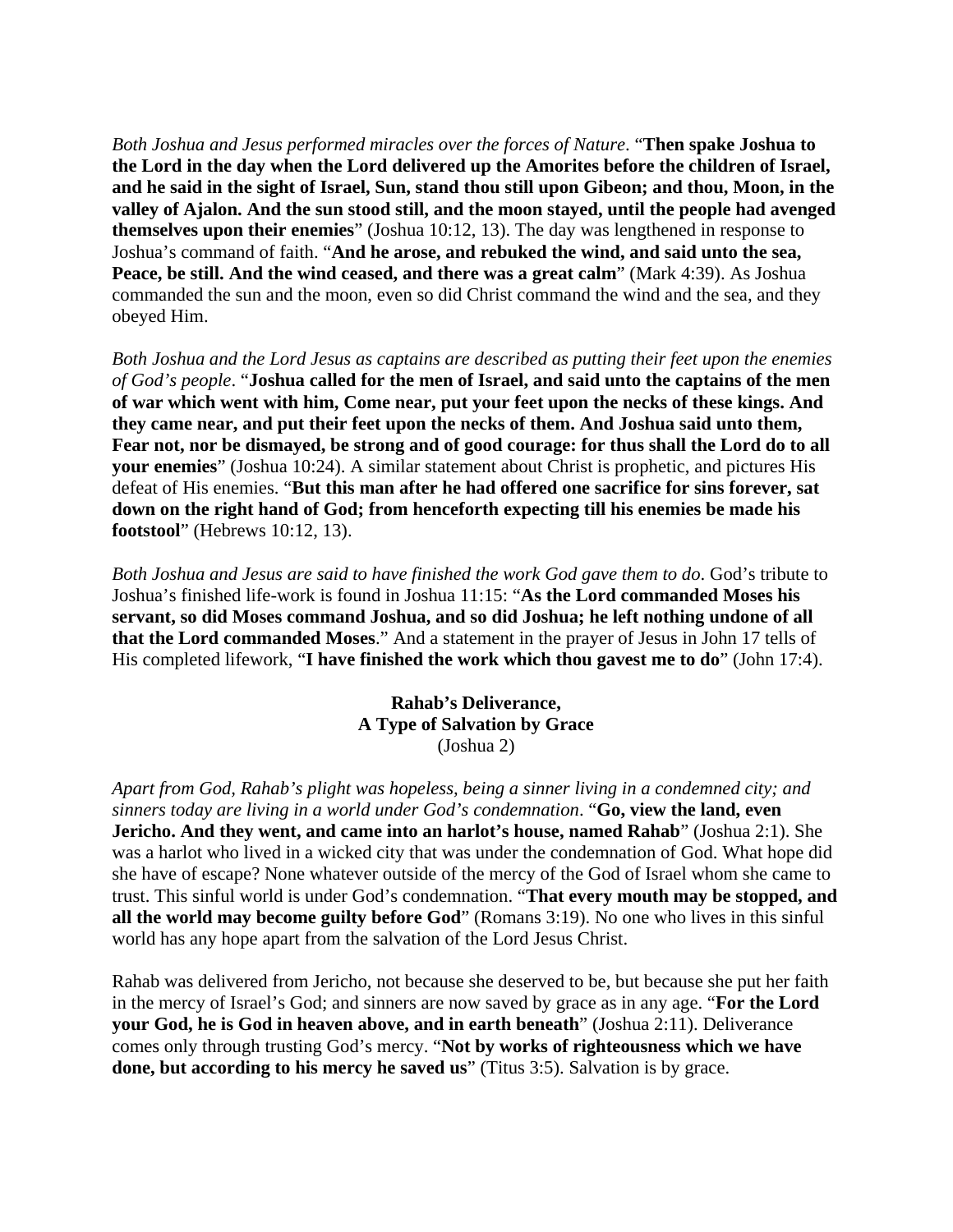## **Israel Crossing Jordan, A Type of the Christian Entering into the Victorious Life**  (Joshua 3-4)

*Crossing Jordan meant for Israel leaving behind her the wilderness experience; and this is a type of the Christian saying goodbye to a life of defeat*. "**Moses my servant is dead; now therefore arise, go over this Jordan, thou, and all this people, unto the land which I do give them**" (Joshua 1:2). When Israel crossed through the River Jordan, they were turning their backs upon their wilderness days, and they were entering the land which God had promised to them. This is a type of a Christian turning his back on a life of defeat, and entering into a life of real victory in union with Christ. "**Lie not one to another, seeing ye have put off the old man with his deeds; and have put on the new man**" (Colossians 3:9, 10).

*Crossing Jordan meant for Israel the entering into the Promised Land; and this is a type of the Christian experiencing the life of victory God has promised to His children*. "**When thou art passed over, that thou mayest go in unto the land which the Lord thy God giveth thee, a land that floweth with milk and honey; as the Lord God of thy fathers hath promised thee**" (Deuteronomy 27:3). The Promised Land was a wealthy land. It had everything Israel needed. It was God's gift to Israel. When Israel crossed Jordan, she began to possess that land. Canaan is the type of a victorious life for Christians. God has promised victory. Therefore, there is no need for defeat. He has promised everything that is needed. There is abundance in the land of victory for the child of God who enters in by surrender and faith. "**For sin shall not have dominion over you**" (Romans 6:14). "**Now thanks be unto God, which always causeth us to triumph in Chris**t" (II Corinthians 2:14). Crossing Jordan is entering into victory.

*The relationship between crossing the Red Sea and crossing Jordan may be compared with the relationship between conversion and entering into a victorious Christian life*. Crossing the Red Sea meant leaving Egypt. Crossing Jordan meant entering Canaan. Israel had to leave Egypt before she could enter Canaan. The Red Sea crossing is typical of our salvation from the world. The crossing of Jordan is a type of our salvation to a life of victory in Christ. There was a fortyyear period between the two events in the life of Israel. There need not be a long period between the two events in the life of a Christian. "**Therefore we are buried with him by baptism into death: that like as Christ was raised up from the dead by the glory of the Father, even so we also should walk in newness of life**" (Romans 6:4). Baptism pictures the experience of victorious living.

*The divine and human element in crossing the Jordan may be compared with the divine and human element of entering into victory in Christ*. "**The waters which came down from above stood and rose up upon an heap very far from the city Adam** . . . **and those that came down toward the sea of the plain, even the salt sea, failed, and were cut off: and the people passed over right against Jericho**" (Joshua 3:16). The divine element was the miracle of the heaped up waters that made possible the walking over on dry ground. This was God's supernatural power. The human element was the Israelites' walking over on the pathway made for them by what God had done. Let us notice what Christ has done for us to make victory possible. "**Knowing this, that our old man is** [lit., has been] **crucified with him** [i.e.], Christ]**, that the body of sin might be destroyed, that henceforth we should not serve sin"** (Romans 6:6).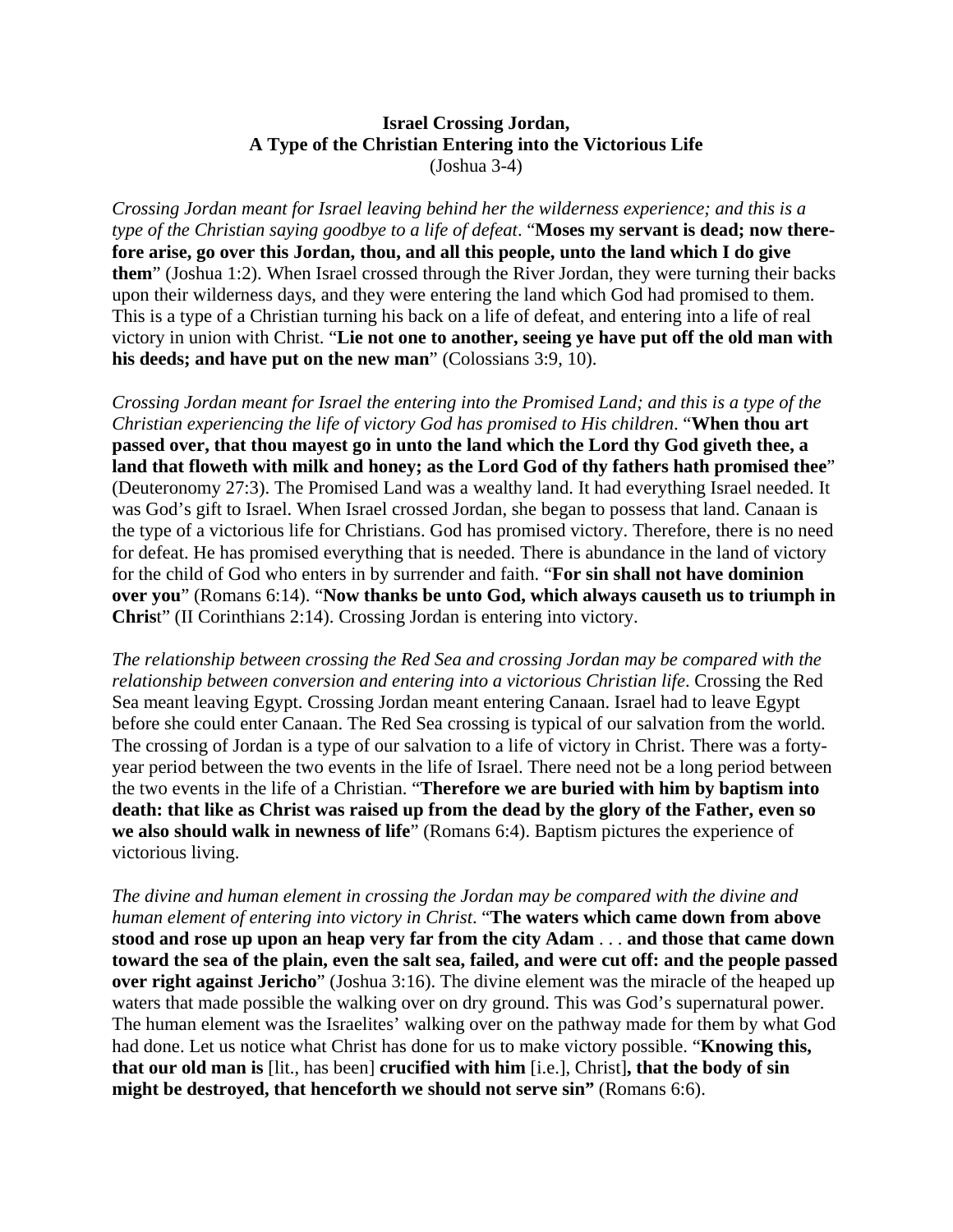"**If** [or, since] **ye then be risen with Christ, seek those things which are above**" (Colossians 3:1). When Christ was crucified, our old carnal nature was crucified with Him. When Christ rose from the dead, we rose with Him that we might live a new life in union with Him. This is the divine element in our victory.

Now for the human element: "**Likewise reckon ye also yourselves to be dead indeed unto sin, but alive unto God through Jesus Christ our Lord**" (Romans 6:11). "**Mortify therefore your members which are upon the earth; fornication, uncleanness** . . . **But now ye also put off all these; anger, wrath, malice**, etc." (Colossians 3:5, 8). "**Put on therefore as the elect of God, holy, and beloved, a heart of compassion, kindness**, etc." (Colossians 3:12). The victory Jesus has provided for us must be appropriated by us. We must by faith enter into the victory which God has promised to us and by His power made available to us. This is the human element.

*The place of the Ark of the Covenant in crossing Jordan is a type of the place of Christ in relationship to a walk of victory*. "**And the priests that bare the ark of the covenant of the Lord stood firm on dry ground in the midst of Jordan, and all the Israelites passed over on dry ground, until all the people were passed clean over Jordan**" (Joshua 3:17). "**And it came to pass, when all the people were clean passed over, that the ark of the Lord passed over, and the priests, in the presence of the people**" (Joshua 4:11). The Ark was the first to go into the river and was the last to leave the river. This should have relieved all the fears of Israel. The Ark of the Covenant is a type here of the Lord Jesus Christ. "**I am Alpha and Omega** [equivalent to our A and Z]**, the beginning and the ending**" (Revelation 1:8). In living a victorious Christian life, Christ is with us from the very beginning to the end. As long as we put our trust in Him, there can be no defeat. He is the source of our victory.

*The two sets of twelve memorial rocks are pictorial of the experience of entering into victorious living*. "**And Joshua set up twelve stones in the midst of Jordan**" (Joshua 4:9). When the crossing was completed, these stones would be covered over with water and would be unseen. They picture for us our old carnal nature as crucified with Christ and buried with Him. "**We are buried with him by baptism into death**" (Romans 6:4). Joshua 4:3 tells of the other set of stones: "**Take you hence out of the midst of Jordan, out of the place where the priests' feet stood firm, twelve stones, and ye shall carry them over with you, and leave them in the lodging place, where ye shall lodge this night**." These stones were erected on the bank of the river where they stayed overnight. They were a memorial of the event. This rock memorial is a type of our union with the risen Christ after we have died to the old life of sin. "**Now if we be dead with Christ, we believe that we shall also live with him**" (Romans 6:8).

## **Conquering Jericho, A Type of Prayer Strategy against the Enemy of the Church**  (Joshua 6)

*Capturing Jericho has a spiritual meaning for us today*. The falling down of the walls of Jericho is like the victory of the Gospel over the strongholds of sin. It is like the winning of our loved ones, neighbors, and friends to Christ. It is like overcoming any satanic opposition to God's work.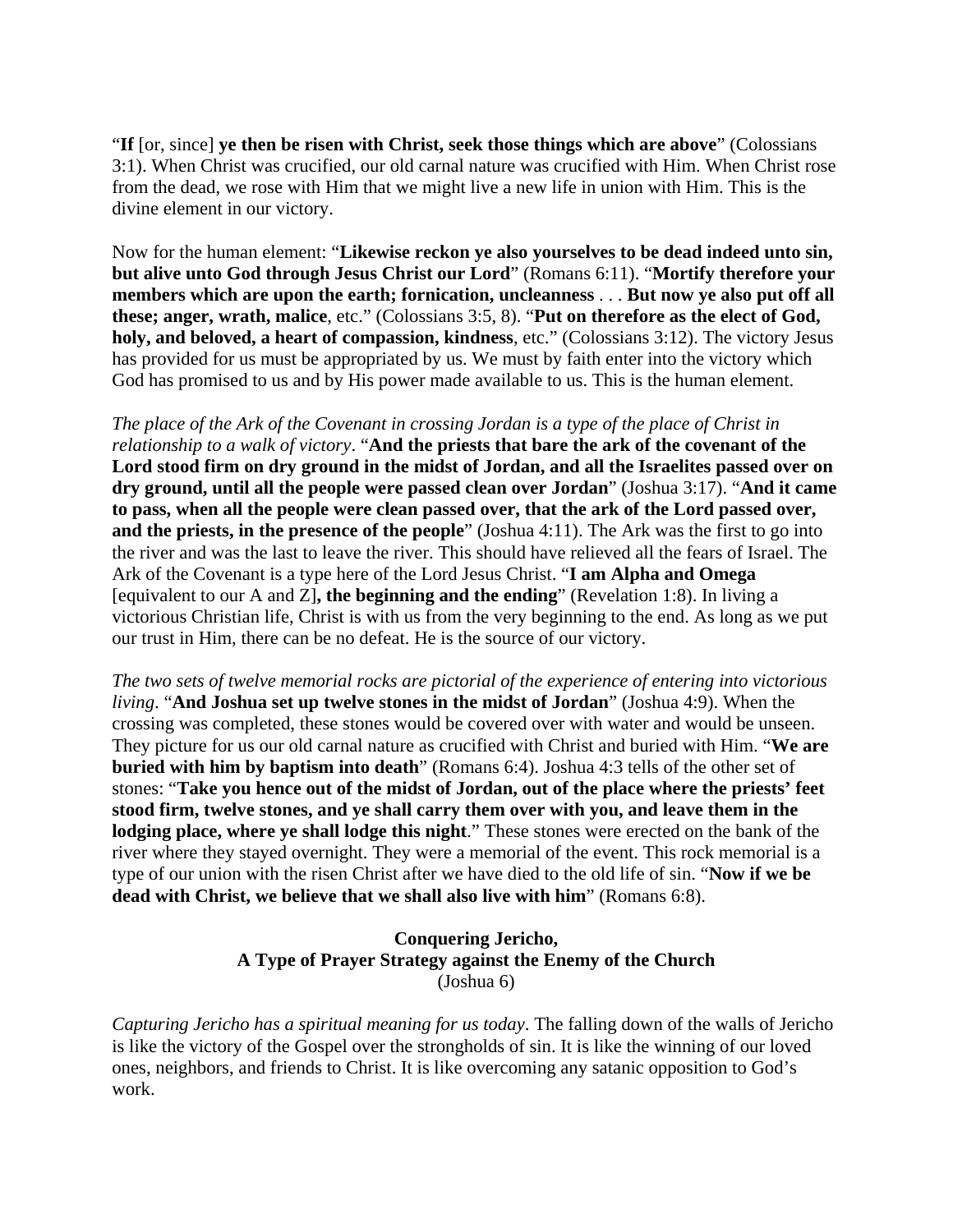*Man's method and God's method of capturing a Jericho may be compared with man's method and God's method of doing church work*. Man's ordinary method of capturing a city like Jericho in Joshua's day would include taking lessons on scaling walls; trying to enter the city secretly by night; using battering-rams to break down the wall; laying siege to the city, and starving the population into surrender. How different was God's method of taking Jericho!

"**And ye shall compass the city, all ye men of war, and go round about the city once. Thus shalt thou do six days** . . . **And the seventh day ye shall compass the city seven times, and the priests shall blow with the trumpets**" (Joshua 6:3, 4). When this was done, God caused the walls of the city to tumble down, and the men entered the city and took it.

Today worldly methods instead of God's method are often used in doing God's work. Here are examples of such methods: imitate the movies and worldly entertainments to get a crowd instead of "**by the foolishness of preaching** . . . **save them that believe**" (I Corinthians 1:21). Raise money by bazaars, suppers, and other worldly methods instead of giving tithes and offerings. Build membership rolls by high-pressure methods. Use pressure to get a soul to go through the form of conversion without the reality of a born-again experience. Make much of committee meetings, but omit prayer meetings. Emphasize activity in the energy of the flesh with no Holy Spirit power.

*In encircling Jericho Joshua based everything on God's promise; and we should do the same in Christian work*. "**And the Lord said unto Joshua, See, I have given into thine hand Jericho, and the king thereof, and the mighty men of valor**" (Joshua 6:2). Here was a clear-cut promise from the Lord that Jericho would be given Israel. After hearing that promise, Joshua proceeded to obey instructions without fear. Everything he did thereafter was based on this promise. The Christian is given many promises that relate to his service. "**Whereby are given unto us exceeding great and precious promises**" (II Peter 1:4). For example, when we pray, let us quote a promise to God, and then say like David of old, "**Do as thou hast said**" (II Sam. 7:25).

*In the daily marching around the city of Jericho, Joshua insisted on the silence of human voices, which is a good policy in church activity*. "**And Joshua had commanded the people, saying, Ye shall not shout, nor make any noise with your voice, neither shall any word proceed out of your mouth, until the day I bid you shout; then shall ye shout**" (Joshua 6:10). There is a time for human voices to be silent. A whispering campaign in the ranks could have spread doubt through the whole army. "**Be silent, O all flesh, before the Lord**" (Zechariah 2:13).

In church work there is a time for us to be silent and to let the Lord do the talking.

*The going around Jericho so many times was certainly a matter solely of faith and not of sight; which should be the basis of our prayer and service activity*. It would have done no good for the men of Israel as they marched around Jericho to have looked for cracks in the wall. Assurance of victory came alone through faith in God's Word. Paul said, "**For we walk by faith, not by sight**" (II Corinthians 5:7). How easy it is for Christian workers to get discouraged when things do not look encouraging! But to do so is not to walk by faith.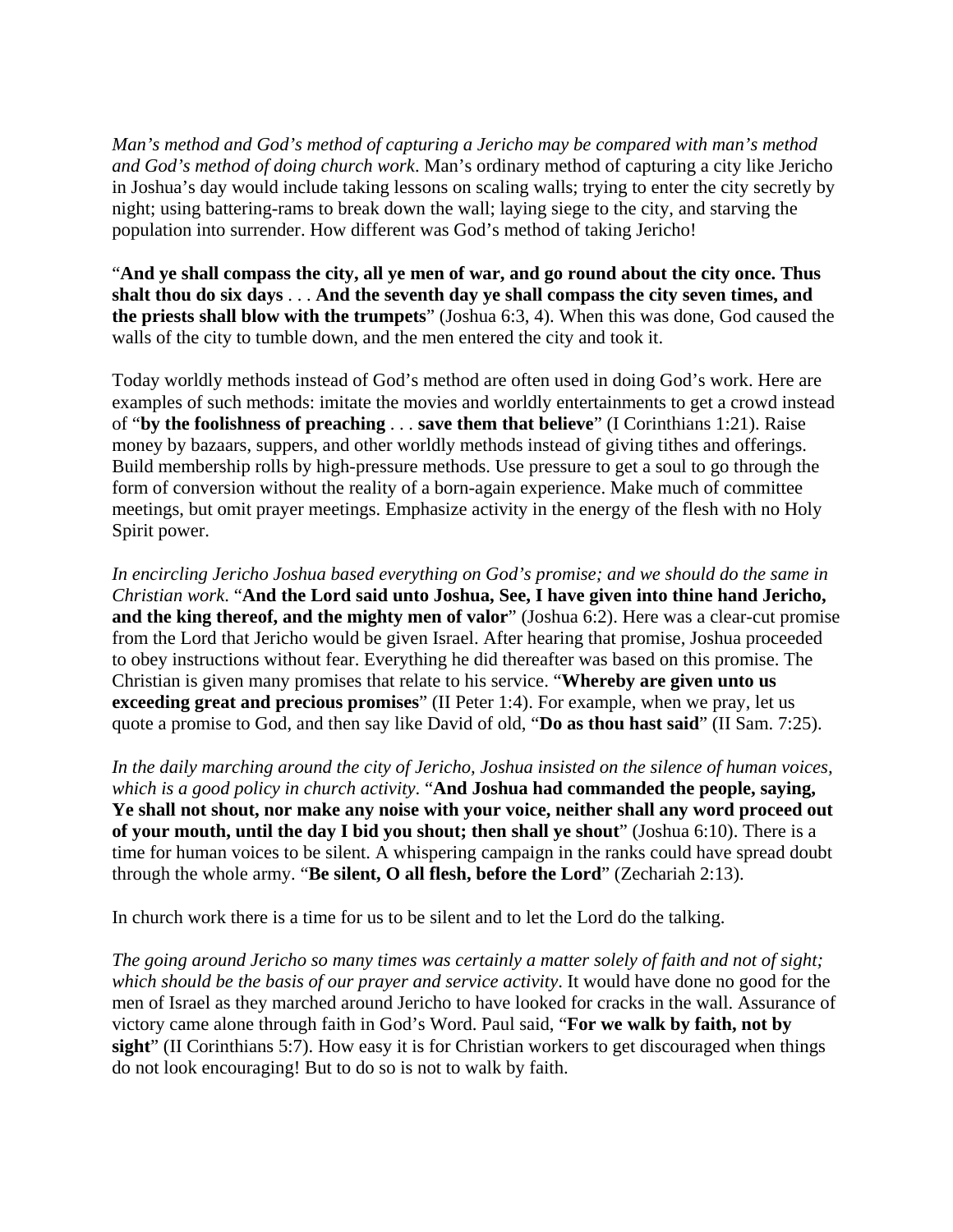*As the Israelites had to persevere in marching around Jericho, so must Christians persevere in trusting God for victory in His cause*. "**On the seventh day, that they rose early about the dawning of the day, and compassed the city after the same manner seven times**" (Joshua 6:15). When the encircling was multiplied, the city was conquered. We need perseverance in our praying in God's work. "**Praying always with all prayer and supplication in the Spirit, and watching thereunto with all perseverance and supplication for all saints**" (Ephesians 6:18). Before we get the answer to our prayer or see victory won, we may have to multiply the time spent in prayer. Perhaps a whole night spent in prayer, or a day of prayer will conquer the citadel of the enemy.

*The Israelites praised God for victory before it actually came; and oftentimes such a policy will bring victory today*. "**And it came to pass at the seventh time, when the priests blew with the trumpets, Joshua said unto the people, Shout; for the Lord hath given you the city**" (Joshua 6:16). Theirs was the shout of praise, and it was also the shout of faith. When they shouted, the only evidence the walls would tumble was God's promise. But they praised God for victory before they had it, and immediately it came. Such a spirit is the climax of faith. The apostle gives us that principle in Philippians 4:6: "**Be careful for nothing; but in everything by prayer and supplication with thanksgiving let your requests be made known unto God**." The thanksgiving was to accompany the praying and not to wait for the answer. In other words, we are to thank God for the answer to our prayer before we actually get it. That is real faith.

> **Overcoming Giants in the Promised Land, A Challenge to Christians Today**  (Joshua 11, 14, 15, 17)

*Joshua and Israel cut off giants from the land of Canaan, and set modern young people an example of heroism*. "**And at that time came Joshua, and cut off the Anakim from the mountains, from Hebron, from Debir, from Anab, and from all the mountains of Israel: Joshua destroyed them utterly with their cities. There was none of the Anakim left in the land of the children of Israel: only in Gaza, in Gath, and in Ashdod, there remained**" (Joshua 11:21, 22). Anakim means "*long-necked*" and was the name given these ancient giants. God's people who put their trust in Him were able to win notable victories. "**But the people that do know their God shall be strong, and do exploits**" (Daniel 11:32). The message of Paul in Romans 8:37 corresponds to this: "**Nay, in all these things we are more than conquerors through him that loved us**." And there are plenty of giants to conquer in this modern world of ours. There is Giant Stronghold of Sin, Giant Citadel of Satan, Giant Enslaving Sin, Giant Sinful Habit, Giant Uncontrollable Temper, Giant Dark Passion, and Giant Despair. And perhaps you can add some more giants to this list. But thank God they can all be conquered through faith in Jesus Christ!

*Caleb conquered giants when he was an old man, and has set us an example of faith in God for great things*. "**Now therefore give me this mountain, whereof the Lord spake in that day; for thou heardest in that day how the Anakim were there, and that the cities were great and fenced: if so be the Lord will be with me, then I shall be able to drive them out, as the Lord said**" (Joshua 14:12).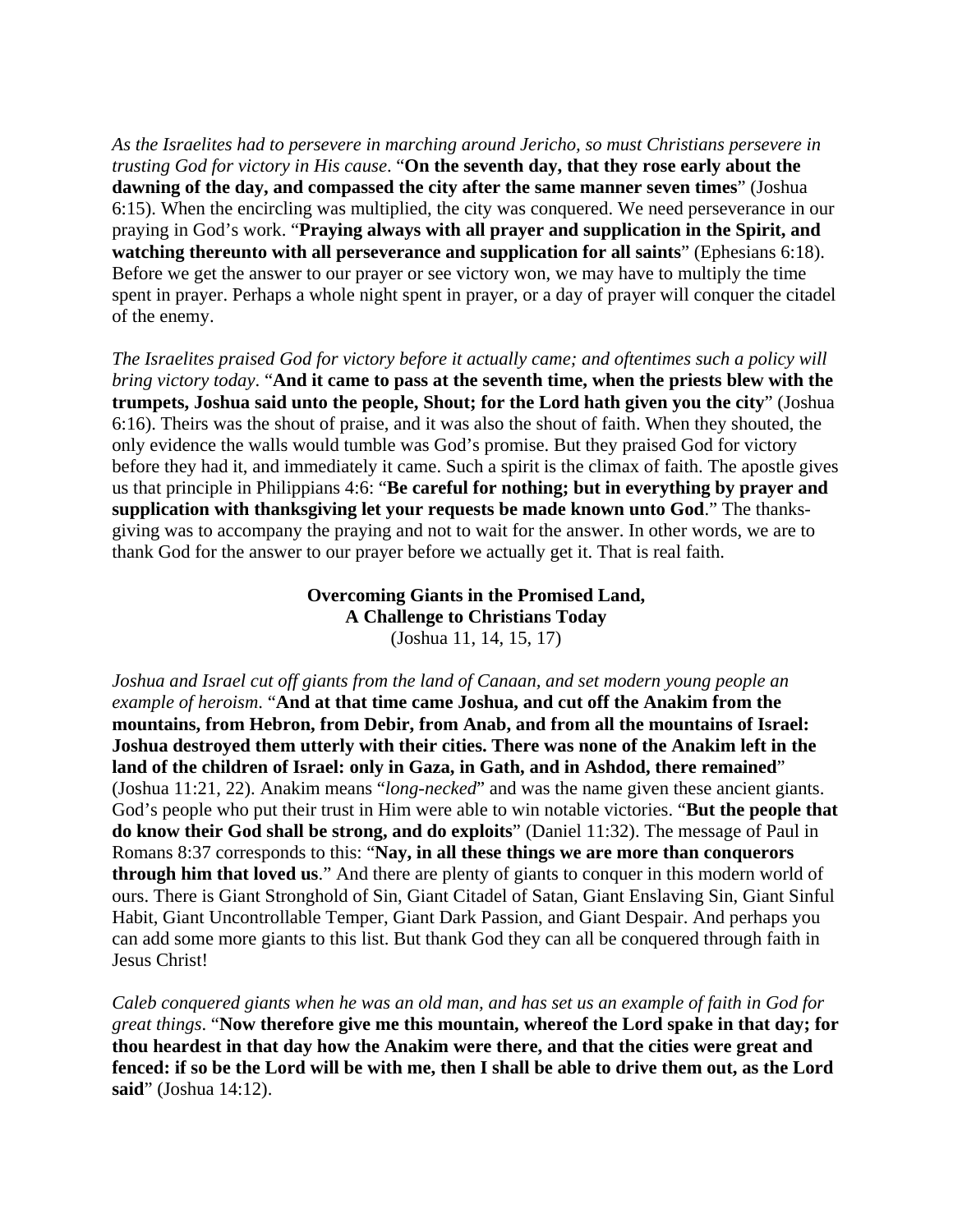Here is an old man who asks for giants to fight, instead of asking for an easy task. "**And unto Caleb the son of Jephunneh he gave a part among the children of Judah, according to the commandment of the Lord to Joshua, even the city of Arba the father of Anak, which city is Hebron. And Caleb drove thence the three sons of Anak, Sheshai, and Ahiman, and Talmai, the children of Anak**" (Joshua 15:13, 14). Given territory where giants were entrenched, he drove them forth and took possession of their land. The apostle Paul, another man with courage like Caleb, wrote to young Timothy this word: "**Thou therefore, my son, be strong in the grace that is in Christ Jesus**" (II Timothy 2:1).

*When the tribe of Manasseh wanted more territory, Joshua challenged these men to conquer giants to get land, hut like many today, they failed to do so*. "**And the children of Joseph spake unto Joshua, saying, Why hast thou given me but one lot and one portion to inherit, seeing I am a great people, forasmuch as the Lord hath blessed me hitherto? And Joshua answered them, If thou be a great people, then get thee up to the wood country, and cut down for thyself there in the land of the Perizzites and of the giants, if mount Ephraim be too narrow for thee**" (Joshua 17:14, 15). If they were a great people, let them prove it by conquering giants. The word giants means "Rephaims" or "*strong ones*." In verse 16 these descendants of Joseph complained about the enemy having chariots of iron. But there is no record that they ever did what Joshua challenged them to do. They never conquered giants. There is great need for Christians in these days who are strong in faith and able to overcome the world, the flesh, and the Devil. "**For whatsoever is born of God overcometh the world: and this is the victory that overcometh the world, even our faith**" (I John 5:4). Every child of God may overcome the world through faith in God. Let us say with Paul: "**I can do all things through Christ which strengtheneth me**" (Philippians 4:13).

## **The Old Testament Cities of Refuge, A Type of Christ as a Refuge for Sinners**  (Joshua 20)

*There was need for the cities of refuge in the days of the Mosaic law, as there is need for a true place of refuge for sinners in all ages*. "**Appoint out for you cities of refuge, whereof I spake unto you by the hand of Moses: that the slayer that killeth any person unawares and unwittingly may flee thither: and they shall be your refuge from the avenger of blood**" (Joshua 20:2, 3).

The need for such cities grew out of the ancient law of the kinsman-avenger. If a person was murdered, his nearest male relative was duty bound to avenge the murder by executing the murderer. When the law of Moses was instituted, the right of the kinsman-avenger was still recognized, but the manslayer, or the man who killed a person accidentally, was protected by being allowed to flee to a city of refuge where his case was judged. There has always been needed a place of refuge for sinners. Men seek for such refuge, but some are disappointed because the places in which they trust are not secure. "**The hail shall sweep away the refuge of lies**" (Isaiah 28:17). What tragedy to trust a false refuge! But God Himself is the only secure place of refuge. "**God is our refuge and strength, a very present help in trouble**" (Psalm 46:1).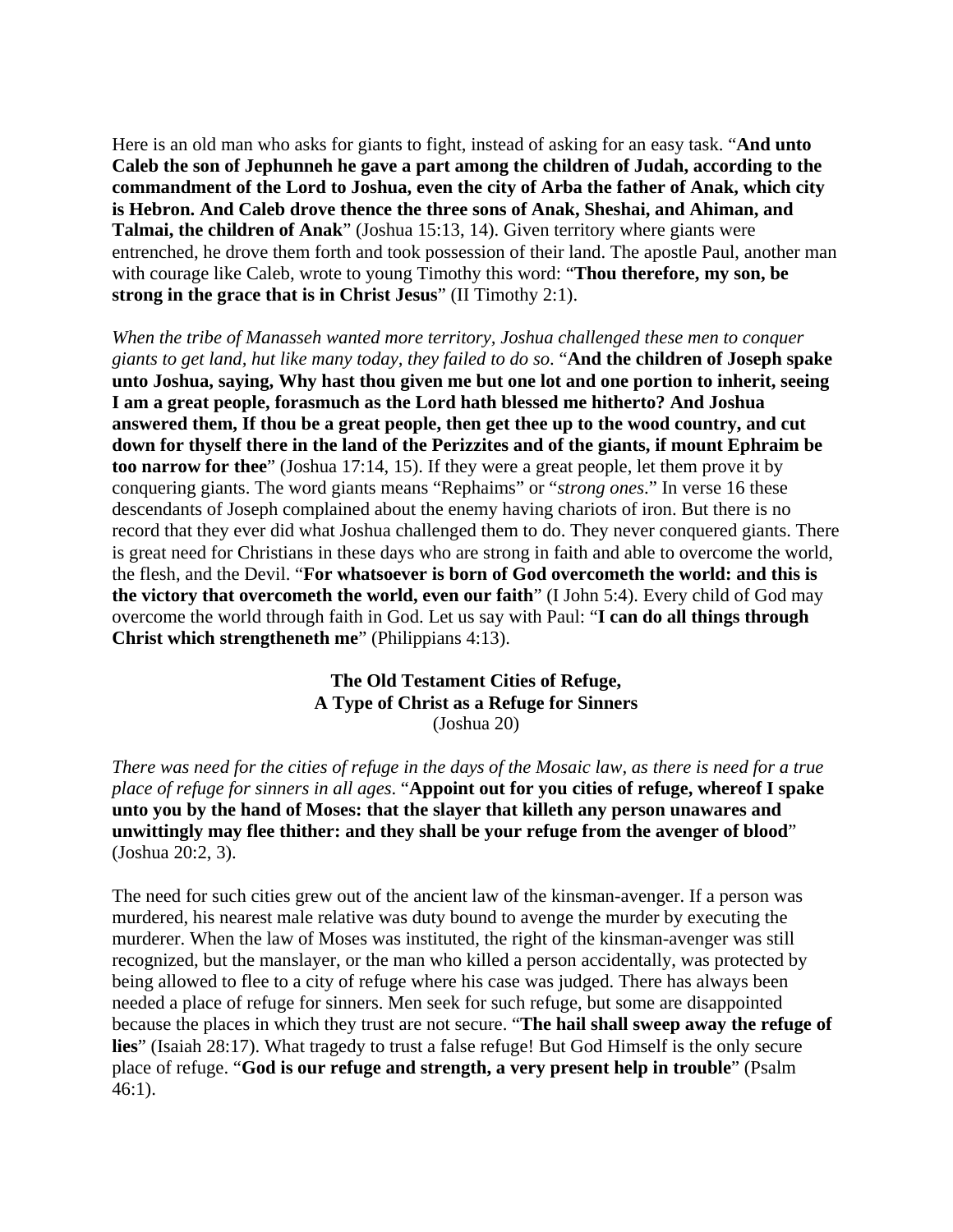*These Old Testament cities did not provide refuge for first-degree murderers, but only for manslayers; and so our place of refuge in Christ is only for repentant sinners and not for those who refuse to repent*. "**The slayer that killeth any person unawares and unwittingly may flee thither**" (Joshua 20:3). The first-degree murderer was turned over to the kinsman-avenger, even though he fled to the city of refuge. And so our place of refuge in Christ is not for all sinners, it is only for repentant sinners who will trust in Christ. "**Testifying both to the Jews, and also to the Greeks, repentance toward God, and faith toward our Lord Jesus Christ**" (Acts 20:21).

Repentance and faith in Christ go together. But a sinner who seeks to have faith in Christ without being willing to repent of his sins will get nowhere, except to be judged for his sins.

*These cities of refuge availed only for those men who fled to them; and Christ saves only those who trust in Him for salvation*. "**May flee thither**" (Joshua 20:3). The slayer had to flee to a city of refuge to have it avail for him. Similarly the sinner must come to Christ in order to be saved. "**All that the Father giveth me shall come to me; and him that cometh to me I will in no**  wise cast out" (John 6:37), so said Jesus.

The Old Testament word often translated "**trust**" means to "*seek or take refuge in*." "**Blessed are all they that put their trust** [take refuge] **in him**" (Psalm 2:12). Him here refers to the Son, or Christ. The New Testament expression believe in often means "believe into," literally translated. In John 3:16, "**whosoever believeth in him**" could be translated literally, "whosoever believeth into him." This suggests the thought, "whosoever takes refuge in him."

This is the thought of that famous hymn:

Rock of Ages, cleft for me, Let me hide myself in Thee; Let the water and the blood, From Thy riven side which flowed, Be of sin the double cure, Save me from its guilt and power.

*The cities of refuge were easy of access to those who needed them; and Jesus as our place of refuge is not hard to find*. Joshua 20:7, 8 list the six cities of refuge, and there were three on the east side of Jordan, and three on the west side. They were evenly scattered throughout the land. Roads leading to them were kept in good repair. There were signs marked "Refuge" at crossroads indicating the way to the nearest city of refuge.

Today the way of salvation is plainly indicated to all who seek. "**Wayfaring men, though fools, shall not err therein**" (Isaiah 35:8). "**The word is nigh thee, even in thy mouth, and in thy heart: that is, the word of faith, which we preach**" (Romans 10:8).

*There were two things a manslayer had to do to be safe; and this is a type of the two things that a sinner needs to do in relation to Christ*.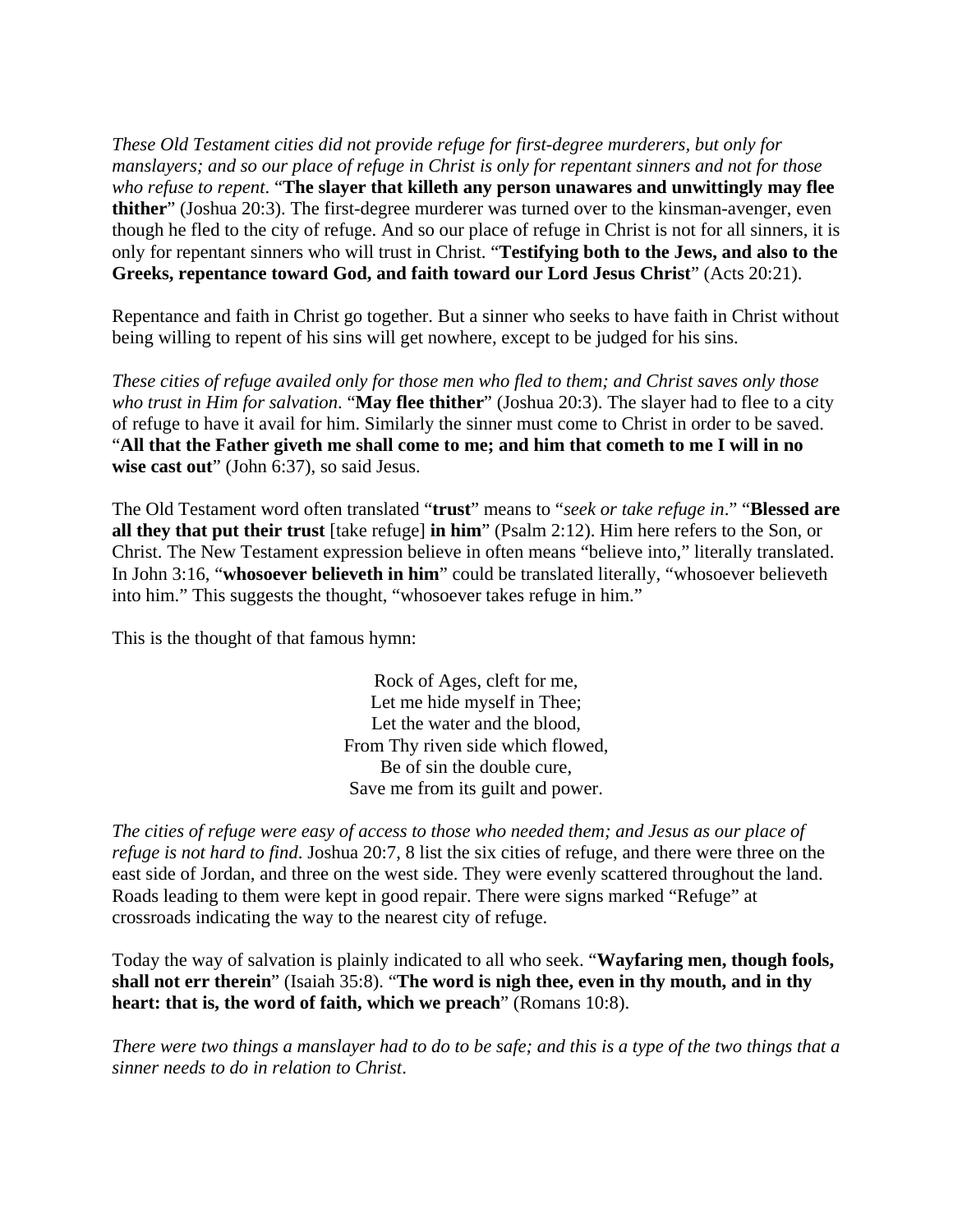The two things a manslayer had to do were:

(1) Flee to the city of refuge, "**Whosoever killeth any person at unawares might flee thither**"(Joshua 20:9);

(2) Stay there according to instructions: "**And he shall dwell in that city, until he stand before the congregation for judgment, and until the death of the high priest that shall be in those days**" (Joshua 20:6).

And there are two things a sinner must do today:

(1) Flee to Christ to be saved, "**Who have fled for refuge to lay hold upon the hope set before us**" (Hebrews 6:18);

(2) abide in Christ to be kept, "**Abide in me, and I in you**" (John 15:4).

Thus he is saved and kept.

**~ end of chapter 6 ~** 

**http://www.baptistbiblebelievers.com/**

**\*\*\***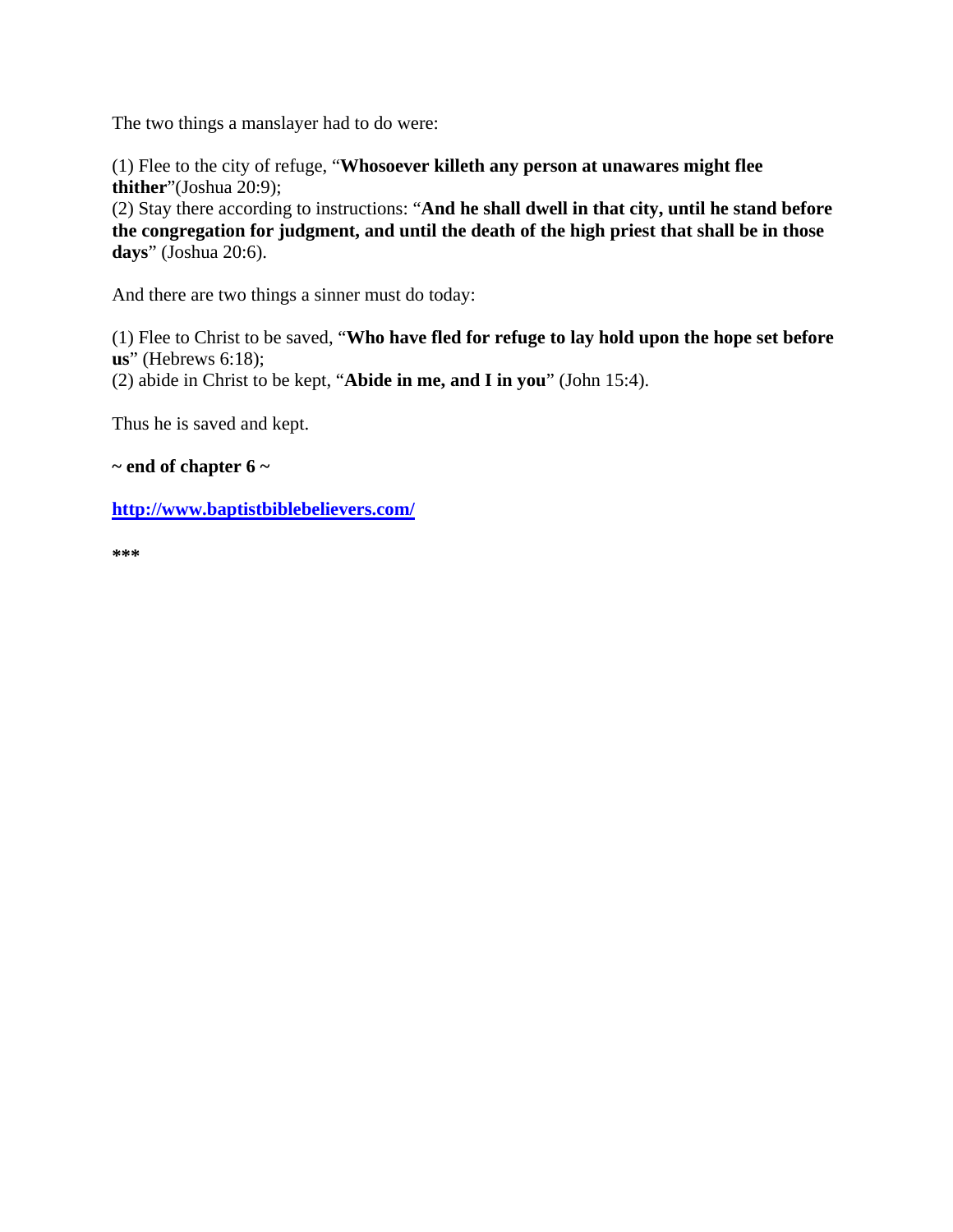# **DEVOTIONAL STUDIES OF OLD TESTAMENT TYPES**

By

Fred Hartley Wight

Copyright @ 1956

### **CHAPTER SEVEN**

### **TYPES IN JUDGES**

### **Reasons for Success or Failure in Driving Out the Enemy in Israel and in Christian Life and Service**  (Judges 1)

*Seeking counsel from the Lord and obeying it brings victory in any age*. "**Now after the death of Joshua it came to pass that the children of Israel asked the Lord, saying, Who shall go up for us against the Canaanites first, to fight against them? And the Lord said, Judah shall go up**" (Judges 1:1, 2).

It is always wise to seek to know God's will in any matter, but it is doubly important to obey that will when it is known. The apostle Paul asked the Roman believers to pray, "**That I may come unto you with joy by the will of God**" (Romans 15:32). Paul wanted God's guidance about going to Rome. His going resulted in victory even though he went as the prisoner of Rome.

*Uniting to fight brought victory to certain tribes of Israel, and brings victory today*. "**And Judah said unto Simeon his brother, Come up with me into my lot, that we may fight against the Canaanites; and I likewise will go with thee into thy lot**" (Judges 1:3). Simeon helped Judah secure victory; and then verse 17 tells how Judah helped Simeon win a victory. Christians need to help each other in warfare against Satan. Notice that the pronouns in Ephesians 6:10-18 are plural.

*It was the Lord's presence and help that gave victory in Old Testament times; and it brings victory in modern times*, "**And Judah went up; and the Lord delivered the Canaanites and the Perizzites into their hand** . . . **And the Lord was with Judah; and he drave out the inhabitants of the mountain**" (Judges 1:4, 19). The secret of victory was that the Lord was with these soldiers of old. No wonder they won battles!

The Great Commission to the Church is followed b)|I this promise of the Lord's presence to those who obey, "**And, lo, I am with you alway, even unto the end of the world**" (Matthew 28:20). If we obey Christ's orders, He promises to go with us in carrying them out.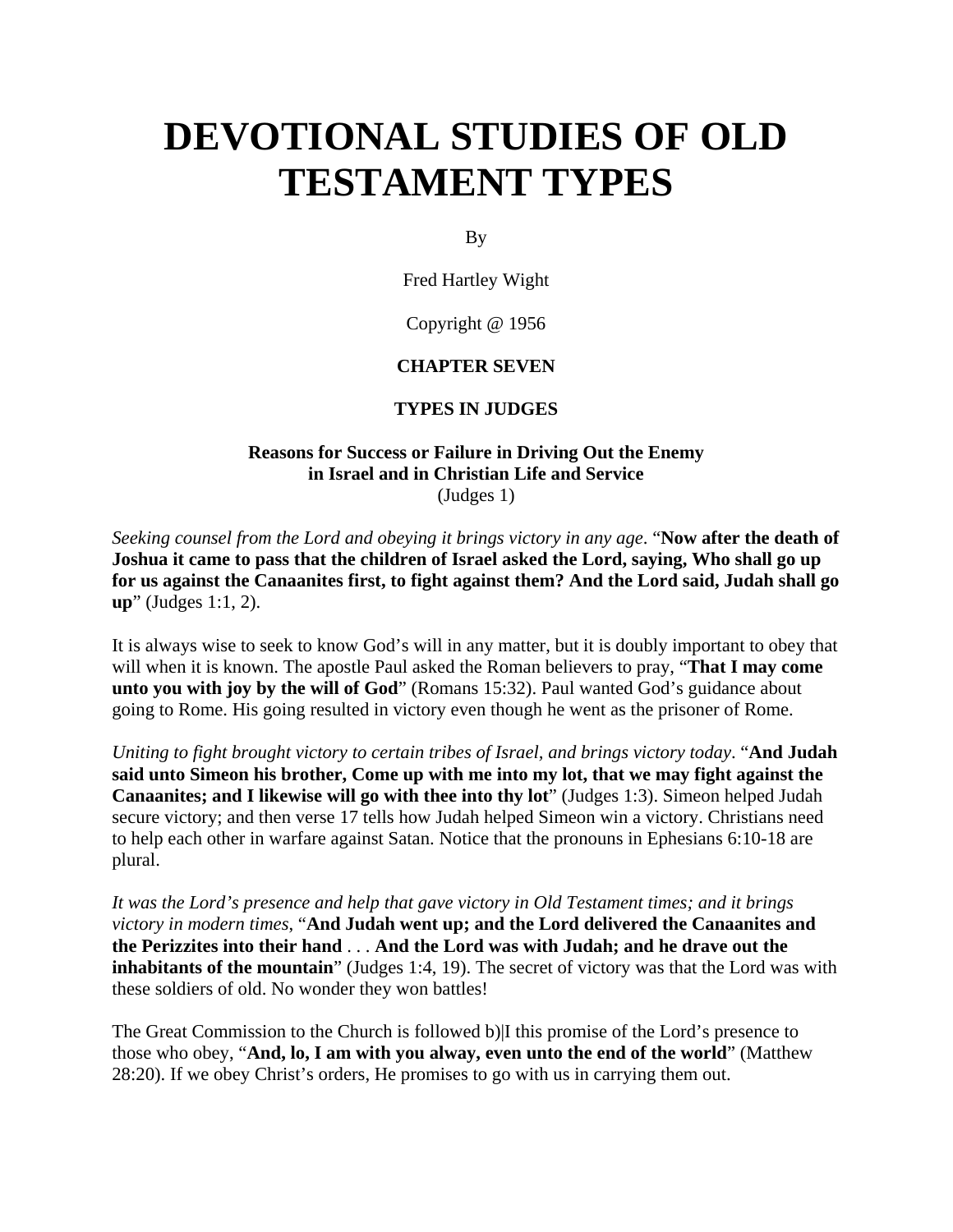*Men who have overcome do well to challenge young people to victory as Caleb did*. "**And Caleb said, He that smiteth Kirjathsepher, and taketh it, to him will I give Achsah my daughter to wife. And Othniel the son of Kenaz, Caleb's younger brother, took it, and he gave him Achsah his daughter to wife**" (Judges 1:12, 13). Caleb could challenge young men to do courageous tasks, because he himself was an overcomer. Paul, who was an overcomer also, challenged young Timothy: "**Thou therefore, my son, be strong in the grace that is in Christ Jesus** . . . **Thou therefore endure hardness, as a good soldier of Jesus Christ**" (II Timothy  $2:1, 3$ ).

*Providential guidance leads to victory as it did in the case of the tribe of Joseph*. The tribe of Joseph providentially discovered a man who gave information about a secret entrance to the city of Bethel. By this means they captured the city (Judges 1:22-26). How many times the Lord through His providences leads His people to victory! They must seek His will and be ready to follow it when it is revealed to them. "**And the Lord shall guide thee continually**" (Isaiah 58:11).

*Failure to unite caused incomplete victory in Bible times; and often does today*. "**Now the children of Judah had fought against Jerusalem, and had taken it, and smitten it with the edge of the sword, and set the city on fire** . . . **And the children of Benjamin did not drive out the Jebusites that inhabited Jerusalem; but the Jebusites dwell with the children of Benjamin in Jerusalem unto this day**" (Judges 1:8, 21). Now the city of Jerusalem was given partially to Benjamin and partially unto Judah, with the larger part going to Benjamin. Judah won over the enemy in his section of the city, but Benjamin did not in his part of the city. The two tribes ought to have co-operated in driving the enemy clear out of the city. Instead of this the enemy remained there until the time of David.

Today, when God's children can unite without compromise, it may spell the difference between victory and defeat in the work of the Lord. This does not necessarily mean a union of denominations, but it does mean that we have "**the unity of the Spirit**." "**Endeavoring to keep the unity of the Spirit in the bond of peace**" (Ephesians 4:3).

*Fear of the enemy is a chief reason for his victory over God's people*. "**And the Lord was with Judah; and he drave out the inhabitants of the mountain; but could not drive out the inhabitants of the valley, because they had chariots of iron**" (Judges 1:19). Fear of the enemy caused failure to conquer. "**Neither did Manasseh drive out the inhabitants of Beth-shean and her towns, nor Taanach and her towns, nor the inhabitants of Dor and her towns, nor the inhabitants of Ibleam and her towns, nor the inhabitants of Megiddo and her towns: but the Canaanites would dwell in that land**" (Judges 1:27).

Once again it was fear that kept this tribe from conquering these strongholds of the enemy. According to archaeologists, the cities of Beth-shean and Megiddo were especially well-fortified cities. But with God's help they could have conquered them. Fear causes failure to capture the strongholds of sin. "**And in nothing terrified by your adversaries: which is to them an evident token of perdition, but to you of salvation, and that of God**" (Philippians, 1:28).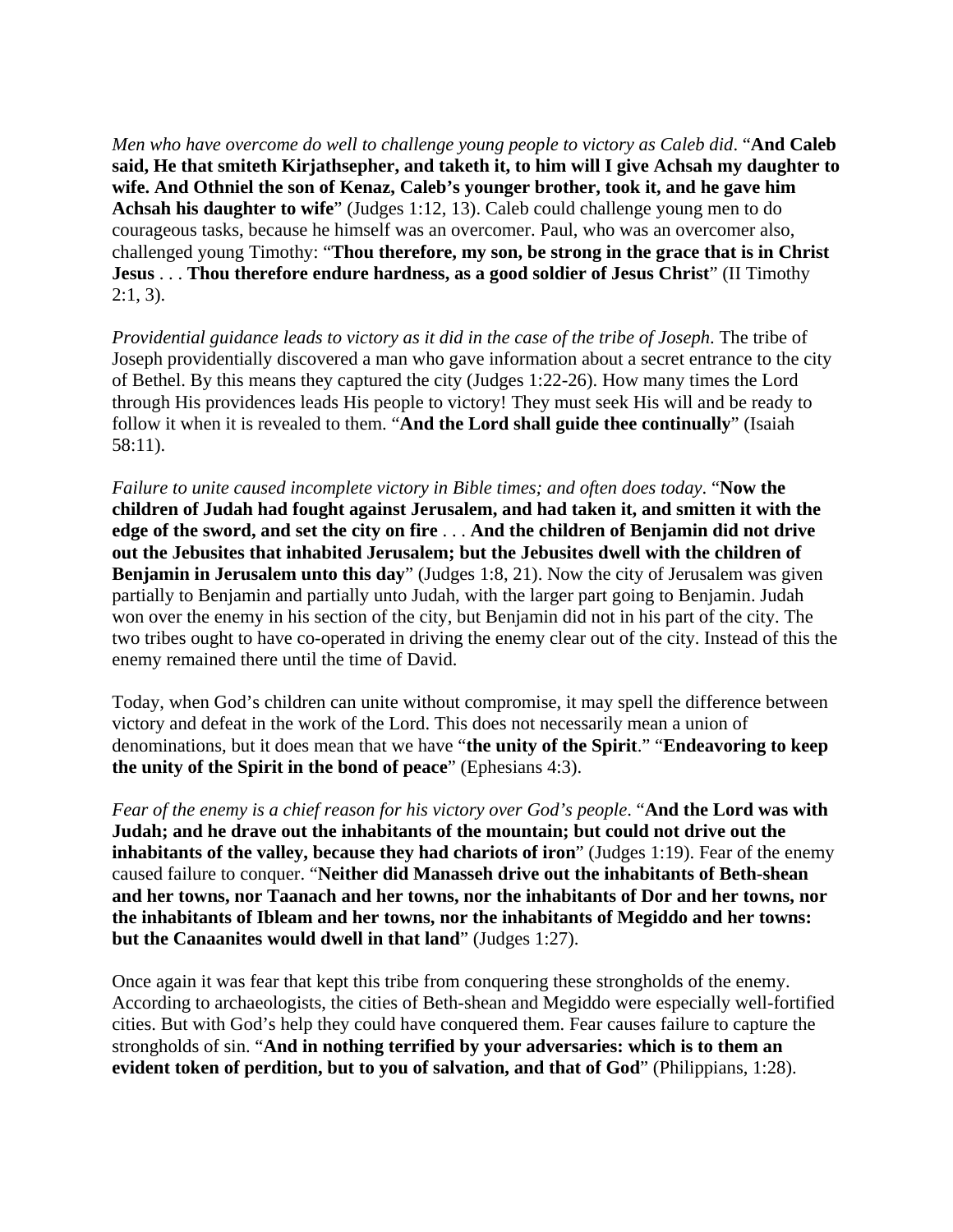*Disobedience to God's commands was the explanation of failure in the period of the Judges, and many times today*. The oft-recurring expression, *neither did*, in verses 27, 29, 30, 31, 33 of Judges describes the failure of the tribes to obey God and drive out the enemy. God has commanded the Church to take the Gospel into all the world: "**Go ye into all the world, and preach the gospel to every creature**" (Mark 16:15). Our failure to obey this command is the reason for defeat in the Church. The difficulty in the way is; no excuse for us, as it was no excuse for Israel in the time of the judges.

*Laziness is the explanation of much of the failure to do God's will in ancient and in modern times*. Much of Judges is a list of cities Israel failed to take (vv. 28, 30, 33, 35, etc.). Instead of driving out the enemy, it was easier to let them stay and put them to tribute. One of the tribes let the enemy force it into the mountain, "**For they would not suffer them to come down to the valley**" (Judges 1:34). God's children are often guilty of taking the easiest course rather than the hard course. The easiest way out of a situation is not always the best way for Christians. The Bible says, "**Resist the devil, and he will flee from you**" (James 4:7). And, "**Neither give place to the devil**" (Ephesians 4:27).

## **Ancient Types of Modern Foes of the Church**  (Judges 3-16)

(It is true that the Lord used these foes to punish the Israelites for their apostasy. But if we look at them from a different viewpoint, we find in them a picture of enemies the Church needs to overcome in the modern world).

#### *Mesopotamians — a type of spiritual declension in the Church*.

Israel served Chushan-rishathaim, king of Mesopotamia, for eight years (Judges 3:8-11). Mesopotamia is "**the country between the two rivers**," i.e., the Tigris and the Euphrates Rivers. It was the northern half of this land from which this invasion took place. It was the southern portion of this same territory from which Abraham and Sarah migrated to come to Canaan. So here is a foe coming from the vicinity that Abraham turned away from to enter the Promised Land. This foe is, therefore, a type of spiritual declension in the Church, or going back to what was once forsaken or given up, i.e., going back to a lower standard of life. Othniel was the judge who led in delivering Israel from the Mesopotamians. "**And the Spirit of the Lord came upon him, and he judged Israel, and went out to war**" (Judges 3:10).

Revival begins with the Holy Spirit and His work with the individual. After the Spirit came upon Othniel, he judged Israel, i.e., he doubtless reproved the people and called them to account for their sins, and endeavored to get them to return to the Lord. Following this, he gathered an army and went forth to win a victory over the enemy. This is the true order in any revival. First, the Spirit coming upon an individual who becomes an instrument in reviving others, and then the transformation of the great body of professing Christians. In the Book of Acts a perennial revival was maintained by the disciples' being "**filled with the Holy Spirit**" and then refilled.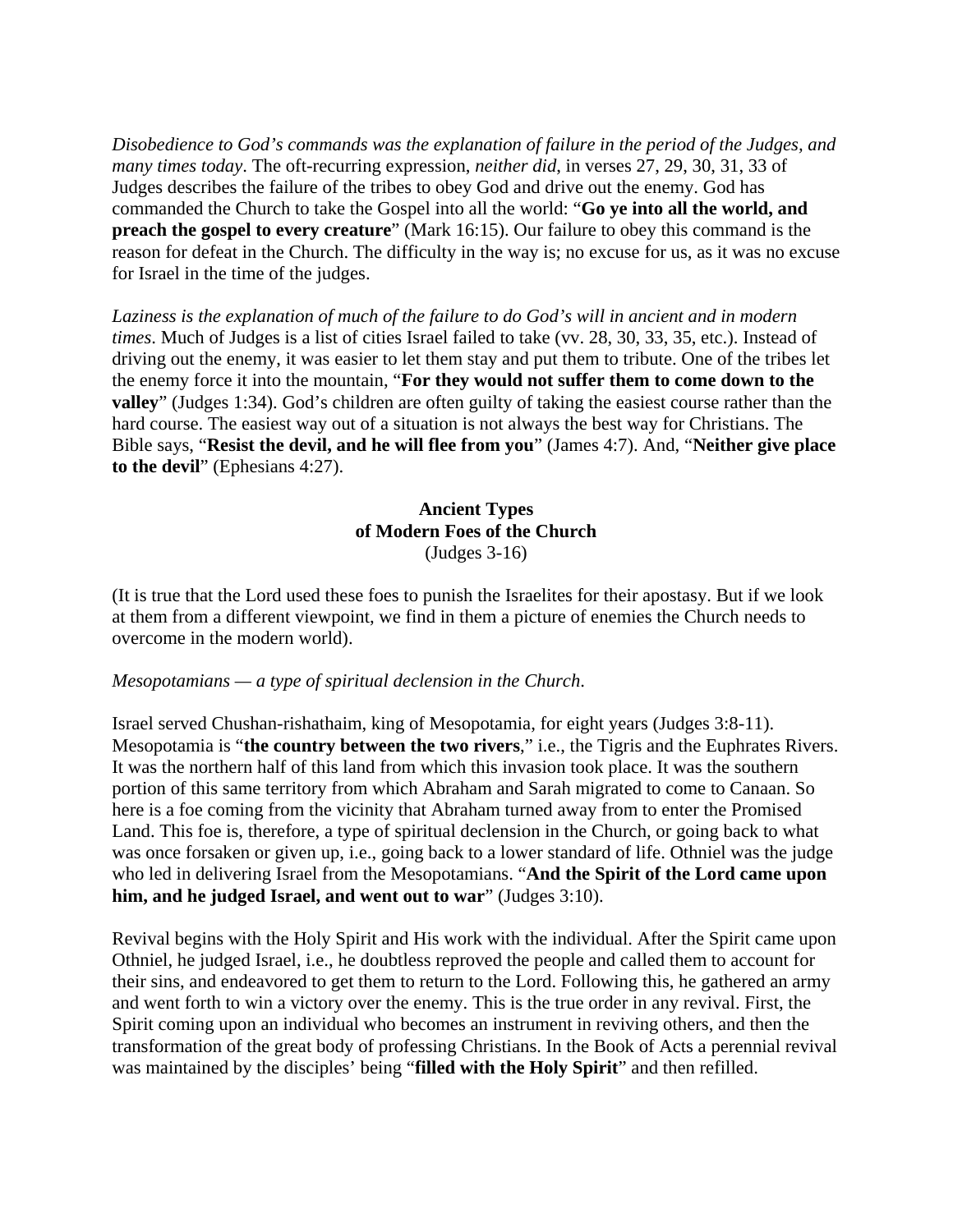## *Moabites — a type of outward relationship without inward reality*.

Israel served Eglon the king of Moab for eighteen years (Judges 3:12-30). The Moabites were descendants of Lot and therefore related to the Jews. At Baal-Peor they defiled God's people through unholy alliances. They are a type of professing Christians who do not possess spiritual life. They are outwardly related to the Church, but are without a born-again experience.

Ehud, the judge, dealt vigorously with the Moabites. He drove them from their headquarters at Jericho, and then he "**took the fords of Jordan toward Moab, and suffered not a man to pass over**" (Judges 3:28). He cut off all possible retreat until they could be dealt with. Such professors today who do not really possess must be dealt with in a vigorous manner. When the Sword of the Spirit is used effectively (Ephesians 6:17), then all the avenues of escape will be cut off, and these Moabites will be smitten down with conviction of sin and their lives transformed.

## *Canaanites — a type of modern false cults*.

Israel served Jabin, king of Canaan, for twenty years (Judges 4-5). The ancient Canaanites became merchants or "trafficers" (cf. Prov. 31:24, mar.). Thus they are a fitting type of the teachers of false cults who "traffic with Bible teaching." They make wrong use of "the truth." Deborah and Barak put to rout the Canaanites when they obeyed the Word of the Lord. "**Hath not the Lord God of Israel commanded, saying, Go**" (Judges 4:6). A real victory will be won over the false teachings of the cults, if the churches will first teach the Word in its simplicity and purity, and second, will put into practice the Word in daily life and action.

The way to overcome the wrong use of the Bible is by making the right use of it. Most church members who are won over to the teachings of false cults are those who have attended a church where the Word is not taught or practiced. "**Take heed therefore unto yourselves, and to all the flock, over the which the Holy Ghost hath made you overseers, to feed the church of God, which he hath purchased with his own blood. For I know this, that after my departing shall grievous wolves enter in among you, not sparing the flock** . . . **And now brethren, I commend you to God, and to the word of his grace, which is able to build you up**" (Acts 20:28, 29, 32).

## *The coming of the Midianites — a type of an invasion of the world into the Church*.

Israel served the Midianites seven years (Judges 6-7). It was a band of Midianites who carried Joseph down into Egypt (Genesis 37:28), and it was Midianites who invaded Israel in the days of Gideon. Gideon started out to fight the Midianites with an army of 32,000 soldiers. But as God put the men to the test, only three hundred men were left. But these three hundred men won a marvelous victory over the Midianites. When the world invades the Church, let the minister preach "**separation from the world**," and the ranks will begin to thin out, but those who are left will be able to win victory for God. In getting the Lord's work done, better have a few consecrated workers than a great army of worldly workers. "**Not by might, nor by power, but by my Spirit, saith the Lord of hosts**" (Zechariah 4:6).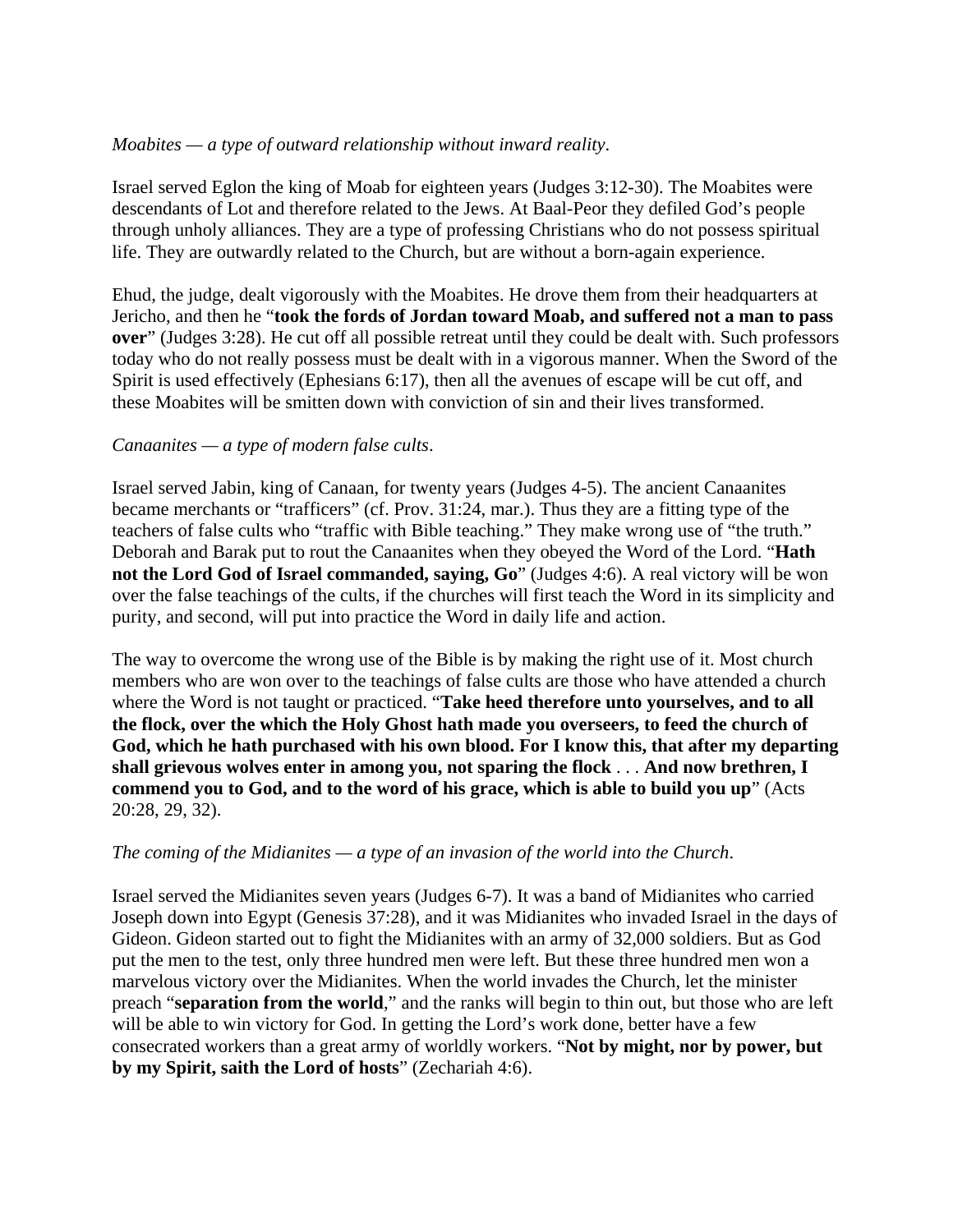*The Philistines are a type of unconverted men or carnal church members who insist on managing church affairs*. Israel served the Philistines for forty years (Judges 13-16). The Philistines intruded into the Promised Land without going through the Jordan River as did the Israelites. After getting into the land, they attempted to dominate all the territory of Israel. It took real warfare to keep them from doing so.

Samson as a Nazarite became a one-man army for God against the Philistines. But when he repudiated his vow, he lost his power. "**He wist not that the Lord was departed from him**" (Judges 16:20).

Many churches today are having trouble with modern Philistines, who either have never been born again and yet are determined to run the church on worldly standards, or they are carnal Christians who allow self to dominate rather than the Holy Spirit. It takes a real battle to keep these people from having their way in the churches. The weapons used against them must always be spiritual and not carnal weapons. "**For the weapons of our warfare are not carnal, but mighty through God to the pulling down of strongholds**" (II Corinthians 10:4). We must use the Sword of the Spirit which is the Word of God, accompanied by prayer warfare in order that God's will shall be fulfilled in the churches.

## **Gideon's Victory, A Type of the Church Overcoming the Enemy**  (Judges 7)

*Gideon and his men took a stand against the enemy, and the enemy fled; and this is what we must do in relation to Satan's trying to hinder the Church*. "**And he divided the three hundred men into three companies, and he put a trumpet in every man's hand, with empty pitchers, and lamps within the pitchers** . . . **And all the host ran, and cried, and fled**" (Judges 7:16, 21). The method Gideon used caused the enemy to fear and flee. He divided the men into three companies of one hundred men on three sides of the enemy's camp. It was night and each man carried a lamp hidden away within a pitcher. At a signal from Gideon the pitchers were broken, and thus the enemy saw the lights on three sides of the camp. Trumpets were sounded, and the enemy was frightened and ran in the only direction open to them. Gideon's men pursued them, and the victory was complete. Now if we take a stand against our enemy, the Devil, God's Word promises that he will flee from us. "**Resist the devil, and he will flee from you**" (James 4:7).

When he is resisted in the name of the Lord, the Devil is a coward. There is no need for us to be overcome by the Devil when God has promised us victory over him. Let us take a stand against him and possess victory.

*The lamps Gideon's men used symbolize the Christ-life within Christians*. "**And lamps within the pitchers**" (Judges 7:16). Gideon's lamps are beautifully symbolical of Christ the Light of the world dwelling in our hearts. "**For God, who commanded the light to shine out of darkness, hath shined in our hearts, to give the light of the knowledge of the glory of God in the face of Jesus Christ**" (II Corinthians 4:6). Real victory is won only when men see Christ living in us; only then can the enemy be defeated.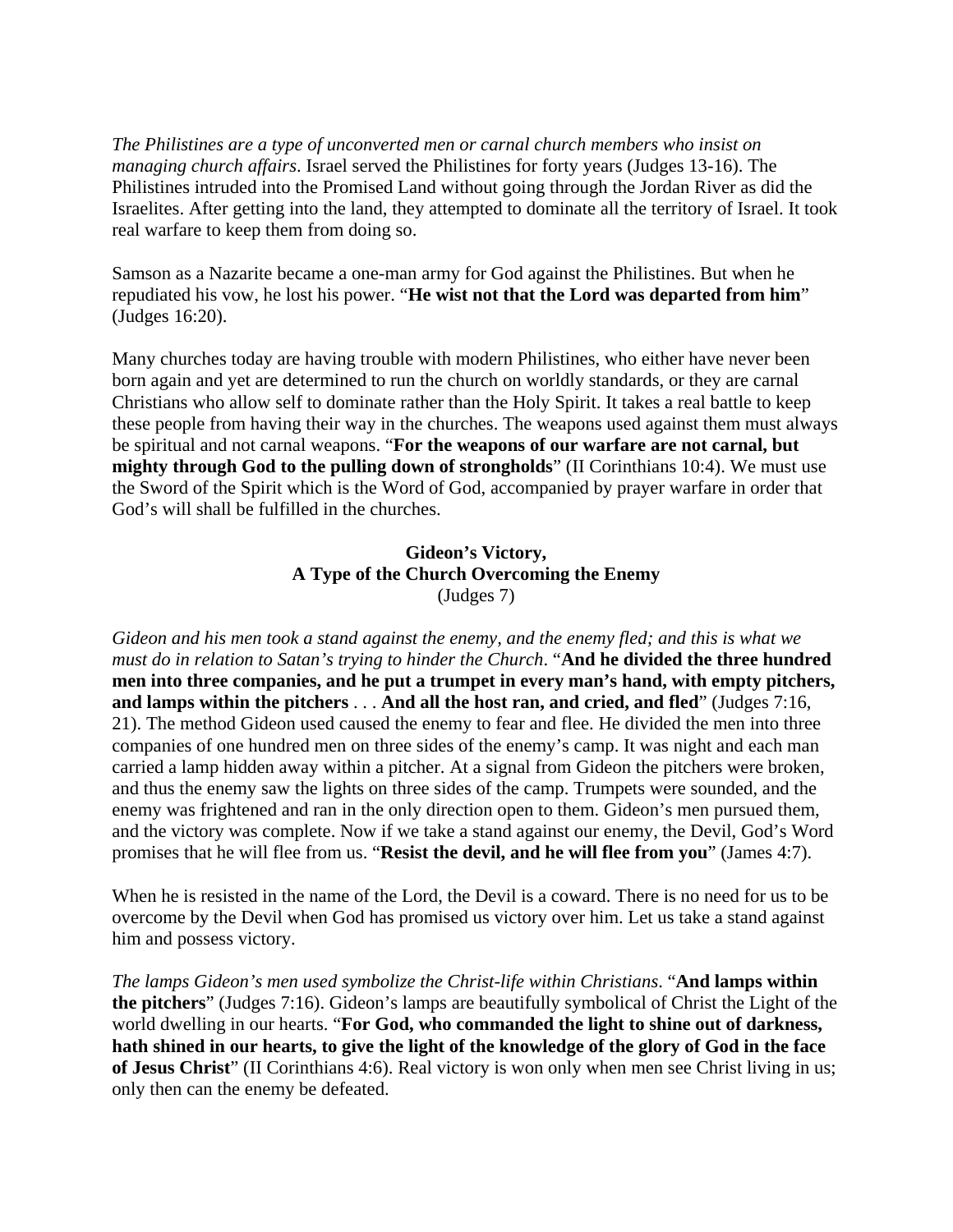*The pitchers which covered up the lights represent the self-life which must be broken*. "**And brake the pitchers**" (Judges 7:19). Our self-life is what hinders the world from seeing Christ shine forth from us. "**But we have this treasure in earthen vessels, that the excellency of the power may be of God, and not of us**" (II Corinthians 4:7). Self is the one big hindrance to our life and testimony. When our self-life is broken, then the Christ-life or light will shine forth from us.

*The sounding of the trumpets symbolizes the sending forth of the Gospel message*. "**And the three companies blew the trumpets**" (Judges 7:20). As Gideon's trumpets sounded forth, so we are commanded to sound forth the message of the glad tidings that Christ died for sinners. The apostle Paul complimented the Thessalonian Christians for having done this. "**For from you sounded out the word of the Lord, not only in Macedonia and Achaia, but also in every place your faith to Godward is spread abroad**" (I Thessalonians 1:8). Trumpeting the Gospel message is the chief duty of the Church.

*The battle-cry of the three hundred men was: "The Sword of the Lord and of Gideon!"; and our battle-cry should be: "Take the Sword of the Spirit, which is the Word of God*." "**And they cried, The sword of the Lord, and of Gideon**" (Judges 7:20). God had a part to perform in the battle, and Gideon and his men had a part. Both parts were important. "**And take the helmet of salvation, and the sword of the Spirit, which is the word of God**" (Ephesians 6:17). Our part is to take God's Word and use it as a sword. It is the Spirit's part to direct our use of the Word, and give power to its use. The enemy will be routed as we co-operate with the Holy Spirit in the use of the Word.

*Every one of Gideons men stood in his place, and we could have victory if every member of the Church was to be found in his place ready for God's orders*. "**And they stood every man in his place round about the camp**" (Judges 7:21). Each man was in his place where he belonged, and did what he was told to do. "**Watch ye, stand fast in the faith, quit you like men, be strong**" (I Corinthians 16:13).

There is a place in God's army for every Christian, and a task for him to perform. Our Captain expects us to fulfill our task as good soldiers of His army.

**~ end of chapter 7 ~** 

**http://www.baptistbiblebelievers.com/**

**\*\*\***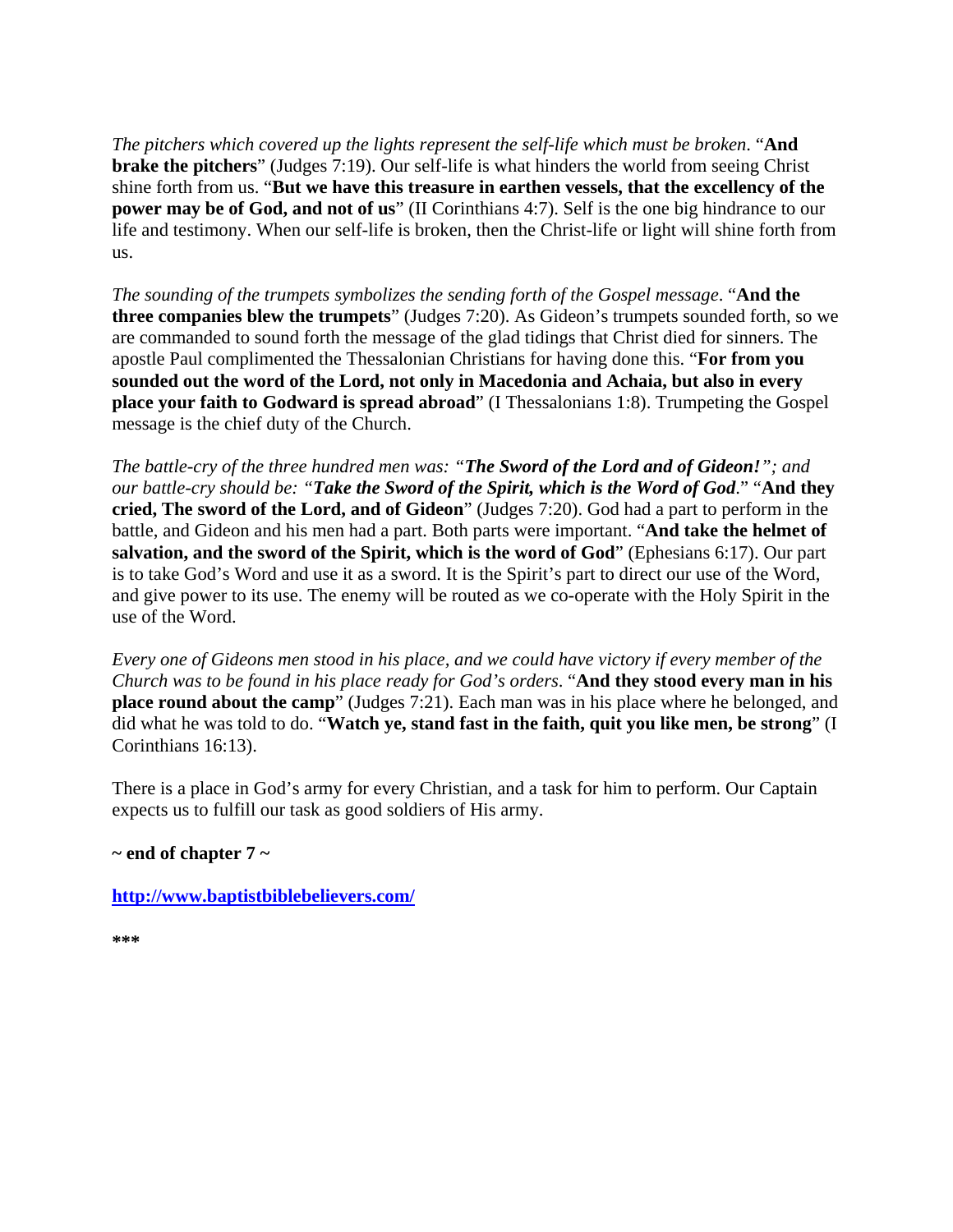# **DEVOTIONAL STUDIES OF OLD TESTAMENT TYPES**

By

Fred Hartley Wight

Copyright @ 1956

### **CHAPTER EIGHT**

**Naomi, A Type of the Returning Backslider** (Ruth 1-3)

*Naomi and her husband left the land of Israel for the land of Moab; and sometimes Christians backslide by going back into the world*. "**Now it came to pass in the days when the judges ruled, that there was a famine in the land. And a certain man of Bethlehem-judah went to sojourn in the country of Moab, he, and his wife, and his two sons**" (Ruth 1:1). Naomi and her husband mortgaged their home and moved to Moab because of the famine. They stayed there longer than they intended to stay. They "**went to sojourn in the country of Moab**." Then they "**continued there**" (v. 2). And finally they "**dwelled there about ten years**" (v. 4). They stayed there long enough for their two sons to marry Moabitish women.

The experience of Naomi is similar to that of backsliders today. These people forsake God's house and His people and go back to the world. "**Demas hath forsaken me, having loved this present world**" (II Timothy 4:10). Such a life begins by excursions into the world with the purpose in mind of returning to the Lord. But the time lengthens out into years, and involvements preclude an early restoration, especially if an unsaved person is married in the meantime. How easy it is for hearts to be hardened!

"**Take heed, brethren, lest there be in any of you an evil heart of unbelief, in departing from the living God. But exhort one another daily, while it is called Today; lest any of you be hardened through the deceitfulness of sin**" (Hebrews 3:12, 13).

*Troubles in the land of Moab caused Naomi to return to Israel, and oftentimes the Lord uses trouble to bring backsliders to Him*. "**And Elimelech Naomi's husband died; and she was left, and her two sons** . . . **And Mahlon and Chilion died also both of them; and the woman was**  left of her two sons and her husband" (Ruth 1:3, 5). To lose first her husband, and then her two sons, one after another, must have been terrible blows to Naomi, but doubtless it was all this that caused her to return to her own land. "**Then she arose** . . . **that she might return from the country of Moab: for she had heard in the country of Moab how that the Lord had visited his people in giving them bread**" (v. 6).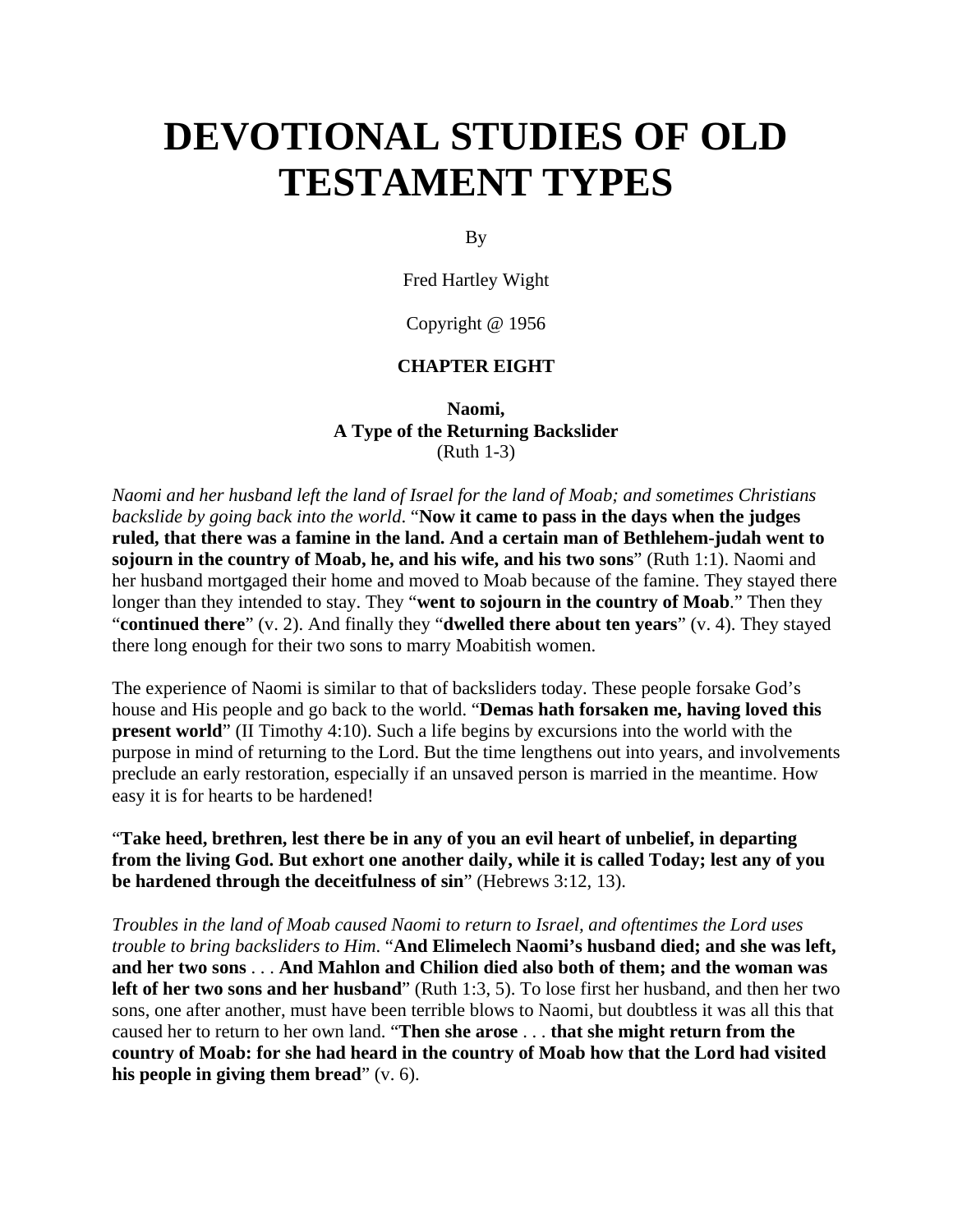Naomi was now willing to return to Bethlehem. And today God allows severe trials to come to backsliders to make them think of God. "**I will go and return to my place, till they acknowledge their offense, and seek my face: in their affliction they will seek me early. Come, and let us return unto the Lord**" (Hosea 5:15-6:1).

Naomi's return to the land of Israel caused Ruth to go with her; and backsliders who now return to the Lord often lead others to Christ. "**And Ruth said, Intreat me not to leave thee, or to return from following after thee: for whither thou goest, I will go; and where thou lodgest, I will lodge: thy people shall be my people, and thy God my God**" (Ruth 1:16).

When a backslider returns to the Lord, then his influence begins to count for God instead of against Him. After David's great sin, when he confessed his sin to the Lord and was forgiven and restored to the Lord, then he could be influential in converting sinners to God. "**Restore unto me the joy of thy salvation; and uphold me with thy free Spirit, then will I teach transgressors thy ways; and sinners shall be converted unto thee**" (Psalm 51:12, 13).

*Naomi and Ruth were blessed of God upon their return to the land of Israel; and God will bless all those who return unto Him*. The Lord graciously blessed them following their return to the land. What Boaz said of Ruth was true of Naomi also, "**Blessed be thou of the Lord**" (Ruth 3:10). The lost inheritance was restored through Boaz as kinsman-redeemer. And God always blesses the returning backslider. "**Let the wicked forsake his way, and the unrighteous man his thoughts: and let him return unto the Lord, and he will have mercy upon him; and to our God, for he will abundantly pardon**" (Isaiah 55:7).

## **Boaz, A Type of Christ as Our Kinsman-Redeemer** (Ruth 1-4)

*The family of Elimelech needed a kinsman-redeemer; even as men through the years have needed a spiritual Kinsman-redeemer*. When Elimelech and Naomi forsook the land of Israel for Moab, they mortgaged their property and home (Ruth 1). Then in the foreign land their two sons both died without sons. Thus their property would have been lost but for the help of a kinsmanredeemer.

A kinsman-redeemer was a brother or the nearest male relative. He would pay the mortgage on the property and be expected to marry the widow of the deceased man and thus raise up the name of the deceased. In this case, there was a kinsman nearer than Boaz, but he refused to act as redeemer, so this left the way open for Boaz to be the kinsman-redeemer. He paid the mortgage on the estate of Elimelech and married Ruth, the wife of Elimelech's deceased son, and thus the house of Elimelech was redeemed when Ruth bare a son to Boaz.

When Adam and Eve sinned, they and all their descendants lost their inheritance in God's kingdom. "**Wherefore, as by one man sin entered into the world, and death by sin; and so death passed upon all men, for that all have sinned**" (Romans 5:12). The inheritance was lost through sin.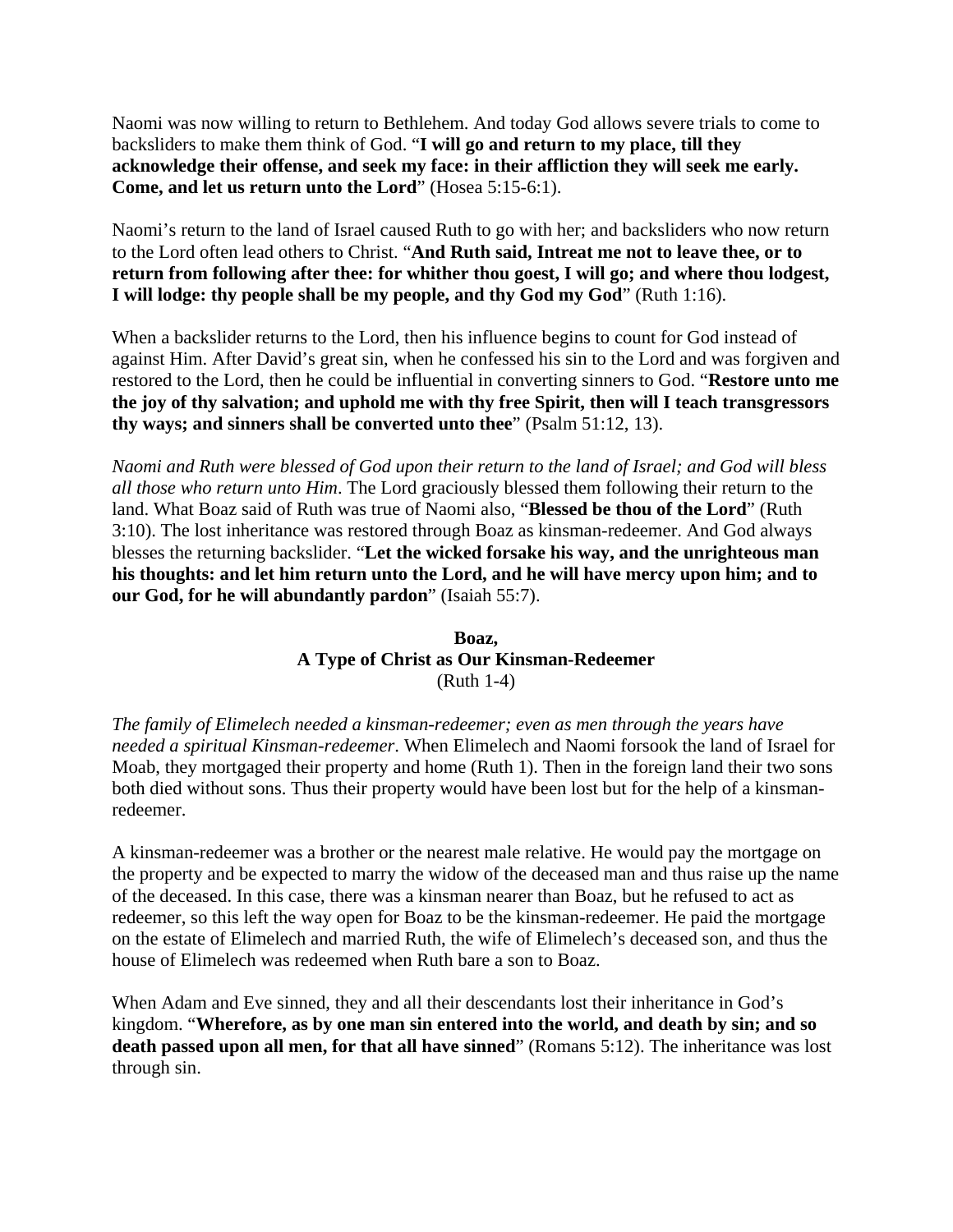"**Know ye not that the unrighteous shall not inherit the kingdom of God?**" (I Corinthians 6:9). Because of this loss, man has desperate need of a kinsman-redeemer to redeem his lost inheritance.

*Boaz is a type of Christ as kinsman-redeemer because he was near of kin, and thus had the right to redeem*. "**And now is not Boaz of our kindred?**" (Ruth 3:2). Boaz had the right to redeem because he was near of kin. Jesus is a Brother to those He redeems, being a real human being, "**For which cause he is not ashamed to call them brethren**" (Hebrews 2:11). "**For verily he took not on him the nature of angels; but he took on him the seed of Abraham. Wherefore in all things it I behooved him to be made like unto his brethren, that he might be a merciful and faithful high priest in things pertaining to God, to make reconciliation for the sins of the people**" (Hebrews 2:16, 17). Because the Son of man was a genuine human being, He has the right to redeem for man his lost inheritance, being near of kin.

*As kinsman-redeemer Boaz is a type of Christ, because he was able to redeem, being wealthy*. "**And Naomi had a kinsman of her husband's, a mighty man of wealth, of the family of Elimelech; and his name was Boaz**" (Ruth 2:1). Being wealthy, there was no question about the ability of Boaz to pay off the mortgage on the estate of Elimelech. He could well afford to do it. And being Son of God with all power, Jesus had the ability to redeem sinners. "**Seeing then that we have a great high priest, that is passed into the heavens, Jesus the Son of God**" (Hebrews 4:14).

Our Kinsman-Redeemer must be Man and He must be God.

- Because He is Man, He has the right to redeem.
- Because He is God, He has the ability to redeem.

"**Now unto him that is able to do exceeding abundantly above all that we ask or think**" (Ephesians 3:20). Actually, Jesus bought us by the price of His blood, "**For ye are bought with a price**" (I Corinthians 6:20).

*As kinsman-redeemer Boaz is a type of Christ because he was willing to redeem*. "**And the kinsman** [not Boaz] **said, I cannot redeem it for myself, lest I mar mine own inheritance: redeem thou my right to thyself**" (Ruth 4:6).

You see, this other kinsman was not willing to redeem the inheritance by marrying Ruth, whereas Boaz was so willing. "**Ye are witnesses this day, that I have bought all that was Elimelech's**" (Ruth 4:9). His marriage to Ruth was a necessary part of his redemption of the property. And Jesus was willing to redeem sinful man and thus win back for him his lost inheritance.

"**Let this mind be in you, which was also in Christ Jesus: Who, being in the form of God, thought it not robbery to be equal with God: But made himself of no reputation, and took upon him the form of a servant, and was made in the likeness of men: And being found in fashion as a man, he humbled himself, and became obedient unto death, even the death of the cross**" (Philippians 2:5-8).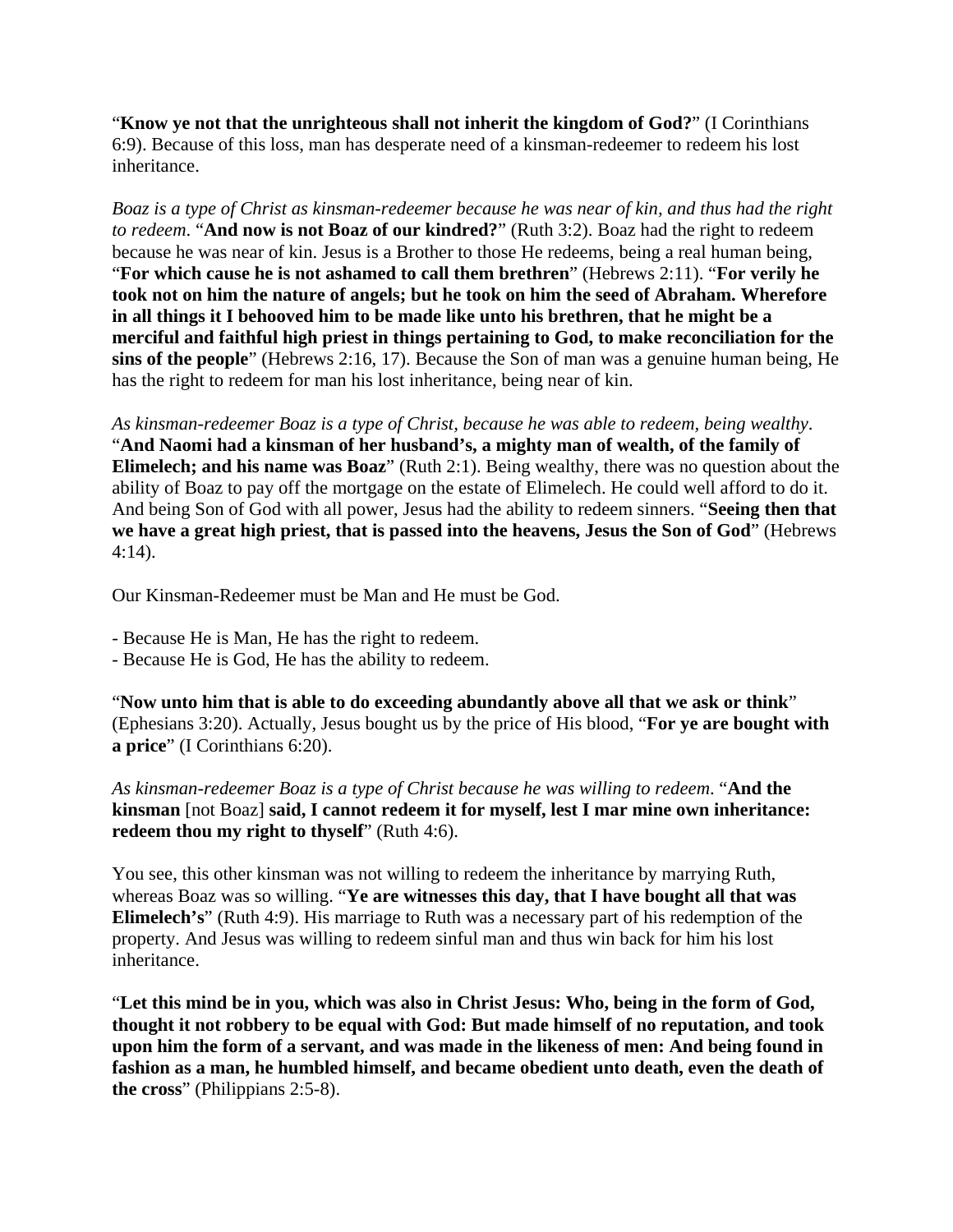Here we see the willingness of Jesus to turn His back on the glories of Heaven in order to come to earth to redeem man by dying on Calvary's cross.

*As kinsman-redeemer Boaz is a type of Christ because he loved the one redeemed*. "**Moreover Ruth the Moabitess, the wife of Mahlon, have I purchased to be my wife, to raise up the name of the dead upon his inheritance**" (Ruth 4:10).

Boaz was willing to be Ruth's redeemer because he loved her and was willing to marry her. And because Jesus loves us, He died for us and thereby became our Redeemer. "**Who loved me, and gave himself for me**" (Galatians 2:20). "**Wherefore, my brethren, ye also are become dead to the law by the body of Christ; that ye should be married to another, even to him who is raised from the dead, that we should bring forth fruit unto God**" (Romans 7:4).

The redemption which Christ secures for us is far superior to that which Boaz secured for the family of Elimelech. "**Hath not God chosen the poor of this world rich in faith, and heirs of the kingdom which he hath promised to them that love him?**" (James 2:5).

Jesus Christ, the antitype, is far greater than Boaz, the type. Therefore, the inheritance of Christ is greater than the inheritance of Boaz. How we should thank God for Jesus, our Kinsman-Redeemer!

**~ end of chapter 8 ~** 

**http://www.baptistbiblebelievers.com/**

**\*\*\***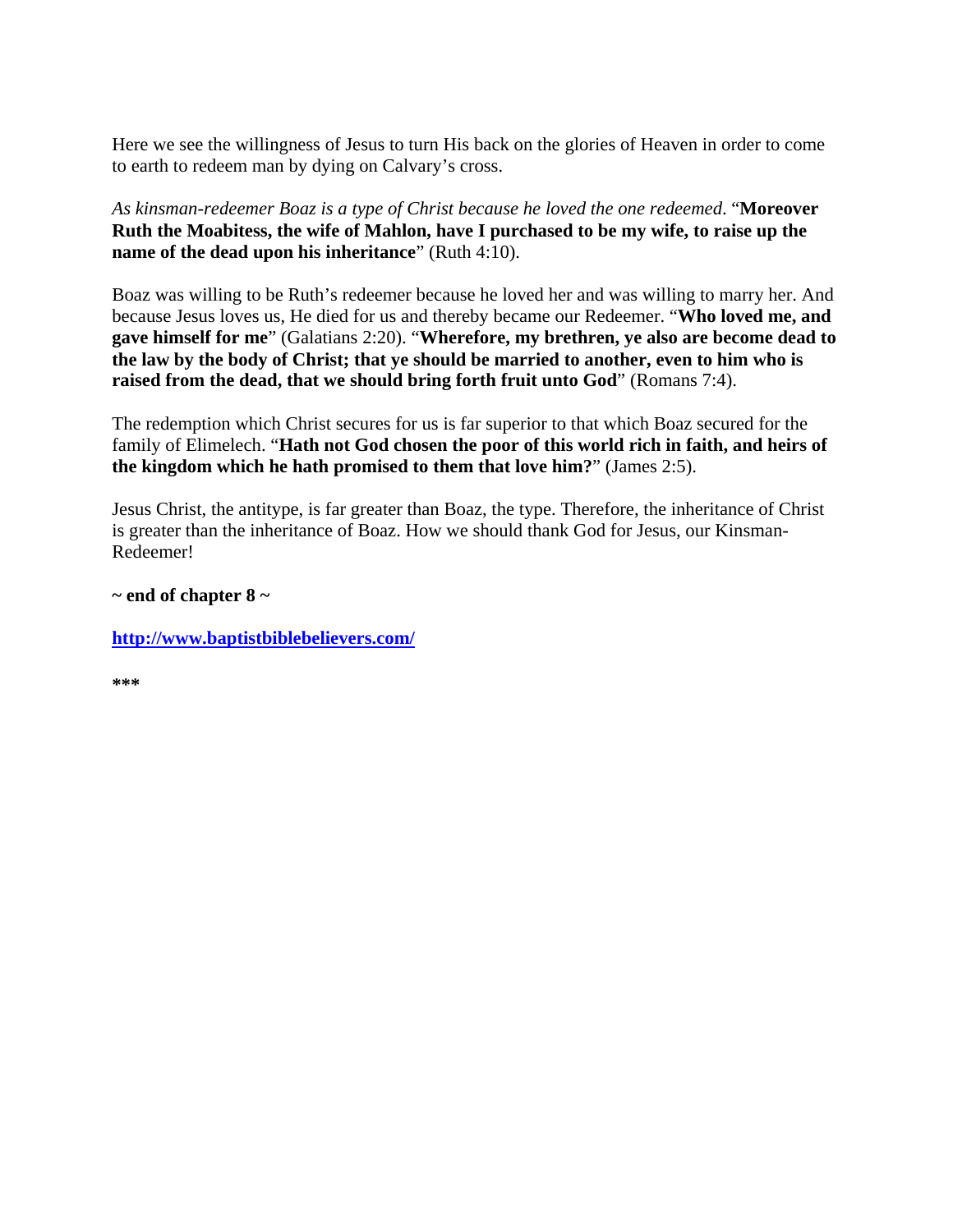# **DEVOTIONAL STUDIES OF OLD TESTAMENT TYPES**

By

Fred Hartley Wight

Copyright @ 1956

### **CHAPTER NINE**

### **TYPES IN FIRST AND SECOND SAMUEL**

**The Kingdom of Saul, A Type of the Self-Life**  (I Samuel 8-28)

*The kingdom of Saul came into existence as a protest against divine rule; and therefore pictures a professing Christian who refuses to let God have His way in his life*. "**But the thing displeased Samuel, when they said, Give us a king to judge us. And Samuel prayed unto the Lord. And the Lord said unto Samuel, Hearken unto the voice of the people in all that they say unto thee: for they have not rejected thee, but they have rejected me, that I should not reign over them**" (I Samuel 8:6, 7).

Israel did not want God to be their King. They wanted one of their own number to be their king. They were protesting against divine rulership. How strange that any person who, professing to love God, should rebel against the Kingship of Jesus and should insist that self be on the throne of his heart! Even Jesus came not to do His own will but God's will, and how much more should we. "**For I came down from heaven, not to do mine own will, but the will of him that sent me**" (John 6:38)!

*Saul had good qualities for kingship, but his one great lack was a willingness to obey God implicitly, and this same lack explains the failure in many a Christians life.* He was a tall, imposing character: **"And they ran and fetched him thence: and when he stood among the people, he was higher than any of the people from his shoulders and upward**" (I Samuel 10:23). At the beginning of his kingdom, he was humble. And he demonstrated leadership as a good military man. He had much to be said in his favor at the first. But his great lack was a failure to go all the way in obeying the Lord. "**Because thou obeyedst not the voice of the Lord**" (I Samuel 28:18).

That is indeed a notable sin among followers of Christ, this failure to obey the Lord in all things. "**Know ye not, that to whom ye yield yourselves servants to obey, his servants ye are to whom ye obey; whether of sin unto death, or of obedience unto righteousness?**" (Romans 6:16).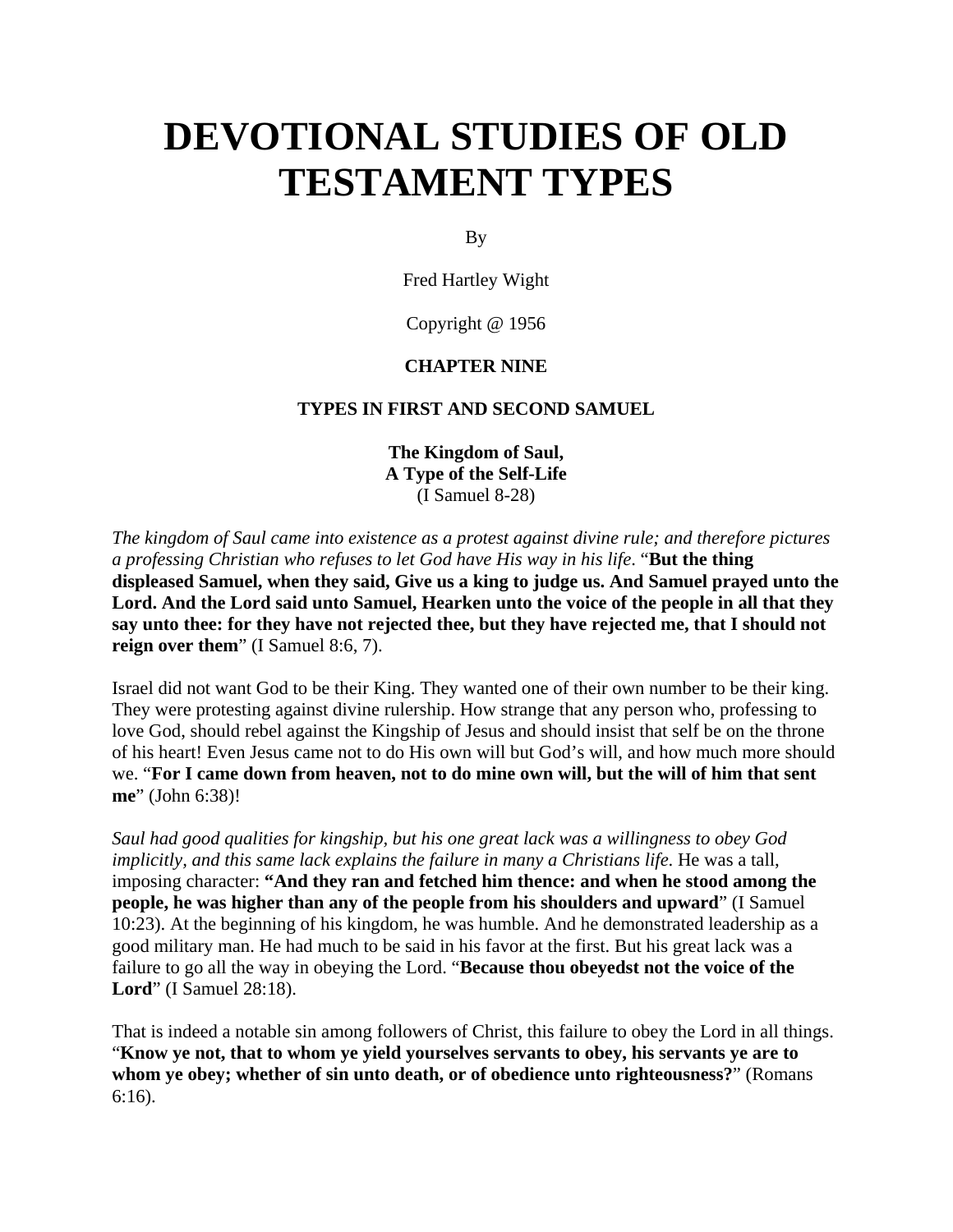*When Saul faced an emergency, he disregarded God's will; and carnal Christians are ordering their lives according to self-will instead of God's will*. "**And Samuel said, What hast thou done? And Saul said, Because I saw that the people were scattered from me, and that thou camest not within the days appointed, and that the Philistines gathered themselves together at Michmash; therefore said I, The Philistines will come down now upon me to Gilgal, and I have not made supplication unto the Lord:** *I forced myself therefore***, and offered a burnt offering. And Samuel said to Saul, Thou hast done foolishly: thou hast not kept the commandment of the Lord thy God**" (I Samuel 13:11-13). Saul made all kinds of excuses for not obeying the Lord. Let us not be guilty of doing likewise today. There is constant warfare going on in the lives of many of God's children between God's will and self-will. "**That he no longer should live the rest of his time in the flesh to the lusts of men, but to the will of God**" (I Peter 4:2).

*Saul only partially obeyed God in regard to the Amalekites, and spared their king who was under divine sentence to be executed; and in all this he was true to type in picturing Self on the throne*. God's command was clear enough. "**Now go and smite Amalek, and utterly destroy all that they have, and spare them not**" (I Samuel 15:3). But what did Saul do or fail to do? "**And Saul said unto Samuel, Yea, I have obeyed the voice of the Lord, and have gone the way which the Lord sent me, and have brought Agag the king of Amalek, and have utterly destroyed the Amalekites. But the people took of the spoil, sheep and oxen, the chief of the things which should have been utterly destroyed, to sacrifice unto the Lord thy God in Gilgal**" (I Samuel 15:20, 21). Here was partial obedience, and excuses for disobedience. Saul said that what was spared was to be used for a sacrifice unto the Lord. But Samuel answered: "**To obey is better than sacrifice, and to hearken than the fat of rams**" (I Samuel 15:22). When self is on the throne, obedience is never complete. Too many Christians are like Saul.

*Saul persecuted David, even as carnal Christians often persecute spiritual Christians*. "**And Jonathan told David, saying, Saul my father seeketh to kill thee**" (I Samuel 19:2). Galatians 4:29 is another example of this sort of persecution: "**But as then he that was born after the flesh persecuted him that was born after the Spirit, even so it is now**." In olden times Ishmael persecuted Isaac, and today carnal Christians persecute spiritual ones. Saul fought against David, as unspiritual church members oppose consecrated Christians.

*Saul, having rejected God's guidance, gave himself over to Satan and sought counsel from a Spiritualist medium; and this is like professing Christians who begin by being ruled by Self and end up by being ruled by Satan*, "**Then said Saul unto his servants, Seek me a woman that hath a familiar spirit that I may go to her and inquire of her**" (I Samuel 28:7).

Saul had previously banished witches from the land, but now he seeks for one. The appearing of Samuel to Saul was not caused by the witch, but by God, for the witch was frightened when she saw him. Samuel pronounced Saul's doom. Satan had taken the place of self as ruler of his life. And this spelled his downfall. The apostle Paul gave us good advice when he said in Ephesians 4:27: "**Neither give place to the devil**." We give place to the Devil by continuing to give place to self.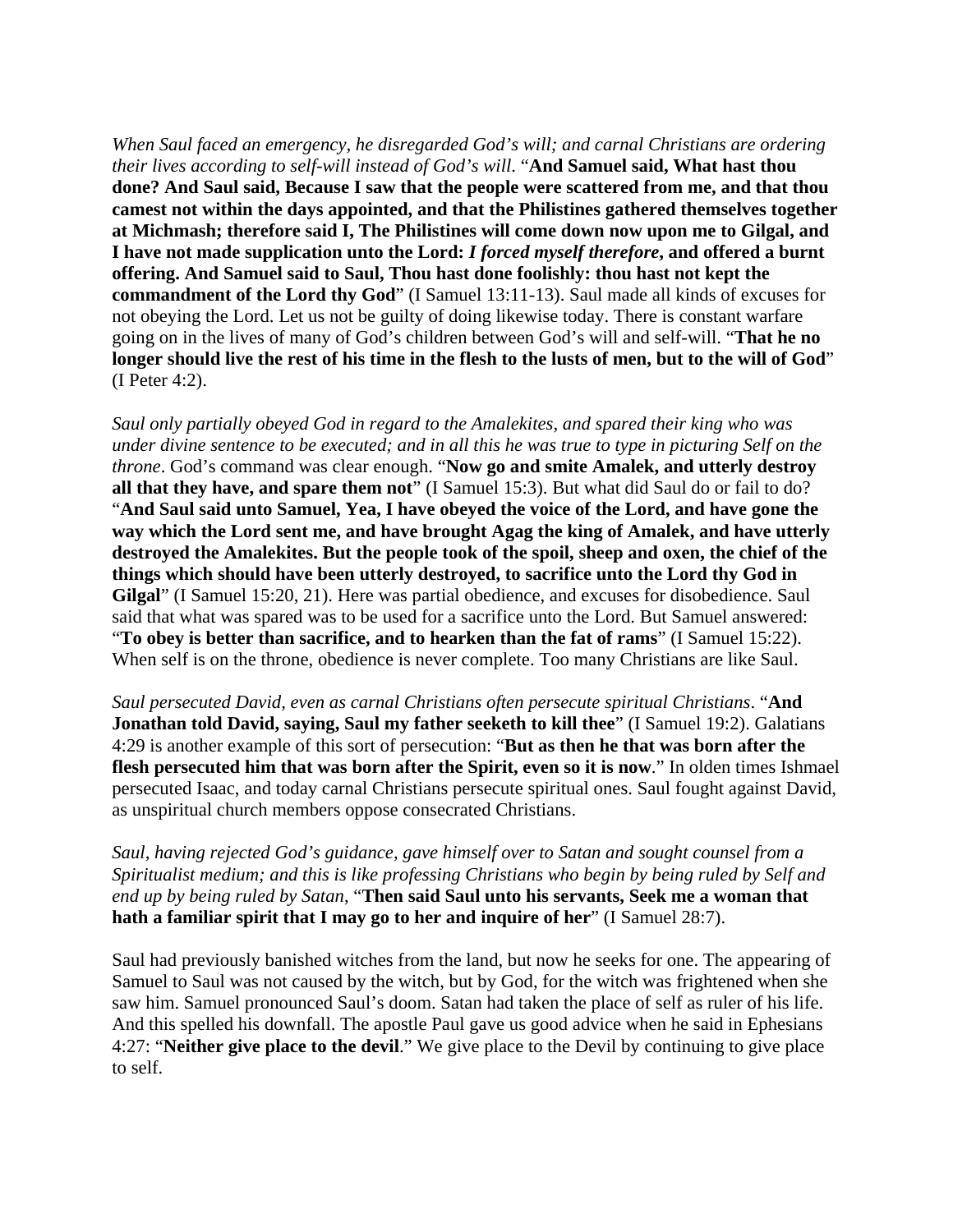## **The Friendship between Jonathan and David, A Type of the Friendship between Christ and the Believer**  (I Samuel 18-20)

*Jonathan loved David first, and then David loved Jonathan; and even so, Jesus loved us first, and this love caused us to love Him*. "**And it came to pass, when he had made an end of speaking unto Saul, that the soul of Jonathan was knit with the soul of David, and Jonathan loved him as his own soul**" (I Samuel 18:1).

Afterward we also discover that David loved Jonathan, but the first statement of love is this one about Jonathan's love for David. And Jesus loved us before we ever loved Him. His love led to His taking the first step in providing for our salvation. And it is His love for us that causes us to love Him. "**We love him, because he first loved us**" (I John 4:19).

*Jonathan and David made a covenant with each other; even as the Lord Jesus makes a covenant with every believer in Him*. "**Then Jonathan and David made a covenant, because he loved him as his own soul**" (I Samuel 18:3). Both men kept this covenant. David kept it after Jonathan died. And there is a covenant between Christ and every believer. "**And to Jesus the mediator of the new covenant**" (Hebrews 12:24).

What does Jesus promise to do?

- He promises to take care of our past sins.
- He promises to give us victory over sin.
- He promises to give us a place in Heaven.

What do we promise Jesus? We promise to trust Him for forgiveness and deliverance, and we promise to surrender our wills to Him and obey His orders. Are we as faithful in carrying out our part of the covenant as David was in carrying out his promise to Jonathan?

*Jonathan gave David his robe, so Jesus gives to believers the robe of His righteousness*. "**And Jonathan stripped himself of the robe that was upon him, and gave it to David**" (I Samuel 18:4). Jonathan was the king's son, and as such gave his princely robe to his friend David. Having borne our sins on the cross, Jesus gives us His righteousness, and thus we are justified from all sin. "**He hath clothed me with the garments of salvation, he hath covered me with the robe of righteousness**" (Isaiah 61:10).

*Jonathan gave David his armor, and Jesus gives us His armor for our battle with Satan*. "**And his garments, even to his sword, and to his bow, and to his girdle**" (I Samuel 18:4). And thus was young David equipped for battle with the enemy. And the Lord gives us armor for our battle: "**Wherefore take unto you the whole armor of God, that ye may be able to withstand in the evil day**" (Ephesians 6:13).

In the verses that follow, the various parts of the armor are listed, including breastplate, shield, helmet, and sword. Christ has given this armor to us. But we must put it on and make use of it.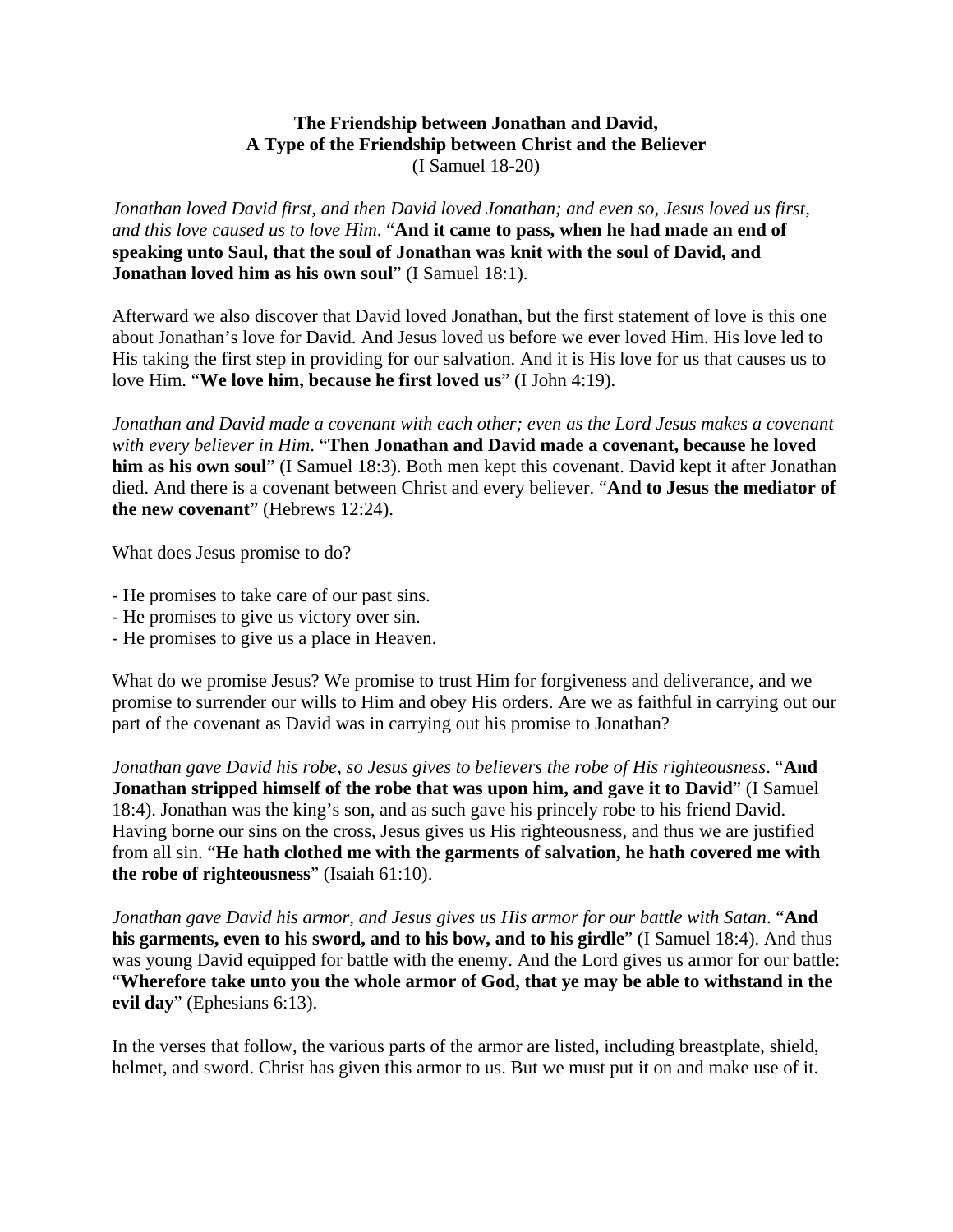*Jonathan delighted in David; and so the Lord Jesus delights in every true believer in Him*. "**But Jonathan Saul's son delighted much in David**" (I Samuel 19:2). Jonathan, the king's son, delighted in David, the humble shepherd lad. True love always delights in the object of its love. And David one day wrote of his divine Lover: "**He brought me forth also into a large place; he delivered me, because he delighted in me**" (Psalm 18:19). And so today Jesus delights in the humblest and unworthiest saint!

*Jonathan promised to do for David whatsoever his soul desired; and similarly the Lord Jesus promises to give us whatsoever we ask the Father in His name*. "**Then said Jonathan unto David, Whatsoever thy soul desireth, I will even do it for thee**" (I Samuel 20:4). This meant much to David, for Jonathan as the king's son was in a position to do more for David than anyone else.

Jesus is in a position to do for us even greater than Jonathan. "**Ye have not chosen me, but I have chosen you, and ordained you, that ye should go and bring forth fruit, and that your fruit should remain, that whatsoever ye shall ask of the Father in my name, he may give it you**" (John 15:16). This is as if Jesus gave us a signed check for us to fill in the amount we need and then cash the check. We cash in on this check by our prayer of faith.

*Jonathan was a faithful friend to David, and David was a faithful friend to Jonathan; and Jesus is our faithful Friend, but are we His faithful friends?* The friendship between these two Old Testament men was so remarkable that men have talked about it down through the centuries. But the friendship of Christ for us is the greatest friendship of all time. "**Greater love hath no man than this, that a man lay down his life for his friends**" (John 15:13). His friendship for us led Him to sacrifice His life on Calvary's cross. But what about our friendship for Him? "**Ye are my friends, if ye do whatsoever I command you**" (John 15:14). Our obedience to Him is the test of our friendship for Him. By that standard what is our friendship worth to Him?

> **David at the Cave of Adullam, A Type of Christ Our Captain**  (I Samuel 22)

*Those in distress came to David in the cave; and there is deliverance for all in distress who go to Jesus*. "**David therefore departed thence, and escaped to the cave Adullam** . . . **And everyone that was in distress, and everyone that was in debt, and everyone that was discontented, gathered themselves unto him; and he became a captain over them: and there were with him about four hundred men**" (I Samuel 22:1, 2).

Those, who were in straits under the rule of Saul, heard that David was at Adullam and came to him and they became a part of his soldier band. Jesus the Captain of our salvation stands ready to receive all sinners who are distressed. "**Then they cried unto the Lord in their trouble, and he delivered them out of their distresses**" (Psalm 107:6). And Jesus says today as He did in the long ago: "**Come unto me, all ye that labor and are heavy laden, and I will give you rest**" (Matthew 11:28).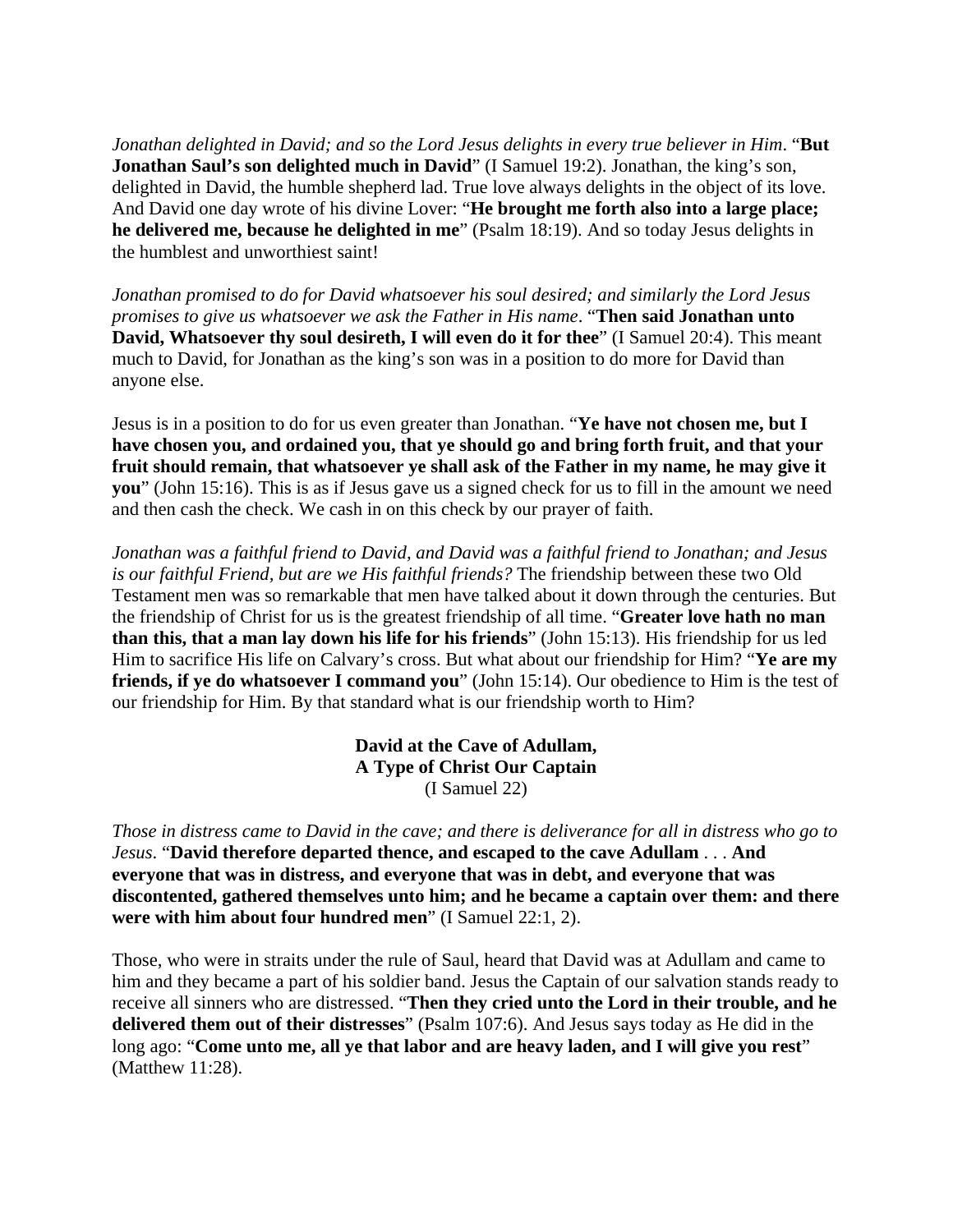*Those in debt gravitated to David in the cave, and there is forgiveness for all men with sin debts who are willing to follow Jesus*. "**And everyone that was in debt** . . . **gathered themselves unto him**" (I Samuel 22:2). In those days a creditor could make slaves of men who owed him large debts. (Cf. II Kings 4:1.) David's cave became a place of refuge for those in debt. And to those who come to Jesus, He first of all says to them, "**Son, be of good cheer; thy sins be forgiven thee**" (Matthew 9:2). To be a good soldier a man must first be rid of his burden of sin debts. "**No man that warreth entangleth himself with the affairs of this life, that he may please him who hath chosen him to be a soldier**" (II Timothy 2:4).

*Those who were discontented joined David's band; and dissatisfied souls find satisfaction in Christ today*. "**And everyone that was discontented, gathered themselves unto him**" (I Samuel 22:2). The Hebrew word for "**discontented**" means "*to be bitter of soul*." Men whose heart was bitter toward conditions of life in those strenuous days came to David in the cave. And Jesus will receive all who come to Him, no matter how bitter may be their spirit: "**All that the Father giveth me shall come to me; and him that cometh to me I will in no wise cast out**" (John 6:37). He promises that hungry and thirsty souls shall be satisfied. "**Blessed are they which do hunger and thirst after righteousness: for they shall be filled**" (Matthew 5:6). Only men who have been satisfied by Jesus will make good soldiers.

*David molded this motley group of men into an effective army; and Jesus is able to take all who come to Him and make them into a victorious army for Him*. "**And he became a captain over them: and there were with him about four hundred men**" (I Samuel 22:2). It is a tribute to David that he could use such men as came to him and with their help go forth and win battles.

Now Jesus sees possibilities in all who come to Him. "**And he brought him to Jesus. And when Jesus beheld him, he said, Thou art Simon the son of Jona: thou shalt be called Cephas, which is by interpretation, a stone**" (John 1:42). Jesus welcomes all who come to Him. He first forgives their past sins, then gives them victory over sin in their present lives, and then with changed lives, He assigns them a place in His army. "**Finally, my brethren, be I strong in the Lord, and in the power of his might. Put on the whole armor of God, that ye may be able to stand against the wiles of the devil**" (Ephesians 6:10, 11).

*David's experience at Adullam, when Saul, a ruler rejected by God, was still on the throne is a type of the present dispensation when Satan is ruler of this world*. In several striking ways Saul is a type of Satan. He persecuted David. At times he showed a very ugly spirit. Certainly he acted in a satanic manner. Although rejected of God, he was still on the throne when David was at Adullam. Today Satan is ruler over the kingdoms of this world. Jesus called Satan, "**Prince of this world**" (John 12:31). Paul called him, "**God of this world**" (II Corinthians 4:4). It is in such a world ruled over by Satan that Christian soldiers must live and serve.

*David was ruler over a hidden kingdom that was one day to be manifested; and so the kingdom of Jesus is "in mystery" today, but will be manifested at His coming*. David and his men had to hide away from the wrath of King Saul. Their kingdom was a hidden one. But these same men who followed David in the wilderness became a part of his kingdom when he became king over all Israel.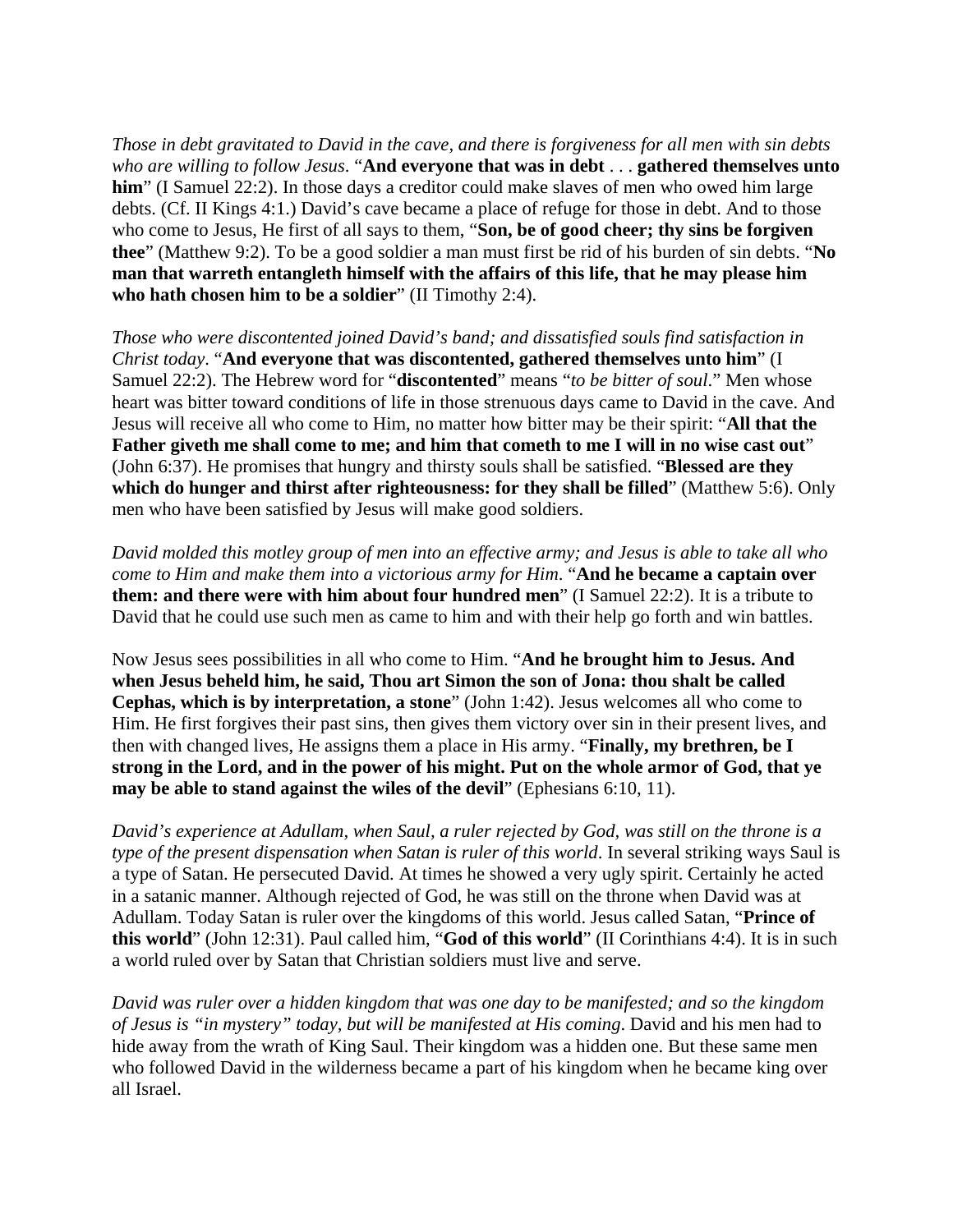Jesus once said: "**The kingdom of heaven is like unto treasure hid in a field**." To-day Christ's kingdom is more or less hidden. Jesus is gathering His army as David did. But the day will come when those who have served with Jesus now will become a part of Christ's glorious kingdom when He returns to reign. "**When Christ, who is our life, shall appear** [be manifested]**, then shall ye also appear with him in glory**" (Colossians 3:4). Those who have been His faithful soldiers now will be rewarded then.

### **Bringing the Ark to Jerusalem, A Type of Revival in the Church**  (II Samuel 6)

*David's desire to have the Ark of God at Jerusalem is a type of a Christian's desire for a Holy Spirit revival*. "**Again, David gathered together all the chosen men of Israel, thirty thousand. And David arose, and went with all the people that were with him from Baale of Judah, to bring up from thence the ark of God, whose name is called by the name of the Lord of hosts that dwelleth between the cherubim**" (II Samuel 6:1, 2). The Ark was God's dwelling-place with His people, and David wanted that Presence at Jerusalem, the center of the national worship. Today there is a great longing in the hearts of many believers for a heaven-sent revival. Peter tells us that the source of revival is in the presence of the Lord. "**Repent ye therefore, and be converted, that your sins may be blotted out, when the times of refreshing shall come from the presence of the Lord**" (Acts 3:19). When God's presence in holiness becomes real in any assembly of believers, that is revival.

*David used the wrong method to bring the Ark; and churches often use the wrong methods to try to get revival*. "**And they set the ark of God upon a new cart, and brought it out of the house of Abinadab that was in Gibeah: and Uzzah and Ahio, the sons of Abinadab, drave the new cart**" (II Samuel 6:3). This was the method of the Philistines when they sent the Ark back to Israel after having it in their possession for seven months. First Samuel 6:7, 11 says: "**Now therefore make a new cart** . . . **And they laid the ark of the Lord upon the cart**."

The Philistines were naturally ignorant of God's method of transporting the Ark. David and the Levites should have known all about it, for they had the law of Moses to inform them. Now using the wrong method proved disastrous. "**And when they came to Nachon's threshingfloor, Uzzah put forth his hand to the ark of God, and took hold of it; for the oxen shook it. And the anger of the Lord was kindled against Uzzah; and God smote him there for his error; and there he died by the ark of God. And David was displeased because the Lord made a breach upon Uzzah, and he called the name of the place, Perrezuzzah** [the breach of Uzzah] **to this day. And David was afraid of the Lord that day, and said, How shall the ark of the Lord come to me?**" (II Samuel 6:6-9). If he had studied the law of Moses, he would have known how. If he had obeyed; God's instructions, he would not have needed to be afraid of God. We are asking, How shall a Holy Ghost revival come to me and my church? Let us study our Bible and see how the Book of Acts says the early church had a perennial revival, and how we can have one too. Let us not be guilty of trying to work up a revival in the energy of the flesh. Rather let us pray for an outpouring of the Holy Spirit.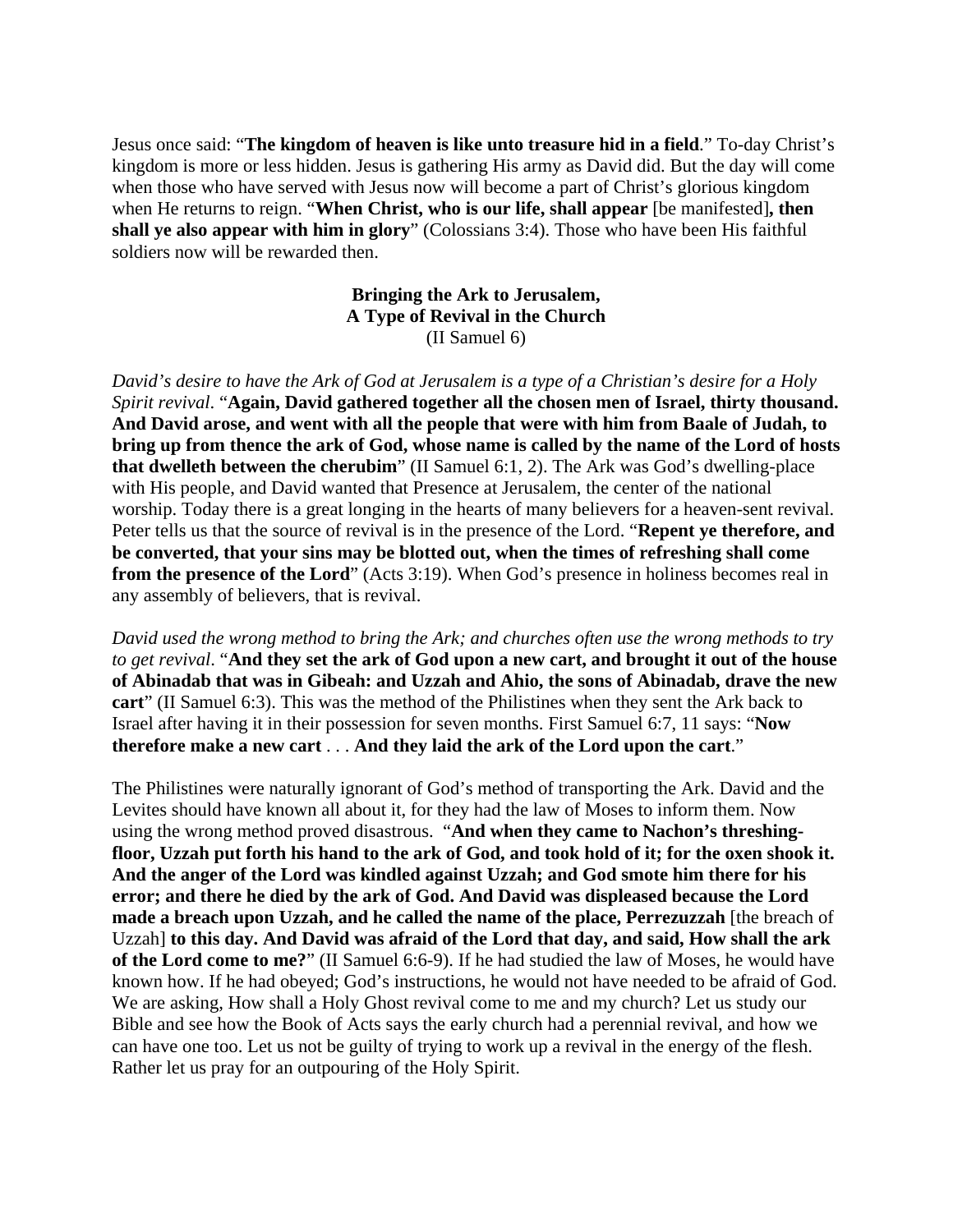*David sidetracked revival in the way many churches are doing today*. "So **David would not remove the ark of the Lord unto him into the city of David: but David carried it aside unto the house of Obed-edom**" (II Samuel 6:10). The Ark was deposited in this man's house instead of being taken to Jerusalem. And because of this action of David, Jerusalem was kept from having revival blessing for a longer time than was necessary. And by their actions, many churches are deprived of having showers of blessing they so much need. The need for revival is put on the sidetrack, and things of lesser importance are kept on the main track.

*When revival broke out in one place, David was stirred to action; as Christians should be now*. "**And the ark of the Lord continued in the house of Obed-edom the Gittite three months: and the Lord blessed Obed-edom, and all his household**" (II Samuel 6:11). This one man and his family where the Ark was, saw real revival blessing, and David heard about it and was stirred to action. "**And it was told king David, saying, The Lord hath blessed the house of Obededom, and all that pertaineth unto him, because of the ark of God. So David went and brought up the ark of God from the house of Obed-edom into the city of David with gladness**" (II Samuel 6:12). If one household could have a revival, why not a whole nation? Today we hear of revival fires breaking out in Africa, in parts of Scotland, and in England, and in certain places in our own land. Such reports should stir us to action that we might have a revival in our own heart, in our church, and all over the land. "**O Lord, revive thy work in the midst of the years**" (Habakkuk 3:2).

*David at last brought the Ark to Jerusalem in the right way; and it is possible for us to see revival blessings in our area this year*. "**And it was, so when they that bare the ark of the Lord had gone six paces, he sacrificed oxen and fatlings**" (II Samuel 6:13). In the meantime, David and his priests must have studied the law. Notice, this time the Ark was borne by the priests and not placed on a cart. Revival comes by individuals' obeying God's Word. Also sacrifices were offered as the Ark was brought. Revival comes through putting our all on the altar.

*The coming of revival brings joy*. "**So David and all the house of Israel brought up the ark of the Lord with shouting, and with the sound of the trumpet**" (II Samuel 6:15). Revival always brings joy. "**In thy presence is fullness of joy; at thy right hand there are pleasures for evermore**" (Psalm 16:11). Sin causes unhappiness, and when revival comes, sin has to go, and then the cup of joy runs over.

*Revival is usually misunderstood and criticized by carnal Christians*. "**And as the ark of the Lord came into the city of David, Michal Saul's daughter looked through a window, and saw king David leaping and dancing before the Lord; and she despised him in her heart**" (II Samuel 6:16). Not being a spiritual person, Michal could not appreciate how her husband acted in a revival.

Often, real revival is not understood and is sharply criticized by carnal Christians. In fact, nonspiritual people wouldn't know how to act if they got into a revival. But while Michal ridiculed revival, David enjoyed the blessings of revival.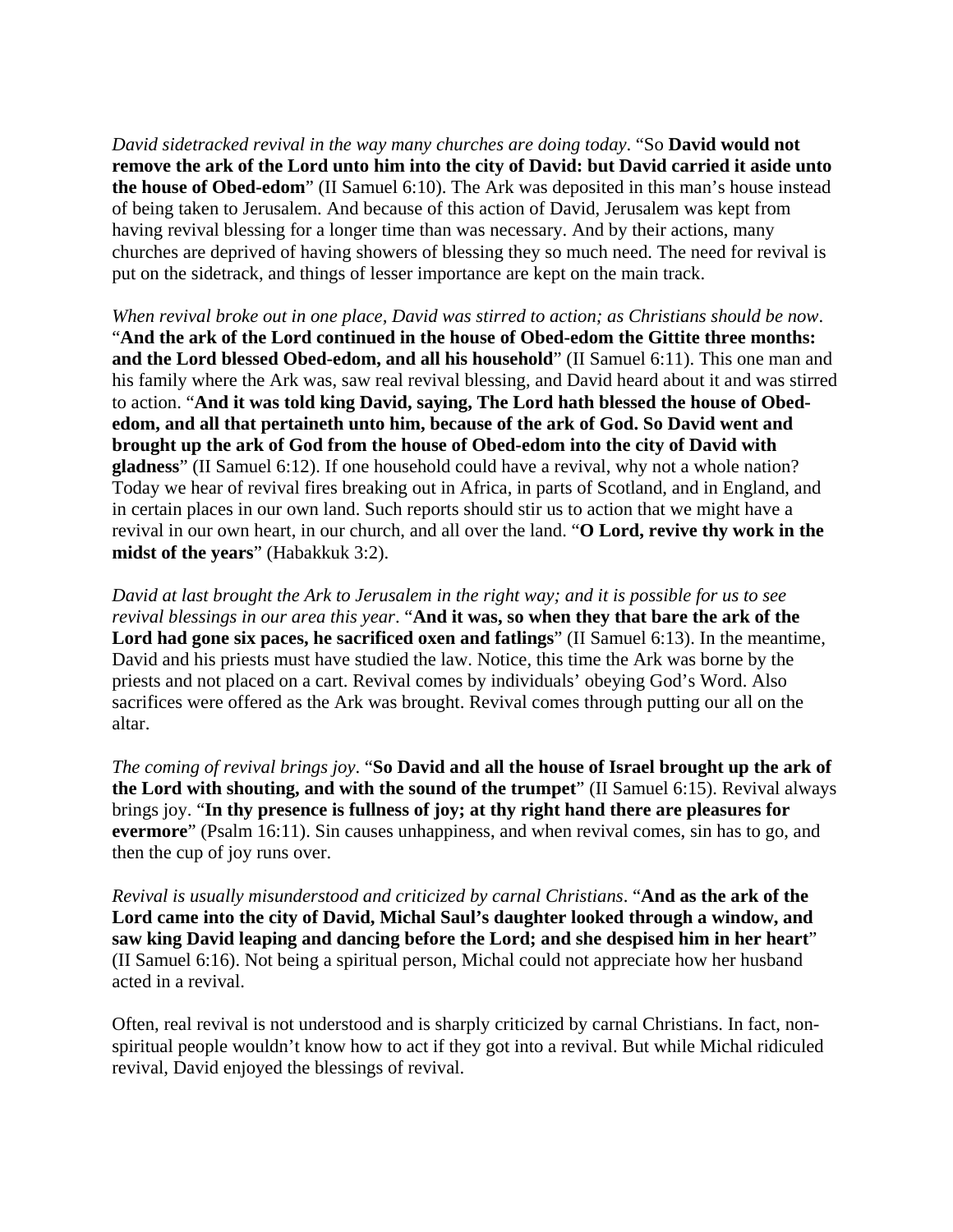"**And they brought in the ark of the Lord, and set it in his place, in the midst of a tabernacle that David had pitched for it: and David offered burnt offerings and peace offerings before the Lord. And as soon as David had made an end of offering burnt offerings and peace offerings, he blessed the people in the name of the Lord of hosts**" (II Samuel 6:17, 18). The burnt offerings pictured consecration, and the peace offerings pictured thanksgiving. David was blessed in revival and he passed on blessings to the people.

> **Mephibosheth, The Type of a Sinner Saved by Grace**  (II Samuel 4, 9, 16, 19)

*The fall of Mephibosheth is symbolical of the Fall of man*. "**And Jonathan, Saul's son, had a son that was lame of his feet. He was five years old when the tidings came of Saul and Jonathan out of Jezreel, and his nurse took him up, and fled: and it came to pass, as she made haste to flee, that he fell, and became lame. And his name was Mephibosheth**" (II Samuel 4:4). This son of Jonathan and grandson of Saul became lame through a fall that happened at the time of the death of his father and grandfather. This fall of the young prince pictures the Fall of man whereby all men have been constituted sinners. "**Wherefore, as by one man sin entered into the world, and death by sin; and so death passed upon all men, for that all have sinned**" (Romans 5:12).

*His condition of helplessness typifies the condition of the sinner*. "**And was lame on both his feet**" (II Samuel 9:13). He was absolutely dependent upon outside help to go anywhere. Even so the sinner is helpless without the Saviour. Jesus said, "**Without me ye can do nothing**" (John 15:5).

*The search for Mephibosheth by David is like the Saviour seeking the lost sinner*. "**And David said, Is there yet any that is left of the house of Saul, that I may show him kindness for Jonathan's sake? And there was of the house of Saul a servant whose name was Ziba. And when they had called him unto David, the king said unto him, Art thou Ziba? And he said, Thy servant is he. And the king said, Is there not yet any of the house of Saul, that I may show the kindness of God unto him? And Ziba said unto the king, Jonathan hath yet a son, which is lame on his feet. And the king said unto him, Where is he? And Ziba said unto the king, Behold, he is in the house of Machir, the son of Ammiel, in Lodebar**" (II Samuel 9:1- 4). David wanted to be kind to someone of Saul's house for the sake of his friend Jonathan. He had to search for the object of his kindness. He found Mephibosheth at Lodebar which means "*no pasture*." How like Jesus this all is, who searched for the lost ones! "**For the Son of man is come to save that which was lost. How think ye? If a man have an hundred sheep, and one of them be gone astray, doth he not leave the ninety and nine, and goeth into the mountains, and seeketh that which is gone astray?**" (Matthew 18:11, 12).

*The bringing of Mephibosheth to the king is a type of salvation by Christ's power*. "**Then king David sent, and fetched him out of the house of Machir, the son of Ammiel, from Lodebar**" (II Samuel 9:5). One thing is sure, he couldn't have come by his own power, so the king "**fetched him**." And sinners cannot save themselves by their own efforts apart from faith in Christ. "**No man cometh unto the Father, but by me**" (John 14:6). Thus saith Christ.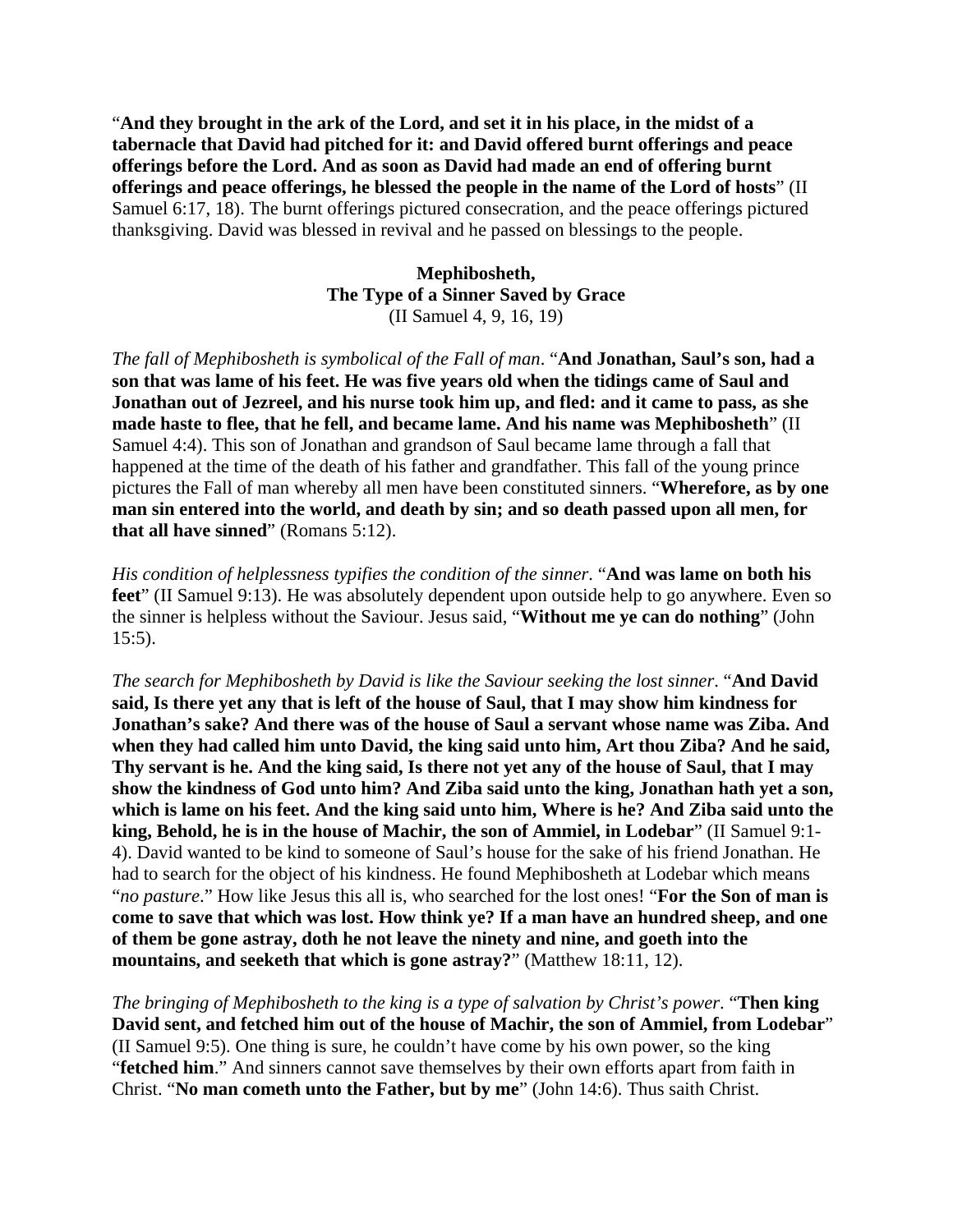*The king called him by his name, as Jesus does His followers*. "**Now when Mephibosheth, the son of Jonathan, the son of Saul, was come unto David, he fell on his face, and did reverence. And David said, Mephibosheth. And he answered, Behold thy servant!**" (II Samuel 9:6). How touching that the king should speak the name of the poor, helpless cripple. In John 10:3 Jesus says of the Shepherd, "**He calleth m his own sheep by name**."

> This thought is dearer far to me Than worldly wealth or fame — However humble I may be, He knows me by my name!

*Kindness was shown Mephibosheth for Jonathan's sake; even as kindness is shown the believer for Jesus' sake*. "**And David said unto him, Fear not: for I will surely show thee I kindness for Jonathan thy father's sake**" (II Samuel 9:7). Mephibosheth had done nothing to merit this kindness of David. He was a descendant of Saul who persecuted David, but for Jonathan's sake, David was good to him. We must I come to God on the same basis as Mephibosheth came to David, only we are granted favor for Jesus' sake. "**Even as God for Christ's sake hath forgiven you**" (Ephesians 4:32). Because Jesus died on the cross, God is able to forgive our sins for His sake.

*An inheritance was given Mephibosheth and a place at the king's table; and similar blessings are ours in Christ*. "**And will restore thee all the land of Saul thy father; and thou shalt eat bread at my table continually** . . . **So Mephibosheth dwelt in Jerusalem: for he did eat continually at the king's table**" (II Samuel 9:7, 13). He inherited land from his grandfather, and he ate daily at the king's table. These same blessings in the spiritual realm belong to every child of God. "**Which is the earnest of our inheritance until the redemption of the purchased possession**" (Ephesians 1:14). "**And I appoint unto you a kingdom, as my father hath appointed unto me; that ye may eat and drink at my table in my kingdom**" (Luke 22:29, 30).

*Mephibosheth was misrepresented in the days of the king's rejection, as Christians often are today*. "**And when David was a little past the top of the hill, behold, Ziba the servant of Mephibosheth met him, with a couple of asses saddled, and upon them two hundred loaves of bread, and an hundred bunches of raisins, and an hundred of summer fruits, and a bottle of wine. And the king said unto Ziba, What meanest thou by these? And Ziba said, The asses be for the king's household to ride on; and the bread and summer fruit for the young men to eat; and the wine, that such as be faint in the wilderness may drink. And the king said, And where is thy master's son? And Ziba said unto the king, Behold, he abideth at Jerusalem; for he said, Today shall the house of Israel restore me the kingdom of my father. Then said the king to Ziba, Behold, thine are all that pertained unto Mephibosheth. And Ziba said, I humbly beseech thee that I may find grace in thy sight, my lord, O king**" (II Samuel 16:1-4).

This happened when David was fleeing from Jerusalem at the time of Absalom's revolt. The servant Ziba slandered his master and lied about him to the king making him out to be a traitor.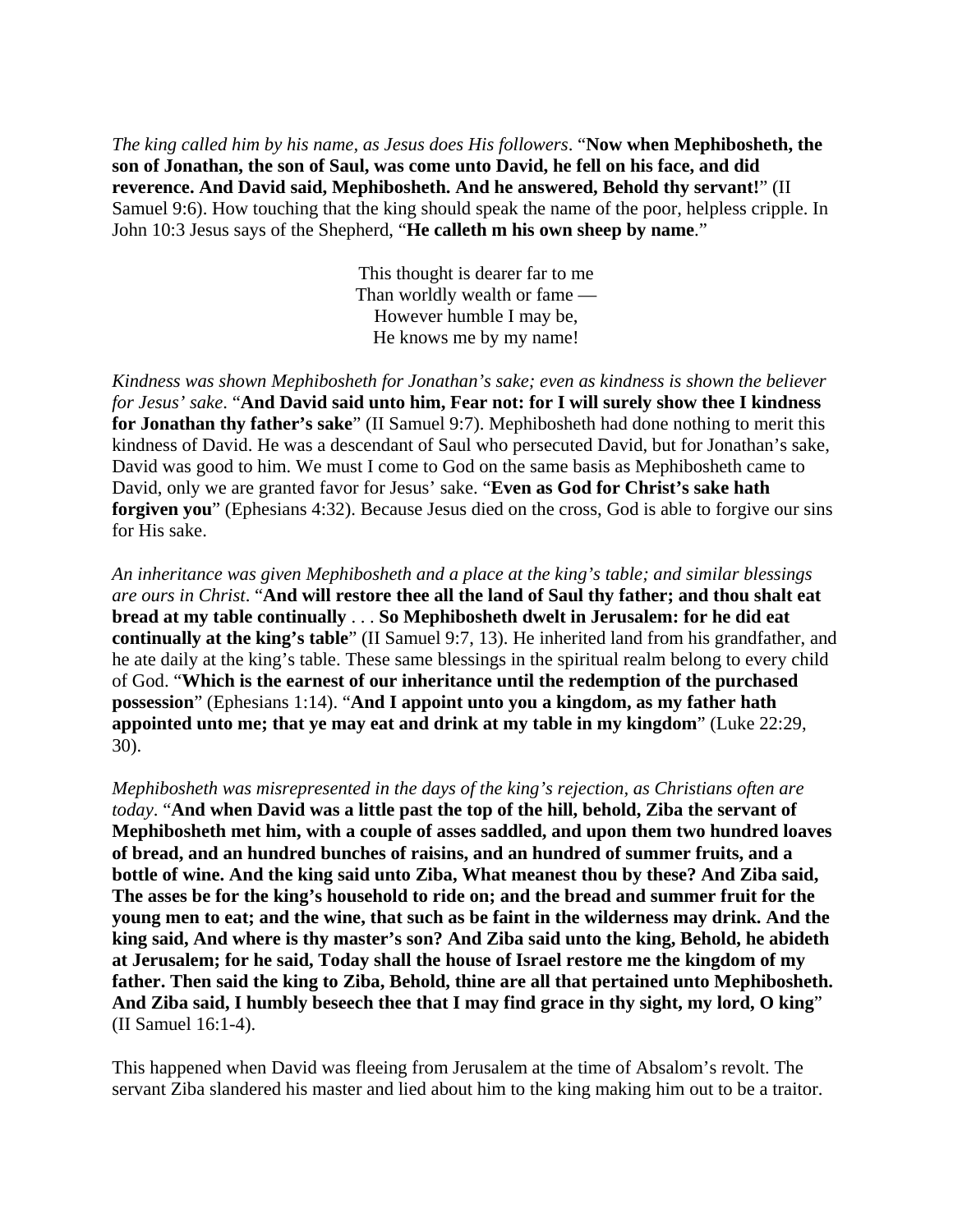This must have been hard for Mephibosheth to take. And sometimes Christians are treated in this way. But there is a promise for all such: "**Blessed are ye, when men shall revile you, and persecute you, and shall say all manner of evil against you falsely, for my sake**" (Matthew 5:11).

*Mephibosheth was looking for the return of the king, as Christians should be looking for the return of Christ*. "**And Mephibosheth the son of Saul came down to meet the king, and had neither dressed his feet, nor trimmed his beard, nor washed his clothes, from the day the king departed until the day he came again in peace**"(II Samuel 19:24). Here was one man who really longed for the return of the king. He showed his desire by extreme Oriental custom. Did he go too far? At any rate he let men know he really wanted to see the king. Are we looking for the return of Christ? Do we pray for His coming? "**Looking for that blessed hope, and the glorious appearing of the great God and our Saviour Jesus Christ**" (Titus 2:13). "**Even so, come, Lord Jesus**" (Revelation 22:20).

*Mephibosheth expressed confidence that the king would make everything right, and we should look forward to Christ's coming in the same way*. "**And it came to pass, when he was come to meet the king, that the king said unto him, Wherefore wentest not thou with me, Mephibosheth? And he answered, My Lord, O king, my servant deceived me: for; thy servant said, I will saddle me an ass, that I may ride; thereon, and go to the king; because thy servant is lame. And he hath slandered thy servant unto my lord the king; but my lord the king is as an angel of God: do therefore what is good in thine eyes**" (II Samuel 19:25-27). He laid the case before the king and trusted him absolutely to take care of everything. Do we have such confidence in Christ? "**Be patient therefore, brethren, unto the coming of the**  Lord" (James 5:7). When Jesus comes, He will make everything right.

*Mephibosheth loved the king more than any of his gifts to him, as we should love Jesus*. "**And the king said unto him, Why speakest thou any more of thy matters? I have said, Thou and Ziba divide the land. And Mephibosheth said unto the king, Yea, let him take all, forasmuch as my lord the king is come again in peace unto his own house**" (II Samuel 19:29, 30). He cared more for the king than for his property. He would rather do without all the property and have the king, than to have the property and be without the king. Are we like that with our King Jesus? Do we love Jesus more than we love His gifts to us? Or are we more concerned for what He does for us than we are in His lovely person? The heavenly beings are continually worshiping and praising, Christ as we should be: "**Worthy is the Lamb that was slain to receive power, and riches, and wisdom, and strength, and honor, and glory, and blessing**" (Revelation 5:12).

> **Bringing Back King David, A Type of Bringing Back the King of Kings**  (II Samuel 19)

*David in exile waiting to return as king in Jerusalem is a type of Christ in Heaven waiting to return to this earth to reign*.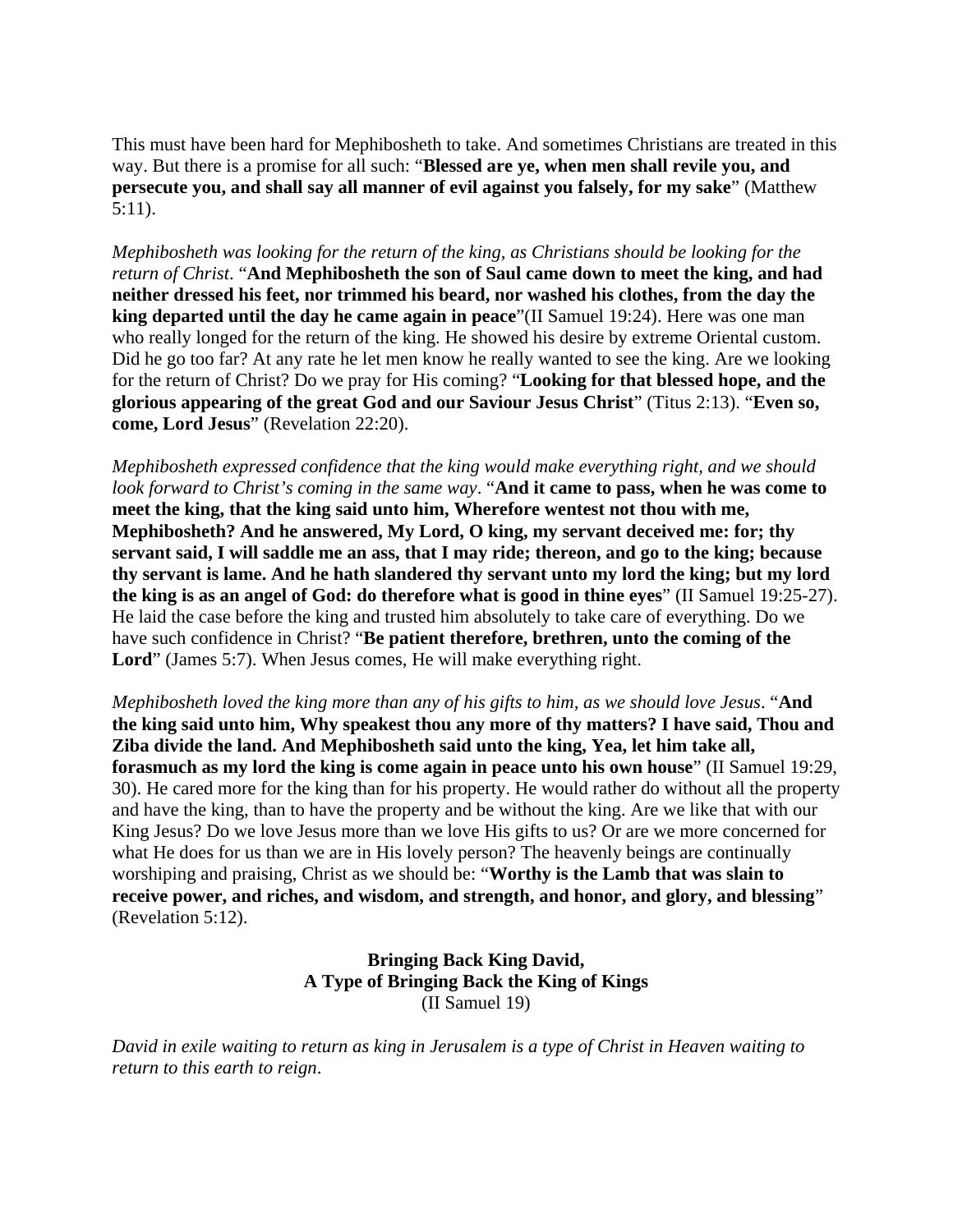"**And all the people were at strife throughout all the tribes of Israel, saying, The king saved us out of the hand of our enemies, and he delivered us out of the hand of the Philistines; and now he is fled out of the land for Absalom. And Absalom, whom we anointed over us, is dead in battle. Now therefore why speak ye not a word of bringing the king back?**" (II Samuel 19:9, 10) David waited some little time after the death of Absalom before he returned to Jerusalem. This is a picture of Jesus waiting in Heaven to return to this earth to reign. "**But this man, after he had offered one sacrifice for sins forever, sat down on the right hand of God; from henceforth expecting till his enemies be made his footstool**" (Hebrews 10:12, 13). Expecting means "*waiting*." Like David of old, He is waiting to return.

*David was waiting to return because a large group of men were not anxious for his return, having revolted under Absalom; and so Jesus is waiting to return because many of His followers are not living right, and so are not anxious for His return*. The number of people who had followed Absalom was indeed large. "**The conspiracy was strong; for the people increased continually with Absalom**" (II Samuel 15:12). When Absalom was dead, these people felt guilty and so would hesitate in welcoming back King David. It was necessary then for the word to go forth: "**Why speak ye not a word of bringing the king back?**" (II Samuel 19:10).

*One reason why Christ has delayed His return is because many of His followers are not anxious for His return*. "**Remember therefore how thou hast received and heard, and hold fast, and repent. If therefore thou shalt not watch, I will come on thee as a thief, and thou shalt not know what hour I will come upon thee**" (Revelation 3:3).

His coming would upset the plans of such people. It would expose their backsliding and they would be ashamed. "**And now, little children, abide in him; that, when he shall appear, we may have confidence, and not be ashamed before him at his coming**" (I John 2:28). If we are living right we will welcome His return, but if we are not, we would really rather He would not come. "**Why speak ye not a word of bringing the king back?**"

> Why say ye not a word of bringing back the King? Why speak ye not of Jesus and His reign? Why tell ye of His kingdom, and of its glories sing, But nothing of His coming back again?

*A lack of unity among the people delayed David's return; and today a lack of unity among Christians hinders Christ's return*. "**And all the people were at strife throughout all the tribes of Israel**" (II Samuel 19:9). It was small wonder David delayed his return, with such a division among the people. Spiritual unity is lacking among God's people today.

There is strife between different Christian workers. A spirit of sectarianism takes precedence over loyalty to Christ and His Word. One group of Christians is critical of all others who do not agree with its way of doing things. "**Fulfill ye my joy, that ye be likeminded, having the same love, being of one accord**" (Philippians 2:2). Unity of spirit is essential, not necessarily union of denominations. "**Endeavoring to keep the unity of the Spirit in the bond of peace**" (Ephesians 4:3).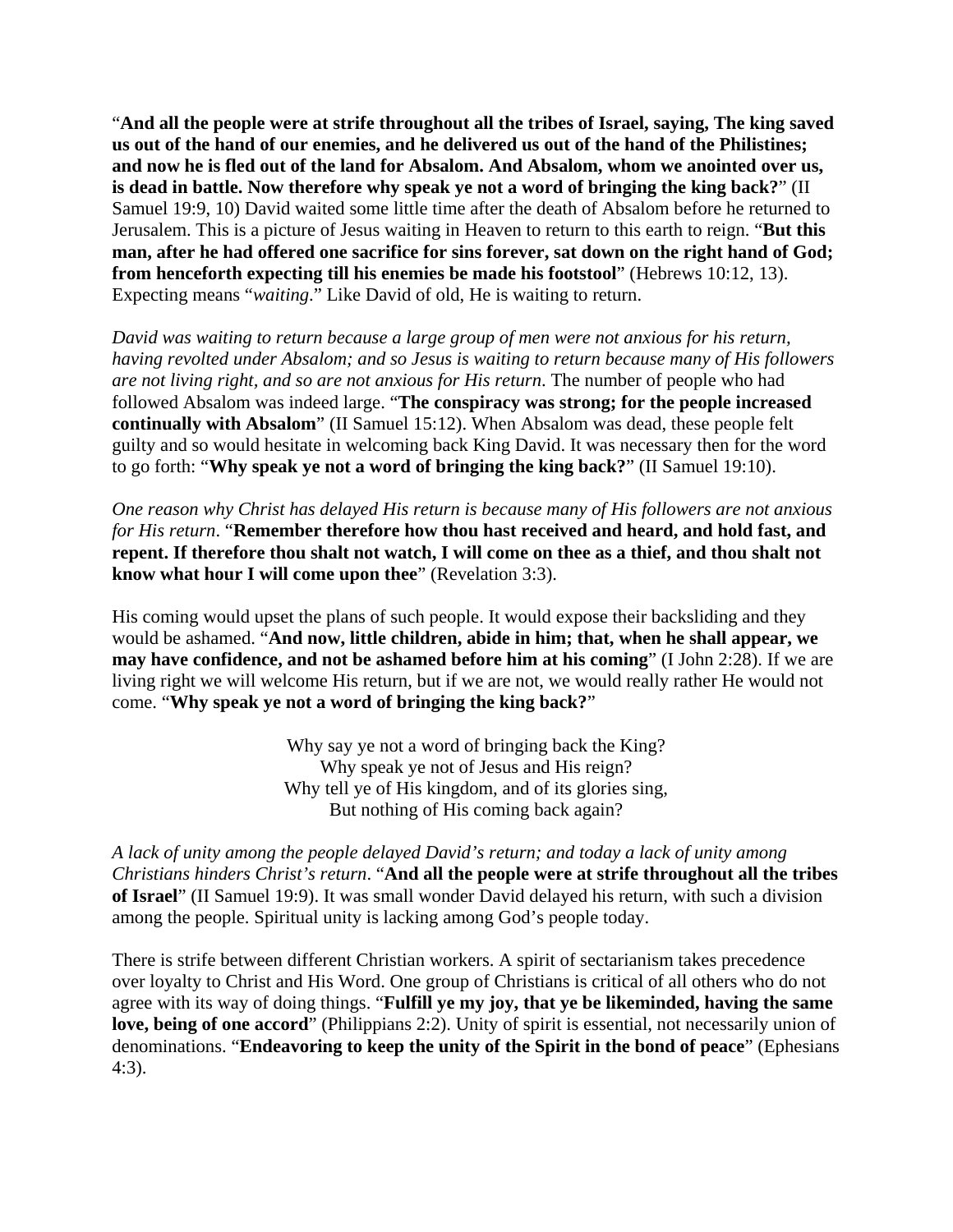What David needed was for his people to make ready for his return, and Jesus longs for His followers to make ready for His return. This is why the watchword went forth: "**Why speak ye not a word of bringing the king back?**"

The Church as Christ's Bride needs to make herself ready for the marriage. "**Let us be glad and rejoice, and give honor to him; for the marriage of the Lamb is come, and his wife hath made herself ready. And to her was granted that she should be arrayed in fine linen, clean and white; for the fine linen is the righteousness** [righteous acts] **of saints**" (Revelation 19:7, 8).

A revival is essential to help make the Church as Christ's Bride ready for the marriage supper of the Lamb.

**~ end of chapter 9 ~** 

**http://www.baptistbiblebelievers.com/**

**\*\*\***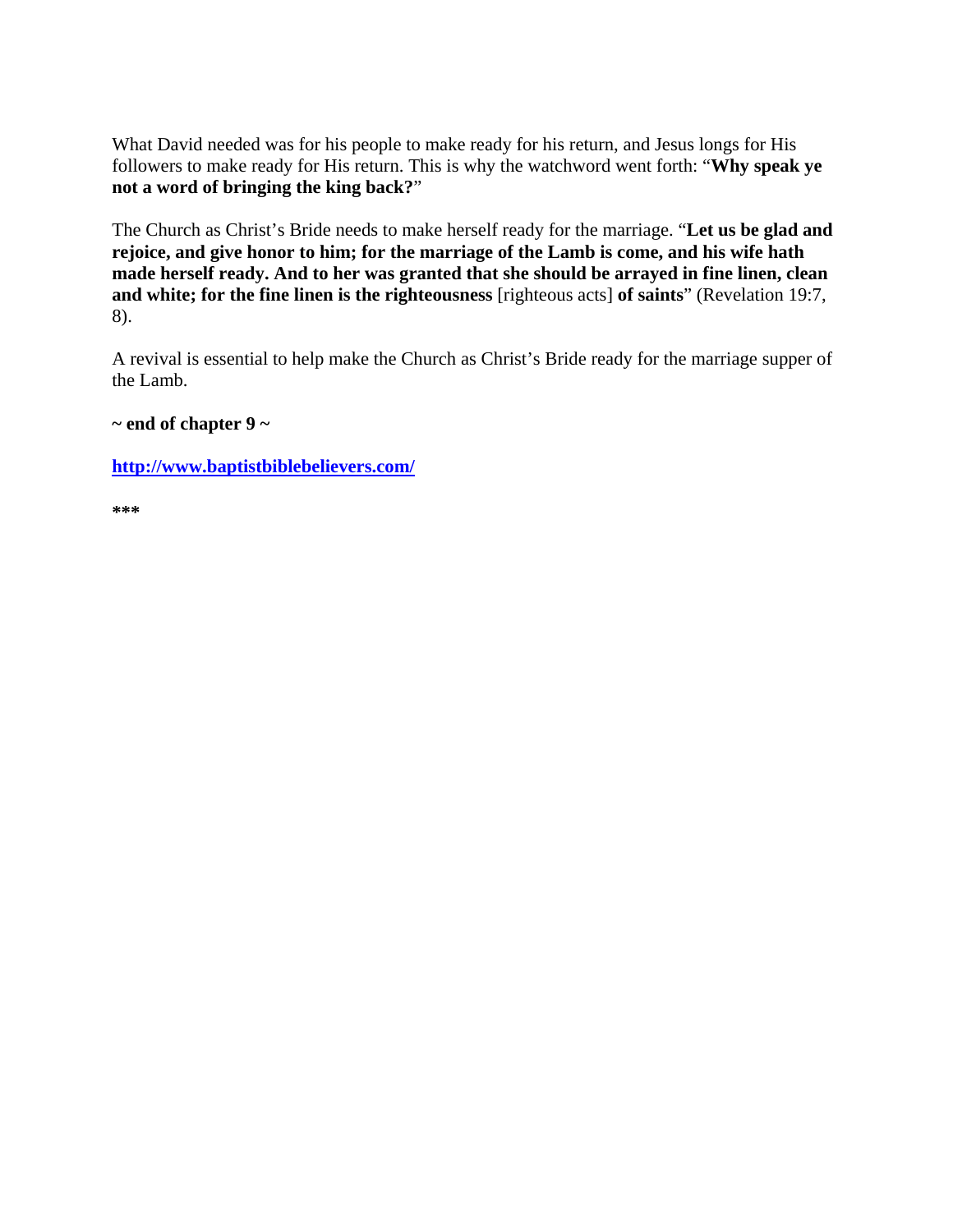# **DEVOTIONAL STUDIES OF OLD TESTAMENT TYPES**

By

Fred Hartley Wight

Copyright @ 1956

#### **CHAPTER TEN**

#### **TYPES IN KINGS AND CHRONICLES**

**The Temple of Solomon A Type of the Church as God's Spiritual Temple**  (I Kings 5-9; I Chronicles 28-29; II Chronicles 2-7)

*God was architect of Solomon's Temple, and so Christ planned the building of His Church before the creation of the world*. "**Then David gave to Solomon his son the pattern of the porch, and of the houses thereof, and of the treasuries thereof, and of the upper chambers thereof, and of the inner parlors thereof, and of the place of the mercy seat, and the pattern of all that he had by the spirit, of the courts of the house of the Lord**" (I Chronicles 28:11, 12). God the Holy Spirit was the Temple's architect. The plans were revealed to David who gave them to Solomon. Thus the pattern or blueprints were of divine origin. The Church as Christ's temple was designed by Him. "**According as he hath chosen us in him before the foundation of the world, that we should be holy and without blame before him in love**" (Ephesians 1:4). A place in these temple plans has been provided for every humble saint of God. It is our privilege to be a part of the great temple which the Lord is in the process of building in this age.

*The material for Solomon's Temple came from many nations; even as the Church as God's temple is made up of redeemed souls from many nations*. "**And Joram brought with him vessels of silver, and vessels of gold, and vessels of brass: which also king David did dedicate unto the Lord with the silver and gold that he had dedicated of all nations which he subdued; of Syria, and of Moab, and of the children of Ammon, and of the Philistines, and of Amalek, an of the spoil of Hadadezer, son of Rehab, king of Zobah**" (II Samuel 8:10- 12).

Much of the spoil King David took in war was dedicated to the Lord, and all this material was made available to Solomon in building the Temple. It was appropriate that this material came from many nations, for it typifies God's spiritual temple the Church which is composed of people from many nations, and who have been dedicated to the Lord. "**And they sung a new song, saying, Thou art worthy to take the book, and to open the seals thereof: for thou wast slain, and hast redeemed us to God by thy blood out of every kindred, and tongue, and people, and nation**" (Revelation 5:9).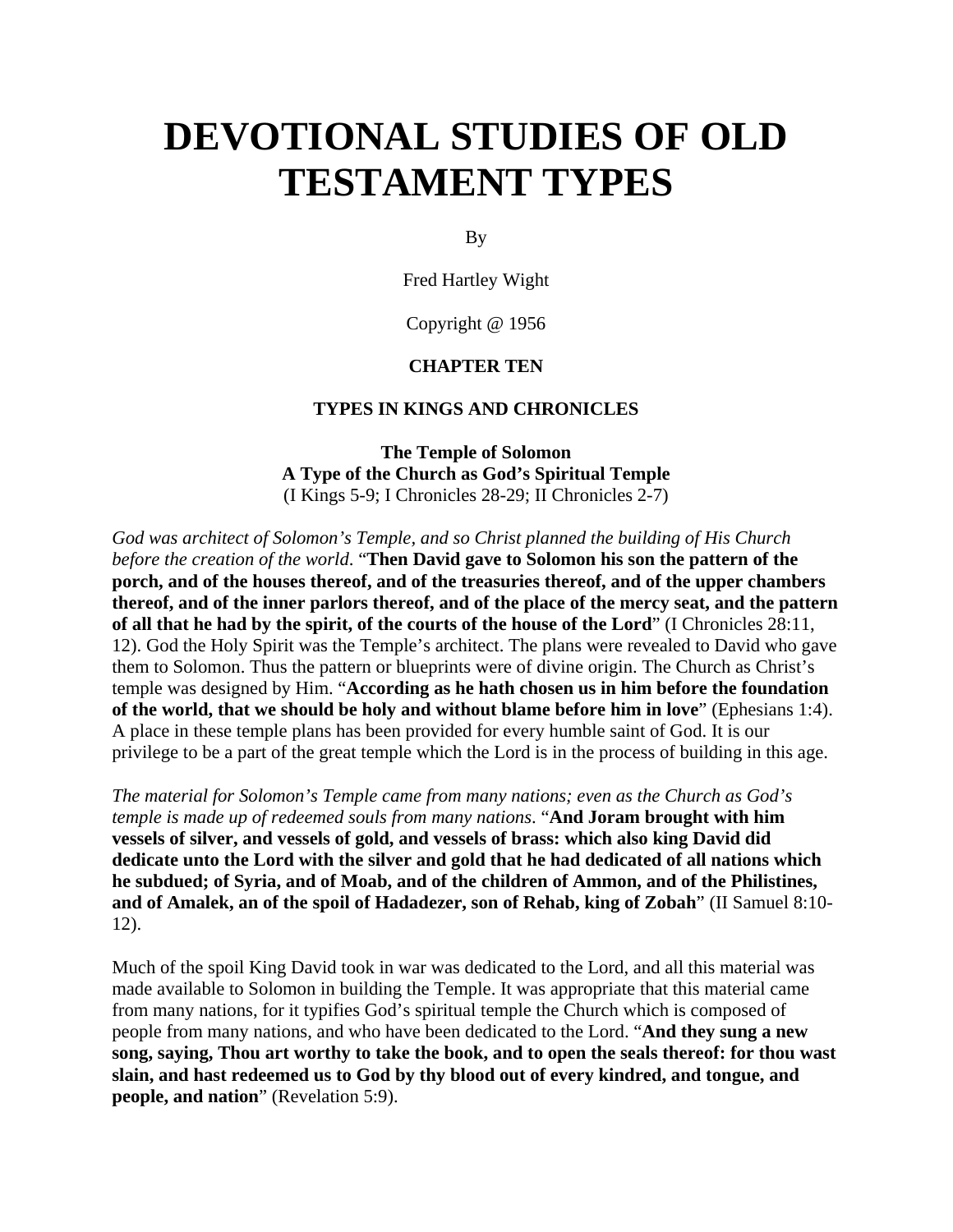*The entire foundation of the Temple is typical of Christ as the foundation of the Church, God's temple*. "**And the king commanded, and brought great stones, costly stones, and hewed stones, to lay the foundation of the house**" (I Kings 5:17). The foundation of the Temple was rock. Jesus said, "**Upon this Rock I will build my church**" (Matthew 16:18). Paul said: "**For other foundation can no man lay than that is laid, which is Jesus Christ**" (I Corinthians 3:11). Christ must be the foundation of our faith. If we build on Him, we will build for eternity.

*The foundation platform was built on Mount Moriah at Jerusalem, which was the place of atonement or substitution; and the Church is built upon the same doctrines*. "**Then Solomon began to build the house of the Lord at Jerusalem in Mount Moriah, where the Lord appeared unto David his father, in the place that David had prepared in the threshingfloor of Oman the Jebusite**" (II Chronicles 3:1). The Temple was built on the place where David offered to God a sacrifice which turned away the judgment of the plague for the sin of numbering the people. It was the principle of atonement or substitution. Also the Temple was built on the site of Abraham's offering up of Isaac as a sacrifice to God, i.e., his willingness to do so.

When the angel of the Lord intervened, it was said: "**And Abraham lifted up his eyes, and looked, and behold, behind him a ram caught in a thicket by his horns: and Abraham went and took the ram, and offered him up for a burnt offering in the stead of his son**" (Genesis 22:13). The ram was offered instead of Isaac. Here also it was a matter of substitution or atonement. How appropriate the Temple should be built on Mount Moriah!

The substitution of the Saviour on behalf of the sinner, thus making atonement, is the basis of all that goes into the building of the Church. "**Ye were not redeemed with corruptible things, as silver and gold, from your vain conversation received by tradition from your fathers; but with the precious blood of Christ, as of a lamb without blemish and without spot**" (I Peter 1:18, 19).

*And the Temple foundation pictures the apostles and prophets as representing the New and Old Testament revelation*. Paul infers this in Ephesians 2:20: "**And are built upon the foundation of the apostles and prophets**." The prophets represent the Old Testament Scriptures, and the apostles represent the New Testament Scriptures. Together they comprise the Bible as God's Word, which gives the foundation for all our beliefs about God and salvation.

*The chief cornerstone specifically represents Christ*. "**Jesus Christ himself being the chief cornerstone**" (Ephesians 2:20). The chief cornerstone underlies and unites the whole structure. Everything in the Church, God's spiritual temple, is based upon Christ, and everything is held together in unity by Him. Thus the unity and symmetry of the building are made possible by His presence.

*Jesus as cornerstone was rejected by the Jewish leaders at His first coming; but will be accepted by them at His second coming*. "**The stone which the builders refused is become the headstone of the corner**" (Psalm 118:22).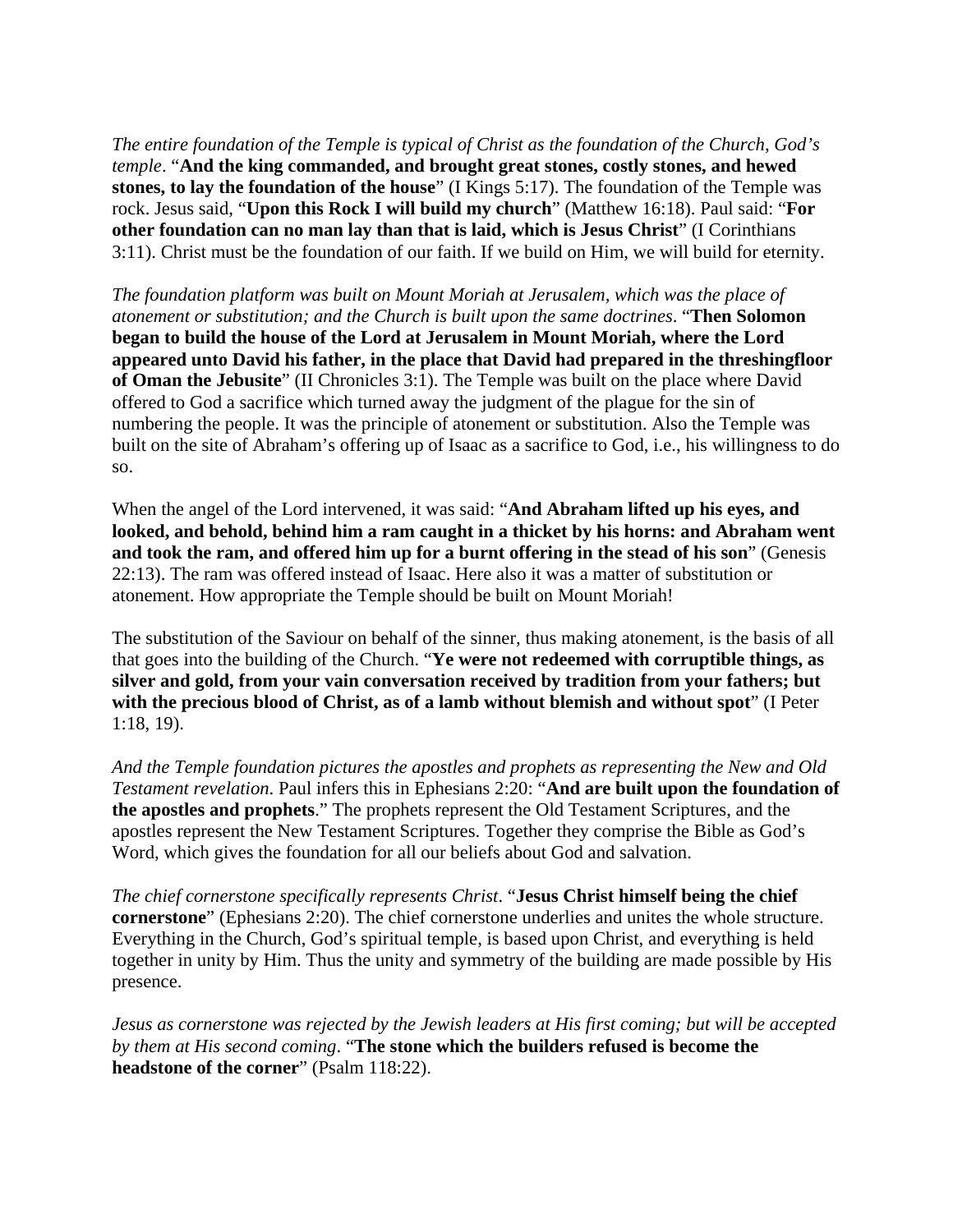The stones for building the Temple were prepared in the quarries and then transported to the Temple area. The Jews have an old tradition that when the builders were ready to put the cornerstone in its place, they could not find this stone. Actually they had examined the cornerstone but did not think it was what they were looking for, and so they passed it by and searched elsewhere. But finally they came back to the cornerstone and discovered it was what they had all along been looking for, and so they put it in its proper place. This incident referred to by the psalmist is used to illustrate prophetically and typically the rejection of Him as Messiah by the Jewish leaders of Jesus' day, but the acceptance of Him at the time of His second advent. The very One whom the Jews passed by and refused to accept when He walked in Judea and Galilee has become their Messiah and the world's Saviour, and one day they will return to Him joyfully and accept Him as their Deliverer.

*Much of the material of the Temple was composed of stone, which is a type of believers once dead in trespasses, but now living stones*. "**And the house, when it was in building, was built of stone made ready before it was brought thither**" (I Kings 6:7). A tremendous number of stones had to be prepared and transported to make possible the building of the Temple. These stones are a fitting type of believers composing the Church as God's temple. "**Ye also, as lively** [living] **stones, are built up a spiritual house**" (I Peter 2:5). Stones, just as they are, speak of death in appearance. They symbolize the believer when he used to be dead in sins. These stones become "**living stones**" through the work of the Holy Spirit.

*On the inside of the Temple there was no stone visible, the walls, floor, and ceiling being covered with wood; and this pictures the believer made alive in Christ*. "**And he built the walls of the house within with boards of cedar, both the floor of the house, and the walls of the ceiling: and he covered them on the inside with wood, and covered the floor of the house with planks of fir** . . . **And the cedar of the house within was carved with knops and open flowers: all was cedar; there was no stone seen**" (I Kings 6:15, 18). Since stones would give the appearance of death, therefore, everything on the inside was covered with wood. "**Even when we were dead in sins,** [God] **hath quickened us together with Christ**" (Ephesians 2:5). Those who compose Christ's temple have been made alive in Him.

*The wooden material in the Temple is typical of believers because lofty trees died to their former life and were covered over with gold*. Cedar wood from the Lebanon Mountains was used largely in the Temple. These trees were cut down, thus dying to their former life of which they might be said to boast. They were cut to the right size and then taken to Jerusalem and covered with gold. "**So Solomon overlaid the house within with pure gold**" (I Kings 6:21).

This is a picture of the former and present life of believers. "**For ye are dead, and your life is hid with Christ in God**" (Colossians 3:3).

Believers are those who have died to their former life and are now hidden in Christ. Gold is a type of divinity. It is prominent in the New Jerusalem. "**And the city was pure gold**" (Revelation 21:18). Even as those cedar trees died and were covered with gold to become a part of the Temple, so believers have died to their old life of sin and are now covered over with the righteousness of Christ.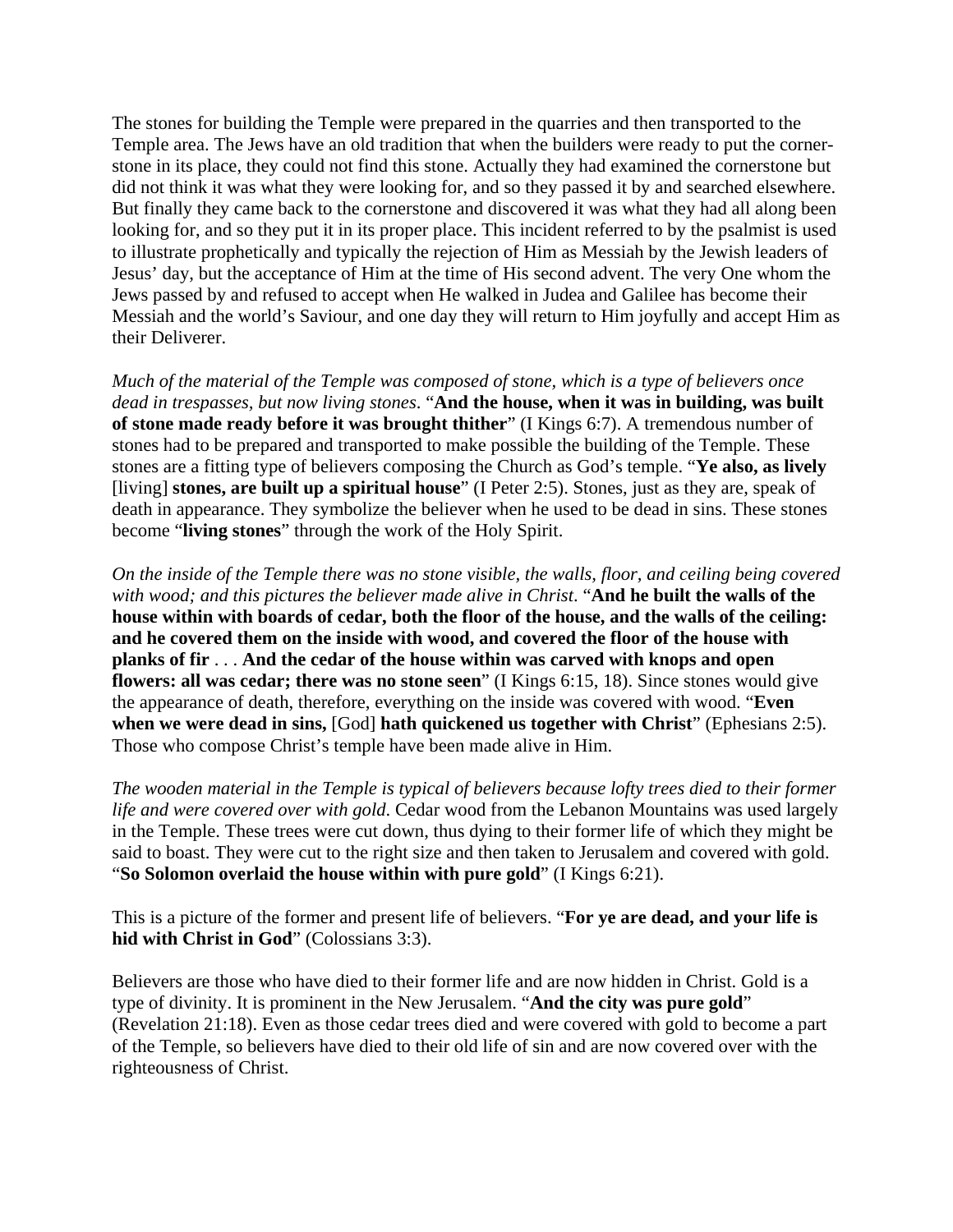*The Temple was garnished with precious stones, which are typical of the excellencies of the Lord in the life of believers*. "**And he garnished the house with precious stones for beauty**" (II Chronicles 3:6). These precious stones made the Temple indeed a place of beauty. And Peter says concerning Christians: "**But ye are a chosen generation, a royal priesthood, an holy nation, a peculiar people; that ye should shew forth the praises of him who hath called you out of darkness into his marvellous light**" (I Peter 2:9).

The excellencies of Christ shine forth in the believer like the precious stones in Solomon's Temple.

*The Temple was built noiselessly, without the sound of hammer or axe; and is thus a type of the Church which groweth unto a holy temple as individuals are added by the New Birth, and believers are made more like unto Christ*. "**And the house, when it was in building, was built of stone made ready before it was brought thither: so that there was neither hammer nor axe nor any tool of iron heard in the house, while it was in building**" (I Kings 6:7). Silently the building was put together. And concerning the temple of the Church, Paul says: "**In whom all the building fitly framed together groweth unto an holy temple in the Lord**" (Ephesians 2:21). Like things in Nature grow, God's temple, the Church, keeps growing silently as individuals are added to it by the New Birth, and as Christians become more and more Christlike in their lives.

*The great court of the Temple was designed for the general use of the people who came to worship; and is a type of the Church as a place of worship*. "**Furthermore he made the court of the priests, and the great court**" (II Chronicles 4:9). The great court was a place of worship for the masses, who came for that purpose from all over the land of Israel. Today Christians worship God in many places from humble chapels to stately cathedrals. "**But the hour cometh, and now is, when the true worshipers shall worship the Father in spirit and in truth: for the Father seeketh such to worship him. God is a spirit: and they that worship him must worship him in spirit and in truth**" (John 4:23, 24).

*The inner court or priests' court was designed as a place of service for the priests; and is a type of the Church as a place of service*. "**And he built the inner court with three rows of hewed stone, and a row of cedar beams**" (I Kings 6:36). This court was inside the great court and also must have been on a higher level, for it is called the higher court in Jeremiah 36:10. This court was essentially a place of priestly service. This court is a picture of churches today as places of service. "**Not with eyeservice, as men-pleasers; but as the servants of Christ, doing the will of God from the heart; with good will doing service, as to the Lord, and not to men**" (Ephesians 6:6, 7).

*In the inner court was the brazen altar, a type of the cross of Christ*. "**Moreover he made an altar of brass, twenty cubits the length thereof, and twenty cubits the breadth thereof, and ten cubits the height thereof**" (II Chronicles 4:1). Outside of its being four times as long and broad, and more than three times as high, as the brazen altar in the Tabernacle, it was made after the same pattern as the earlier altar.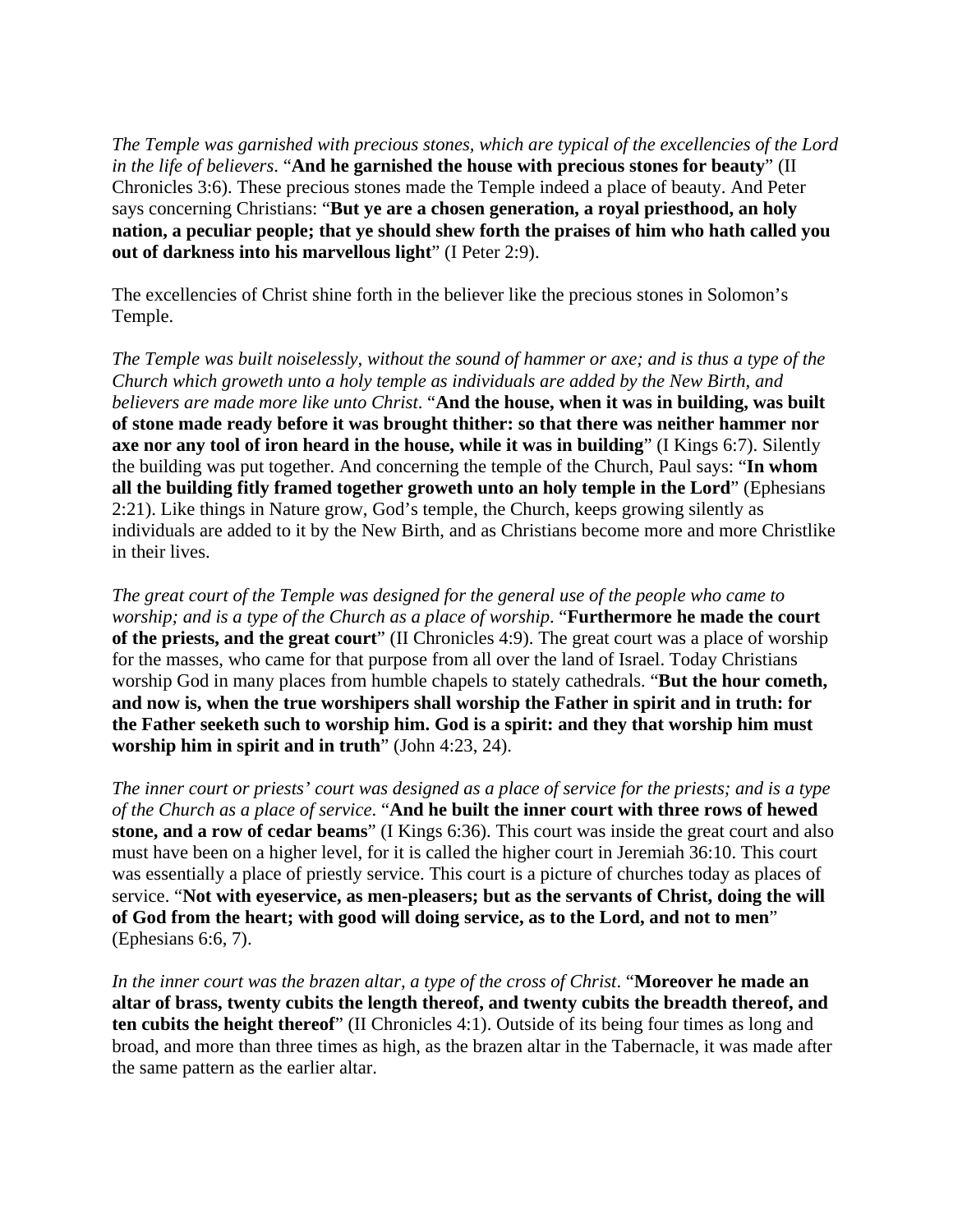When King Ahaz substituted for some of the offerings an altar built after the pattern of one he saw at Damascus, he was using a modern but heathen innovation for an old-fashioned but Godappointed altar. "**And King Ahaz went to Damascus to meet Tiglath-pileser king of Assyria, and saw an altar that was at Damascus: and king Ahaz sent to Urijah the priest the fashion of the altar, and the pattern of it, according to all the workmanship thereof**" (II Kings 16:10). The king built an altar patterned after this heathen altar. It was a modern innovation that went contrary to the religion of his fathers.

**Even so today many are denying the old-fashioned belief in salvation by the blood atonement of Christ and His substitution for us. In its place they are putting salvation by character and self-improvement. God's Word is clear enough, "Without shedding of blood is no remission" (Hebrews 9:22). "All we like sheep have gone astray; we have turned every one to his own way; and the Lord hath laid on him the iniquity of us all" (Isaiah 53:6). Let us stand true to the faith of our fathers.** 

*In the inner court was the molten sea and also the lesser lavers, which are a type of the believer's cleansing in preparation for service*. "**And he made a molten sea, ten cubits from the one brim to the other: it was round all about, and his height was five cubits, and a fine of thirty cubits did compass it round about**" (I Kings 7:23).

This molten sea was a large round basin fifteen feet in diameter at the brim, and forty-five feet in circumference probably at the water level, and seven and a half feet high. "**It stood upon twelve oxen, three looking toward the north, and three looking toward the west, and three looking toward the south, and three looking toward the east: and the sea was set above upon them, and all their hinder parts were inward**" (I Kings 7:25). These oxen were sacrificial animals representing the priestly service. "**And the brim thereof was wrought like the brim of a cup,**  with flowers of lilies" (I Kings 7:26). These lilies are a type of purity.

In addition to this large sea of water, there were ten lesser lavers for water. "**And he made ten bases of brass; four cubits was the length of one base, and four cubits the breadth thereof, and three cubits the height of it** . . . **And under the borders were four wheels**" (I Kings 7:27, 32). These bases were like trucks with wheels. "**Then made he ten lavers of brass: one laver contained forty baths: and every laver was four cubits, and upon every one of the ten bases one laver**" (v. 38). These bases or trucks were to move water to every place it was needed by the priests. The molten sea contained 2,000 baths of water or 18,000 gallons. Each of the ten lesser lavers contained forty baths or 360 gallons. (1 bath equals 9 gallons). Surely here was an abundant supply of water available for use by the priests!

They would need water for washing themselves or the sacrifices. Everyone and everything employed in God's service must be clean. "**Depart ye, depart ye, go ye out from thence, touch no unclean thing, go ye out of the midst of her; be ye clean, that bear the vessels of the**  Lord" (Isaiah 52:11). These Temple lavers were then a type of sanctification. Water for washing was made easy of access. There was no excuse for a priest being unclean. "**If a man therefore purge himself from these, he shall be a vessel unto honor, sanctified, and meet for the master's use, and prepared unto every good work**" (II Timothy 2:21).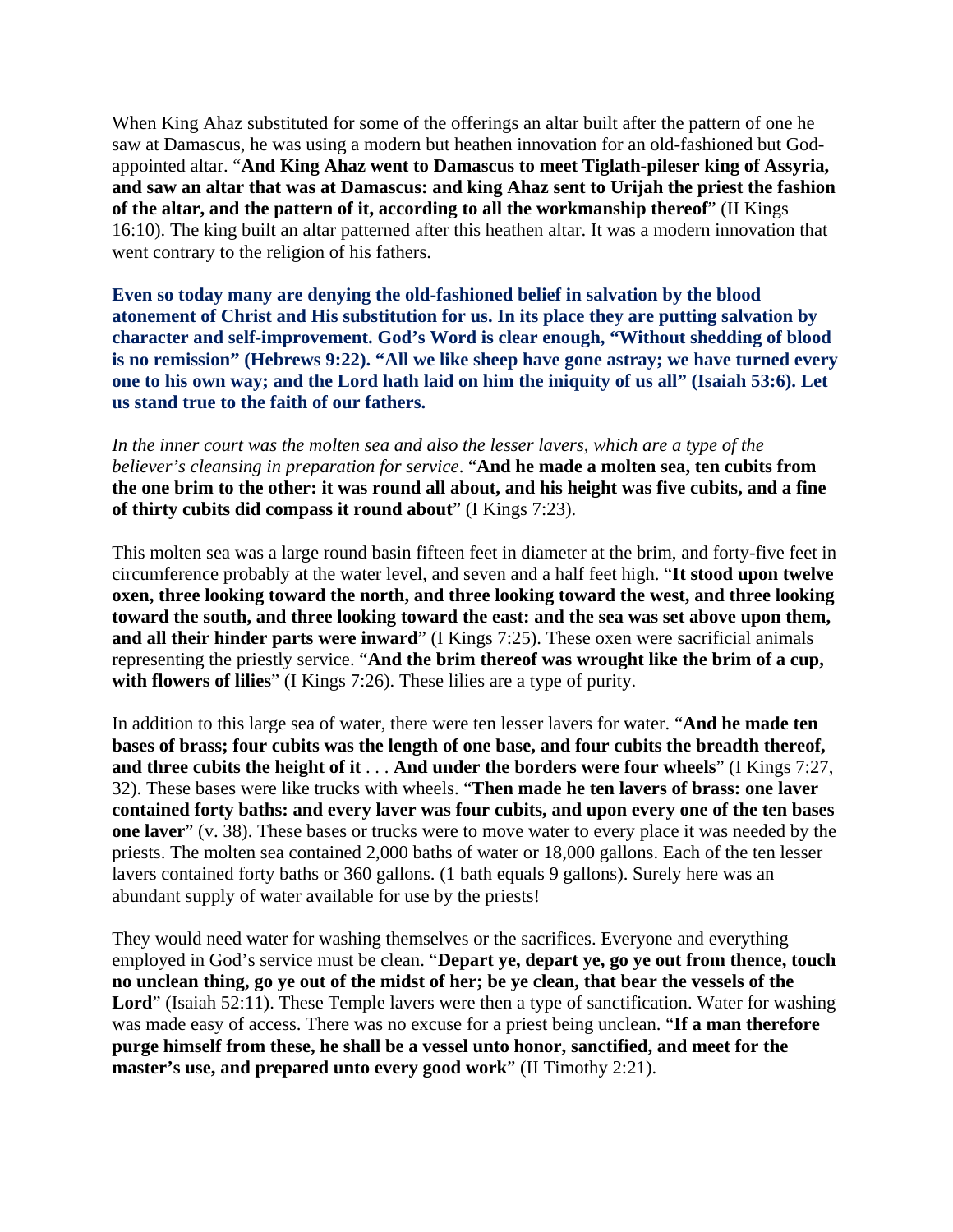*The two pillars of brass were a type of the stability and strength of the Church*. "**For he cast two pillars of brass, of eighteen cubits high a piece: and a line of twelve cubits did compass either of them about**" (I Kings 7:15). These pillars evidently supported the outer porch. They were twenty-seven feet high and eighteen feet in circumference. They were hollow, and cast in Jordan Valley. "**And he made two chapiters of molten brass, to set up on the tops of the pillars: the height of the one chapiter was five cubits, and the height of the other chapiter**  was five cubits" (I Kings 7:16). The pillars were surmounted with these chapiters (or capitals) seven and one-half feet high. Verses 17-20 indicate that the capitals were ornamented with two rows of pomegranates and there was a network between these rows. The upper part had representations of the stalks, leaves, and flowers of the lily. The pomegranates symbolized fruitfulness, and the lilies, purity. "**And he set up the right pillar, and called the name thereof Jachin, and he set up the left pillar, and called the name thereof Boaz**" (I Kings 7:21).

Jachin means, "*He will establish*," and Boaz means, "*In him is strength*." Thus the two pillars symbolized stability and strength. The Lord Himself is the stability and the strength of the Church, His temple. "**Now he which stablisheth us with you in Christ, and hath anointed us, is God**" (II Corinthians 1:21). "**Upon this rock I will build my church; and the gates of hell shall not prevail against it**" (Matthew 16:18).

## *The tables of shewbread and the golden lampstands are a type of the relationship between Christ and the Church*.

Concerning the tables of shewbread: "**He made also ten tables, and placed them in the temple, five on the right side, and five on the left**" (II Chronicles 4:8). These tables were in the forepart of the Holy Place and were similar to the table in the Tabernacle except for number and size. Like the Tabernacle table, they contained bread that was displayed and then eaten by the priests. The Temple tables of shewbread are, therefore, a type of the Church feeding upon and finding her satisfaction in Christ. "**Jesus said unto them, I am the bread of life: he that cometh to me shall never hunger; and he that believeth on me shall never thirst**" (John 6:35). This is symbolized by the ordinance of the Lord's Supper.

Concerning the golden lampstands: "**And the candlesticks** [lampstands] **of pure gold, five on the right side, and five on the left, before the oracle** [Holy of Holies] **of pure gold, with the flowers, and the lamps, and the tongs of gold**" (I Kings 7:49). These lampstands were lined up five on either side and directly in front of the Holy of Holies. They also were similar to the lampstand in the Tabernacle except for number and size. Olive oil was burned therein, a type of the Holy Spirit, as our source of life and testimony. The lampstands are a type of the Church's union with Christ which results in shining and fruit-bearing. "**I am the light of the world, he that followeth me shall not walk in darkness but shall have the light of life**" (John 8:12). (See "Table of Shewbread" and "Golden Lampstand" under "The Tabernacle" in "Types in Exodus").

*The golden altar of incense is a type of the prayers of the saints*. This altar was placed directly in front of the entrance to the Oracle or Holy of Holies. "**And so covered the altar which was of cedar**" (I Kings 6:20).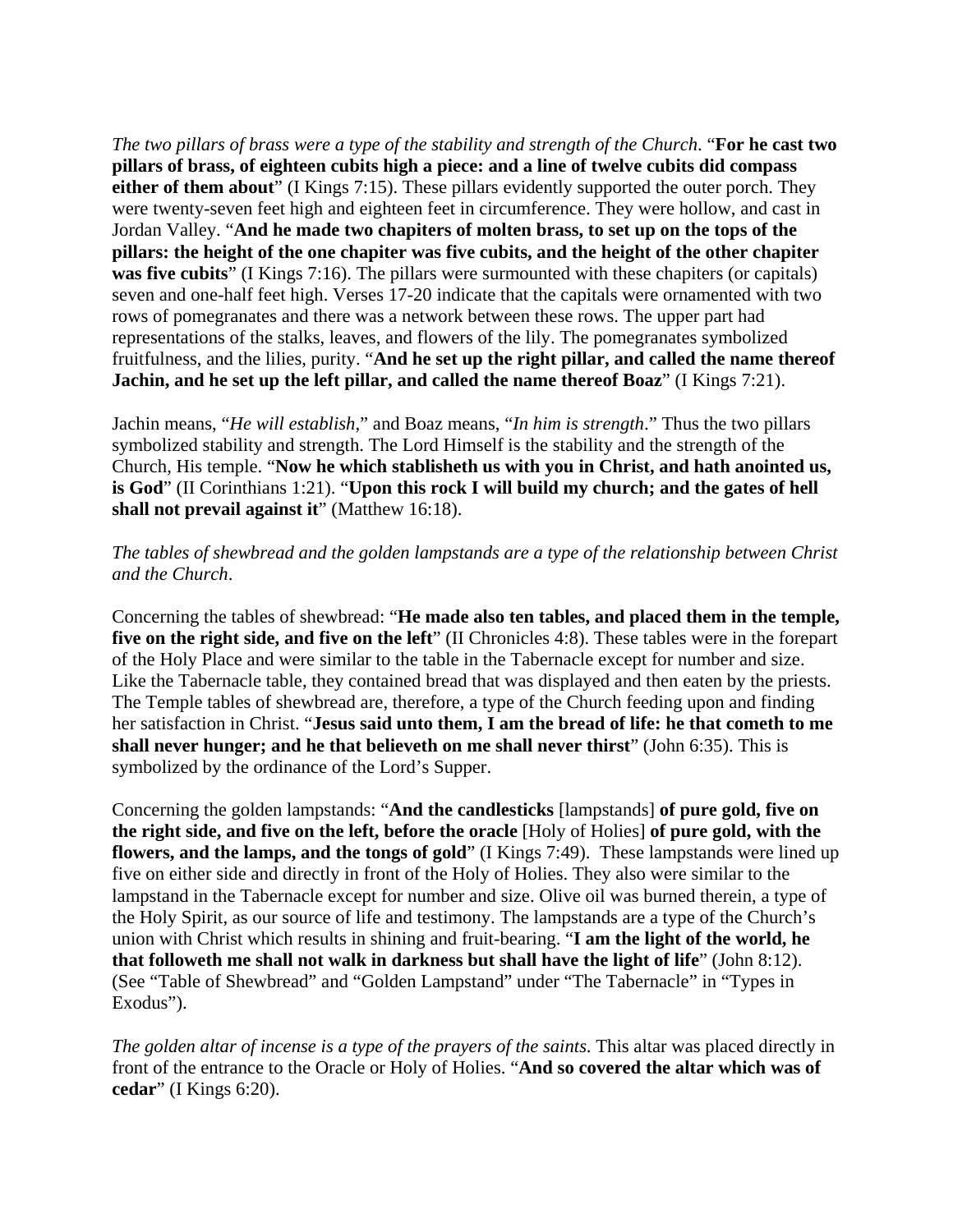The Temple altar of incense was made of cedar wood, whereas the one in the Tabernacle was of acacia wood. Cedar wood is fragrant. (Cf. Song of Sol. 4:11.) Verse 22 says the altar was covered with gold, a type of deity. Incense is a fitting type of the prayers of God's people. "**And when he had taken the book, the four beasts and four and twenty elders fell down before the Lamb, having every one of them harps, and golden vials full of odours** [incense]**, which are the prayers of saints**" (Revelation 5:8).

*The Temple veil and doors are a type of Christ's humanity and deity*. "**And he made the veil of blue, and purple, and crimson, and fine linen, and wrought cherubim thereon**" (II Chronicles 3:14). The veil, which was hung between the Holy Place and the Holy of Holies, was similar to the one in the Tabernacle, only very much larger and heavier. The veil in the Tabernacle was fifteen feet high. The one in the Temple of Solomon was thirty feet high. And the veil in Herod's Temple was sixty feet high and four inches thick.

It was this latter veil that was split at the time of Christ's death. "**And, behold, the veil of the temple was rent in twain from the top to the bottom**" (Matthew 27:51). The veil is a type of the humanity of Christ, rent for us on the cross that the way into God's presence might be opened. "**Having therefore, brethren, boldness to enter into the holiest by the blood of Jesus, by a new and living way, which he hath consecrated for us, through the veil, that is to say, his flesh**" (Hebrews 10:19, 20).

But the Temple had doors in addition to the veil between the Holy Place and the Holy of Holies. "**And for the entering of the oracle he made doors of olive tree** . . . **The two doors also were of olive tree**" (I Kings 6:31, 32). These doors were of olive wood covered with gold. First Kings 7:50 says the hinges of the doors were covered with gold. The doors pictured the divine glory and perfection fulfilled in Christ who was perfect Man and perfect God. The doors being divided in the middle remind us of the veil that was rent, and speak of Christ's crucifixion which made possible our salvation.

*The Ark of the Covenant is a type of Christ, the unchanging One*. The Ark was the only article of furniture in the Holy of Holies. Whereas most every article of furniture in the Temple was changed in size or number from the same article in the Tabernacle, the Ark of the Temple was exactly the same Ark as the one in the Tabernacle. Thus the Ark is a symbol of Christ as the immutable One. "**And the priests brought in the ark of the covenant of the Lord unto his place, into the oracle of the house, to the most holy place, even under the wings of the cherubim**" (I Kings 8:6). The Ark never underwent any change. Jesus Christ is the unchanging One, "Jesus Christ the same yesterday, and today, and forever" (Hebrews 13:8).

*The Holy of Holies is a type of Heaven*. In our study of this same room in the tabernacle we saw several reasons why this room was a type of Heaven. The same things are true of this room in the Temple. The Temple Oracle was a perfect cube only double the size of the Tabernacle room (thirty feet instead of fifteen feet). The color of gold predominated. The only source of light was the Shekinah glory. But the multiplication of representations of cherubim give added weight to the room's being a type of Heaven.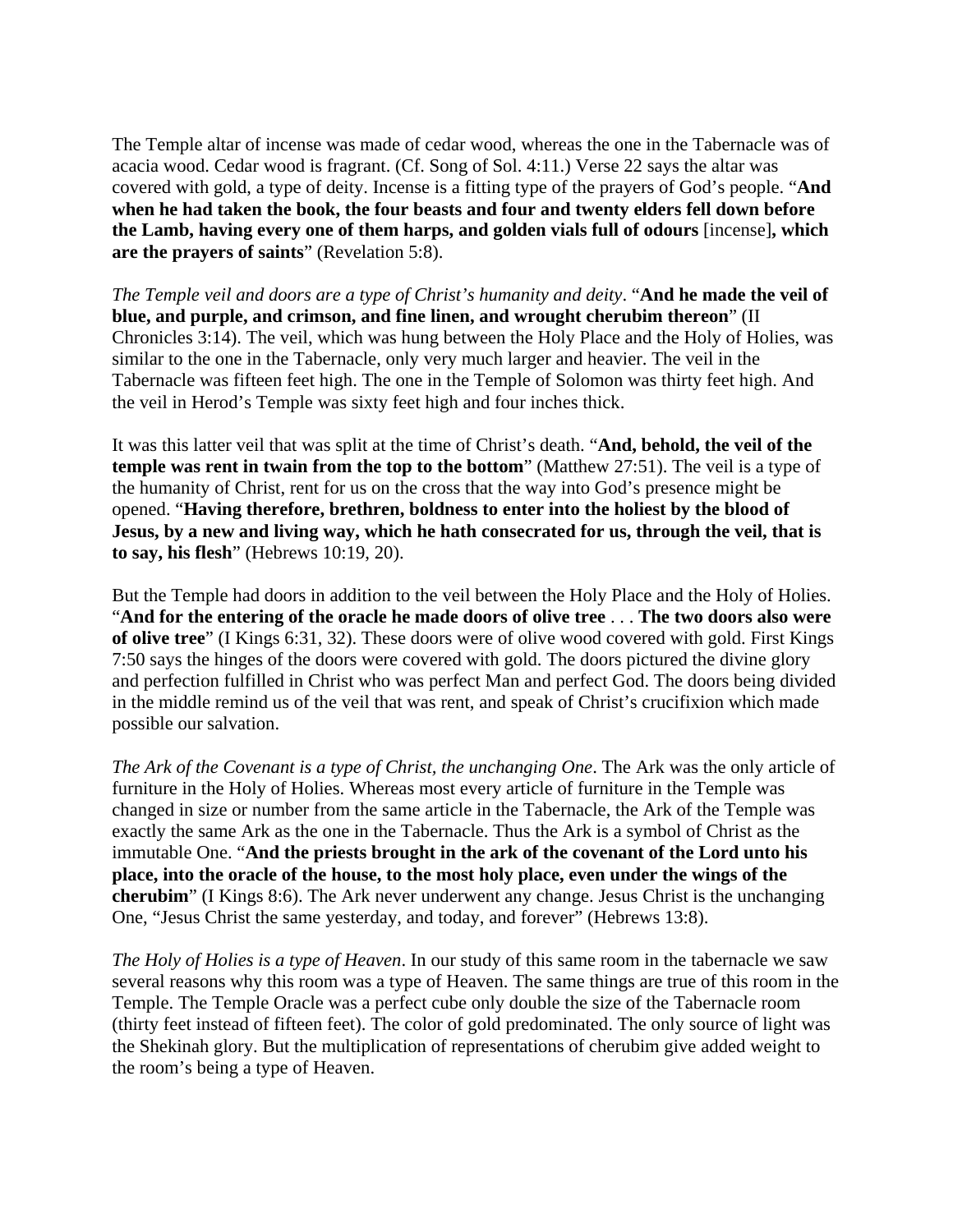In the Tabernacle Holy of Holies there were two cherubim upon the Ark made of beaten gold. Then there were cherubim worked into the veil. In the Temple Oracle, in addition to these, the Ark was placed between two colossal cherubim:

"**And within the oracle he made two cherubim of olive trees, each ten cubits high. And five cubits was the one wing of the cherub, and five cubits the other wing of the cherub: from the uttermost part of the one wing unto the uttermost part of the other were ten cubits. And the other cherub was ten cubits: both the cherubim were of one measure and one size. The height of the one cherub was ten cubits, and so was it of the other cherub. And he set the cherubim within the inner house: and they stretched forth the wings of the cherubim, so that the wing of the one touched the one wall, and the wing of the other cherub touched the other wall; and their wings touched one another in the midst of the house. And he overlaid the cherubim with gold**" (I Kings 6:23-28).

The cherubim were made of olive wood covered with gold. They were fifteen feet high, and their extended wings together stretched across the thirty-foot room. Furthermore, carved figures of cherubim were on the walls of the Oracle. "**And he carved all the walls of the house round about with carved figures of cherubim**" (I Kings 6:29).

Why were so many cherubim to be seen in the Oracle of the Temple? They were put there to give added emphasis to the truth that this room is a type of Heaven. Cherubim are often to be seen when a vision of Heaven is described in the Bible. Let us examine two examples. In the first chapter of Ezekiel the prophet had a vision of God and Heaven. And living creatures or cherubim are pictured as serving God with lightning-like obedience. "**And the living creatures ran and returned as the appearance of a flash of lightning**" (Ezekiel 1:14).

In the fourth and fifth chapters of Revelation the apostle John had a vision of God and Heaven, and he saw and heard four beasts (living creatures or cherubim) worshiping God. "**And they rest not day and night, saying, Holy, holy, holy, Lord God Almighty, which was, and is, and is to come**" (Revelation 4:8). The Ezekiel cherubim were serving God. The Revelation cherubim were worshiping God. This is Heaven's twofold occupation for these heavenly beings.

*God promised to dwell in the Temple Solomon built if the people obeyed His laws; and the Lord Jesus dwells in the midst of the churches that are in fellowship with Him*. "**And the word of the Lord came to Solomon, saying, Concerning this house which thou art in building, if thou wilt walk in my statutes, and execute my judgments, and keep all my commandments to walk in them; then will I perform my word with thee, which I spake unto David thy father: and I will dwell among the children of Israel, and will not forsake my people Israel**" (I Kings 6:11-13). The presence and blessing of God was conditional upon obedience to His laws. In Revelation John saw: "**And in the midst of the seven candlesticks** [lampstands] **one like unto the Son of man**" (Revelation 1:13). These lampstands are churches, and Christ is seen in the midst of them as long as they are in fellowship with Him. But in Revelation 2:5 Jesus says of one of these churches: "**I will come unto thee quickly, and will remove thy candlestick out of his place, except thou repent**." The church that does not repent of its sin will be removed out of the Saviour's presence and blessing.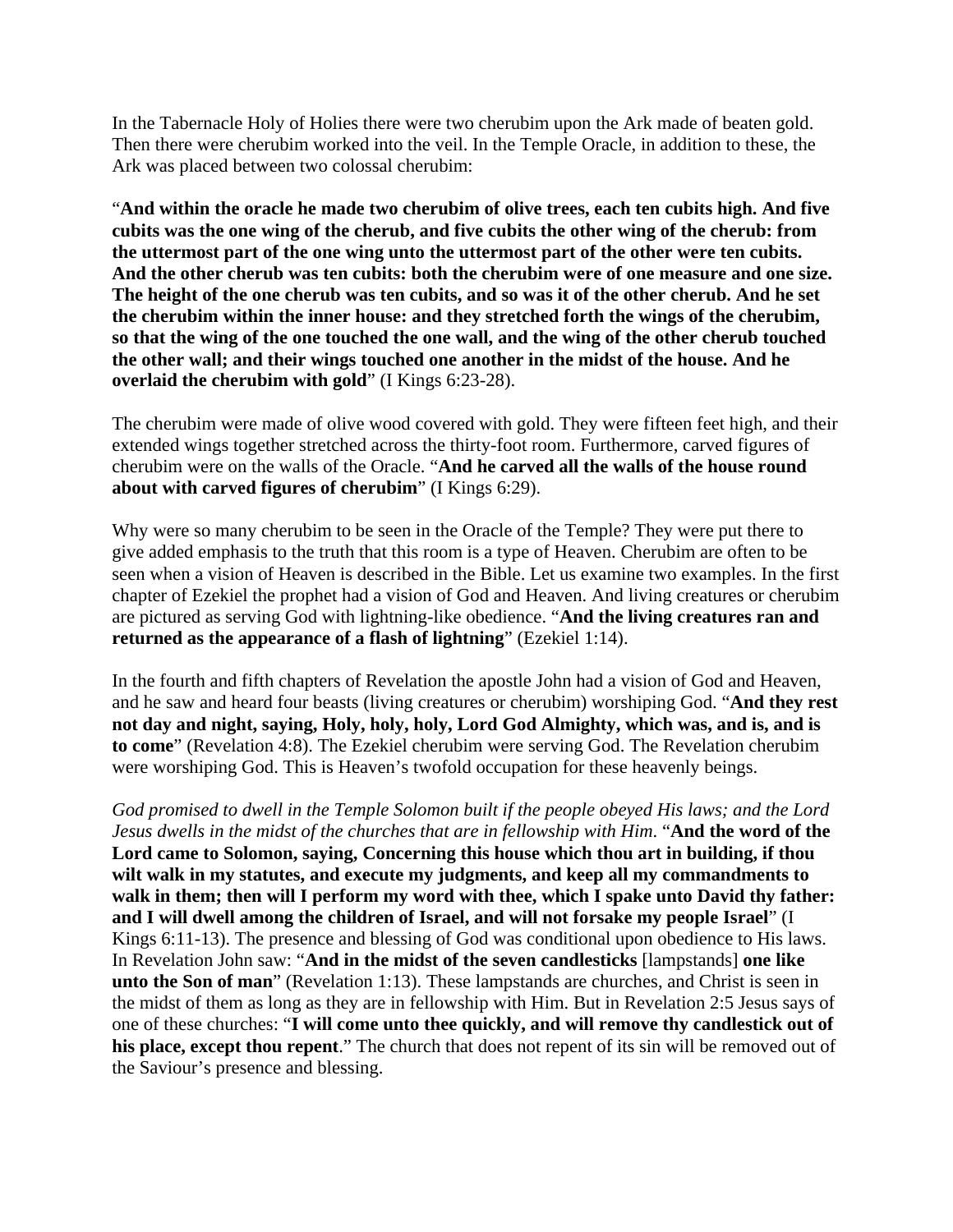*The glory of the Lord filled the Temple of Solomon after certain things happened; and God's glory will fill the Church under similar conditions.* 

*1. When the Ark was placed by the priests in its proper position, then the glory of the Lord filled the Temple. And when God has the position of being absolutely first in everything, then God's glory will fill all the Church*. "**And the priests brought in the ark of the covenant of the Lord unto his place into the oracle of the house, to the most holy place, even under the wings of the cherubim** . . . **And it came to pass, when the priests were come out of the holy place, that the cloud filled the house of the Lord, so that the priests could not stand to minister because of the cloud: for the glory of the Lord had filled the house of the Lord**" (I Kings 8:6, 10, 11). "**For of him, and through him, and to him, are all things: to whom be glory forever**" (Romans 11:36).

*2. When the dedicatory prayer was finished, the glory of the Lord consumed the sacrifices and filled the Temple; and when Christians dedicate their bodies to God, and put their all on the altar of sacrifice, then the glory of the Lord will fill the Church*. "**Now when Solomon had made an end of praying, the fire came down from heaven, and consumed the burnt offering and the sacrifices; and the glory of the Lord filled the house**" (II Chronicles 7:1). "**I beseech you therefore, brethren, by the mercies of God, that ye present your bodies a living sacrifice, holy, acceptable unto God, which is your reasonable service** . . . **fervent in spirit** [lit., burning, or, radiant in spirit]" (Romans 12:1, 11). 3.

When the singers and trumpeters praised the Lord as one voice, the glory of the Lord filled the Temple; and when God's people learn to offer unto Him the sacrifice of praise, His glory will fill the Church. "**It came even to pass, as the trumpeters and singers were as one, to make one sound to be heard in praising and thanking the Lord; and when they lifted up their voices, with the trumpets and cymbals and instruments of music, and praised the Lord, saying, For he is good, for his mercy endureth forever: that then the house was filled with a cloud, even the house of the Lord; so that the priests could not stand to minister by reason of the cloud: for the glory of the Lord had filled the house of God**" (II Chronicles 5:13, 14). "**By him therefore let us offer the sacrifice of praise to God continually, that is, the fruit of our lips giving thanks to his name**" (Hebrews 13:15).

> **The Visit of the Queen of Sheba to King Solomon, The Type of a Seeking Sinner's Relationship to Christ**  (I Kings 10; II Chronicles 9)

*The Queen came to Solomon with hard questions, but Solomon's wisdom was equal to all her problems; and let unsaved men bring all their hard questions to Christ and He will solve them*. "**And when the queen of Sheba heard of the fame of Solomon concerning the name of the Lord, she came to prove him with hard questions** . . . **And Solomon told her all her questions**" (I Kings 10:1, 3). Now the idea that Solomon is a type of Christ was endorsed by Jesus in Matthew 12:42: "**The queen of the south shall rise up in the judgment with this generation, and shall condemn it: for she came from the uttermost parts of the earth to hear the wisdom of Solomon; and, behold, a greater than Solomon is here**."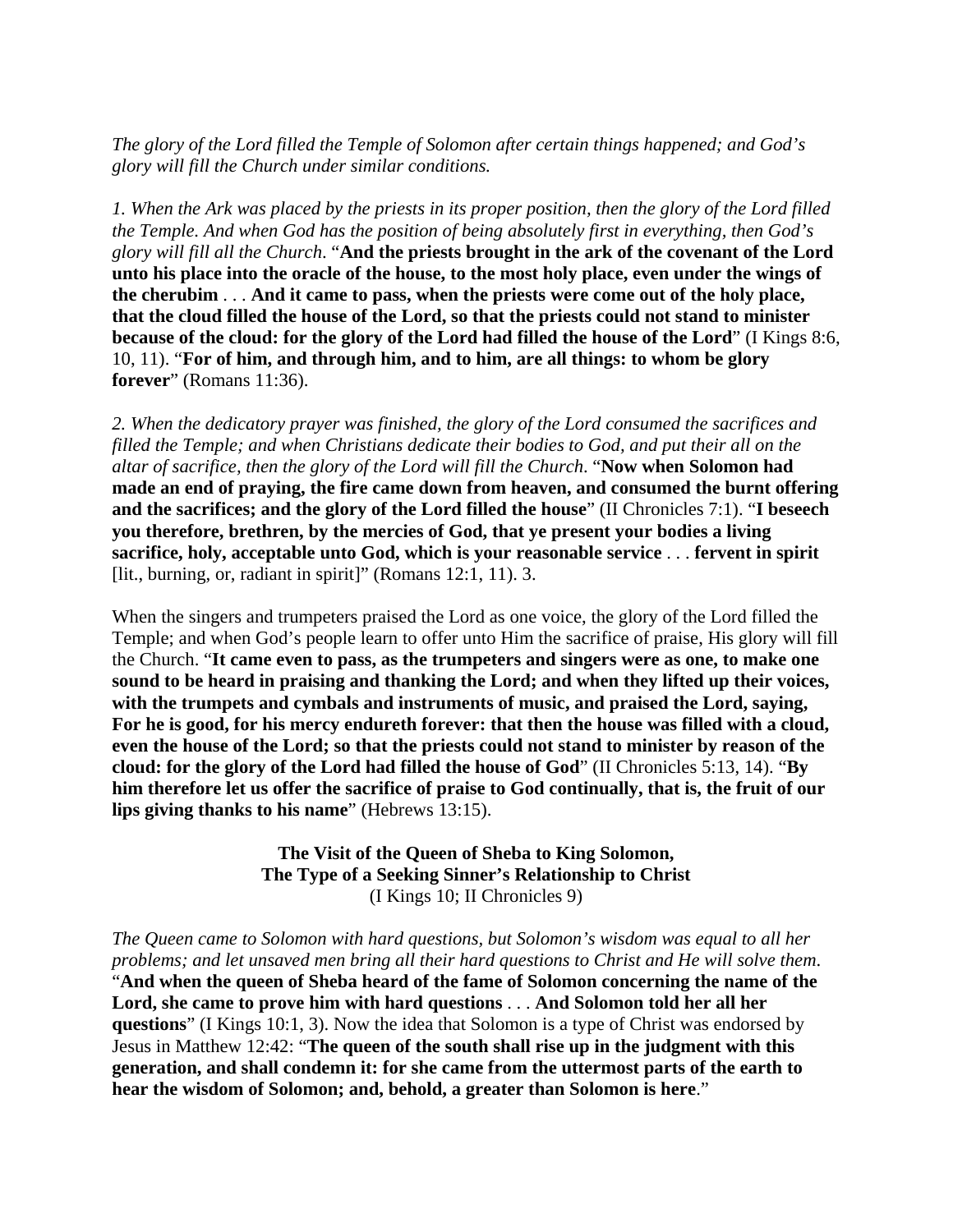The enemies of Jesus tried to confuse Him with very difficult questions, but He was more than a match for them. "**And no man was able to answer him a word, neither durst any man from that day forth ask him any more questions**" (Matthew 22:46). Let the seeking sinner come to Jesus with all his doubts, fears, hard questions, and knotty problems. Jesus will settle all the difficulties, but first trust Him as Saviour and Lord of your life.

*The Queen was impressed with the happiness of the kings servants; and the people of the world ought to be impressed with the joy of the servants of Christ*. "**Happy are thy men, happy are these thy servants, which stand continually before thee, and that hear thy wisdom**" (I Kings 10:8). This was one of the first things she noticed about Solomon's court, the happiness everywhere present. And Luke's report of the early Christians is like that, "**And the disciples were filled with joy, and with the Holy Ghost**" (Acts 13:52). Joy on the faces of Christians is a good advertisement for the Lord.

*The Queen was impressed with the glory and wealth of Solomon's kingdom; and those who come in contact with Christ discover the glory of His kingdom*. "**And when the queen of Sheba had seen all Solomon's wisdom, and the house that he had built, and the meat of his table, and the sitting of his servants, and the attendance of his ministers, and their apparel, and his cupbearers, and his ascent by which he went up unto the house of the Lord; there was no more spirit in her**" (I Kings 10:4, 5). The kingdom of Solomon was indeed glorious, but what of the glory of Christ's kingdom? "**Unto him be glory in the church by Christ Jesus throughout all ages**" (Ephesians 3:21). There is glory in the Church for the person who makes contact with Christ.

*The Queen was much impressed by Solomon's Temple; and the Church as the temple of Christ should make a strong impression on seeking sinners*. "**And the house that he had built** . . . **and his ascent by which he went up unto the house of the Lord**" (I Kings 10:4, 5). She had never seen anything like the great Temple which Solomon built. She could never get away from the impression it made upon her. Do we as Christians impress the people of the world that way?

"**They sent forth Barnabas, that he should go as far as Antioch. Who, when he came, and had seen the grace of God, was glad, and exhorted them all, that with purpose of heart they would cleave unto the Lord. For he was a good man, and full of the Holy Ghost and of faith: and much people was added unto the Lord**" (Acts 11:22-24). The people of Antioch were impressed with Barnabas and the other church members of Antioch and many, therefore, turned to the Lord.

*The Queen had heard much about Solomon's fame from others, but her firsthand experience at his court exceeded all she had heard about him; and even so, one personal contact with Christ as Saviour is worth more than all secondhand knowledge*. "**And she said to the king, It was a true report that I heard in mine own land of thy acts and of thy wisdom. Howbeit I believed not the words, until I came, and mine eyes had seen it: and, behold, the half was not told me: thy wisdom and prosperity exceedeth the fame which I heard**" (I Kings 10:6, 7). Before she came to Jerusalem, the queen could scarcely believe all the reports about Solomon, but after she came and saw for herself her testimony was, "**The half was not told me**."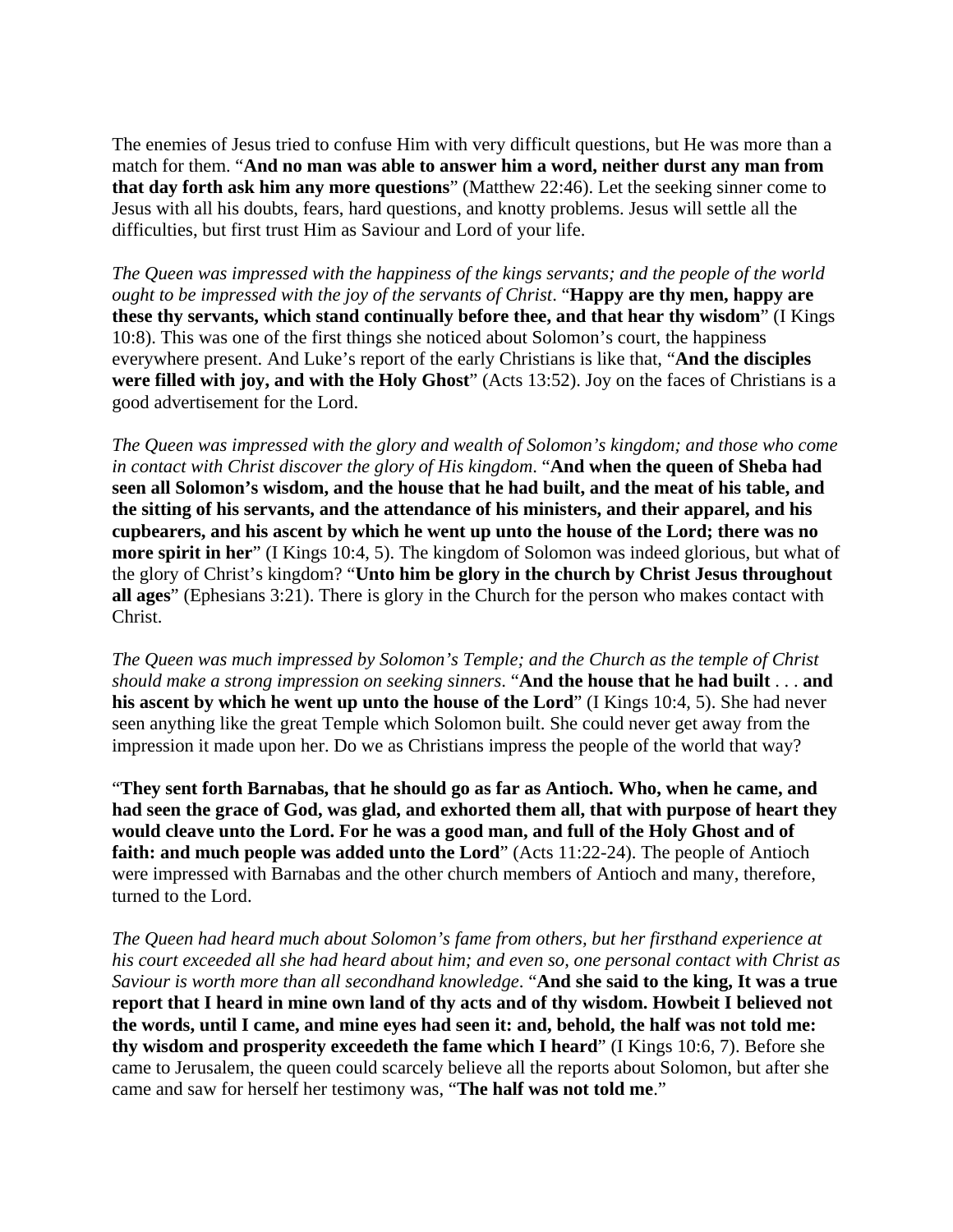Even so, personal contact with Christ is better than listening to what someone else says about Christ. "**One of the two which heard John speak, and followed him** [i.e., Jesus]**, was Andrew, Simon Peter's brother. He first findeth his own brother Simon, and saith unto him, We have found the Messias, which is, being interpreted, the Christ. And he brought him to Jesus**" (John 1:40-42). Andrew told his brother Peter all about Jesus, saying: "**We have found the Messiah**." But he did more than that, he brought Peter to Jesus. And Peter's personal contact with Jesus made of him a follower of Christ.

## **Elijah Bringing Fire from Heaven, A Type of Getting Revival from God**  (I Kings 16-18)

*The times of Elijah are similar to the days in which we are living*. "**And Ahab the son of Omri did evil in the sight of the Lord above all that were before him. And it came to pass, as if it had been a light thing for him to walk in the sins of Jeroboam the son of Nebat, that he took to wife Jezebel the daughter of Ethbaal king of the Zidonians, and went and served Baal, and worshiped him**" (I Kings 16:30, 31). Baal worship became the religion of the majority. It was a time of terrible apostasy. It was a time when the powers of evil had become exceedingly aggressive. And on the part of the people it was a time of spiritual indifference. The apostle Paul describes these last days in which we are living in II Timothy 3:1-4: "**This know also, that in the last days perilous times shall come. For men shall be lovers of their own selves, covetous, boasters, proud, blasphemers, disobedient to parents, unthankful, unholy, without natural affection, trucebreakers, false accusers, incontinent, fierce, despisers of those that are good, traitors, heady, highminded, lovers of pleasures more than lovers of God**." Today the powers of evil are in the ascendancy. False isms are prospering, modernism is rampant, and there is a surprising spirit of indifference to all these conditions on the part of church members.

*Revival in the days of Elijah began in the heart of one man, as revivals usually do*. "**Now therefore send, and gather to me all Israel unto mount Carmel and the prophets of Baal four hundred and fifty, and the prophets of the groves four hundred, which eat at Jezebel's table** . . . **And call ye on the name of your gods, and I will call on the name of the Lord: and the God that answereth by fire, let him be God**" (I Kings 18:19, 24). Elijah challenged the forces of evil. He dared to believe God. So today one person becomes dissatisfied with conditions as they are. He dares to believe God for revival. Others may join him, and God answers prayer. "**Wilt thou not revive us again: that thy people may rejoice in thee?**" (Psalm 85:6).

*Revival got under way when the altar of the Lord was repaired; and the repairing of broken down altars today will help bring revival*. "**And he repaired the altar of the Lord that was broken down**" (I Kings 18:30). In these days the broken down altars include the family altar where the whole family should gather for Bible reading and prayer; the altar of self-sacrifice, where self needs to be crucified; and the altar of Calvary where we need a fresh vision of what took place on the cross.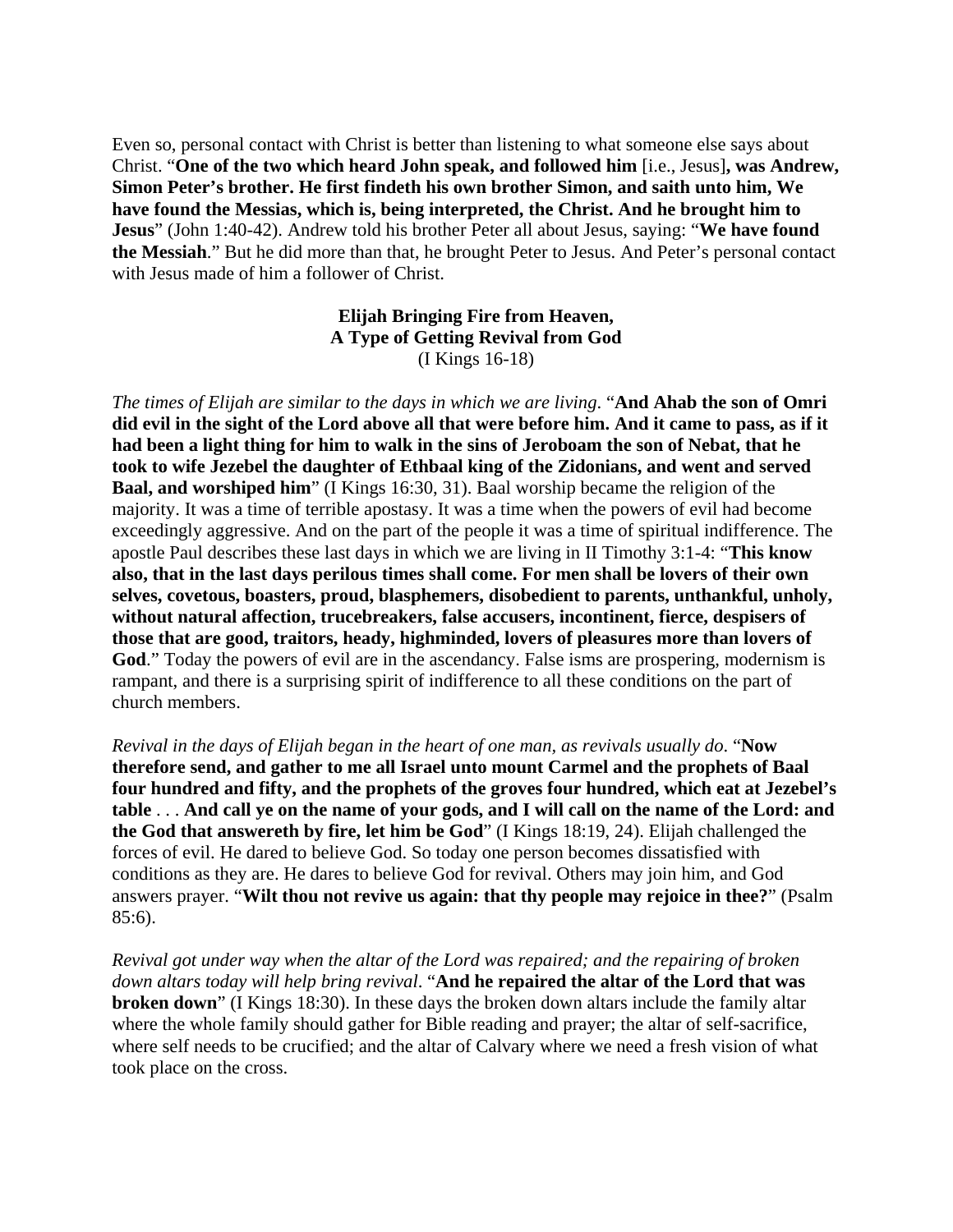"**And that he died for all, that they which live should not henceforth live unto themselves, but unto him which died for them, and rose again**" (II Corinthians 5:15). All revivals have their origin in a fresh vision of Calvary!

*Revival was kept genuine by eliminating all possibility of counterfeit; and there is now need for warning that the revival we secure be a genuine one*. "**And he put the wood in order, and cut the bullock in pieces, and laid him on the wood, and said, Fill four barrels with water, and pour it on the burnt sacrifice, and on the wood. And he said, Do it the second time. And they did it the second time. And he said, Do it the third time, and they did it the third time. And the water ran round about the altar; and he filled the trench also with water**" (I Kings 18:33-35). There was no chance here for counterfeit fire — Elijah wanted everyone to know it would be fire from Heaven! Today we need to be on the lookout for substitutes for revival, such as high-pressure methods, service in the "flesh" instead of in the Spirit, and human persuasion instead of Holy Ghost conviction. "**Having a form of godliness, but denying the power thereof**" (II Timothy 3:5).

*Revival came in answer to prayer in Elijah's day, and it will today*. "**And it came to pass at the time of the offering of the evening sacrifice, that Elijah the prophet came near, and said, Lord God of Abraham, Isaac, and of Israel, let it be known this day that thou art God in Israel, and that I am thy servant, and that I have done all these things at thy word. Hear me, O Lord, hear me, that this people may know that thou art the Lord God, and that thou hast turned their heart back again**" (I Kings 18:36, 37).

This was Elijah's prayer. Verse 38 gives God's answer to his prayer: "**Then the fire of the Lord fell, and consumed the burnt sacrifice, and the wood, and the stones, and the dust, and licked up the water that was in the trench**."

Fire from Heaven came in response to the prayer of the prophet. And God heard the prayer of the early church. "**And when they had prayed, the place was shaken where they were assembled together; and they were all filled with the Holy Ghost, and they spake the word of God with boldness**" (Acts 4:31).

Back of the great American revival was the prayer of one businessman who started the Fulton Street noon hour prayer meeting, and because of much praying, God answered with revival fires all over America.

When fire came from Heaven, the people who had forsaken God turned back to Him; and when the Church is revived, the world will turn to Christ in greater numbers. "**And when all the people saw it, they fell on their faces: and they said, The Lord, he is the God; the Lord, he is the God**" (I Kings 18:39). When the fires of Pentecost burned in the hearts of the early disciples, and when the crowd saw the evidence of God's power, then a great number sought the Lord. When all the unsaved people around us see us with our sins burned out of us, and when they see us filled with the Holy Spirit, then they will flock to church and call upon God for salvation!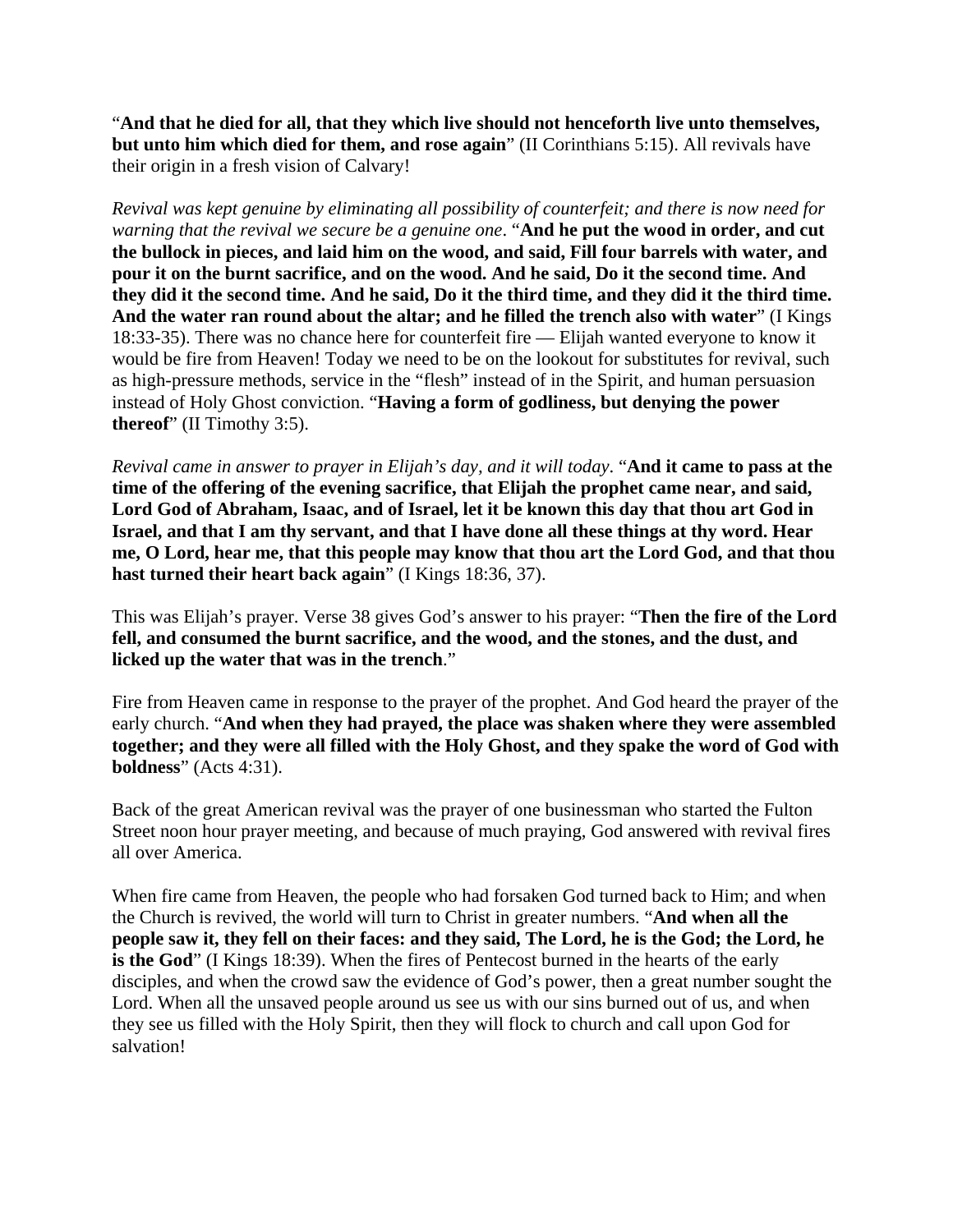## **The Double Portion of Elijah's Spirit, A Type of a Christian Young Person's Enduement for His Lifework**  (II Kings 2)

*The "double portion" was the inheritance of the elder son, who succeeded his father as head of the family (cf. Deuteronomy 21:17), and thus Elisha, since he was going to succeed Elijah as the prophet of the land, wanted "a double portion of Elijah's spirit," that he might be qualified for his task*. "**And it came to pass, when they were gone over, that Elijah said unto Elisha, Ask what I shall do for thee, before I be taken away from thee. And Elisha said, I pray thee, let a double portion of thy spirit be upon me**" (II Kings 2:9). The double portion of Elijah's spirit did not mean twice as much power as Elijah himself had. Rather it meant twice as much as other sons of the prophets would receive for their tasks. Elisha would need twice as much of an enduement because, as successor of Elijah, he would have twice as big a task as they would have.

*The route that Elisha took, together with Elijah to this point, typifies the preparation necessary for a young person to receive "a double portion of Elijah's spirit*."

- Gilgal symbolizes separation from sin;
- Bethel, dedication to God;
- Jericho, faith in God;
- The Jordan River, death to self (cf. II Kings 2:1-8).

All of these stopping-places on the route that led to Elijah's translation indicate steps in the spiritual progress of any young person who desires to be a true prophet of God.

*Elijah himself could not give Elisha "a double portion" of his spirit; only God could do this; and only God can equip a Christian for his lifework*. "**And he said, Thou hast asked a hard thing: nevertheless, if thou see me when I am taken from thee, it shall be so unto thee; but if not, it shall not be so**" (II Kings 2:10). "**A hard thing**" for man is not a hard thing for God. God would have to do with Elijah's going, and so God would have to be the One to grant Elisha's request. And so, only God is able to make us sufficient for our life-tasks. "**Not that we are sufficient of ourselves to think anything as of ourselves; but our sufficiency is of God**" (II Corinthians 3:5).

*When Elisha saw Elijah translated, he looked upon the divine resources that would make available to him "a double portion of Elijah's spirit"; and those heavenly resources are still available to God's servant today*. "**And it came to pass, as they still went on, and talked, that, behold, there appeared a chariot of fire, and horses of fire, and parted them both asunder; and Elijah went up by a whirlwind into heaven. And Elisha saw it, and he cried, My father, my father, the chariot of Israel, and the horsemen thereof**" (II Kings 2:11, 12).

God's army of angels met Jacob near this very site "**And Jacob went on his way, and the angels of God met him. And when Jacob saw them, he said, This is God's host**" (Genesis 32:1, 2).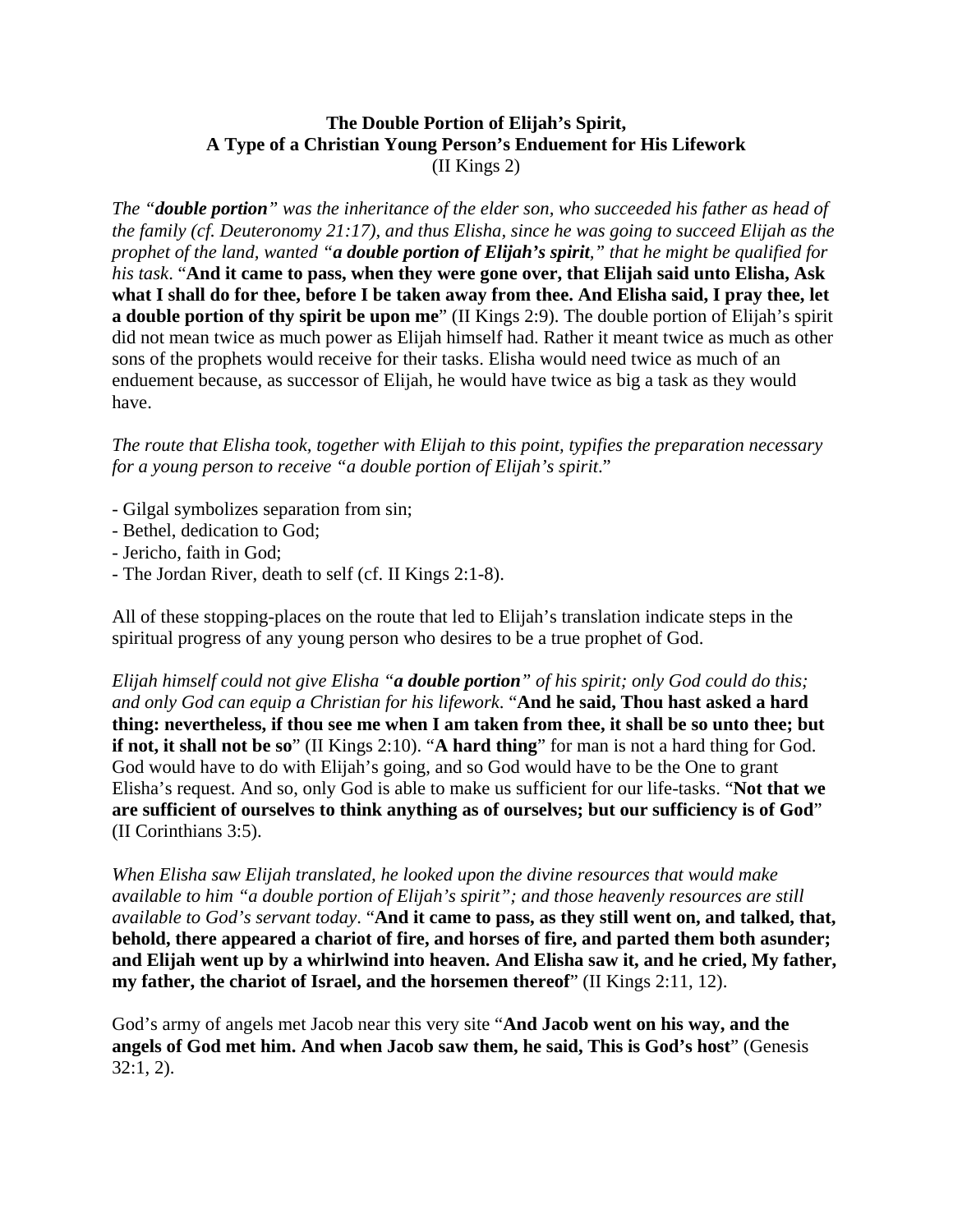This same army was to come to Elisha's aid when the Syrian army surrounded him at Dothan. "**And Elisha prayed, and said, Lord, I pray thee, open his eyes, that he may see. And the Lord opened the eyes of the young man; and he saw: and, behold, the mountain was full of horses and chariots of fire round about Elisha**" (II Kings 6:17). The presence of this army is not always visible to our eyes, but is nevertheless real. Divine resources are available to all who are doing God's work. "**Having therefore obtained help of God, I continue unto this day, witnessing both to small and great**" (Acts 26:22).

*Elijah's mantle became the possession of Elisha; and so there is need for young people to succeed missionaries and other Christian workers who have the "spirit of Elijah" and have already or will soon lay down their tasks*. "**He took up also the mantle of Elijah that fell from him, and went back, and stood by the bank of the Jordan**" (II Kings 2:13). When Elijah had to lay down his life-task, God raised up Elisha to succeed him. When Paul was about to depart, he had young Timothy to carry on work for the Lord. "**But watch thou in all things, endure afflictions, do the work of an evangelist, make full proof of thy ministry. For I am now ready to be offered, and the time of my departure is at hand?**" (II Timothy 4:5, 6).

*The divine resources only became operative in the life of Elisha as he claimed them by faith, and the same thing is true of God's servants in modern times*. "**And he took the mantle of Elijah that fell from him, and smote the waters, and said, Where is the Lord God of Elijah? And**  when he also had smitten the waters, they parted hither and thither: and Elisha went over" (II Kings 2:14). Elisha made use of the mantle of Elijah and thus claimed the divine resources. And Christ has promised us divine resources: "**Verily, verily, I say unto you, Whatsoever ye shall ask the Father in my name, he will give it you. Hitherto have ye asked nothing in my name: ask, and ye shall receive, that your joy may be full**" (John 16:23, 24).

*The "spirit of Elijah" came to rest upon Elisha, and both men were filled with the Holy Spirit, and it is this enduement that prepares Christians for their lifework*. "**And when the sons of the prophets which were to view at Jericho saw him, they said, The spirit of Elijah doth rest on Elisha**" (II Kings 2:15). The next verse mentions the Spirit of God in connection with Elijah. The "spirit" Elijah had was made possible by the Holy Spirit. And disciples of Jesus are prepared for their lifework by the enduement of the Holy Spirit. "**But ye shall receive power, after that the Holy Ghost is come upon you: and ye shall be witnesses unto me both in Jerusalem, and in all Judea, and in Samaria, and unto the uttermost part of the earth**" (Acts 1:8).

> **Filling the Empty Vessels, A Type of Being Filled with the Spirit**  (II Kings 4)

*Unpaid debts and bondage were threatening the widow's home; they threaten the peace of many a Christian*. "**Now there cried a certain woman of the wives of the sons of the prophets unto Elisha, saying, Thy servant my husband is dead; and thou knowest that thy servant did fear the Lord: and the creditor is come to take unto him my two sons to be bondmen**" (II Kings 4:1). What terror there was in the words, "**The creditor is come**," and, "**My two sons to be bondmen**"!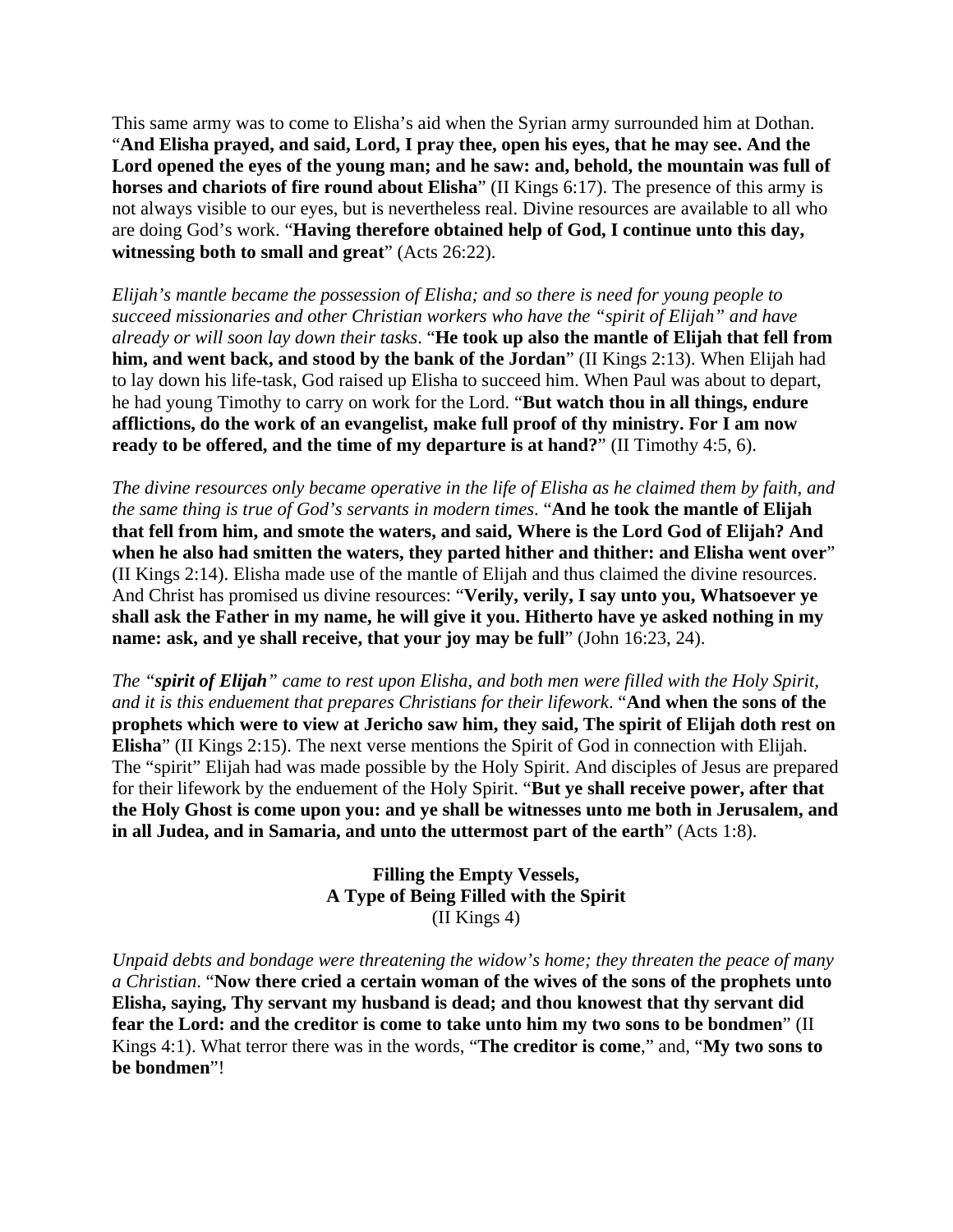And among many Christians today there are unpaid debts. There are the unpaid debts we owe God, such as un-obeyed commands; and there are the unpaid debts we owe others, such as unfulfilled obligations. And there is the bondage to self or sinful habits. The thing to do is to acknowledge a state of bankruptcy, "**I am carnal, sold under sin**" (Romans 7:14). Then look to the Lord for victory, even as the widow looked to Elisha who was God's representative. "**For sin shall not have dominion over you**" (Romans 6:14).

*All the widow's resources centered in a pot of oil that was blessed of God; and the Christian has all the resources he needs in the indwelling Holy Spirit*. "**And Elisha said unto her, What shall I do for thee? tell me, what hast thou in the house? And she said, Thine handmaid hath not anything in the house, save a pot of oil**" (II Kings 4:2). Only a pot of oil, but when it was blessed by the prophet, everything she needed was in that pot of oil, which she already had in her possession. All who are born of God have the Holy Spirit dwelling in their hearts. Everything they need for life and service is in Him. "**Now we have received, not the spirit of the world, but the spirit which is of God; that we might know the things that are freely given to us of**  God" (I Corinthians 2:12). The Holy Spirit is God's greatest gift to us, and wrapped up in Him is everything else we can possibly need.

*The widow was instructed to borrow empty vessels not a few, which is a type of our bringing our needs to God to be supplied through the Holy Spirit*. "**Then he said, Go, borrow these vessels abroad of all thy neighbors even empty vessels; borrow not a few**" (II Kings 4:3). Let each one of these empty vessels represent a real need which the widow and her family had. The empty vessels were to be brought to the house where the pot of oil was. So let us bring our needs to the Lord: "**Let us therefore come boldly unto the throne of grace, that we may obtain mercy, and find grace to help in time of need**" (Hebrews 4:16).

*The widow kept pouring oil from her pot into the empty vessels until they were all filled; and this pictures the believer trusting the Holy Spirit to fill full all his needs*. "**And when thou art come in, thou shalt shut the door upon thee and upon thy sons, and shalt pour out into all those vessels, and thou shalt set aside that which is full. So she went from him, and shut the door upon her and upon her sons, who brought the vessels to her; and she poured out**" (II Kings 4:4, 5). All the vessels of her need were filled full. And the command of Paul to us is, "**But be filled with the Spirit**" (Ephesians 5:18). Let the Spirit fill full all your need.

*The oil in the widow's pot was sufficient to meet all her need, and the Holy Spirit is able to meet every need, the child of God has*. "**And it came to pass, when the vessels were full, that she said unto her son, Bring me yet a vessel. And he said unto her, There is not a vessel more. And the oil stayed**" (II Kings 4:6). All her empty pots were filled before the oil stayed. "**And I will pray the Father, and he shall give you another Comforter, that he may abide with you for ever**" (John 14:16). The word Comforter means "Helper." As such He is the Supplier of all our needs.

*The oil in the widow's pot not only settled the debt problem and the bondage problem, but it enabled the family to live on its resources; and so the Spirit of God not only settles the problem of sin and self, but He is the source of victory for the believer's life and service to God*.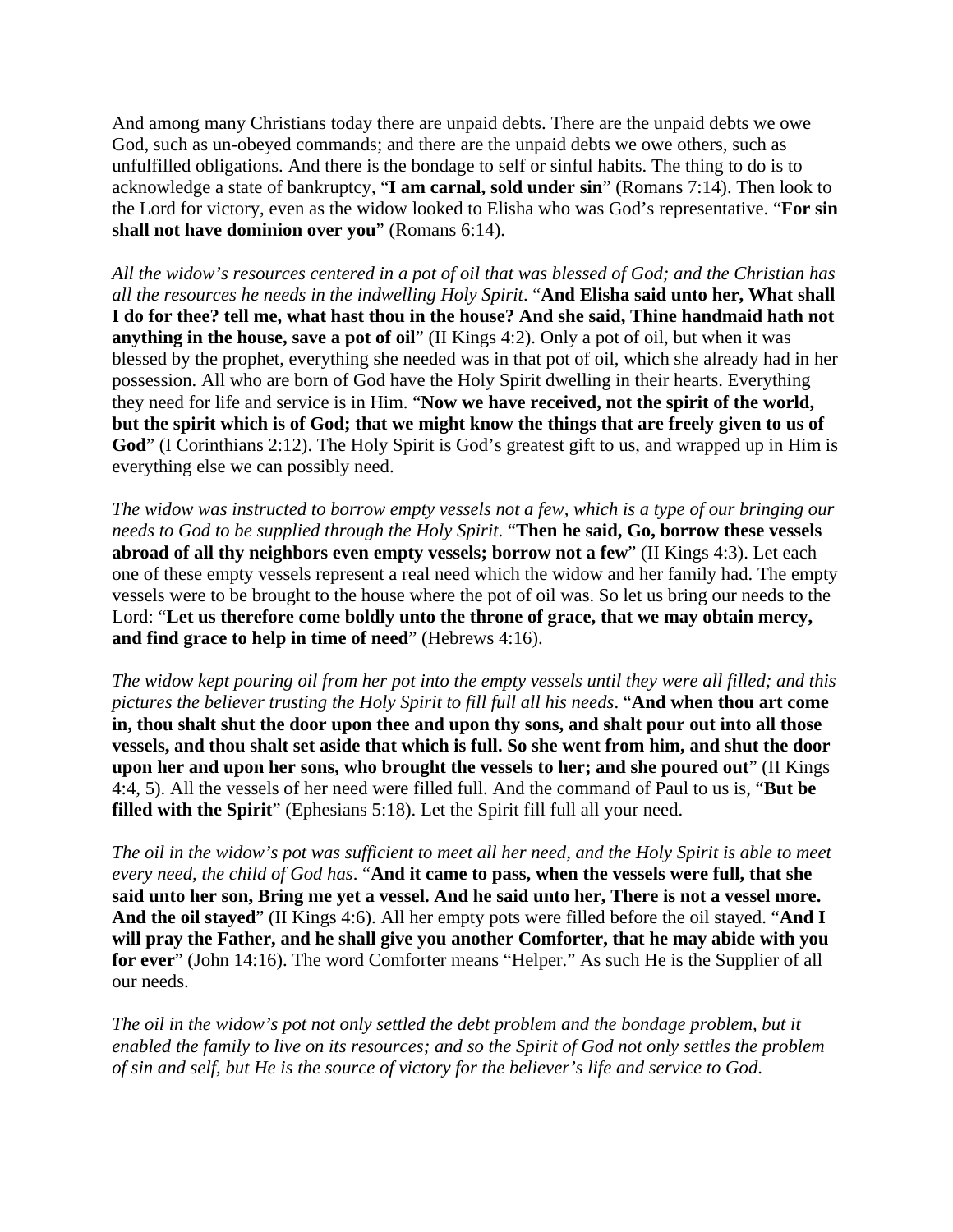"**Then she came and told the man of God. And he said, Go, sell the oil, and pay thy debt, and live thou and thy children of the rest**" (II Kings 4:7). She paid the creditor; and lived on the rest that was left over. So the Holy Spirit is our source of victory for daily living. "**But the fruit of the Spirit is love, joy, peace, longsuffering, gentleness, goodness, faith, meekness, temperance**" (Galatians 5:22, 23). And He is the source of power for service. "**And they were all filled with the Holy Ghost, and they spake the word of God with boldness**" (Acts 4:31).

## **The Healing of Naaman's Leprosy, A Type of the Cleansing of a Sinner**  (II Kings 5)

*Naaman was a mighty man of valor, but a leper; and a types of men are sinners, including high men and low men* "**Now Naaman, captain of the host of the king of Syria, was a great man with his master, and honorable, because by him the Lord had given deliverance unto Syria: he was also mighty man in valor, but he was a leper**" (II Kings 5:1). He was a mighty man, but he was a leper. And sin strikes rich and poor, great men and small men. All men are sinners. "**What then are we better than they? No, in no wise: for we have before proved both Jews and Gentiles, that they are all under sin; as it is written, There is none righteous, no, not one**" (Romans 3:9, 10). All types of people have the leprosy of sin.

*A little maid was the instrument that indicated to Naaman, where he could receive healing; and any humble Christian may serve as a signpost pointing to Christ as the Saviour*. "**And the Syrians had gone out by companies, and had brought away captive out of the land of Israel a little maid; and she waited on Naaman's wife. And she said unto her mistress, Would God my lord were with the prophet that is in Samaria for he would recover him of his leprosy. And one went in, and told his lord, saying, Thus and thus said the maid that is of the land of Israel. And the king of Syria said, Go to, go, and I will send a letter unto the king of Israel**" (II Kings 5:2-4). But for the little maid, Naaman would never have known about Elisha. And the least of us, can be signposts that point men to Jesus, the Saviour. "**The next day John seeth Jesus coming unto him, and saith, Behold the Lamb of God, which taketh away the sin of the world**" (John 1:29). Then this statement of John was repeated in verse 36, two of John's disciples started to follow Jesus. Let us point men to the Saviour.

*Naaman had the mistaken idea that his healing could be purchased; like many people think they can buy their salvation by their good deeds*. "**And he departed, and took with him ten talents of silver, and six thousand pieces of gold, and ten changes of raiment**" (II Kings 5:5). He thought he could curry favor with the prophet by his generous gifts to him. And some men think they can buy their way into Heaven. But God's Word says: "**For by grace are ye saved through**  faith; and that not of yourselves: it is the gift of God: not of works, lest any man should **boast**" (Ephesians 2:8, 9).

*Naaman went to the wrong place to have his leprosy cured; and many today are looking to the wrong place for salvation*. "**And he brought the letter to the king of Israel, saying, Now when this letter is come unto thee, behold, I have therewith sent Naaman my servant to thee, that thou mayest recover him of his leprosy**" (II Kings 5:6).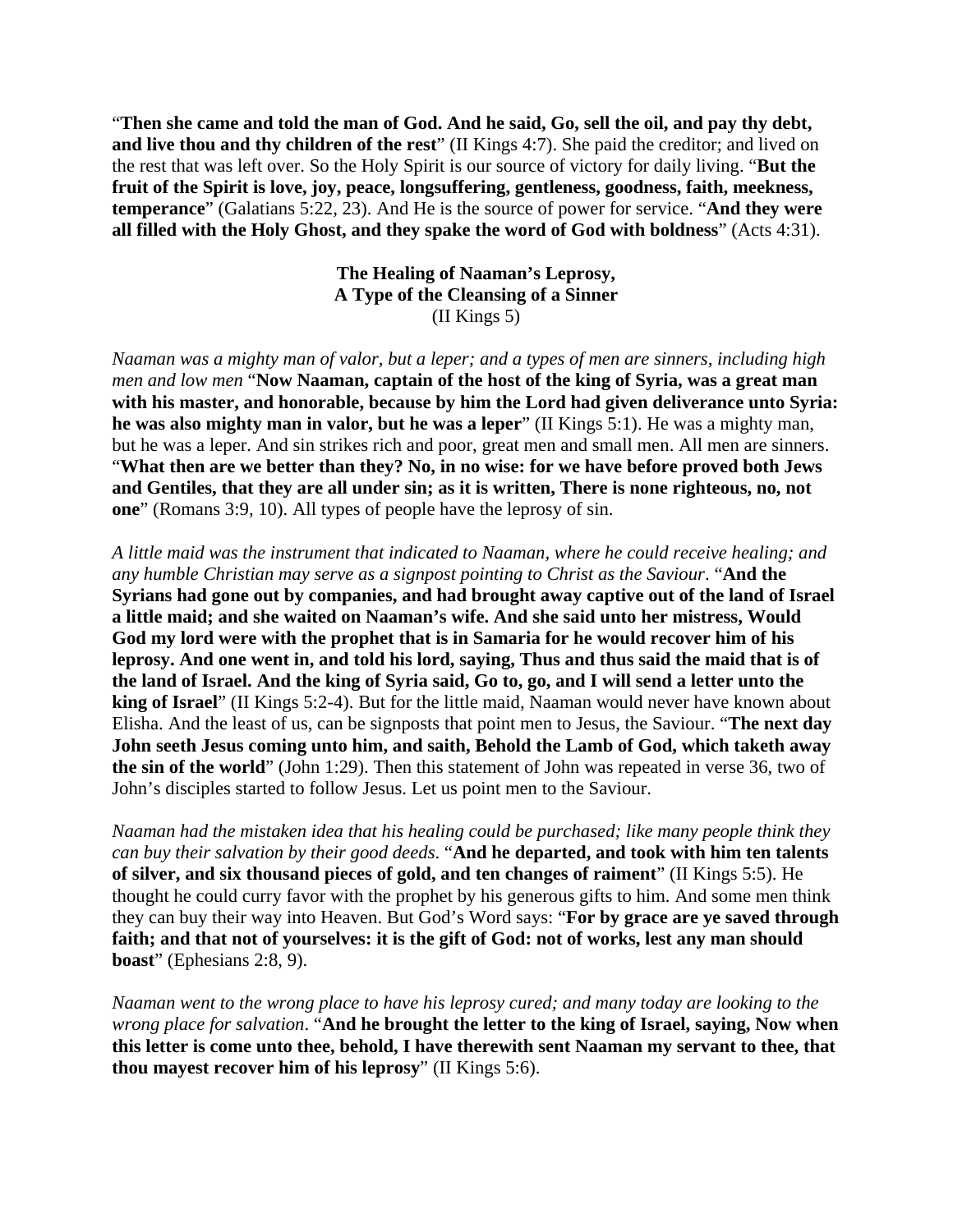Even the king of Israel recognized that he was powerless to heal leprosy, for he says in verse 7: "**Am I God, to kill and to make alive, that this man doth send unto me to recover a man of his leprosy?**" And if Elisha had not sent to the king, Naaman would have gone home uncleansed. Even so, men in these days are going to the wrong place to be saved.

**The church cannot save a man, neither can baptism save him, nor the preacher himself. Christ is the only source of salvation. Nothing short of Him can save. "Neither is there salvation in any other: for there is none other name under heaven given among men, whereby we must be saved" (Acts 4:12).**

*Naaman stumbled over the very simplicity of the prescription for his healing; as many do today regarding the plan of salvation*. "**And Elisha sent a messenger unto him, saying, Go and wash in Jordan seven times, and thy flesh shall come again to thee, and thou shalt be clean. But Naaman was wroth, and went away, and said, Behold, I thought, He will surely come out to me, and stand and call on the name of the Lord his God, and strike his hand over the place, and recover the leper** . . . **And his servants came near, and spake unto him, and said, My father, if the prophet had bid thee do some great thing, wouldest thou not have done it? How much rather then, when he saith to thee, Wash, and be clean?**" (II Kings 5:10, 11, 13).

If the prophet Elisha had required the doing of some difficult thing, he would have done it, but he stumbled over the simplicity of his prescription. And there are men these days who stumble over the simplicity of God's plan of salvation. Jesus said: "**Except ye be converted, and become as little children, ye shall not enter into the kingdom of heaven**" (Matthew 18:3).

*Naaman suggested a substitute plan for his healing; like sinners sometimes accept a substitute plan of salvation*. "**Are not Abana and Pharpar, rivers of Damascus, better than all the waters of Israel? May I not wash in them, and be clean?**" (II Kings 5:12).

The Syrian waters were cleaner. He did not want to humble himself by going down into the waters of Jordan.

And today there are various substitute plans of salvation.

- One is assent to faith in Christ, but do not repent of your sins. But Luke 13:3 says: "**Except ye repent, ye shall all likewise perish**."

- Another is, leave out the blood atonement (as most modern cults do).

But listen to Hebrews 9:22: "**Without shedding of blood is no remission**." Thus we see that any plan of salvation that leaves out either repentance of sin, or faith in the blood atonement of Jesus is a counterfeit plan. It will not save.

*When Naaman accepted the prescription for healing, it involved three important ingredients: humility, obedience and faith; and these three vital matters are included in a sinner's salvation*. "**Then went he down, and dipped himself seven times in Jordan, according to the saying of the man of God: and his flesh came again like unto the flesh of a little child, and he was clean**" (II Kings 5:14).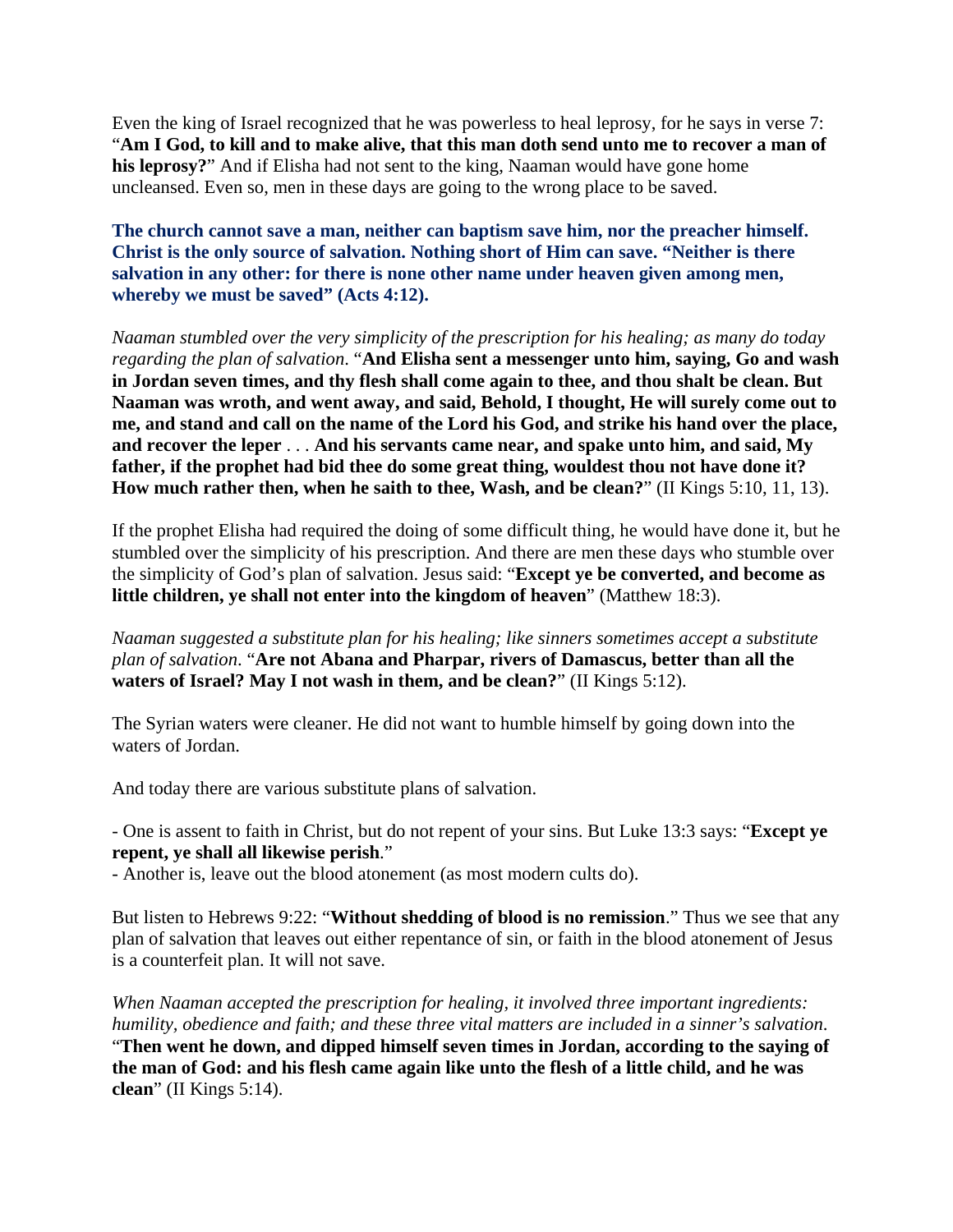He was humble enough to dip seven times in the river Jordan. He obeyed the word of the prophet. And he believed the word of the prophet. Thus he was healed of his leprosy. Today we must:

(1) Be humble enough to acknowledge we are lost sinners and pray, "**God be merciful to me a sinner**" (Luke 18:13).

(2) We must obey what the Bible says we must do to be saved. "**He became the author of eternal salvation unto all them that obey him**" (Hebrews 5:9).

(3) We must believe the Gospel. "**For I am not ashamed of the gospel of Christ: for it is the power of God unto salvation to everyone that believeth**" (Romans 1:16).

Thus we become possessors of eternal salvation.

**~ end of chapter 10 ~** 

**http://www.baptistbiblebelievers.com/**

**\*\*\***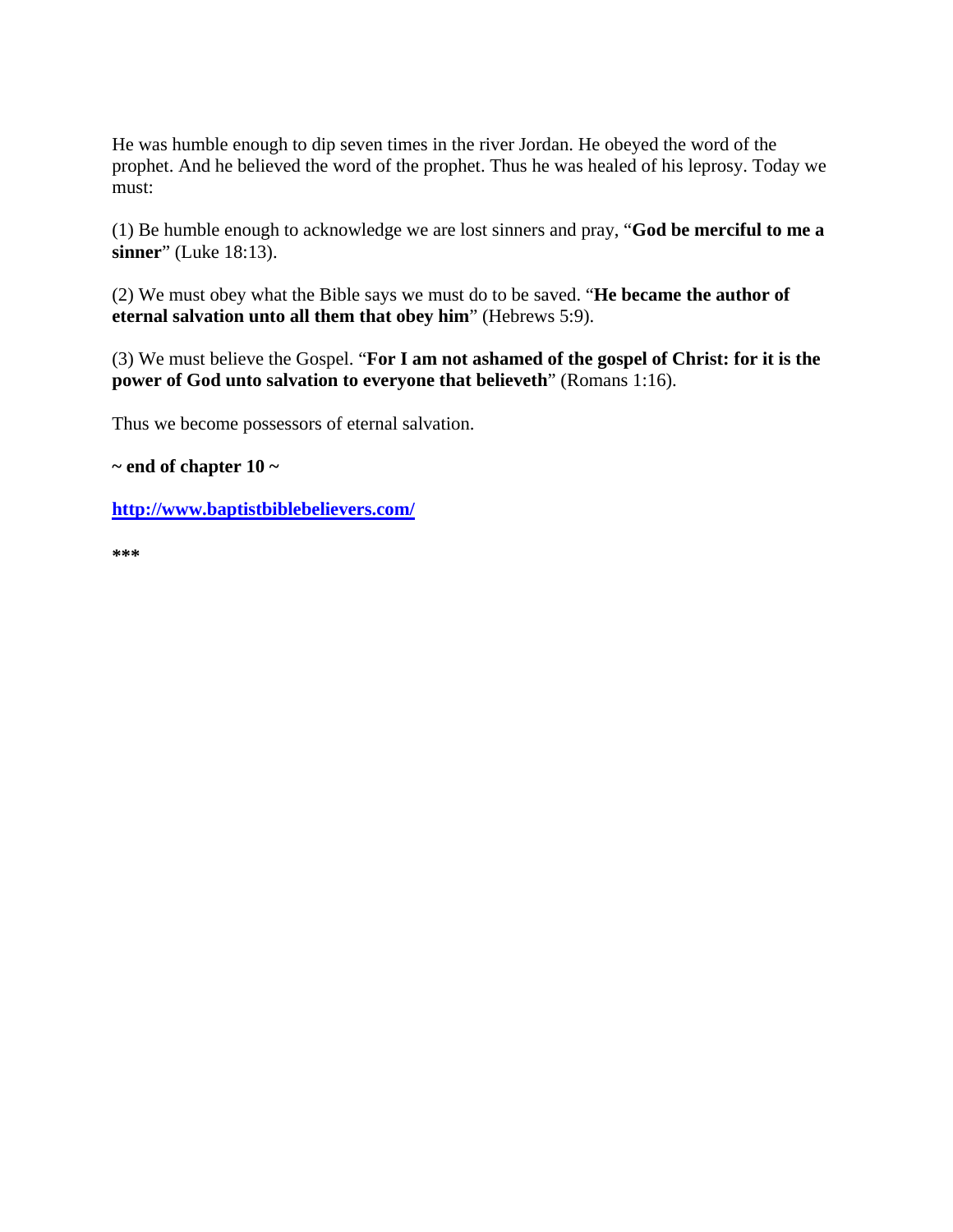# **DEVOTIONAL STUDIES OF OLD TESTAMENT TYPES**

By

Fred Hartley Wight

Copyright @ 1956

#### **CHAPTER ELEVEN**

#### **TYPES IN THE SONG OF SOLOMON**

## **The Lover, A Type of the Lord as Israel's Bridegroom**

*The lover is a picture of the Lord as Israel's husband*. "**I am the rose of Sharon, and the lily of the valleys. As the lily among thorns, so is my love among the daughters**" (Song of Solomon 2:1, 2). This love-song of Solomon and his bride is a symbol of the relationship between Jehovah as the Bridegroom and Israel as the Bride. This thought is contained in many Old Testament passages. It is a favorite expression of the prophets. "**For thy Maker is thine husband; the**  Lord of hosts is his name" (Isaiah 54:5). Jehovah loves His people and is married to them.

*As the bridegroom once withdrew himself from the bride, so Jehovah withdrew His favors from Israel as a nation*. "**I opened to my beloved; but my beloved had withdrawn himself, and was gone: my soul failed when he spake: I sought him, but I could not find him; I called him, but he gave me no answer**" (Song of Solomon 5:6). The Lord withdrew Himself from Israel because of her many sins. Israel had broken her covenant, her marriage vows to the Lord, her Husband. This explains His withdrawal from her. "**Not according to the covenant that I made with their fathers in the day that I took them by the hand to bring them out of the land of Egypt; which my covenant they brake, although I was an husband unto them, saith the Lord**" (Jeremiah 31:32).

*As the bride was restored to fellowship with the bride groom, so the Lord will restore Israel to her position as His wife*. "**I am my beloved's, and his desire is toward me**" (Song of Solomon 7:10). This pictures restoration to former fellowship.

And one day Israel as a nation will again be in the position as wife in relation to the Lord as her Husband. The prophets predict that this will happen in connection with the coming of Messiah to redeem His people from their enemies. "**And I will betroth thee unto me forever; yea, I will betroth thee unto me in righteousness, and in judgment, and in loving-kindness, and in mercies. I will even betroth thee unto me in faithfulness: and thou shalt know the Lord**" (Hosea 2:19, 20).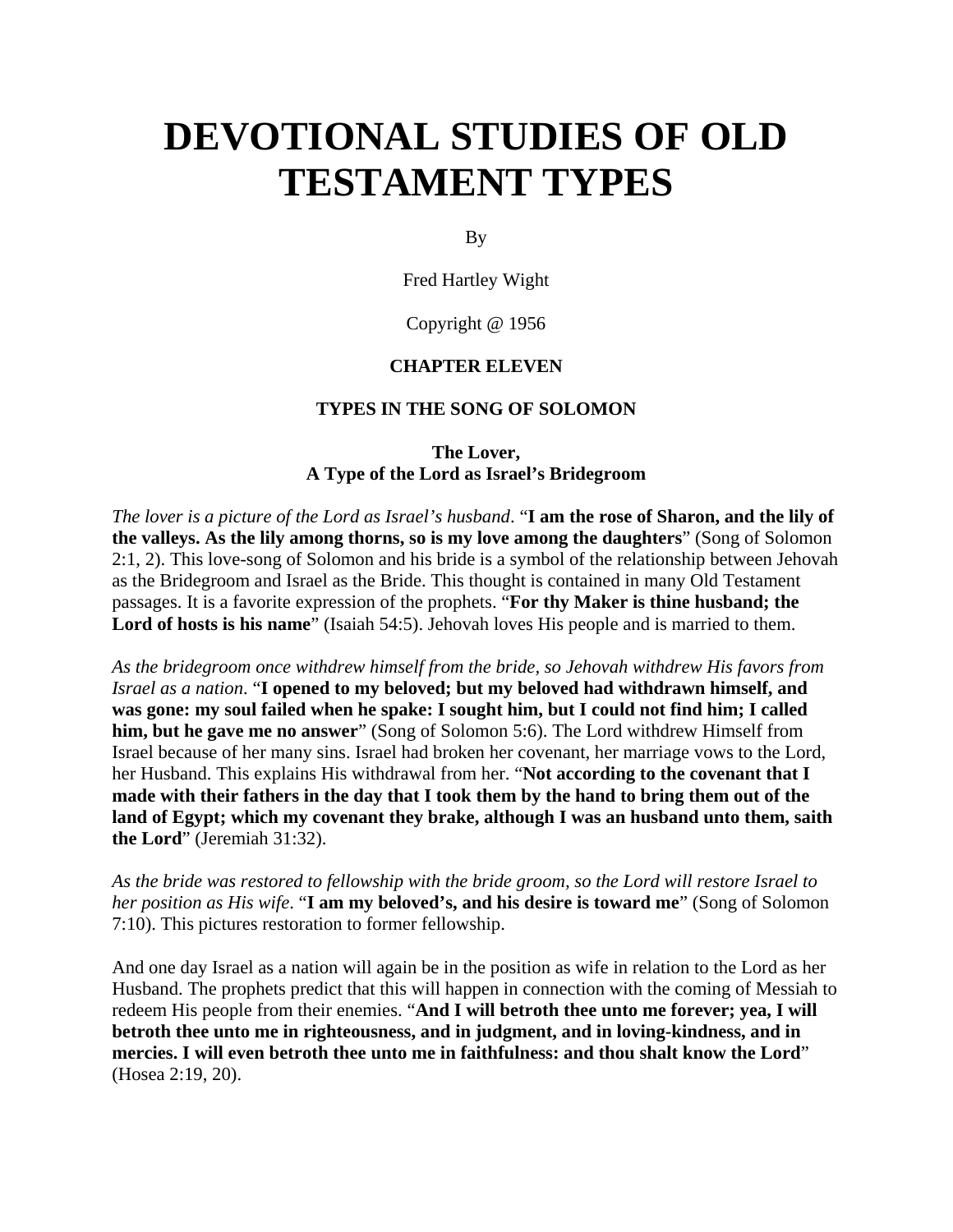#### **The Lover, A Type of Christ as the Church's Bridegroom**

*The bride's position like a dove in the clefts of the rock suggests the love of Christ for the Church as demonstrated on the cross*. "**O my dove, that art in the clefts of the rock**" (Song of Solomon 2:14). The lover compares his loved one to a dove hiding away in the clefts of the rock. And this thought inspired the words of the familiar old hymn of the church:

> Rock of Ages cleft for me, Let me hide myself in Thee.

This pictures the Bride of Christ hidden away in the wounds of Christ, which were made on Calvary's cross. It was His wondrous love that made possible this place of refuge for those whom He loves so much. "**Husbands, love your wives, even as Christ also loved the church, and gave himself for it**" (Ephesians 5:25).

*The bridegroom was jealous of his bride, that she be true to him, even as Christ is jealous of the Church as His Bride*. "**Set me as a seal upon thine heart, as a seal upon thine arm: for love is strong as death; jealousy is cruel as the grave: the coals thereof are coals of fire, which hath a most vehement flame**" (Song of Solomon 8:6). The lover wanted to be sure of the love of his bride, and so suggested that a picture of him be stamped like a signet upon her heart. For it is a cruel thing for a bride by her unbecoming actions to make her lover to be jealous of her. "**For I am jealous over you with godly jealousy: for I have espoused you to one husband, that I may present you as a chaste virgin to Christ**" (II Corinthians 11:2). How cruel it is for the Church by her love for the world to make Christ as her husband jealous of her!

*The bridegroom prepared the marriage banquet for his bride, even as Christ is making ready His marriage supper for the Church*. "**He brought me to the banqueting house, and his banner over me was love**" (Song of Solomon 2:4). A banquet was always considered the most important part of the Oriental wedding festivities. And Christ, the Church's Bridegroom, is preparing for the wedding supper to be celebrated in Heaven after Christ comes for His Bride. We should be sure that we are ready for that glad event. "**Let us be glad and rejoice, and give honor to him: for the marriage of the Lamb is come, and his wife hath made herself ready. And to her was granted that she should be arrayed in fine linen, clean and white: for the fine linen is the righteousness of saints. And he saith unto me, Write, Blessed are they which are called unto the marriage supper of the Lamb**" (Revelation 19:7-9).

## **The Lover, A Type of Christ as the Bridegroom of individual Believers**

*Even as the bridegroom and the bride were united in marriage, so is Christ married to the individual believer*. "**My beloved is mine, and I am his**" (Song of Solomon 2:16). The typical meaning of Canticles has an individual aspect, and it is important not to overlook this. Saints of God through the ages have received rich spiritual benefit from this book of the Bible when it was studied devotionally from this viewpoint.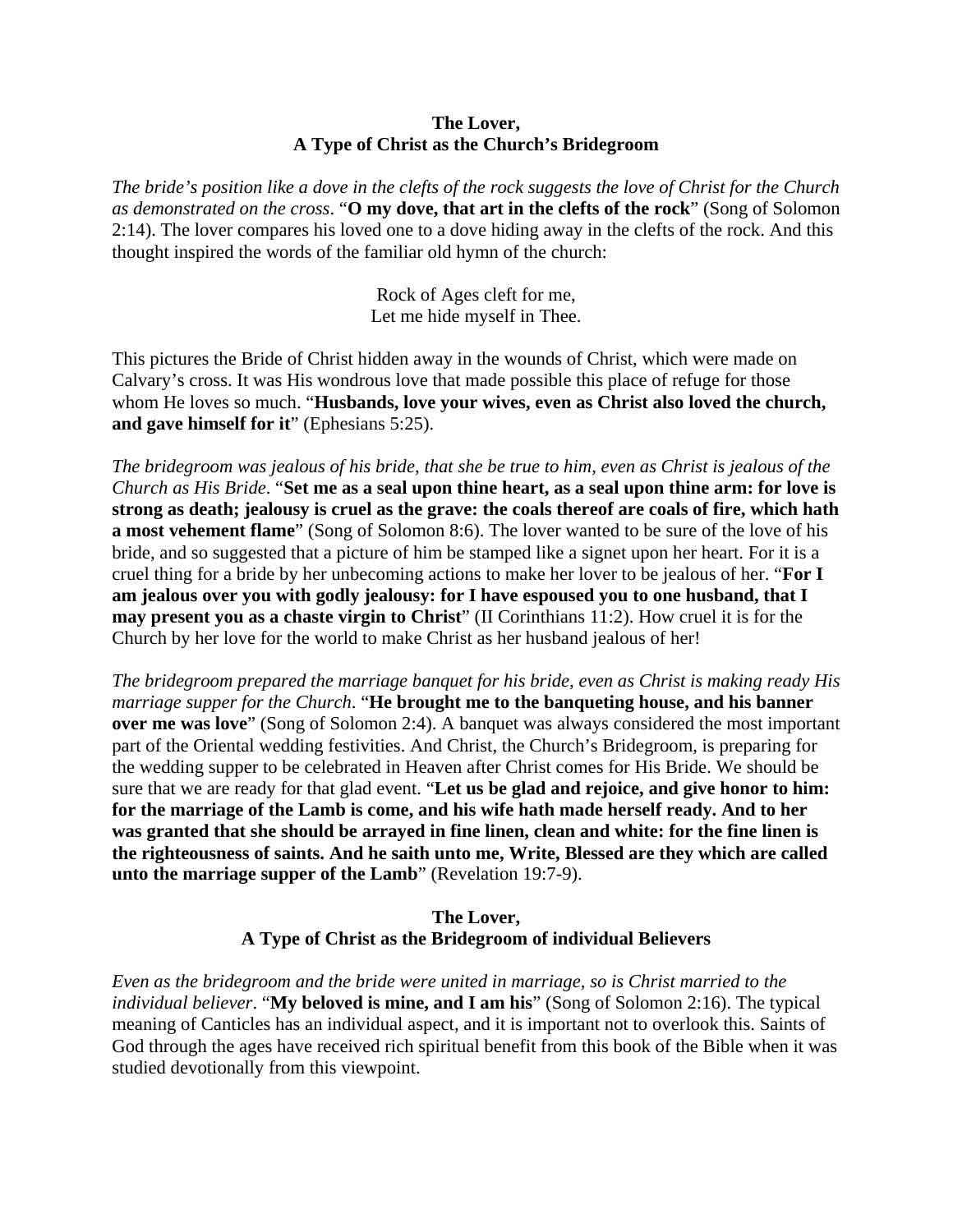There is plenty of New Testament warrant for such a study. "**Wherefore, my brethren, ye also are be come dead to the law by the body of Christ; that ye should be married to another, even to him who is raised from the dead, that we should bring forth fruit unto God**" (Romans 7:4). The apostle Paul spoke of Jesus as his Lover, "**Who loved me, and gave himself for me**" (Galatians 2:20). Peter refers to Christ thus, "**Whom having not seen, ye love**." And the well-known hymn begins:

> Jesus, Lover of my soul, Let me to thy bosom fly.

*Even as the bride had the experience of losing the sense of her lovers presence, so this same thing sometimes happens to believers in relationship to Christ*. "**By night on my bed I sought him whom my soul loveth: I sought him, but I found him not** . . . **It was but a little that I passed from them, but I found him whom my soul loveth: I held him, and would not let him go**" (Song of Solomon 3:1, 4). Losing the presence of her lover caused the bride to seek him until she found him. And when a Christian loses the sense of his Saviour's presence, it often causes him to seek that presence, and difficulties in the way are removed and the beloved presence is restored. Jesus told us that a failure I to keep His commandments would cause us to lose the sense I of His presence. "**He that hath my commandments, and keepeth them, he it is that loveth me: and he that loveth me I shall be loved of my Father, and I will love him, and will I manifest myself to him**" (John 14:21).

*When the bride was in communion with the bridegroom, she loved to tell of his loveliness to others; and so believers in right relation to Christ will testify to others of His preciousness*. "**Yea, he is altogether lovely. This is my beloved, and this is my friend**" (Song of Solomon 5:16).

This was the bride's testimony to the daughters of Jerusalem. And it should be our testimony to those around us concerning our Lover. "**To whom coming, as unto a living stone, disallowed I indeed of men, but chosen of God, and precious**" (I Peter I 2:4).

He is our precious Bridegroom.

**~ end of chapter 11 ~** 

**http://www.baptistbiblebelievers.com/**

**\*\*\***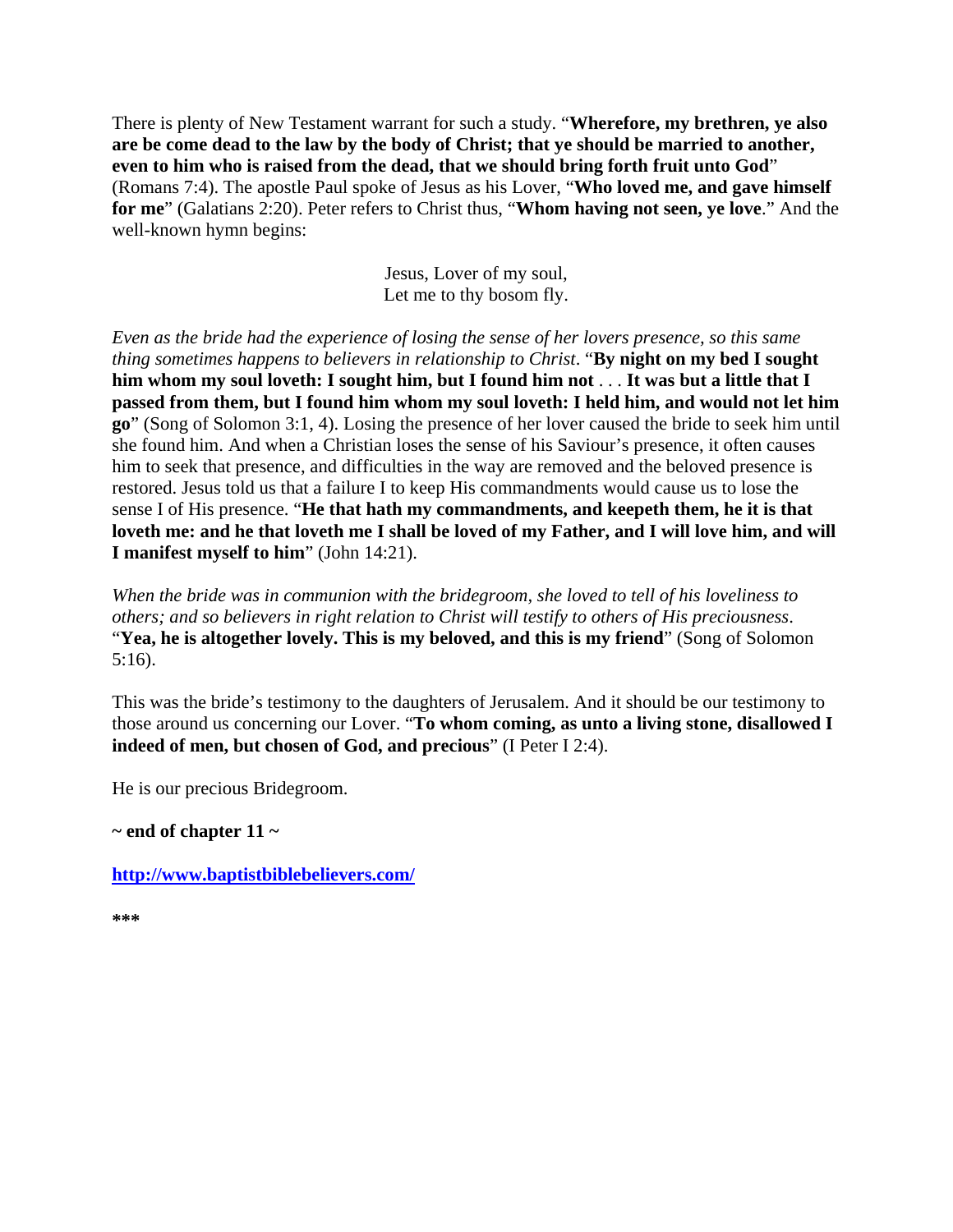# **DEVOTIONAL STUDIES OF OLD TESTAMENT TYPES**

By

Fred Hartley Wight

Copyright @ 1956

#### **CHAPTER TWELVE**

#### **TYPES IN THE PROPHETIC BOOKS**

**The Resurrection of Dry Bones, A Type of Spiritual Life Imparted to That Which Is Dead**  (Ezekiel 37)

*As the dry bones received life, so God promises to restore national and spiritual life to the nation of Israel*. "**The hand of the Lord was upon me, and carried me out in the spirit of the Lord, and set me down in the midst of the valley which was full of bones, and caused me to pass by them round about: and, behold, there were very many in the open valley; and, lo, they were very dry** . . . **Then he said unto me, Son of man, these bones are the whole house of Israel: behold, they say, Our bones are dried, and our hope is lost**" (Ezekiel 37:1, 2, 11).

When Ezekiel wrote, the Jewish hope for the future was very low. To them the message of verse 12 came: "**Thus saith the Lord God; Behold, O my people, I will open your graves, and cause you to come up out of your graves, and bring you into the land of Israel**." Restoration of the Jews to their own land was here prophesied. And as a fitting climax, Israel's national conversion was predicted in verse 5: "**Thus saith the Lord God unto these bones; Behold, I will cause breath to enter into you, and ye shall live**."

In addition to being restored to her own land, Israel is to have new spiritual life. This is also promised in Ezekiel 36:24, 26, 27: "**For I will take you from among the heathen, and gather you out of all countries, and will bring you into your own land** . . . **A new heart also will I give you, and a new spirit will I put within you: and I will take away the Stony heart out of your flesh, and I will give you a heart of flesh. And I will put my spirit within you, and cause you to walk in my statutes, and ye shall keep my judgments and do them."** This Scripture tells of new life for Israel in her own land.

*As the wind breathed upon the dry bones to make them live, so the Holy Spirit breathes upon dead souls and causes them to live*. "**Then he said unto me, Prophesy unto the wind, prophesy, son of man, and say to the wind, Thus saith the Lord God; Come from the four winds, O breath, and breathe upon these slain, that they may live**" (Ezekiel 37:9).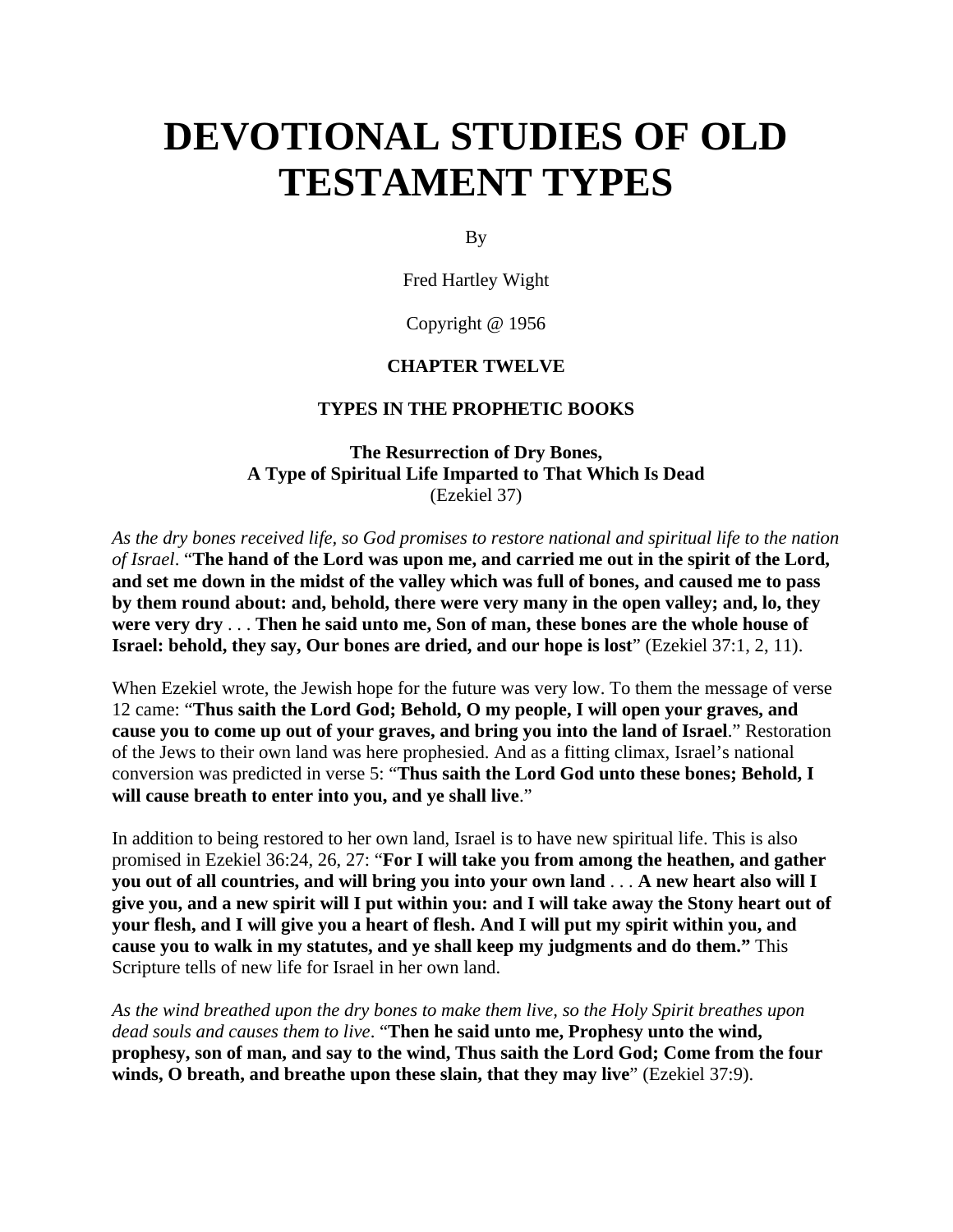Souls who are slain by Holy Ghost conviction are then breathed upon by the Spirit and they receive new life from God, "**Marvel not that I said unto thee, Ye must be born again, The wind bloweth where it listeth, and thou hearest the sound thereof, but canst not tell whence it cometh, and whither it goeth: so is everyone that is born of the Spirit**" (John 3:7, 8). The wind here is a type of the Holy Spirit in His regenerating work.

*As the wind was the source of life to the dry bones, so the Spirit of God is the only source of spirituality to dead churches*. "**So I prophesied as he commanded me, and the breath came into them, and they lived, and stood up upon their feet, an exceeding great army**" (Ezekiel 37:10). Altogether too many churches are like the valley of dry bones. They need the wind of the Holy Spirit to blow upon them, that they may live, and fulfill the function for which they came into being. "**And unto the angel of the church in Sardis write; These things saith he that hath the seven Spirits of God, and the seven stars; I know thy works, that thou hast a name that thou livest, and art dead**" (Revelation 3:1). Christ's message to this church was that she was dead. But the Holy Spirit was ready to give her new life if she were but willing.

*The giving of life to the dry hones is a type of the resurrection from the dead of the bodies of believers*. "**I will open your graves, and cause you to come up out of your graves**" (Ezekiel 37:12). This resurrection of the dry bones is a picture of the resurrection of the bodies of Christians now in the grave.

"**Verily, verily, I say unto you, The hour is coming, and now is, when the dead shall hear the voice of the Son of God: and they that hear shall live** . . . **Marvel not at this: for the hour is coming, in the which all that are in the graves shall hear his voice, and shall come forth; they that have done good, unto the resurrection of life; and they that have done evil, unto the resurrection of damnation**" (John 5:25, 28, 29).

In that day when Jesus returns, believers shall receive a glorious resurrection body after they are raised from the dead.

> **The River of Ezekiel, A Type of Abundant Life in the Golden Age Now and in Heaven**  (Ezekiel 47)

*Ezekiel's river is a type of abundant life in earth's Golden Age*. "**Afterward he brought me again unto the door of the house; and, behold, waters issued out from under the threshold of the house eastward: for the forefront of the house stood toward the east, and the waters came down from under from the right side of the house, at the south side of the altar**" (Ezekiel 47:1). The river of Ezekiel's vision had its origin in the Temple. "**Afterward he measured a thousand; and it was a river that I could not pass over: for the waters were risen, waters to swim in, a river that could not be passed over**" (v. 5). Here was a great river. "**Then said he unto me, These waters issue out toward the east country, and go down into the desert, and go down into the sea: which being brought forth into the sea, the waters shall be healed**" (v. 8).

This great river had healing power.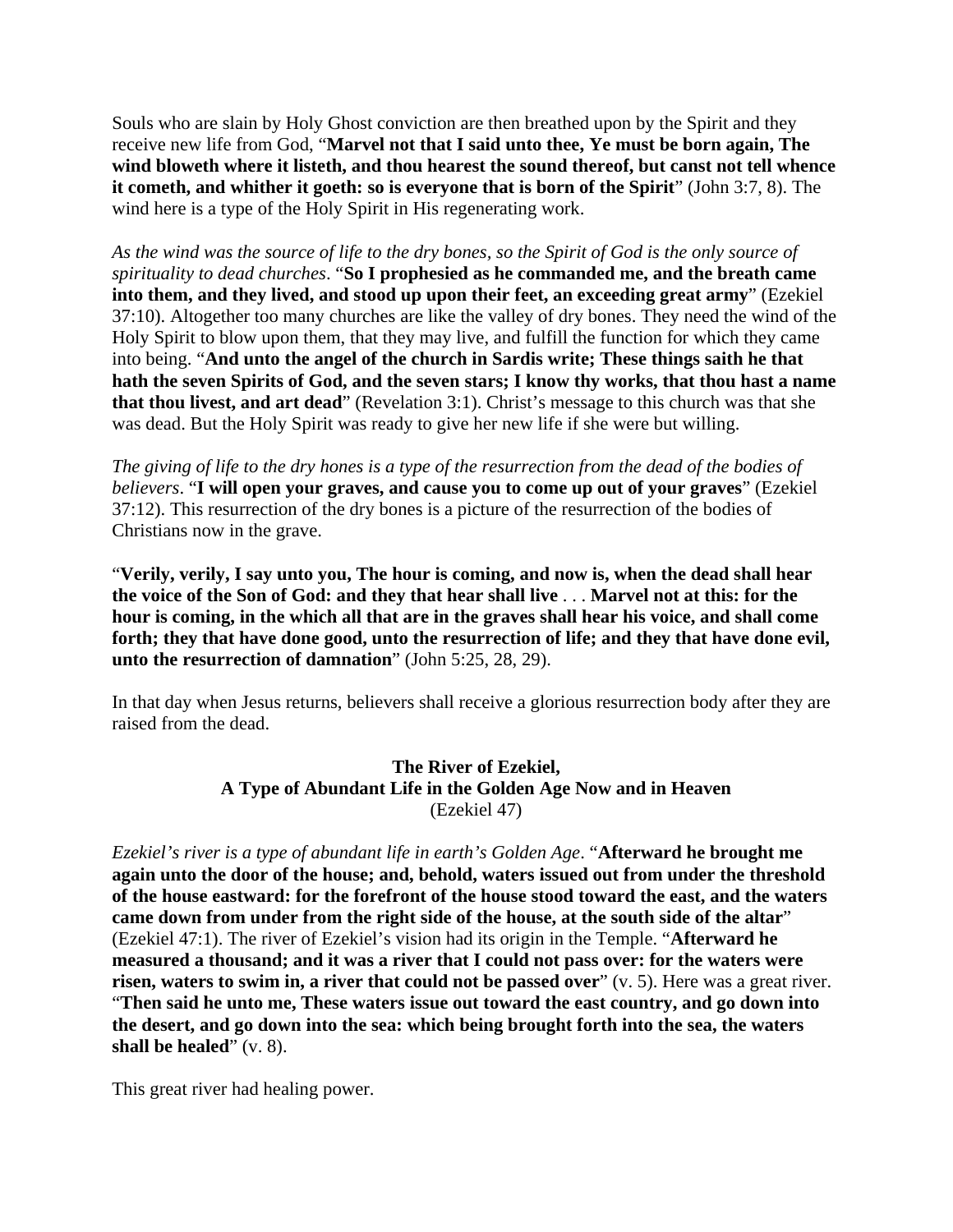Most ancient cities of importance were situated on a river. Jerusalem was not. The prophets foretold millennial Jerusalem as being on a wonderful river. "**But there the glorious Lord will be unto us a place of broad rivers and streams; wherein shall go no galley with oars, neither shall gallant ship pass thereby**" (Isaiah 33:21). Ancient warships were propelled by oars, whereas merchant ships usually had sails. In the Golden Age the city of Jerusalem will be on a river, but no warship shall reach it. For this to be true there must needs be topographical changes in Palestine in the territory around Jerusalem. And that is exactly what will happen according to Zechariah 14:4: "**And his feet shall stand in that day upon the mount of Olives, which is before Jerusalem on the east, and the mount of Olives shall cleave in the midst thereof toward the east and toward the west, and there shall be a very great valley; and half of the mountain shall remove toward the north, and half of it toward the south**." And this will make possible Jerusalem having a river with its abundant life and healing waters.

*Ezekiel's river is a type of abundant life for the consecrated Christian*. "**Waters issued out from under the threshold of the house**" (Ezekiel 47:1). This river of spiritual life has its origin in God, for it came from the altar in God's temple. It increased its depth rapidly, for it is pictured as getting deeper as it travels on. A thousand cubits were measured and the water was ankle-deep (v. 3). Another thousand cubits were measured and the water was knee-deep (v. 4). In the last part of the same verse another thousand cubits were measured and it was waist-deep. And in verse 5 another thousand cubits' measurement indicated that the water was so deep it could not be forded. Does our Christian experience grow deeper as we grow older?

*Life follows the course of the river*: "**And it shall come to pass, that everything that liveth, which moveth, whithersoever the rivers shall come, shall live**" (Ezekiel 47:9). This river brings life to the land through which it flows. Is our Christian life like Ezekiel's river? "**Jesus stood and cried, saying, If any man thirst, let him come unto me, and drink. He that believeth on me, as the scripture hath said, out of his belly shall flow rivers of living water. (But this spake he of the Spirit, which they that believe on him should receive**" (John 7:37- 39).

Abundant life like a river comes from the Holy Spirit, and is realized in our life as we yield ourselves to His control and obey His leading.

*Ezekiel's river is a type of abundant life in Heaven*. "**And by the river upon the bank thereof, on this side and on that side, shall grow all trees for meat** [food]**, whose leaf shall not fade, neither shall the fruit thereof be consumed: it shall bring forth new fruit according to his months, because their waters they issued out of the sanctuary: and the fruit thereof shall be for meat** [food]**, and the leaf thereof for medicine**" (Ezekiel 47:12). This is indeed Heaven, for there will be trees whose fruit is never exhausted, and whose leaves will serve for medicine, or perhaps as vitamins. Revelation 22:1, 2 gives us the fulfillment of all this: "**And he showed me a pure river of water of life, clear as crystal, proceeding out of the throne of God and of the Lamb. In the midst of the street of it, and on either side of the river, was there the tree of life, which bare twelve manner of fruits, and yielded her fruit every month: and the leaves of the tree were for the healing** [health] **of the nations**."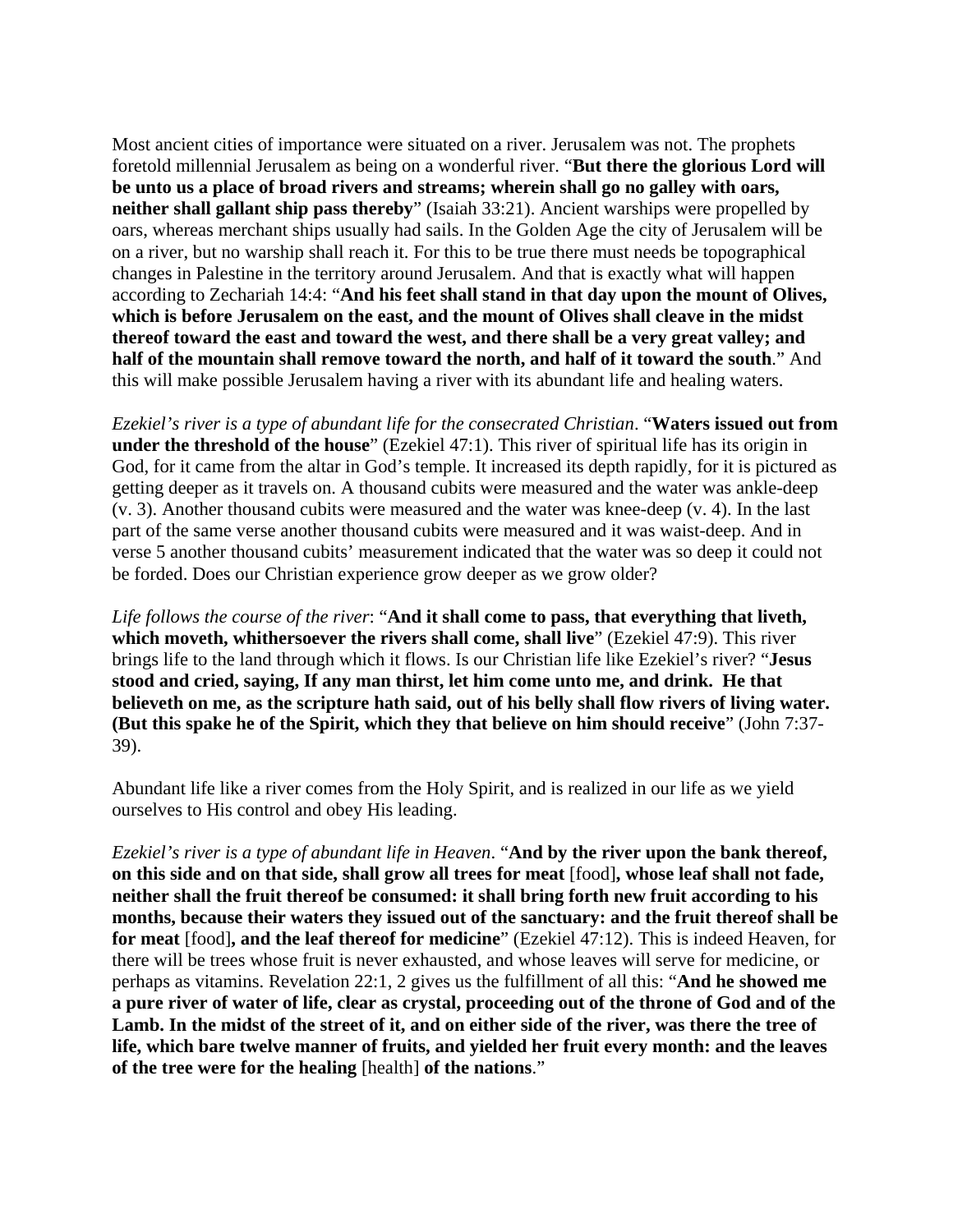#### **The Fiery Furnace Experience, A Type of Fiery Trials for Courageous Christians**  (Daniel 3)

*These three young Jews stood true to God when away from home; even as faithful young people will maintain their testimony for Christ when away from home influences*. "**There are certain Jews whom thou hast set over the affairs of the province of Babylon, Shadrach, Meshach, and Abednego; these men, O king, have not regarded thee: they serve not thy gods, nor worship the golden image which thou hast set up**" (Daniel 3:12). These young men could not be true to the God of Israel and at the same time bow down to the image Nebuchadnezzar had set up. So they stood true to the God of their fathers, and refused to obey the orders of the king. Today young people who live out-and-out Christian lives can more or less expect to have some persecution from the world. "**Yea, and all that will live godly in Christ Jesus shall suffer persecution**" (II Timothy 3:12). It takes real courage to be true to Christ when persecuted.

*These three young Jews determined not to deny God, even if they were thrown into the fiery furnace; and there is great need for young people today who will confess Christ before men even at the cost of fiery persecution*. "**Shadrach, Meshach, and Abednego, answered and said to the king, O Nebuchadnezzar, we are not careful to answer thee in this matter. If it be so, our God whom we serve is able to deliver us from the burning fiery furnace, and he will deliver us out of thine hand, O king. But if not, be it known unto thee, O king, that we will not serve thy gods, nor worship the golden image which thou hast set up**" (Daniel 3:16-18). They believed their God could save them from going into the fiery furnace — but if He didn't choose to do so, they would not deny Him even if it meant death for them in the furnace. Jesus calls for that sort of a spirit among His followers. "**Whosoever therefore shall confess me before men, him will I confess also before my Father which is in heaven. But whosoever shall deny me before men, him will I also deny before my Father which is in heaven**" (Matthew 10:32, 33). May we let the world know we are Christians even if our testimony for Christ costs us persecution!

*The Lord did not deliver them from the fiery furnace, but went with them through the experience and brought them out of it; and many times God allows Christ's followers to be persecuted but goes with them through the persecution*. "**Then Nebuchadnezzar the king was astonied, and rose up in haste, and spake, and said unto his counsellors, Did not we cast three men bound into the midst of the fire? They answered and said unto the king, True, O king. He answered and said, Lo, I see four men loose, walking in the midst of the fire, and they have no hurt; and the form of the fourth is like the Son of God**" (Daniel 3:24, 25).

Messiah walked with them in the fire, and the fire set them free from their bonds. The Lord never forsakes His own when they are being persecuted for His sake. Paul wrote in II Corinthians 4:9, "**Persecuted, but not forsaken**."

*The faithfulness of these young men in their fiery furnace experience caused the king to acknowledge their God; and so the loyalty of Christ's followers under fiery persecution will cause others to acknowledge Him as Lord*.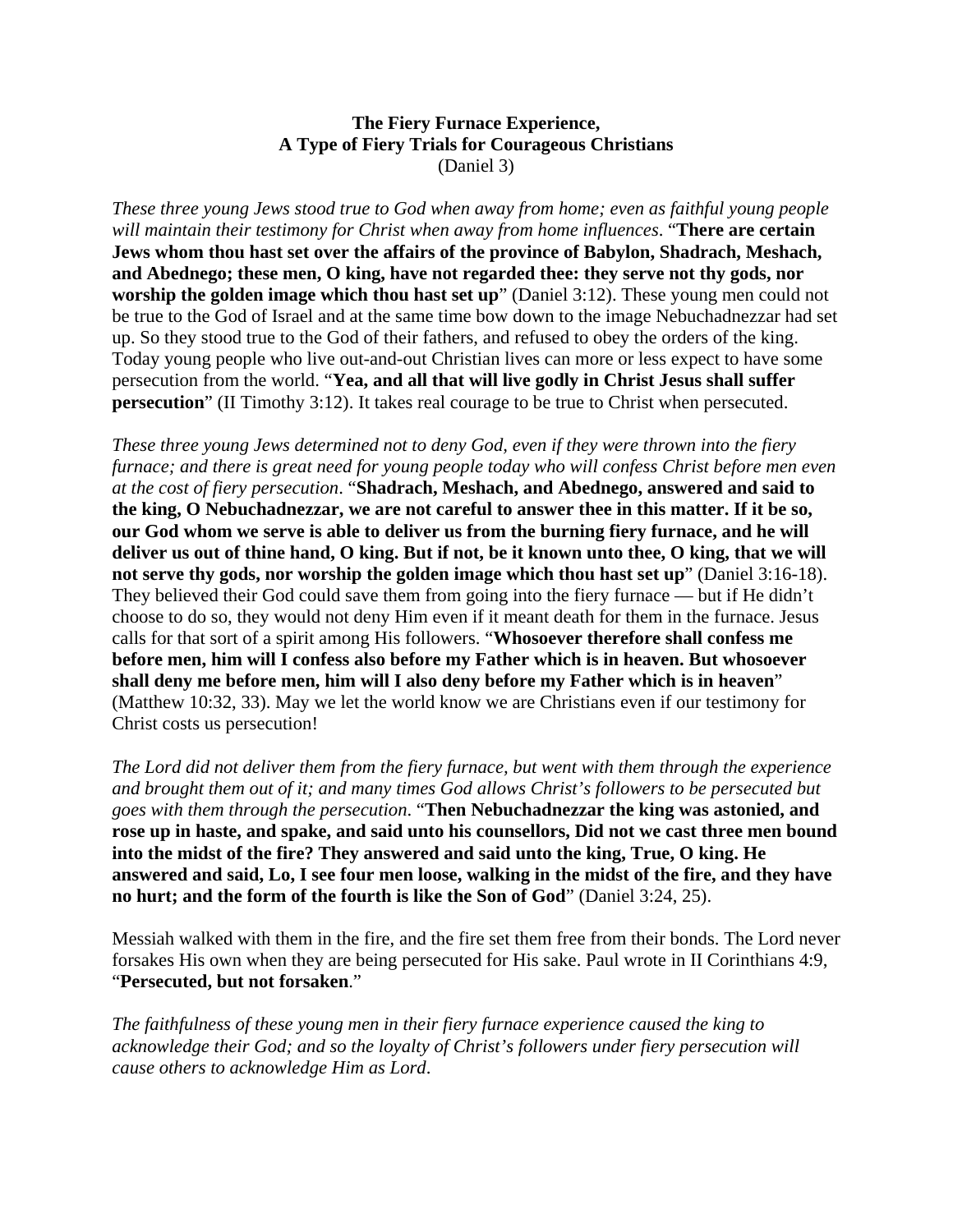"**Then Nebuchadnezzar spake, and said, Blessed be the God of Shadrach, Meshach, and Abednego, who hath sent his angel, and delivered his servants that trusted in him, and have changed the king's word, and yielded their bodies, that they might not serve nor worship any god, except their own God**" (Daniel 3:28, 29). But for the courage of these three young men, the king would never have acknowledged their God as he did here. And the courage of the early disciples of Jesus caused many to acknowledge God. "**And as they** [Peter and John] **spake unto the people, the priests, and the captain of the temple, and the Sadducees, came upon them, being grieved that they taught the people, and preached through Jesus the resurrection from the dead. And they laid hands on them, and put them in hold unto the next day: for it was now eventide. Howbeit many of them which heard the word believed; and the number of the men was about five thousand**" (Acts 4:1-4). The boldness of Peter and John under persecution caused a great number of people to believe in Jesus.

*The three young Jews were rewarded for their faithfulness in the fiery furnace experience; and God promises to reward all Christians who are true to Him under persecution*. "**Then the king promoted Shadrach, Meshach, and Abednego, in the province of Babylon**" (Daniel 3:30). The rewards for faithfulness in persecution will be great. So says the Lord Jesus: "**Blessed are they which are persecuted for righteousness' sake: for theirs is the kingdom of heaven. Blessed are ye, when men shall revile you, and persecute you, and shall say all manner of evil against you falsely, for my sake. Rejoice, and be exceeding glad: for great is your reward in heaven: for so persecuted they the prophets which were before you**" (Matthew 5:10-12).

## **Jonah, A Type of the Jewish Nation in Relation to Its Divine Commission**

*Jonah was commissioned to preach to the Gentile city of Nineveh; and the Jews were commissioned to be a blessing and a witness to all the nations of earth*. "**Now the word of the Lord came unto Jonah the son of Amittai, saying, Arise, go to Nineveh, that great city, and cry against it; for their wickedness is come up before me**" (Jonah 1:1, 2).

Nineveh, one time capital of the great Assyrian Empire, was considered by Jonah to be an enemy city of Israel. To preach in such a place was distasteful to the prophet. But the command of the Lord was clear enough, and Jonah disobeyed the command in fleeing to Tarshish. This is typical of the Jewish nation. God said to Abraham, "**And in thee shall all families of the earth be blessed**" (Genesis 12:3). The descendants of Abraham were to be a blessing to all the families of earth "**Therefore ye are my witnesses, saith the Lord, that I am; God**" (Isaiah 43:12). Israel was to be a witness to the Gentile nations of the Lord Jehovah. This was Israel's commission.

*Even as Jonah ran away from his divine commission, so have the Jews failed to carry out their divine commission*. "**But Jonah rose up to flee unto Tarshish from the presence of the Lord, and went down to Joppa; and he found a ship going to Tarshish: so he paid the fare thereof, and went down into it, to go with them unto Tarshish from the presence of the**  Lord" (Jonah 1:3). He tried to run away from his divine task. And in the same way the Jewish nation has failed in its task of being a witness to the Gentile people of the world.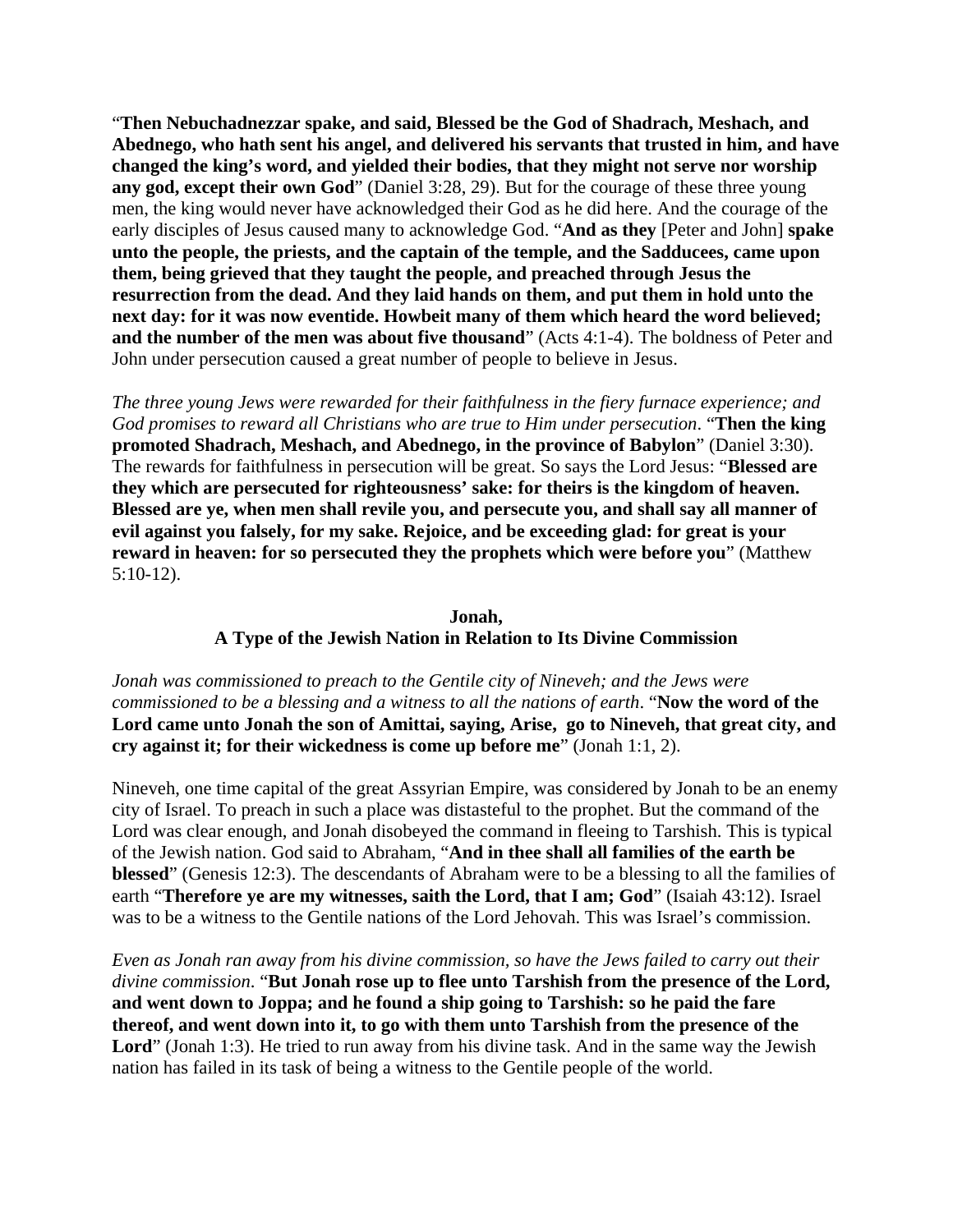The prophet Jeremiah charged his own people with the sin of disobeying the Lord. "**Only acknowledge thine iniquity, that thou hast transgressed against the Lord thy God, and hast scattered thy ways to the strangers under every green tree, and ye have not obeyed my voice, saith the Lord**" (Jeremiah 3:13).

*Jonah, upon going to sea, mingled with Gentiles and forgot his call; and the Jews have been scattered among the nations, and have mingled with the Gentiles and learned their works*. In Jonah 1:4-10 Jonah on board the ship is in conversation with the Gentile mariners. Psalm 106:35, 36 gives us a picture of what the scattering of the Jews over the earth has meant to their manner of life. "**But were mingled among the heathen, and learned their works. And they served their idols: which were a snare unto them**." The Jews have copied the sins of their Gentile neighbors.

*Jonah was cast into the sea for a time; and the casting away of the Jews is only to be temporary in God's sight*. "**So they took up Jonah, and cast him forth into the sea: and the sea ceased from her raging**" (Jonah 1:15). Jonah's experience in the sea was in the providence of God only temporary, even as Israel's experience of being scattered over the world among the Gentiles.

The Bible tells us there is another chapter in their history which must yet be written in the future. "**I say then, Hath God cast away his people? God forbid. For I also am an Israelite, of the seed of Abraham, of the tribe of Benjamin. God hath not cast away Nineveh, that great city, and preach unto it the preaching that I bid thee. So Jonah arose, and went unto Nineveh, according to the word of the Lord**" (Jonah 3:1-3).

A second opportunity was given Jonah to make good his commission, and he made the most of it. And the day will come when Israel as a nation will fulfill her divinely given commission to the world. Then will be fulfilled the words of the psalmist: "**God be merciful unto us, and bless us; and cause his face to shine upon us; Selah. That thy way may be known upon earth, thy saving health among all nations. Let the people praise thee, O God; let all the people praise thee**" (Psalm 67:1-3). The day will come when all the people of the earth will praise the Lord because of the evangelizing work of the Jewish people.

## **Jonah, A Type of the Church in Relation to Its Missionary Task**

*The Church has been like Jonah in failing to carry out its missionary task*. "**Then were the men exceedingly afraid, and said unto him, Why hast thou done this? For the men knew that he fled from the presence of the Lord, because he had told them**" (Jonah 1:10). Even the mariners knew about Jonah's failure in relation to the Lord. Now the Church's commission is plain enough for all to understand: "**And that repentance and remission of sins should be preached in his name among all nations, beginning at Jerusalem**" (Luke 24:47). The Church has been like Jonah in her failure to carry out her Great Commission. The word nation means those living together, individuals of the same nature, race, and tribe that speak the same language. Every tribe on earth must have the Good News. The Church has failed to do this. Let us bend every effort to finish the task God has given us to do.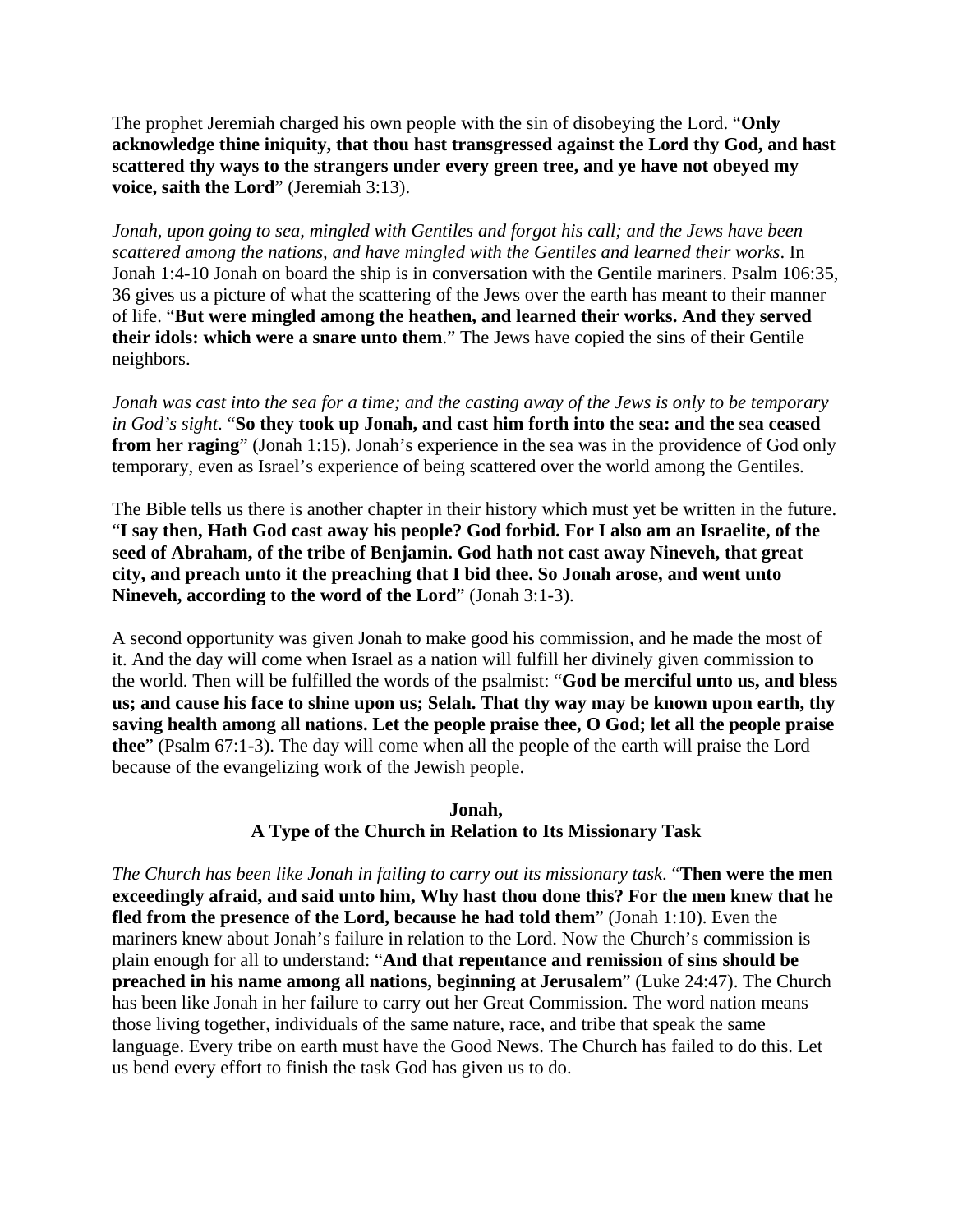*The God of Jonah suffered in the eyes of the world because of the prophet's disobedience; and the God of Heaven suffers today in the eyes of the modern world because of the Church's missionary failure*. "**So the shipmaster came to him and said unto him, What meanest thou, O sleeper? arise, call upon thy God, if so be that God will think upon us, that we perish not**" (Jonah 1:6). Jonah was a poor advertisement for his God. How sad if all the Christians some unsaved people know are disobedient Christians! The apostle Paul was an obedient disciple: "**Whereupon, O King Agrippa, I was not disobedient unto the heavenly vision**" (Acts 26:19). Paul could tell this unsaved king that he had obeyed his divine commission. Could we say the same thing?

*The Church like Jonah has been afflicted of God because of its missionary failure*. "**But the Lord sent out a great wind into the sea, and there was a mighty tempest in the sea, so that the ship was like to be broken**" (Jonah 1:4). But for Jonah's failure that storm would not have happened. "**Behold, I have refined thee, but not with silver; I have chosen thee in the furnace of affliction. For mine own sake, will I do it: for how should my name be polluted? And I will not give my glory unto another**" (Isaiah 48:10, 11).

Perhaps Pearl Harbor and World War II could have been avoided if we, had sent more evangelical missionaries to Japan earlier. If we had worked as hard to Christianize Asia as the Communists worked to communize that territory, we would have kept the Communists out of vast sections of territory.

*His affliction changed Jonah's attitude toward his missionary task; and a revival in the midst of these perilous times will bring about increased missionary activity and hasten the return of Christ*. "**So Jonah arose, and went unto Nineveh, according to the word of the Lord**" (Jonah 3:3). After his trial, he was a changed man. He obeyed the Lord and| did the missionary task he was commanded to do. A revival will change the attitude of the Church to its missionary task, "**And it shall come to pass afterward, that I will pour out my Spirit upon all flesh; and your sons and your daughters shall prophesy, your old men shall dream dreams, your young men shall see visions: and also upon the servants and upon the handmaids in those days I**  will pour out my Spirit<sup>"</sup> (Joel 2:28, 29). This is the revival that helps to usher in the return of Christ, for the following verses refer to the second advent.

*The God of Jonah had to deal with the prophet because of his lack of love for the souls, especially of heathen children; and the Lord is dealing with the Church today for its lack of concern for the souls of the children of the world*. "**But it displeased Jonah exceedingly, and he was very angry**" (Jonah 4:1). He was angry because God spared Nineveh when the city repented because of his preaching. The Lord dealt with him on this subject. "**Then said the Lord, Thou hast had pity on the gourd, for the which thou hast not labored, neither madest it grow; which came up in a night, and perished in a night: and should I not spare Nineveh, that great city, wherein are more than sixscore thousand persons that cannot discern between their right hand and their left hand; and also much cattle?**" (Jonah 4:10, 11). There were approximately 120,000 children in Nineveh under seven years of age. The Lord had compassion on these children, but Jonah never thought about them.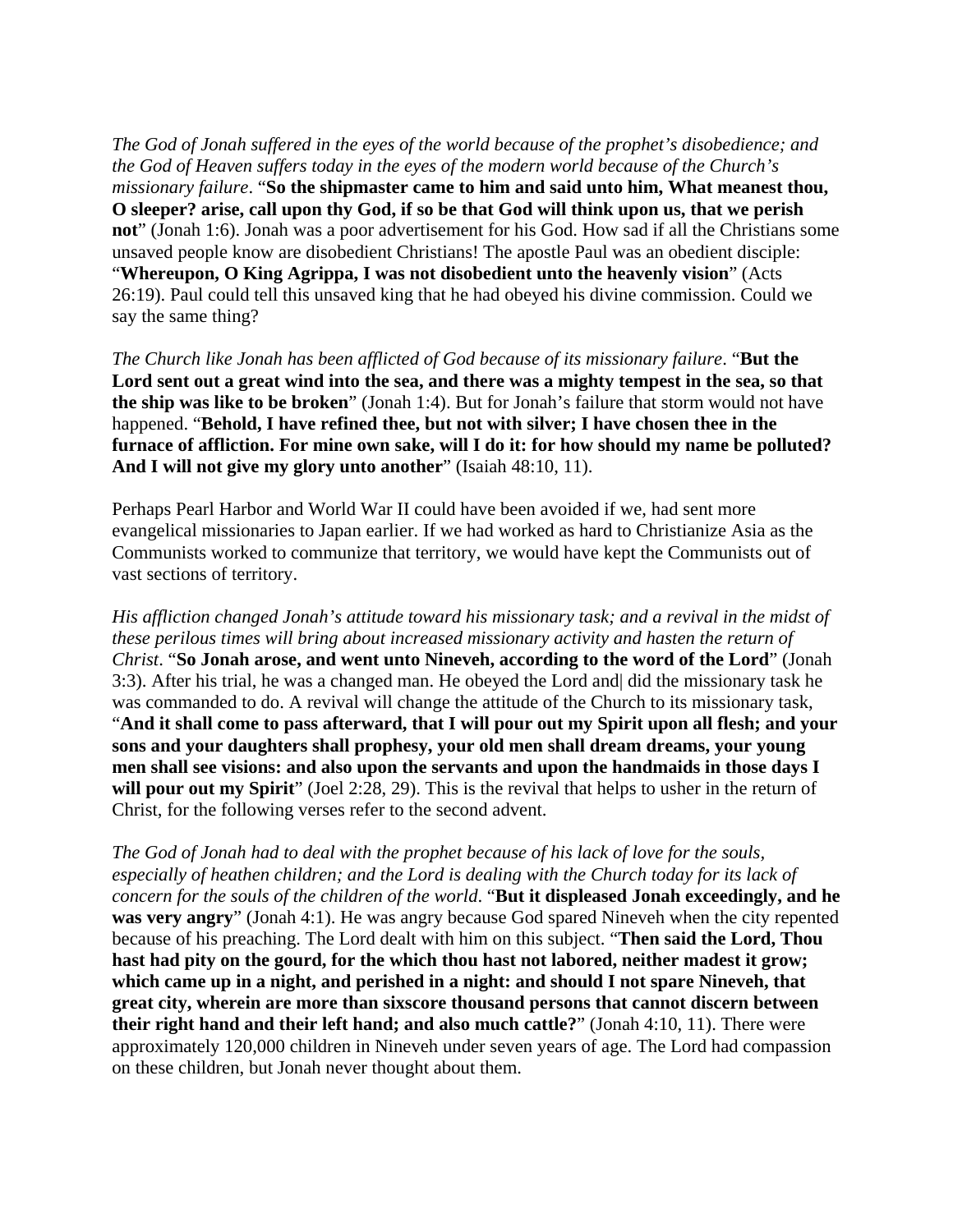Heathen children today for the most part live under filthy conditions, both physically and morally. Do we have compassion upon them? "**But when he saw the multitudes, he was moved with compassion on them, because they fainted, and were scattered abroad, as sheep having no shepherd**" (Matthew 9:36). A shepherd is always especially interested in the lambs. And Jesus is the Good Shepherd. We are his undershepherds. We should be burdened for the spiritual welfare of the children of the whole wide world.

> Jesus loves the little children, All the children of the world; Red and yellow, black and white, They are precious in His sight, Jesus loves the little children of the world.

## **Jonah, A Type of the Death, Burial, and Resurrection of Christ**

*Jonah died in the ocean, and Jesus died on the cross*. "**The waters compassed me about, even to the soul**" (Jonah 2:5). "**Even to the soul**" is a Hebrew idiom referring *to death*. Compare Jeremiah 4:10, "**Whereas the sword reacheth unto the soul**." Jonah drowned in the waters. Thus his experience is a type of Christ's death. "**For to this end Christ both died, and rose, and revived that he might be Lord both of the dead and living**" (Romans 14:9). Of course! the death of Jesus was vicarious, whereas Jonah's death was not.

*The body of Jonah lay in the stomach of the whale undigested for three days and nights; and the body of Jesus lay in the tomb for the same length of time, and saw no corruption*. "**Now the Lord had prepared a great fish to swallow up Jonah. And Jonah was in the belly of the fish three days and three nights**" (Jonah 1:17). The fish did not digest him. And concerning the body of Jesus, let us read Acts 2:27: "**Because thou wilt not leave my soul in hell, neither wilt thou suffer thine Holy One to see corruption**." This was quoted from Psalm 16. The body off Jesus as it lay in the tomb did not see corruption.

During this time, the spirit of Jonah descended into hell; and for the same length of time, the spirit of Jesus was in Hades. In Jonah 2:2, Jonah refers to having been in the "**belly of hell**." In Jonah 2:6 he describes his descent into hell and coming up from it: "**I went down to the bottoms of the mountains; the earth with her bars was about me for ever: yet hast thou brought up my life from corruption**"; The word pit is often used in the Old Testament for "Sheol."

Now in Matthew 12:40, listen to the way Jesus connects His own death, burial, and resurrection with that of Jonah's: "**For as Jonas was three days and three nights in the whale's belly; so shall the Son of man be three days and three nights in the heart of the earth**."

The usual Old Testament word for the place of the dead is Sheol. The usual New Testament word for the same place is Hades. In Old Testament times Sheol included the righteous and the wicked, with a space between them. This was true in New Testament times up to the time of Christ's visit to Hades. Thereafter the righteous dead were removed to Heaven.